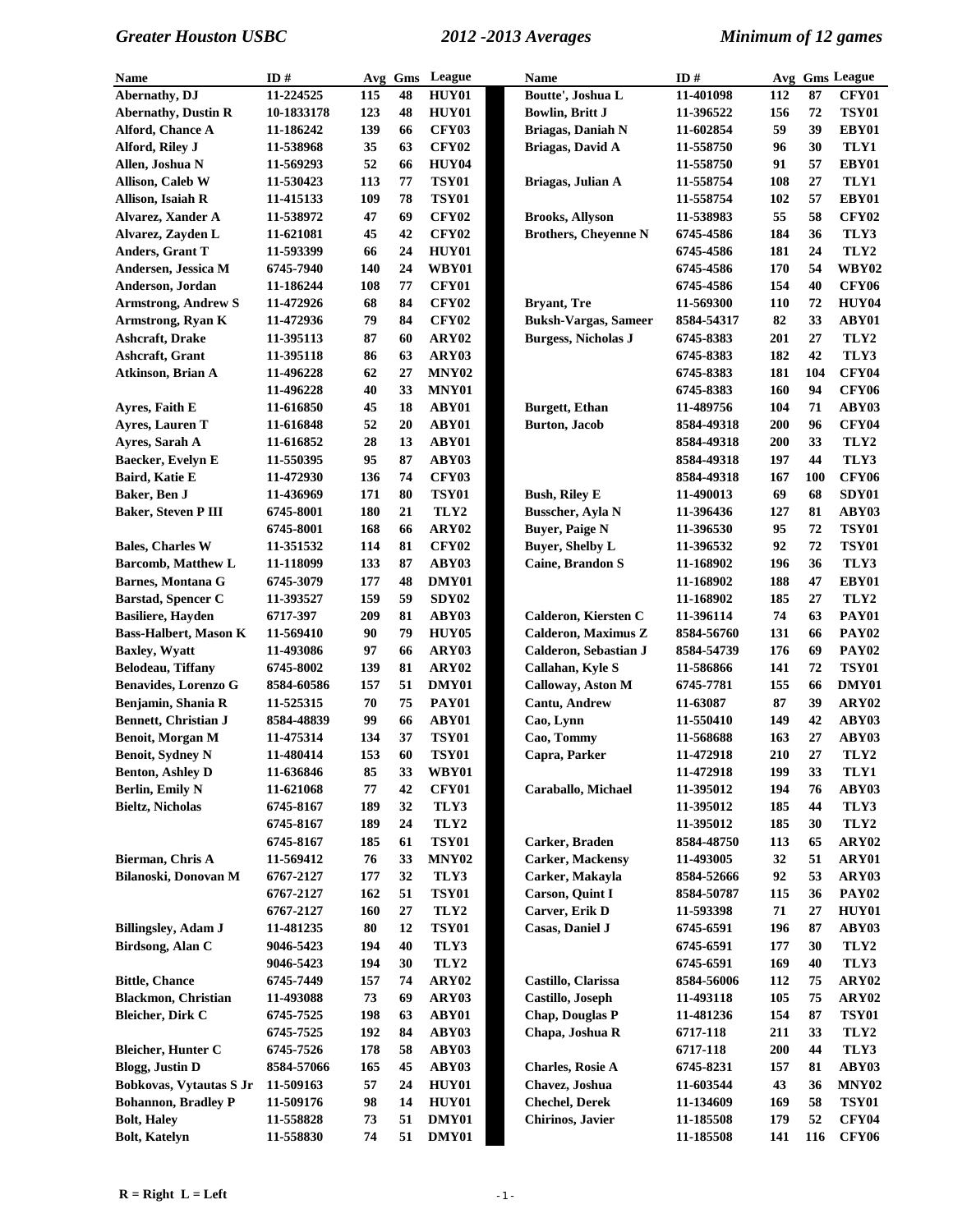| <b>Name</b>              | ID#                     | Avg        | Gms      | League                       | ID#<br><b>Name</b> |                                      | Avg Gms League          |            |          |                      |
|--------------------------|-------------------------|------------|----------|------------------------------|--------------------|--------------------------------------|-------------------------|------------|----------|----------------------|
| <b>Boothe, Jordan R</b>  | 11-488100               | 108        | 81       | ABY03                        |                    | Chisholm, Lindsey                    | 11-492066               | 64         | 18       | <b>TSY01</b>         |
| Bourhila, Adam           | 11-475306               | 58         | 54       | EBY01                        |                    | Chiu, Michael K                      | 6745-8342               | 203        | 87       | ABY03                |
| Bourhila, Amin           | 11-475307               | 56         | 54       | EBY01                        |                    |                                      | 6745-8342               | 192        | 21       | TLY2                 |
|                          | 6745-8342               | 191        | 44       | TLY3                         |                    | Ferguson, Mackenzie                  | 5675-7158               | 166        | 33       | TLY2                 |
| <b>Chouest, Ally</b>     | 11-509181               | 70         | 33       | <b>HUY01</b>                 |                    |                                      | 5675-7158               | 156        | 84       | <b>CFY03</b>         |
| <b>Chouest, Amy</b>      | 11-509184               | 58         | 36       | HUY01                        |                    |                                      | 5675-7158               | 156        | 33       | TLY1                 |
| <b>Chouest, Dallas</b>   | 11-509189               | 88         | 36       | HUY01                        |                    | Ferguson, Parker A                   | 5675-5074               | 205        | 54       | <b>CFY04</b>         |
| Ciminera, Axel M         | 11-542534               | 69         | 12       | SDY01                        |                    |                                      | 5675-5074               | 165        | 48       | <b>CFY06</b>         |
| Cirlos, Christian        | 6745-8003               | 72         | 47       | ARY02                        |                    | Fisher, Chelsea                      | 6745-6719               | 165        | 57       | EBY01                |
| Clark, Joshua D          | 8584-57955              | 94         | 71       | <b>TSY01</b>                 |                    |                                      | 6745-6719               | 158        | 24       | TLY2                 |
| <b>Cleary, Scott M</b>   | 11-259243               | 93         | 21       | PAY <sub>02</sub>            |                    | Fisher, Kerstan                      | 6745-6720               | 166        | 51       | EBY01                |
| Cline, Crystal J         | 8584-47700              | 149        | 78       | <b>TSY01</b>                 |                    | Follis, Carissa F                    | 6761-80                 | 165        | 33       | TLY <sub>2</sub>     |
| Cobb, Jason D            | 8626-2846               | 182        | 30       | TLY1                         |                    | Fontz, Jake J                        | 11-224572               | 83         | 36       | HUY01                |
| Cole, Camden C           | 8584-57754              | 165        | 81       | ABY03                        |                    | Fort, Aidan R                        | 11-410393               | 107        | 33       | MNY01                |
| Coleman, Donna           | 11-267038               | 97         | 36       | ABY01                        |                    | Fremin, Seth                         | 8584-52020              | 143        | 35       | <b>TSY01</b>         |
| <b>Collins, Lionel T</b> | 11-545624               | 126        | 26       | SDY01                        |                    | <b>Fuentes, Miranda</b>              | 11-401372               | 60         | 77       | <b>CFY02</b>         |
| Cook, Karissa N          | 8584-52667              | 116        | 59       | ARY02                        |                    | Gage, Joseph J                       | 11-569423               | 96         | 70       | <b>HUY05</b>         |
| Couch, Zachary D         | 8584-49211              | 138        | 66       | <b>TSY01</b>                 |                    | Galicia, Nathan C                    | 11-550328               | 76         | 60       | ABY01                |
| Crawford, Kaylynn        | 8584-48751              | 123        | 54       | ARY02                        |                    | Gamble, Kyle A                       | 11-621092               | 171        | 39       | <b>CFY03</b>         |
| Cuevas, Marcus L         | 8584-55677              | 143        | 29       | ARY02                        |                    |                                      | 11-621092               | 140        | 52       | <b>CFY06</b>         |
| Davila, Noah J           | 11-263540               | 173        | 27       | TLY1                         |                    | Garces, Victoria A                   | 11-343744               | 161        | 12       | ABY03                |
|                          | 11-263540               | 167        | 27       | TLY2                         |                    | Garcia, Joe Jr                       | 11-519756               | 70         | 42       | ARY03                |
| Davis, Bastian S         | 8584-55781              | 102        | 48       | HUY01                        |                    | Garcia, Leelianna                    | 8584-55881              | 65         | 46       | ARY03                |
| Davis, Bobby R Jr        | 8584-52668              | 150        | 39       | ABY01                        |                    | Gardner, Keith D                     | 11-81613                | 206        | 112      | <b>CFY04</b>         |
| Davis, Julian A          | 11-246469               | 85         | 66       | ARY03                        |                    |                                      | 11-81613                | 197        | 44       | TLY3                 |
| Davis, Laurice R         | 8584-55780              | 120        | 48       | HUY01                        |                    |                                      | 11-81613                | 189        | 33       | TLY2                 |
| Davis, Magen S           | 6717-370                | 154        | 33       | TLY1                         |                    |                                      | 11-81613                | 162        | 98       | <b>CFY06</b>         |
| Davis, Melissa A         | 11-509197               | 59         | 45       | <b>HUY01</b>                 |                    | Garrett, Ty'Ree S                    | 11-569426               | 89         | 39       | <b>HUY05</b>         |
| Davis, Terence L Jr      | 11-493090               | 126        | 69       | ARY03                        |                    | <b>Garza, Courtney A</b>             | 11-550331               | 76         | 57       | ABY01                |
| Dawson, Christopher R    | 6745-7410               | 144        | 88       | HUY03                        |                    | Garza, Destiny M                     | 11-550334               | 61         | 54       | ABY01                |
| De La Garza, Aaron       | 11-63136                | 76         | 57       | ARY02                        |                    | Garza, Ethan J                       | 11-550339               | 45         | 33       | ABY01                |
| De La Garza, Adrian I    | 11-63144                | 102        | 58       | ARY02                        |                    | Gaw, Daniel B                        | 11-396563               | 158        | 87       | TSY01                |
| De La Garza, Seth A      | 11-63149                | 88         | 57       | ARY02                        |                    | Gaw, Jennifer N                      | 11-396569               | 156        | 86       | <b>TSY01</b>         |
| Deason, Faith M          | 11-340417               | 110        | 78       | <b>TSY01</b>                 |                    | Gee, Domario D                       | 11-545726               | 68         | 12       | SDY03                |
| Deason, John R           | 11-340420               | 181        | 24       | <b>TSY01</b>                 |                    | Gee, Octavia J                       | 11-545733               | 49         | 18       | SDY03                |
| Del Villar, Daniel S     | 11-601560               | 49         | 30       | <b>TSY01</b>                 |                    | Gelera, Jedd A                       | 11-491958               | 148        | 72       | SDY <sub>02</sub>    |
| Deleon, Adrian D         | 6745-7482               | 149        | 66       | <b>TSY01</b>                 |                    | Gianni, Victoria A                   | 11-621084               | 66         | 25       | <b>CFY02</b>         |
| Deleon, Elia             | 11-208452               | 87         | 63       | <b>CFY02</b>                 |                    | Gibson, Ethan D                      | 11-50199                | 94         | 57       | <b>PAY02</b>         |
| Derby, Breanna L         | 11-401033               | 138        | 78       | <b>CFY03</b>                 |                    | Givigliano, Aiden G                  | 11-493007               | 41         | 69       | ARY01                |
|                          | 11-401033               | 129        | 33       | TLY1                         |                    | Givigliano, Joseph R                 | 11-493121               | 127        | 69       | ARY02                |
| Dillard, Kaden           | 11-593009               | 55         | 33       | ARY01                        |                    | Givigliano, Michael J Jr             | 11-395110               | 95         | 69       | ARY03                |
| Dodson, Zachary M        | 11-130014               | 143        | 54       | DMY01                        |                    | Golenzer, Erica L                    | 11-326796               | 108        | 71       | <b>TSY01</b>         |
| Dooley, Steve W          | 8584-55425              | 193        | 27       | <b>CFY05</b>                 |                    | <b>Gonzalez, Alcestis M</b>          | 11-484709               | 83         | 72       | HUY05                |
| Downer, Savannah C       | 11-550329               | 44         | 21       | ABY01                        |                    | Gonzalez, Isaac L                    | 6717-311                | 226        | 81       | ABY03                |
| Dows, Mycaden N          | 11-357555               | 61         | 36       | <b>PAY01</b><br><b>MNY02</b> |                    | Gonzalez, Luke                       | 11-493091               | 97         | 78       | ARY03                |
| Dreyer, Cameron R        | 8584-54559              | 166<br>165 | 36       |                              |                    | Goodman, Ashton                      | 8626-3177               | 137<br>105 | 33<br>54 | TLY1<br><b>PAY02</b> |
| Dudley, Dakota D         | 8584-54559<br>11-208453 | 157        | 36<br>33 | MNY01<br>TLY1                |                    | Goodman, Max J                       | 11-199095               | 103        | 33       | TLY1                 |
|                          | 11-208453               | 150        |          | <b>CFY03</b>                 |                    | Goodman, Stevie T<br>Gracia, Chris D | 11-180196               | 124        |          | <b>CFY03</b>         |
|                          | 11-208453               |            | 84       |                              |                    | <b>Green, Andrew R</b>               | 11-539089               | 74         | 36       | WBY01                |
| Dugan, M Steven          | 11-550421               | 135<br>78  | 60<br>27 | <b>CFY06</b><br>ABY03        |                    | Green, Brian H                       | 11-636847<br>11-558642  | 94         | 33<br>72 | WBY01                |
| Dye, Adam C              | 8584-49360              | 128        | 87       | <b>CFY05</b>                 |                    | Green, Brian J                       | 6745-8237               | 108        | 51       | ABY01                |
| Dye, Alex N              | 6745-8159               | 198        | 87       | <b>CFY05</b>                 |                    | Griffith, Ethan B                    | 11-180191               | 111        | 27       | TLY1                 |
|                          |                         | 196        | 52       | <b>CFY04</b>                 |                    | Griffith, Sean P                     |                         | 121        | 33       | TLY1                 |
|                          | 6745-8159<br>6745-8159  | 191        | 30       | TLY2                         |                    | Guajardo, Brianna I                  | 8626-3445<br>8584-52795 | 133        | 84       | <b>CFY01</b>         |
|                          | 6745-8159               | 189        | 40       | TLY3                         |                    | Guel, Aaron J                        | 11-509206               | 79         | 45       | HUY01                |
|                          | 6745-8159               | 158        | 116      | <b>CFY06</b>                 |                    | Guerra, Nicolas III                  | 8584-48754              | 161        | 33       | TLY2                 |
| Dykstra, Samuel          | 11-569417               | 46         | 18       | <b>HUY05</b>                 |                    |                                      | 8584-48754              | 158        | 12       | TLY1                 |
| Eason, Joshua A          | 11-41248                | 96         | 12       | <b>HUY01</b>                 |                    |                                      | 8584-48754              | 156        | 75       | ARY02                |
| <b>Edwards, Dayton R</b> | 6745-7912               | 169        | 68       | DMY01                        |                    | Guevara, Ruben                       | 11-602014               | 152        | 12       | ARY02                |
| Edwards, Jada            | 11-558840               | 43         | 18       | DMY01                        |                    | <b>Gunnels, Cameron R</b>            | 11-458624               | 104        | 33       | MNY <sub>02</sub>    |
|                          |                         |            |          |                              |                    |                                      |                         |            |          |                      |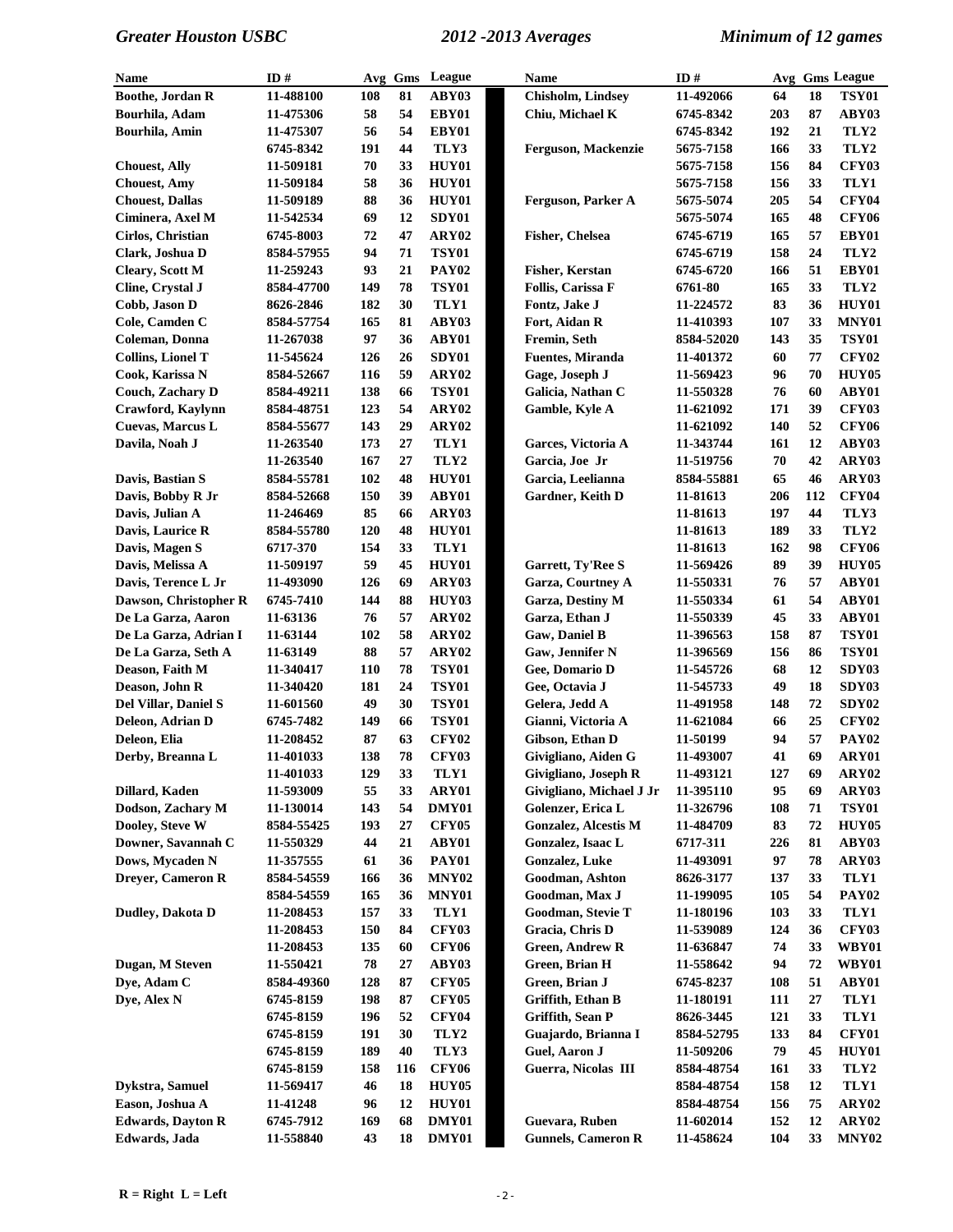| Name                      | ID $#$     |     | Avg Gms | League            | Name |                           | ID#        | Avg |            | <b>Gms League</b> |  |
|---------------------------|------------|-----|---------|-------------------|------|---------------------------|------------|-----|------------|-------------------|--|
| Eisemann, Jeremy Kalub    | 6745-7471  | 144 | 51      | <b>PAY02</b>      |      |                           | 11-458624  | 99  | 33         | MNY01             |  |
| <b>Elliott, James M</b>   | 10-1799839 | 212 | 75      | ABY03             |      | Gunnels, Karizma D        | 11-496250  | 79  | 36         | MNY <sub>02</sub> |  |
| <b>Ellis, Dusty R</b>     | 8584-58418 | 81  | 87      | <b>CFY01</b>      |      |                           | 11-496250  | 72  | 30         | MNY01             |  |
| Elsner, Russell J         | 6745-6429  | 181 | 66      | DMY01             |      | <b>Gunnels, Roger E</b>   | 11-458622  | 129 | 36         | MNY <sub>02</sub> |  |
| Fabain, Jerrett V         | 6789-8     | 194 | 45      | ABY03             |      |                           | 11-458622  | 113 | 33         | MNY01             |  |
| Faul, Tim A               | 11-427289  | 106 | 75      | <b>HUY04</b>      |      | Gutierrez, Isaiah T       | 11-558846  | 18  | 12         | DMY01             |  |
| Hall, Brandon D           | 11-348567  | 85  | 21      | ABY01             |      |                           | 8626-2823  | 166 | 30         | TLY <sub>2</sub>  |  |
| Hammons, Mason R          | 11-311053  | 61  | 30      | <b>MNY02</b>      |      | Kordie, Kristen N         | 11-531253  | 84  | 69         | <b>TSY01</b>      |  |
|                           | 11-311053  | 58  | 27      | HUY05             |      | <b>Krause</b> , Chad S    | 8584-55448 | 150 | 69         | <b>CFY03</b>      |  |
| Hammons, Trajan B         | 11-311049  | 105 | 33      | MNY <sub>02</sub> |      | Krause, Erin H            | 11-351539  | 82  | 42         | <b>CFY02</b>      |  |
|                           | 11-311049  | 92  | 33      | HUY05             |      | <b>Krause, Lauren M</b>   | 11-81410   | 99  | 72         | <b>CFY02</b>      |  |
| Hand, Matthew F           | 11-393497  | 115 | 48      | SDY01             |      | Krause, Ryan J            | 8584-55449 | 167 | 81         | <b>CFY03</b>      |  |
| Harder, Brandon           | 6745-8011  | 148 | 30      | TLY1              |      |                           | 8584-55449 | 152 | 60         | <b>CFY06</b>      |  |
|                           | 6745-8011  | 142 | 72      | ARY02             |      | Kruger, Lindsey J         | 11-531251  | 83  | 77         | <b>TSY01</b>      |  |
| Harder, Daniel            | 6745-8012  | 178 | 30      | TLY1              |      | Krznar, Jacob S           | 11-550813  | 78  | 27         | ABY03             |  |
|                           | 6745-8012  | 173 | 81      | ARY02             |      | Kuhn, Emma J              | 6913-1686  | 197 | 84         | ABY03             |  |
|                           | 6745-8012  | 163 | 12      | TLY <sub>2</sub>  |      |                           | 6913-1686  | 197 | 44         | TLY3              |  |
| Harper, Ziraya            | 11-427293  | 66  | 18      | HUY05             |      |                           | 6913-1686  | 191 | 33         | TLY2              |  |
| Harros, Christopher J     | 11-637101  | 96  | 33      | <b>HUY04</b>      |      | Lanham, Corey             | 11-603539  | 153 | 24         | MNY <sub>02</sub> |  |
| Harros, Jonathon J        | 11-637102  | 125 | 30      | <b>HUY04</b>      |      | Lawley, Ashley N          | 6767-1663  | 215 | 87         | ABY03             |  |
| Haschak, Aileen           | 11-268143  | 102 | 81      | <b>CFY01</b>      |      |                           | 6767-1663  | 208 | 27         | TLY <sub>2</sub>  |  |
| Haught, Brandon A         | 6745-7521  | 208 | 66      | ABY03             |      |                           | 6767-1663  | 205 | 43         | TLY3              |  |
|                           | 6745-7521  | 195 | 21      | TLY <sub>2</sub>  |      | Lawley, Caitlin           | 6767-1930  | 191 | 66         | ABY03             |  |
|                           | 6745-7521  | 190 | 43      | TLY3              |      |                           | 6767-1930  | 184 | 21         | TLY2              |  |
| Henski, Jacob             | 6745-5461  | 139 | 78      | ABY01             |      |                           | 6767-1930  | 160 | 24         | TLY1              |  |
| <b>Hernandez, Anthony</b> | 11-576689  | 93  | 41      | ARY02             |      | Lazo, Robert A            | 6745-8018  | 168 | 33         | TLY2              |  |
| Hernandez, Cassandra      | 11-493093  | 109 | 78      | ARY03             |      |                           | 6745-8018  | 163 | 78         | ARY02             |  |
| Hernandez, Jose           | 11-493122  | 147 | 77      | ARY02             |      | Lazo, Victoria M          | 11-62566   | 126 | 75         | ARY03             |  |
| Hernandez, Monica Y       | 6745-3832  | 126 | 55      | ARY02             |      | Leatherwood, Michael T    | 8584-49501 | 173 | 51         | <b>PAY02</b>      |  |
| Hernandez, Roman          | 11-562200  | 98  | 47      | ARY02             |      | <b>Lehman, Dominick T</b> | 9046-5558  | 175 | 36         | ABY03             |  |
| Heydon, Bryan A           | 6745-7289  | 144 | 57      | <b>CFY03</b>      |      |                           | 9046-5558  | 170 | 30         | TLY2              |  |
| Hickman, Kendall N        | 8584-52812 | 150 | 66      | DMY01             |      |                           | 9046-5558  | 164 | 30         | TLY1              |  |
| Hoang, Angelina           | 11-394779  | 110 | 21      | EBY01             |      | Lesher, Jacob S           | 11-496241  | 49  | 27         | MNY <sub>02</sub> |  |
| Hoang, Jennifer N         | 11-369113  | 159 | 57      | EBY01             |      |                           | 11-496241  | 44  | 30         | MNY01             |  |
| <b>Hoffman, Matthew</b>   | 11-83949   | 202 | 112     | <b>CFY04</b>      |      | <b>Lesher</b> , James S   | 11-496243  | 48  | 30         | MNY <sub>02</sub> |  |
|                           | 11-83949   | 189 | 84      | <b>CFY05</b>      |      |                           | 11-496243  | 34  | 27         | MNY01             |  |
|                           | 11-83949   | 152 | 112     | <b>CFY06</b>      |      | Lesher, Jeremiah S        | 11-496246  | 33  | 27         | MNY <sub>02</sub> |  |
| Hollifield, Tristan R     | 11-496255  | 75  | 33      | MNY <sub>02</sub> |      |                           | 11-496246  | 22  | 30         | MNY01             |  |
|                           | 11-496255  | 71  | 36      | MNY01             |      | Lesher, Joseph S          | 11-496238  | 64  | 30         | MNY <sub>02</sub> |  |
| Horn, Brendon             | 11-208458  | 70  | 60      | <b>CFY02</b>      |      |                           | 11-496238  | 57  | 30         | MNY01             |  |
| Horn, Kourtney L          | 8584-56407 | 116 | 60      | <b>CFY03</b>      |      | Levy, Nick A              | 11-550342  | 54  | 51         | ABY01             |  |
| Hubbell, Shaylee M        | 6849-757   | 140 | 33      | <b>MNY02</b>      |      | Lewis, Taylor R           | 11-543190  | 95  | 78         | SDY01             |  |
| Huitt, Darren M Jr        | 9046-5439  | 167 | 33      | TLY1              |      | Linn, Harrison P          | 6745-8138  | 199 | 40         | TLY3              |  |
| Huitt, Kennett W II       | 9046-5438  | 127 | 33      | TLY1              |      |                           | 6745-8138  | 196 | 30         | TLY <sub>2</sub>  |  |
| Hussey, Maria K           | 11-75208   | 116 | 51      | ABY01             |      |                           | 6745-8138  | 157 | 112        | <b>CFY06</b>      |  |
| Jackson, Morgan C         | 6745-5637  | 129 | 43      | DMY01             |      | Linn, Samantha R          | 6745-8139  | 168 | 33         | TLY2              |  |
| Jackson, Sonya M          | 11-541337  | 89  | 36      | <b>CFY05</b>      |      |                           | 6745-8139  | 167 | 44         | TLY3              |  |
| Jager, Stephanie          | 8584-55882 | 76  | 72      | ARY03             |      |                           | 6745-8139  | 154 | <b>110</b> | <b>CFY06</b>      |  |
| Jarvis, Tyler N           | 11-169047  | 183 | 27      | TLY <sub>2</sub>  |      | Linton, Logan R           | 11-163554  | 104 | 33         | <b>MNY01</b>      |  |
|                           | 11-169047  | 178 | 36      | TLY3              |      | Loftis, Nicholas          | 11-558854  | 43  | 69         | DMY01             |  |
| Johnson, Caleb D          | 8584-56501 | 81  | 36      | ABY01             |      | Lopez, Christian          | 8584-52809 | 190 | 59         | <b>CFY05</b>      |  |
| Johnson, Jaric            | 8584-56643 | 124 | 78      | SDY01             |      |                           | 8584-52809 | 184 | 44         | TLY3              |  |
| Johnson, Kennon           | 11-41387   | 123 | 78      | SDY01             |      |                           | 8584-52809 | 184 | 30         | TLY2              |  |
| Johnson, Laneya           | 8584-56233 | 145 | 72      | SDY01             |      |                           | 8584-52809 | 183 | 112        | <b>CFY04</b>      |  |
| Johnson, Rory A           | 11-396118  | 92  | 21      | <b>PAY01</b>      |      | Lopez, Jaden              | 11-246478  | 66  | 18         | ARY01             |  |
| Jones, Chandler N         | 11-369545  | 148 | 87      | <b>CFY05</b>      |      | Lopez, Joshua A           | 11-496224  | 90  | 36         | MNY <sub>02</sub> |  |
| Junier, Tyler O           | 8584-52806 | 138 | 80      | <b>CFY03</b>      |      |                           | 11-496224  | 73  | 36         | MNY01             |  |
| Kain, Andrew J            | 11-54164   | 158 | 57      | DMY01             |      | Losey, Lance J II         | 11-343721  | 149 | 72         | <b>WBY02</b>      |  |
| Karam, Anthony A          | 11-599280  | 86  | 75      | <b>CFY01</b>      |      | Losey, Lauren M           | 11-386805  | 97  | 69         | <b>WBY01</b>      |  |
| Kelley, Autumn L          | 6745-5471  | 161 | 84      | <b>CFY03</b>      |      | Loving, Jonathan          | 6745-8334  | 153 | 84         | HUY03             |  |
|                           | 6745-5471  | 143 | 33      | TLY1              |      | Lucord, Robert A          | 11-396443  | 135 | 75         | ABY01             |  |
|                           |            |     |         |                   |      |                           |            |     |            |                   |  |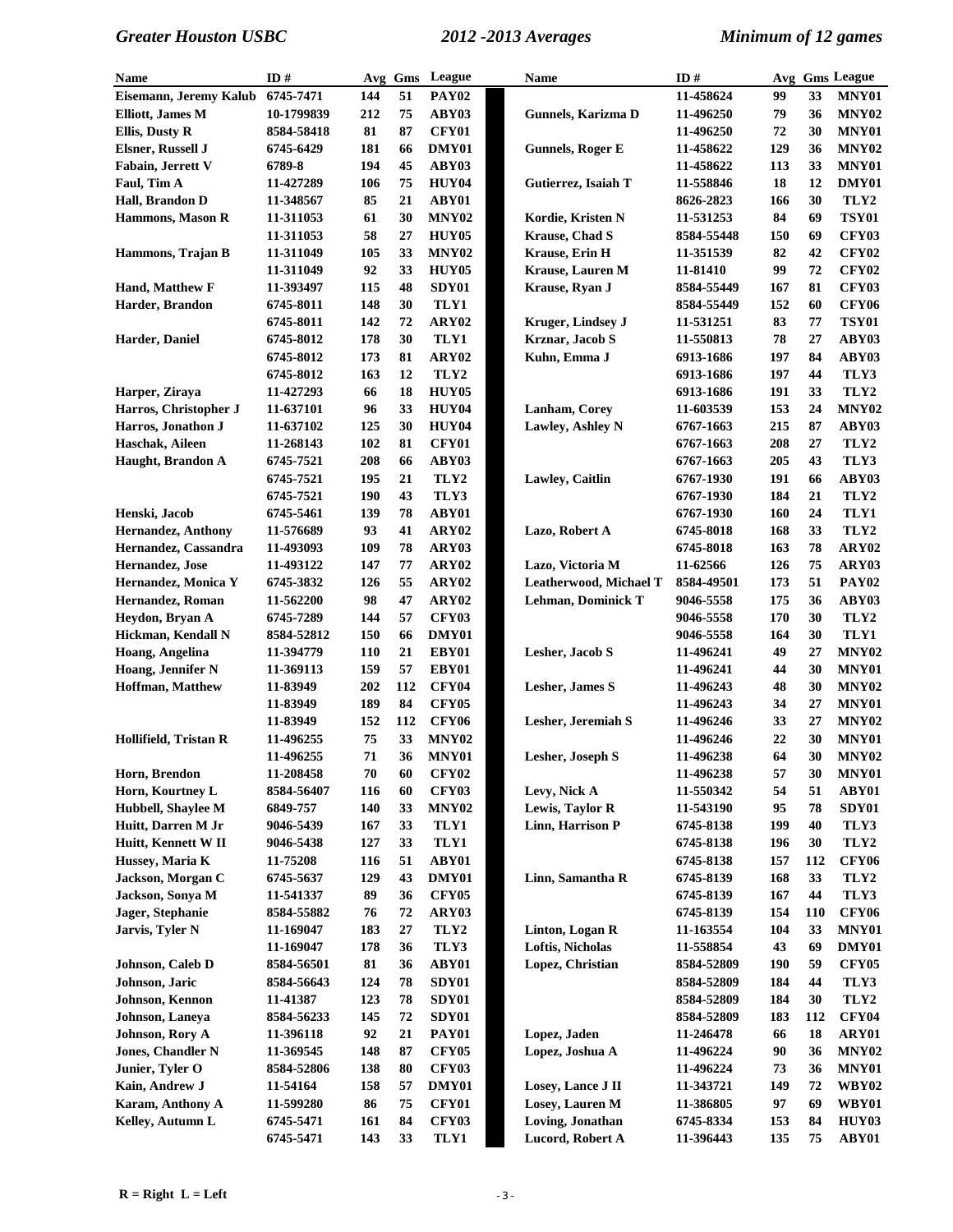| Name                          | ID#              |            |            | Avg Gms League    | <b>Name</b>                       | ID#        |     |    | Avg Gms League    |
|-------------------------------|------------------|------------|------------|-------------------|-----------------------------------|------------|-----|----|-------------------|
| Kelley, Courtney F            | 8584-52813       | 148        | 45         | <b>CFY03</b>      | Luedde, Clayton G                 | 11-396135  | 128 | 15 | <b>PAY02</b>      |
| Kellogg, Benjamin             | 6745-4517        | 182        | 23         | <b>CFY05</b>      | <b>Luedde, Zachary T</b>          | 11-396139  | 91  | 63 | <b>PAY02</b>      |
| Kelly, Beau W                 | 11-351534        | 153        | 72         | <b>CFY03</b>      | Luna, Nicolas                     | 8584-52719 | 112 | 72 | ARY02             |
| Kieffer, Brianna M            | 11-210070        | 119        | 54         | SDY01             | Luna, Rudy III                    | 8584-55683 | 138 | 30 | TLY1              |
| Kindle, Mia Salome            | 11-472909        | 78         | 35         | ARY03             |                                   | 8584-55683 | 124 | 59 | ARY02             |
| Kislingbury, Oakley A         | 8584-49234       | 141        | 24         | <b>CFY01</b>      | Macmurray, Darlynn B              | 11-65401   | 138 | 72 | HUY04             |
| <b>Klages, Brayden</b>        | 8688-33760       | 123        | 87         | ABY03             | Maierhofer, John T                | 11-168251  | 135 | 33 | TLY1              |
| Knoblock, Dylan M             | 8626-2823        | 183        | 45         | ABY03             |                                   | 11-168251  | 123 | 54 | EBY01             |
|                               | 8626-2823        | 180        | 44         | TLY3              | Manier, Grant D                   | 8584-56404 | 130 | 33 | <b>CFY01</b>      |
| Marek, Samantha I             | 11-175108        | 129        | 20         | <b>TSY01</b>      | Nauert, Anna (Annie) L            | 11-35199   | 43  | 39 | HUY01             |
| Marsh, Kayla C                | 8584-57435       | 127        | 81         | <b>TSY01</b>      | Neutton-Holmes, Jordan D11-496231 |            | 81  | 27 | MNY <sub>02</sub> |
| Martinez, Carissa A           | 8584-57652       | 157        | 27         | TLY2              |                                   | 11-496231  | 60  | 33 | MNY01             |
|                               | 8584-57652       | 152        | 39         | <b>TSY01</b>      | Ng, Cameron N                     | 11-525372  | 125 | 60 | <b>PAY02</b>      |
| <b>Martinez, Zachary R</b>    | 11-621086        | 41         | 33         | <b>CFY02</b>      | Nounou, Samira                    | 8584-57644 | 140 | 72 | <b>CFY05</b>      |
| <b>Martinez-Redic, Hector</b> | 11-531246        | ${\bf 77}$ | 48         | <b>TSY01</b>      | Omo, Dylan R                      | 11-508719  | 77  | 21 | TLY1              |
| <b>Matthews, Caleb J</b>      | 8584-52062       | 125        | 21         | EBY01             | Opperman, Nathan                  | 11-380668  | 122 | 63 | ARY03             |
| <b>Mayer</b> , James          | 8584-52686       | 192        | 81         | <b>TSY01</b>      | Ortiz, Pascual L                  | 11-427296  | 90  | 81 | HUY05             |
| <b>McDuff, Madeleine R</b>    | 11-198457        | 212        | 75         | <b>TSY01</b>      | Ott, Ethan                        | 11-569442  | 45  | 30 | HUY05             |
|                               | 11-198457        | 198        | 21         | TLY2              | Overaitis, Austin C               | 8584-56403 | 95  | 27 | <b>CFY01</b>      |
|                               | 11-198457        | 193        | 28         | TLY3              |                                   |            | 79  | 36 | <b>CFY03</b>      |
| McGee, A Quinn                |                  | 98         | 87         |                   | Overdiek, Quinton J               | 11-401056  | 117 | 48 | <b>HUY01</b>      |
|                               | 11-537762        |            | 87         | <b>CFY01</b>      | Park, Matthew J                   | 11-41261   |     | 48 |                   |
| McGee, Corey                  | 11-537755        | <b>100</b> |            | <b>CFY01</b>      | Park, Sam D<br>Parker, Stephen    | 11-433209  | 104 |    | <b>HUY01</b>      |
| <b>McGhee, Cameron A</b>      | 11-396456        | 168        | 87         | ABY03             |                                   | 11-303420  | 71  | 16 | SDY03             |
| <b>McGhee, Cearstyn A</b>     | 11-396460        | 138        | 84         | ABY03             | <b>Parks, Matthew H</b>           | 11-599282  | 94  | 75 | <b>CFY01</b>      |
| McQueen, Cameron L            | 6745-7914        | 208        | 33         | TLY <sub>2</sub>  | Parmer, Tanner K                  | 11-601574  | 86  | 30 | ABY01             |
|                               | 6745-7914        | 199        | 44         | TLY3              | Parra, Angel J                    | 11-475312  | 69  | 69 | DMY01             |
|                               | 6745-7914        | 193        | 60         | EBY01             | Patterson, Alexander              | 11-616847  | 27  | 21 | ARY01             |
| <b>Medina, Cameron R</b>      | 11-616863        | 78         | 30         | <b>HUY05</b>      | Patterson, Christopher            | 11-616846  | 38  | 21 | ARY01             |
| Mejia, Christina M            | 11-246495        | 72         | 54         | ARY01             | Payton, Chelsea                   | 11-509237  | 71  | 36 | HUY01             |
| Mejia, Noah A                 | 6745-8019        | 193        | 33         | TLY <sub>2</sub>  | Peet, Engelica                    | 8584-48757 | 124 | 72 | ARY02             |
|                               | 6745-8019        | 188        | 77         | ARY02             | Pegues, Aaron R                   | 6745-8286  | 196 | 87 | ABY03             |
|                               | 6745-8019        | 180        | 44         | TLY3              | Perez, Zachary L                  | 11-205183  | 177 | 83 | <b>TSY01</b>      |
| Mejia, Sydney                 | <b>6745-8020</b> | 112        | 75         | ARY02             | Perkins, Oran A                   | 8584-52064 | 201 | 30 | TLY2              |
|                               | 6745-8020        | 112        | 33         | TLY1              |                                   | 8584-52064 | 200 | 44 | TLY3              |
| Melton, Chloe A               | 11-509211        | 52         | 45         | <b>HUY01</b>      |                                   | 8584-52064 | 197 | 57 | EBY01             |
| <b>Melton, Christopher</b>    | 8584-55784       | 106        | 48         | <b>HUY01</b>      | Perkins, Trent                    | 11-331282  | 93  | 60 | SDY01             |
| Melton, Christopher D         | 8004-2030        | 206        | 39         | ABY03             | Peterson, Rebekah A               | 11-599278  | 126 | 44 | <b>CFY03</b>      |
| <b>Melton, Timothy R</b>      | 11-509218        | 84         | 48         | <b>HUY01</b>      | <b>Pettengill, Matthew L</b>      | 8584-56397 | 136 | 35 | <b>TSY01</b>      |
| Meza, Adrian                  | 6745-6471        | 169        | 15         | ARY02             | Pew, Jessie A                     | 11-75247   | 145 | 81 | ABY03             |
| <b>Miller, Davion D</b>       | 11-601588        | 129        | 36         | SDY01             | Pham, Joshua M                    | 6761-276   | 171 | 33 | TLY2              |
| Miller, Jerahn D              | 11-475303        | 90         | 42         | EBY01             | Phillips, Devin X                 | 11-491969  | 77  | 75 | HUY05             |
| <b>Miller, Lauren</b>         | 6745-8193        | 122        | 39         | <b>PAY02</b>      | Pipas, Kenny A                    | 11-472934  | 133 | 84 | <b>CFY03</b>      |
| Mills, Colton A               | 6767-1929        | 191        | 32         | TLY2              |                                   | 11-472934  | 128 | 36 | <b>CFY01</b>      |
|                               | 6767-1929        | <b>190</b> | 72         | ABY03             | <b>Plazinich</b> , Brett          | 8584-54253 | 167 | 66 | SDY02             |
|                               | 6767-1929        | 185        | 44         | TLY3              | Pochatko, Logan                   | 11-603542  | 52  | 30 | MNY <sub>02</sub> |
| Moffett, Jaidin M             | 11-226187        | 115        | 36         | DMY01             | Poltorak, Andrew                  | 11-379810  | 120 | 46 | ARY02             |
| Moffett, Kyah N               | 11-226190        | 87         | 36         | DMY01             | Porter, Celeste B                 | 11-509253  | 49  | 39 | HUY01             |
| Mogard, Baylea G              | 11-401364        | 92         | 87         | <b>CFY05</b>      | Porter, Hunter S                  | 11-509257  | 44  | 42 | HUY01             |
|                               | 11-401364        | 88         | 57         | <b>CFY02</b>      | Porter, Marinda C                 | 11-509264  | 40  | 42 | HUY01             |
| Mogard, Kylie J               | 6745-1363        | 178        | 85         | CFY05             | Powell, Jessyca M                 | 8584-47319 | 134 | 51 | DMY01             |
| Money, Ryan P                 | 6745-6361        | 224        | <b>100</b> | <b>CFY04</b>      | Price, Jazlyn R                   | 9046-6656  | 117 | 60 | HUY04             |
|                               | 6745-6361        | 211        | 44         | TLY3              | Propeck, Anthony J                | 11-606621  | 189 | 45 | ABY03             |
|                               | 6745-6361        | 209        | 33         | TLY2              | Pulido, Ann D                     | 11-621069  | 88  | 42 | <b>CFY01</b>      |
|                               | 6745-6361        | 174        | <b>100</b> | <b>CFY06</b>      | Rafie, Daniel                     | 11-63471   | 147 | 52 | ARY02             |
| Monroe, Allura A              | 11-175444        | 107        | 69         | ARY03             | Ramirez, Madison C                | 11-475305  | 51  | 46 | EBY01             |
| <b>Montemayor, Domenic</b>    | 8584-46952       | 159        | 78         | SDY <sub>02</sub> | Ramon, Mason L                    | 11-538993  | 53  | 66 | <b>CFY02</b>      |
|                               |                  |            |            |                   |                                   |            |     |    |                   |
| Montemayor, Isabel            | 8584-52704       | <b>110</b> | 78         | SDY01             | Rankin, Corrie                    | 6745-7993  | 136 | 69 | SDY01             |
| Moolchan, Adrian D            | 11-194404        | 150        | 74         | <b>TSY01</b>      | Raska, Ashley R                   | 6761-73    | 168 | 33 | TLY2              |
| Moolchan, Julian N            | 11-194407        | 174        | 58         | <b>TSY01</b>      |                                   | 6761-73    | 165 | 44 | TLY3              |
| <b>Moon-Puente, Eathon T</b>  | 8584-50784       | 149        | 63         | <b>PAY02</b>      | Raska, Haylee M                   | 6761-242   | 114 | 27 | TLY1              |
| Morgan, Gavin                 | 11-534510        | 74         | 21         | <b>TSY01</b>      | Razo, Ernest                      | 6745-4164  | 199 | 33 | ABY03             |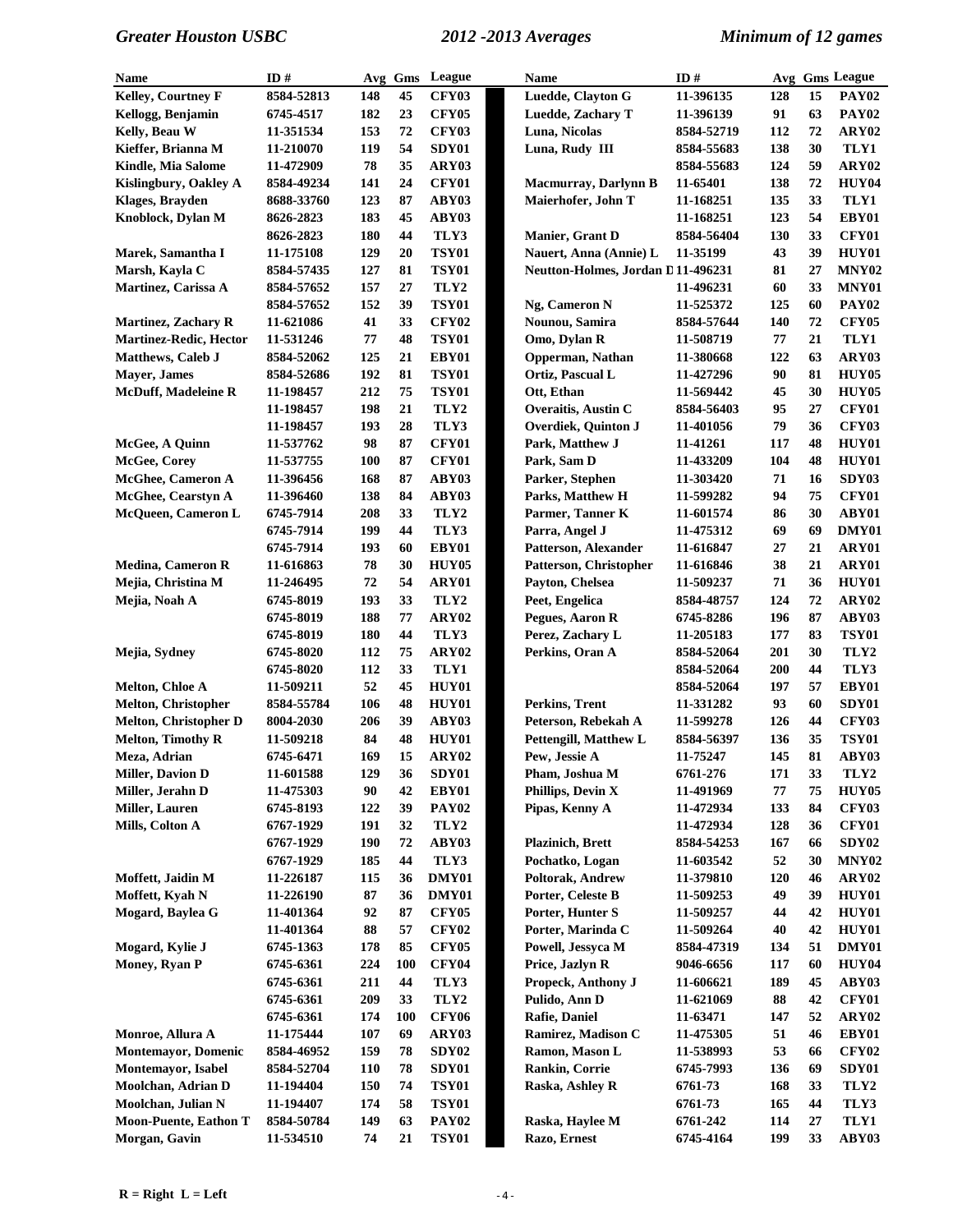| Name                                | ID#        |     |    | Avg Gms League    | <b>Name</b>                 | ID#        |     |    | Avg Gms League    |
|-------------------------------------|------------|-----|----|-------------------|-----------------------------|------------|-----|----|-------------------|
| Morris, Chris R                     | 11-623293  | 41  | 24 | ABY01             | Razo, Kassandra             | 6745-8028  | 137 | 51 | ABY03             |
| Mosely, Attila A                    | 11-586870  | 97  | 26 | <b>TSY01</b>      |                             | 6745-8028  | 134 | 57 | ARY02             |
| Muellner, Alyssa R                  | 11-551160  | 88  | 87 | ABY03             | Razo, Rubi                  | 11-493010  | 32  | 63 | ARY01             |
|                                     |            | 90  | 51 | ABY03             | Rex, Alex                   | 11-603540  | 145 | 36 | MNY <sub>02</sub> |
| Muellner, Erin M                    | 11-551163  |     |    |                   |                             |            |     |    |                   |
| Muellner, Jacob M                   | 11-568692  | 74  | 27 | ABY03             | Reynolds, Starlin M         | 11-541344  | 76  | 15 | CFY05             |
| Muellner-Klages, Nicolai F11-394633 |            | 124 | 84 | ABY03             | <b>Richard, Maryrenee M</b> | 11-621071  | 75  | 42 | <b>CFY01</b>      |
| Muniz, Eric S                       | 11-392349  | 141 | 66 | DMY01             | Richardson, Ami E           | 6761-287   | 166 | 33 | TLY1              |
| Murphy, Aiden                       | 11-472917  | 78  | 48 | HUY01             |                             | 6761-287   | 166 | 33 | TLY2              |
| <b>Myers, Tyler</b>                 | 11-267066  | 184 | 72 | ARY02             | Richardson, Corwin M        | 11-33967   | 107 | 92 | HUY03             |
| Nanez, Jade                         | 11-493096  | 47  | 64 | ARY03             | <b>Rivich, Michael R</b>    | 11-186247  | 154 | 75 | <b>CFY03</b>      |
| Nanez, Neriah                       | 11-493098  | 41  | 70 | ARY03             | Rivich, Sarah L             | 11-366570  | 85  | 69 | <b>CFY02</b>      |
| <b>Nauert, Andrew</b>               | 6745-6734  | 115 | 39 | <b>HUY01</b>      | Roberts, Cody A             | 11-186286  | 131 | 81 | <b>CFY03</b>      |
| Rockley, Theodore(Teddy) 11-531242  |            | 70  | 21 | <b>TSY01</b>      | <b>Temple, Justin E</b>     | 11-35215   | 73  | 30 | HUY01             |
| Rodriguez, Jocelyn M                | 11-393546  | 123 | 60 | SDY <sub>02</sub> | Temple, Ryan L              | 11-35220   | 97  | 39 | HUY01             |
| Rodriguez, Jonathan M               | 11-493123  | 132 | 72 | ARY02             | Thacker, Briana             | 11-602015  | 94  | 27 | ARY02             |
| Rodriguez, Katie                    | 11-393548  | 108 | 72 | SDY02             | Thom, Braden K              | 8584-47731 | 187 | 30 | TLY1              |
| Rodriguez, Sarah E                  | 11-569321  | 67  | 50 | <b>HUY04</b>      |                             | 8584-47731 | 181 | 30 | TLY2              |
| Rogers, Tyler M                     | 11-541345  | 101 | 78 | <b>CFY05</b>      |                             | 8584-47731 | 174 | 77 | <b>TSY01</b>      |
|                                     | 11-601589  | 91  | 42 | SDY01             |                             | 11-401381  | 67  | 19 | <b>CFY02</b>      |
| <b>Rose, Anthony</b>                |            |     |    |                   | <b>Thornton, Kaylee D</b>   |            |     |    |                   |
| <b>Royster, Patrick</b>             | 11-493124  | 86  | 12 | ARY02             | Tierney, Sean M             | 11-509337  | 92  | 80 | HUY03             |
| Russell, Jackson L                  | 8584-57436 | 139 | 72 | <b>TSY01</b>      | <b>Timmons, Colyn</b>       | 11-427488  | 138 | 72 | WBY02             |
| Salinas, Alex                       | 6745-8177  | 157 | 62 | <b>TSY01</b>      | Tran, Victoria              | 11-476480  | 100 | 26 | ABY01             |
| Salinas, Daniel A                   | 11-62576   | 89  | 49 | ARY03             | Trobaugh, Erin N            | 11-534500  | 77  | 45 | <b>TSY01</b>      |
| Salinas, Julian                     | 11-271994  | 160 | 85 | <b>TSY01</b>      | Turnage, Bryce D            | 11-492069  | 62  | 63 | <b>TSY01</b>      |
|                                     | 11-271994  | 153 | 33 | TLY2              | Valdez, Diego               | 11-224668  | 107 | 18 | <b>HUY01</b>      |
| Salinas, Nevaeh L                   | 11-568708  | 72  | 60 | <b>TSY01</b>      | Valdez, John J              | 11-543212  | 92  | 63 | SDY01             |
| Sampilo, Renee Justine C 11-475313  |            | 156 | 56 | <b>TSY01</b>      | Valera, Jose A              | 11-601571  | 60  | 30 | <b>TSY01</b>      |
| Sanders, Christian                  | 8584-55885 | 86  | 72 | ARY02             | Vann, Dean R                | 11-427297  | 66  | 33 | HUY05             |
| Sapp, Zachary D                     | 11-593006  | 119 | 15 | ABY01             | Vasquez, Damian             | 11-433254  | 97  | 71 | ARY03             |
| Sarpy, Alexa                        | 11-262198  | 114 | 36 | SDY01             | Vasquez, Donofrio X         | 11-493011  | 65  | 72 | ARY01             |
| Sartor, Michael                     | 8584-55886 | 99  | 66 | ARY03             | Vasquez, Isaac F            | 11-569326  | 81  | 75 | HUY04             |
| Savior, Jacob                       | 11-396177  | 128 | 84 | <b>TSY01</b>      | Vasquez, Isela A            | 11-493012  | 46  | 58 | ARY01             |
| Saxton, Christian B                 | 11-496260  | 90  | 33 | MNY <sub>02</sub> | Vasquez, Joshua R           | 11-621073  | 30  | 36 | <b>CFY01</b>      |
|                                     |            | 74  | 36 | MNY01             |                             |            | 155 | 84 | ABY03             |
|                                     | 11-496260  |     |    |                   | Vaughan, Elizabeth M        | 8584-50959 |     |    |                   |
| Schlageter, Madison N               | 11-538998  | 49  | 84 | <b>CFY02</b>      | Vaughan, William T V        | 8584-50960 | 142 | 84 | ABY03             |
| Schoiber, Eric J                    | 8584-52814 | 131 | 54 | <b>CFY03</b>      | Velez, Emory                | 11-514949  | 62  | 27 | MNY01             |
| Scholz, Jennaca M                   | 11-268653  | 85  | 66 | <b>CFY02</b>      | Viator, Trey J              | 8584-49222 | 189 | 40 | TLY3              |
| Schulin, Cody L                     | 11-357511  | 203 | 30 | TLY2              |                             | 8584-49222 | 186 | 62 | <b>TSY01</b>      |
|                                     | 11-357511  | 197 | 44 | TLY3              |                             | 8584-49222 | 178 | 30 | TLY2              |
| <b>Scott, Michale D</b>             | 11-54217   | 143 | 27 | DMY01             | Villarreal, Jacob M         | 8584-50360 | 105 | 30 | ABY03             |
| Scott, Reagan D                     | 11-451804  | 136 | 30 | TLY1              | Villarreal, Jocelyn M       | 8584-50361 | 118 | 30 | ABY03             |
| Seidel, Gabriel C                   | 11-208451  | 66  | 78 | <b>CFY02</b>      | <b>Wagner, Chelsey N</b>    | 11-551203  | 71  | 48 | ABY03             |
| Shadle, Chris T                     | 11-558647  | 119 | 42 | WBY01             | <b>Wahyudin, Andre P</b>    | 11-153821  | 195 | 44 | TLY3              |
| Sharp, Chloe E                      | 8584-50359 | 157 | 87 | ABY03             |                             | 11-153821  | 189 | 33 | TLY <sub>2</sub>  |
|                                     | 8584-50359 | 146 | 81 | ABY01             |                             | 11-153821  | 185 | 65 | <b>TSY01</b>      |
| Shaw, Zack T                        | 11-627202  | 88  | 12 | HUY01             | Ward, Daysha                | 11-493100  | 36  | 59 | ARY03             |
| Shelton, Kaylan P                   | 11-401376  | 65  | 84 | <b>CFY02</b>      | Ward, Justin M              | 11-603536  | 162 | 33 | MNY <sub>02</sub> |
| Shepherd, Karenza                   | 8584-49326 | 101 | 27 | DMY01             | <b>Waskow</b> , Nick        | 8584-48039 | 172 | 56 | HUY03             |
| Sherman, Kaylene                    | 8626-2767  | 126 | 30 | TLY1              | Weidman, Kristen            | 8584-56411 | 79  | 63 | <b>CFY02</b>      |
|                                     |            |     |    |                   |                             |            |     |    |                   |
| Sims, Devin J                       | 11-392370  | 120 | 30 | DMY01             | Whitaker, Summer M          | 11-606626  | 28  | 15 | ABY01             |
| Skiba, Corey R                      | 11-473835  | 158 | 24 | <b>CFY03</b>      | White, Connor D             | 11-440344  | 112 | 48 | HUY01             |
| Smith, Cailyn J                     | 11-496264  | 37  | 33 | <b>MNY02</b>      | White, Sionna G             | 11-509286  | 33  | 48 | HUY01             |
|                                     | 11-496264  | 25  | 30 | MNY01             | Wilcox, Dakota              | 11-393504  | 114 | 71 | SDY01             |
| Smith, Kaleb                        | 11-514951  | 92  | 24 | MNY01             | Wilcox, Nathan              | 11-393505  | 115 | 71 | SDY01             |
| Smith, Nalani J                     | 11-496262  | 50  | 27 | <b>MNY02</b>      | Wilcoxson, Erica            | 8584-50095 | 119 | 50 | EBY01             |
|                                     | 11-496262  | 29  | 30 | MNY01             | Williams, Garrett           | 11-154586  | 159 | 27 | TLY1              |
| Smith, Tianna                       | 8584-52063 | 98  | 48 | EBY01             | Williams, Kaylynn A         | 6745-5631  | 156 | 57 | EBY01             |
| Snyder, Kimberly A                  | 11-224632  | 107 | 48 | <b>HUY01</b>      | Williams, Maria A           | 11-311046  | 82  | 70 | HUY05             |
| Soto, Trent M                       | 8584-57957 | 124 | 30 | TLY1              | <b>Williams, Mercy S</b>    | 11-267337  | 111 | 54 | EBY01             |
|                                     | 8584-57957 | 107 | 29 | <b>TSY01</b>      | Williams, Paige             | 11-401361  | 50  | 33 | <b>CFY02</b>      |
| Soudine, Ruquayya A                 | 11-601576  | 55  | 36 | ABY01             | Williams, Tre               | 11-81451   | 84  | 39 | <b>CFY03</b>      |
|                                     |            |     |    |                   |                             |            |     |    |                   |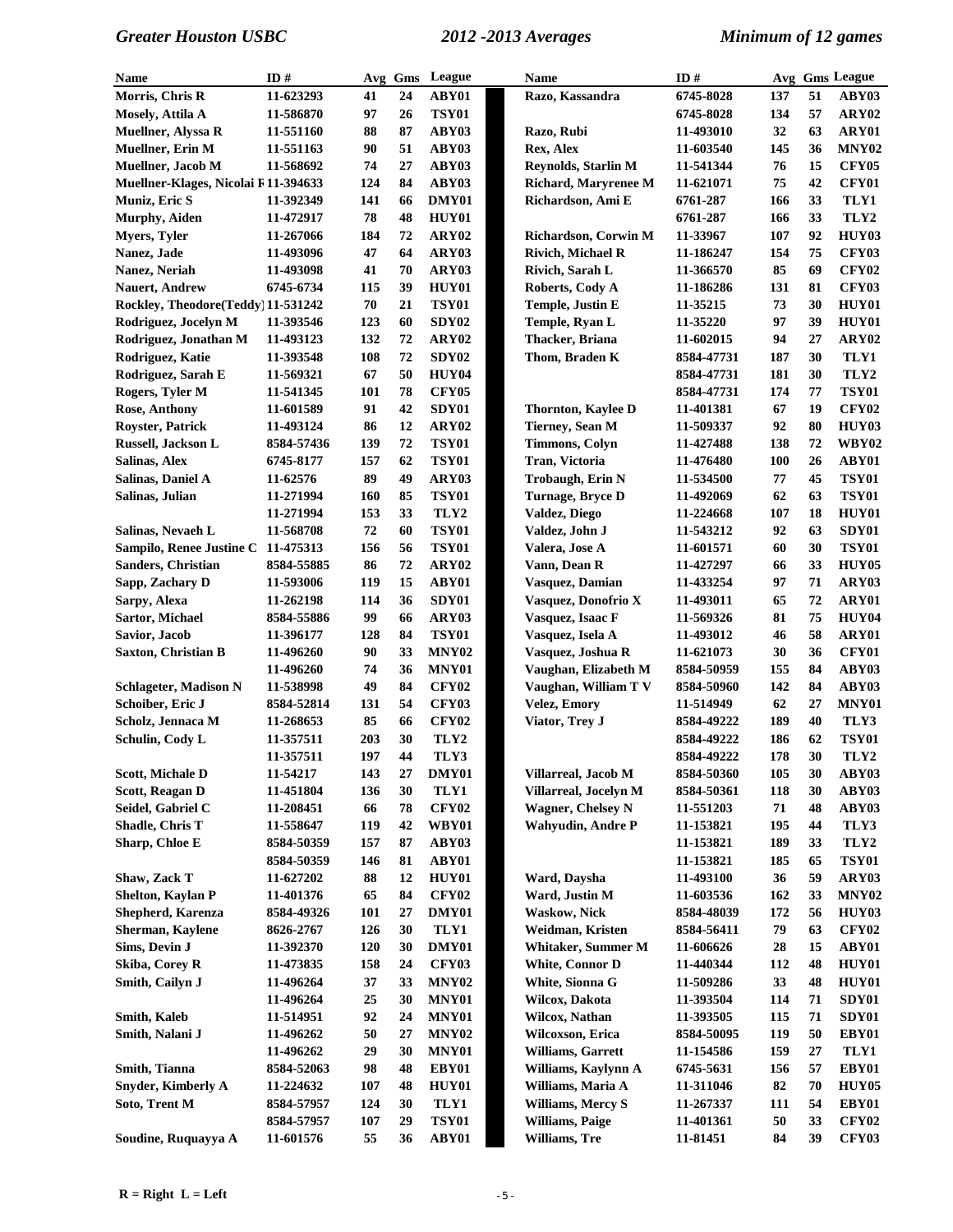| Name                        | ID#        | Avg | Gms | League            |
|-----------------------------|------------|-----|-----|-------------------|
| Soudine, Zakaria F          | 11-601578  | 78  | 36  | ABY01             |
| Steakle, Kaleena E          | 8584-52239 | 138 | 92  | HUY03             |
| <b>Steckler, Nicholas A</b> | 11-366571  | 94  | 66  | <b>CFY02</b>      |
| Steele, Stephanie L         | 6745-8195  | 122 | 57  | <b>PAY02</b>      |
| Stegenga, Rhiannan L        | 11-541348  | 82  | 87  | <b>CFY05</b>      |
| <b>Steinle, Carly F</b>     | 11-537773  | 71  | 36  | <b>CFY01</b>      |
| <b>Stephens, Matthew C</b>  | 8584-52819 | 194 | 84  | <b>CFY05</b>      |
|                             | 8584-52819 | 188 | 44  | TLY3              |
|                             | 8584-52819 | 187 | 33  | TLY2              |
|                             | 8584-52819 | 162 | 60  | <b>CFY06</b>      |
| <b>Stokes, Jacob T</b>      | 11-492068  | 143 | 75  | <b>TSY01</b>      |
| <b>Taylor</b> , Justin D    | 8584-48760 | 131 | 69  | ARY <sub>02</sub> |
| Taylor, Samiya P            | 8584-55688 | 45  | 23  | ARY03             |
| Taylor, Semp P II           | 8584-49992 | 164 | 26  | ARY02             |
| <b>Tebbal, Zachary</b>      | 11-543209  | 89  | 63  | SDY01             |
|                             | 6778-35    | 176 | 43  | TLY3              |
| Young, Kyle A               | 6778-36    | 222 | 33  | TLY2              |
|                             | 6778-36    | 214 | 43  | TLY3              |
|                             | 6778-36    | 213 | 63  | DMY01             |
|                             | 6778-36    | 177 | 112 | <b>CFY06</b>      |
| Zabala, Monica              | 8584-48762 | 150 | 27  | TLY1              |
|                             | 8584-48762 | 146 | 75  | ARY02             |
| Zatopek, Haylee E           | 6745-6716  | 192 | 44  | TLY3              |
|                             | 6745-6716  | 190 | 30  | TLY2              |
|                             | 6745-6716  | 184 | 69  | SDY <sub>02</sub> |
| Zavala, Mark A              | 11-393654  | 87  | 33  | TLY1              |
|                             | 11-393654  | 86  | 54  | EBY01             |
| Zavala, Michael J           | 11-393507  | 88  | 50  | EBY01             |
|                             | 11-393507  | 87  | 33  | TLY1              |
| Zielinsky, Emily G          | 11-410401  | 87  | 36  | MNY02             |
|                             | 11-410401  | 75  | 36  | MNY01             |
| Zimmerman, Robert I         | 11-476958  | 185 | 60  | <b>CFY04</b>      |
|                             | 11-476958  | 174 | 66  | <b>CFY05</b>      |
|                             | 11-476958  | 173 | 36  | <b>CFY03</b>      |
|                             | 11-476958  | 153 | 15  | <b>CFY01</b>      |
|                             | 11-476958  | 131 | 116 | <b>CFY06</b>      |

| Name                       | ID#        |     | Avg Gms | League       | <b>Name</b>              | ID#       |     |    | Avg Gms League    |
|----------------------------|------------|-----|---------|--------------|--------------------------|-----------|-----|----|-------------------|
| Soudine, Zakaria F         | 11-601578  | 78  | 36      | ABY01        | Williams, Tristain       | 11-395067 | 144 | 18 | TLY1              |
| Steakle, Kaleena E         | 8584-52239 | 138 | 92      | HUY03        | Williamson, Kendall R    | 11-621075 | 67  | 42 | <b>CFY01</b>      |
| Steckler, Nicholas A       | 11-366571  | 94  | 66      | CFY02        | Williamson, Samantha L   | 11-268147 | 108 | 48 | <b>CFY01</b>      |
| Steele, Stephanie L        | 6745-8195  | 122 | 57      | <b>PAY02</b> | Willis, Morgan           | 11-558869 | 12  | 12 | DMY01             |
| Stegenga, Rhiannan L       | 11-541348  | 82  | 87      | <b>CFY05</b> | Wilson, Arian D          | 11-392375 | 164 | 63 | DMY01             |
| Steinle, Carly F           | 11-537773  | 71  | 36      | CFY01        | Wilson, Brooke H         | 11-255681 | 107 | 69 | WBY01             |
| <b>Stephens, Matthew C</b> | 8584-52819 | 194 | 84      | <b>CFY05</b> | Wilson. Nathan A         | 11-295848 | 100 | 69 | WBY01             |
|                            | 8584-52819 | 188 | 44      | TLY3         | <b>Wood, Matthew</b>     | 11-460895 | 167 | 78 | SDY01             |
|                            | 8584-52819 | 187 | 33      | TLY2         | Wood, Michael            | 11-460898 | 98  | 67 | SDY01             |
|                            | 8584-52819 | 162 | 60      | <b>CFY06</b> | <b>Woolner, Allison</b>  | 11-621078 | 69  | 27 | <b>CFY01</b>      |
| Stokes. Jacob T            | 11-492068  | 143 | 75      | <b>TSY01</b> | <b>Woolner, Benjamin</b> | 11-621088 | 35  | 30 | <b>CFY02</b>      |
| Tavlor, Justin D           | 8584-48760 | 131 | 69      | ARY02        | Woolner, Kent            | 11-401343 | 92  | 30 | CFY <sub>02</sub> |
| Tavlor, Samiva P           | 8584-55688 | 45  | 23      | ARY03        | Wright, Dylan J          | 11-569355 | 120 | 81 | HUY04             |
| Taylor, Semp P II          | 8584-49992 | 164 | 26      | ARY02        | Wright, Illiza           | 11-410386 | 120 | 30 | HUY04             |
| Tebbal, Zacharv            | 11-543209  | 89  | 63      | SDY01        | Young, Carolyn C         | 6778-35   | 177 | 30 | TLY2              |
|                            |            |     |         |              |                          |           |     |    |                   |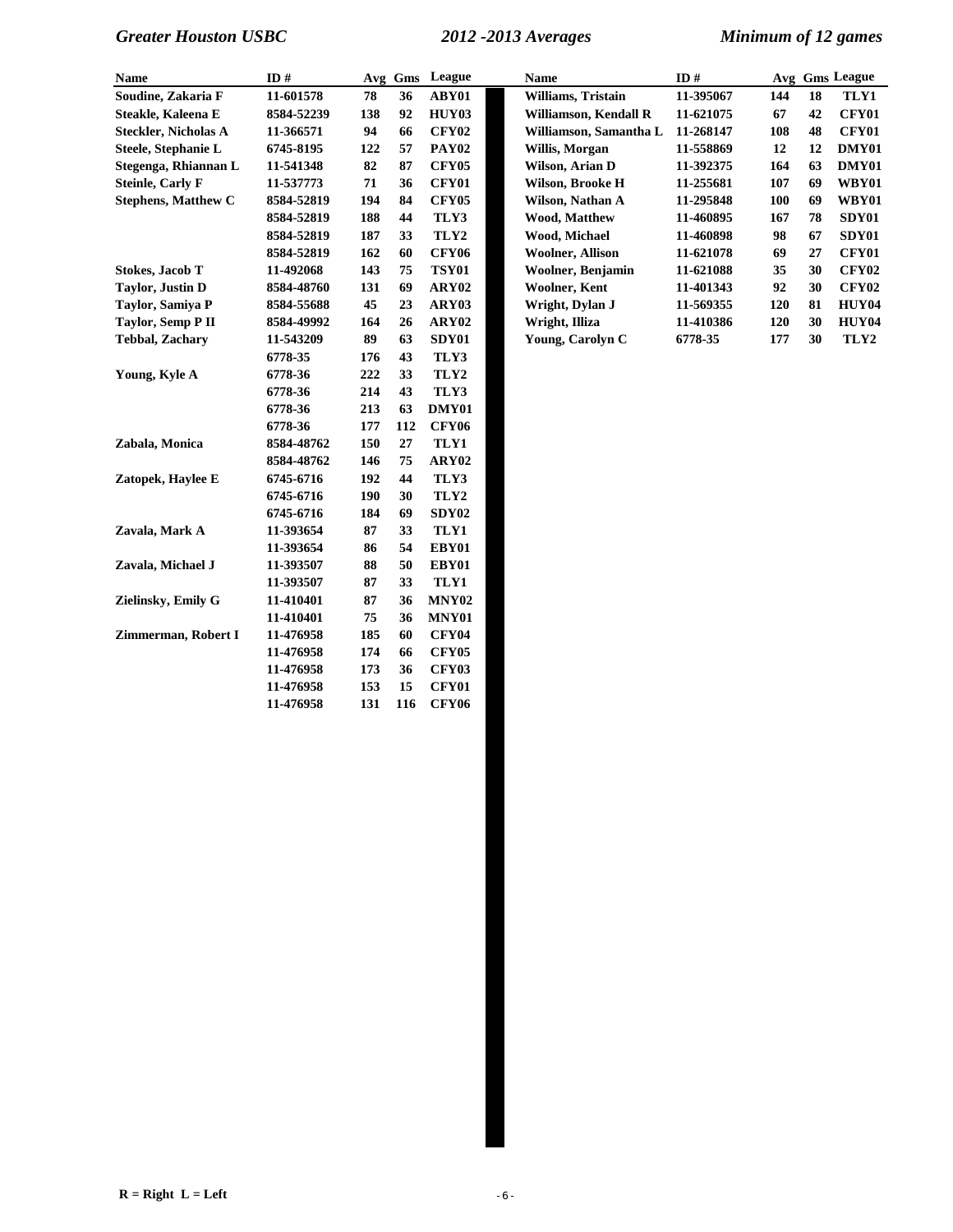| ID # | Avg Gms League | $\mathbf{Name}$ | ID # | Avg Gms League |
|------|----------------|-----------------|------|----------------|
|      |                |                 |      |                |
|      |                |                 |      |                |
|      |                |                 |      |                |
|      |                |                 |      |                |
|      |                |                 |      |                |
|      |                |                 |      |                |
|      |                |                 |      |                |
|      |                |                 |      |                |
|      |                |                 |      |                |
|      |                |                 |      |                |
|      |                |                 |      |                |
|      |                |                 |      |                |
|      |                |                 |      |                |

 $R = Right L = Left$  - 7 -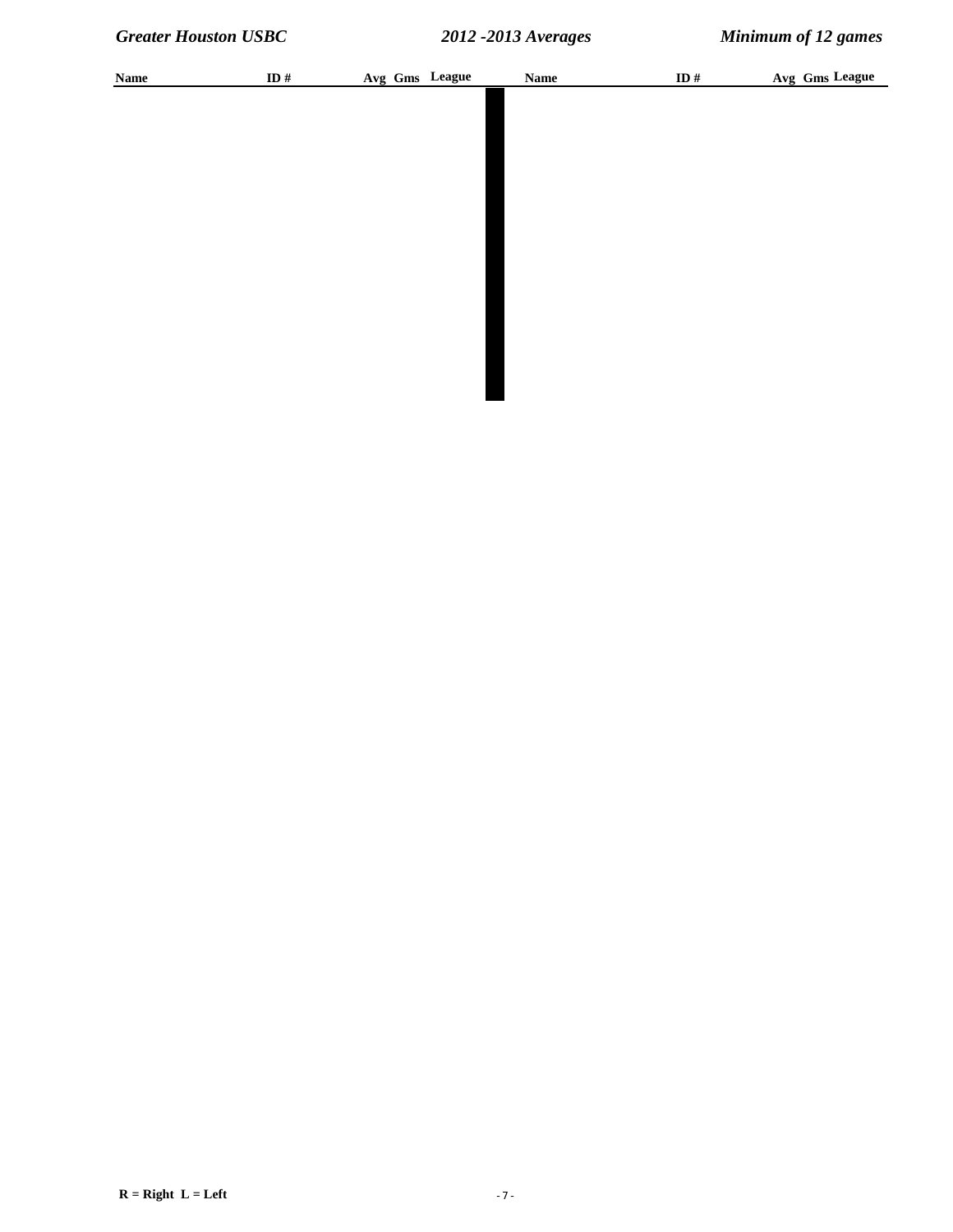| <b>Name</b> | ID # |  | Avg Gms League | <b>Name</b> | ID $\#$ | Avg Gms League |
|-------------|------|--|----------------|-------------|---------|----------------|
|             |      |  |                |             |         |                |
|             |      |  |                |             |         |                |
|             |      |  |                |             |         |                |
|             |      |  |                |             |         |                |
|             |      |  |                |             |         |                |
|             |      |  |                |             |         |                |
|             |      |  |                |             |         |                |
|             |      |  |                |             |         |                |
|             |      |  |                |             |         |                |
|             |      |  |                |             |         |                |
|             |      |  |                |             |         |                |
|             |      |  |                |             |         |                |
|             |      |  |                |             |         |                |
|             |      |  |                |             |         |                |
|             |      |  |                |             |         |                |
|             |      |  |                |             |         |                |
|             |      |  |                |             |         |                |
|             |      |  |                |             |         |                |
|             |      |  |                |             |         |                |
|             |      |  |                |             |         |                |
|             |      |  |                |             |         |                |
|             |      |  |                |             |         |                |
|             |      |  |                |             |         |                |
|             |      |  |                |             |         |                |
|             |      |  |                |             |         |                |
|             |      |  |                |             |         |                |
|             |      |  |                |             |         |                |
|             |      |  |                |             |         |                |
|             |      |  |                |             |         |                |
|             |      |  |                |             |         |                |
|             |      |  |                |             |         |                |
|             |      |  |                |             |         |                |
|             |      |  |                |             |         |                |
|             |      |  |                |             |         |                |
|             |      |  |                |             |         |                |
|             |      |  |                |             |         |                |
|             |      |  |                |             |         |                |
|             |      |  |                |             |         |                |
|             |      |  |                |             |         |                |
|             |      |  |                |             |         |                |
|             |      |  |                |             |         |                |
|             |      |  |                |             |         |                |
|             |      |  |                |             |         |                |
|             |      |  |                |             |         |                |
|             |      |  |                |             |         |                |
|             |      |  |                |             |         |                |
|             |      |  |                |             |         |                |
|             |      |  |                |             |         |                |
|             |      |  |                |             |         |                |
|             |      |  |                |             |         |                |
|             |      |  |                |             |         |                |
|             |      |  |                |             |         |                |
|             |      |  |                |             |         |                |
|             |      |  |                |             |         |                |
|             |      |  |                |             |         |                |
|             |      |  |                |             |         |                |
|             |      |  |                |             |         |                |
|             |      |  |                |             |         |                |
|             |      |  |                |             |         |                |
|             |      |  |                |             |         |                |
|             |      |  |                |             |         |                |
|             |      |  |                |             |         |                |
|             |      |  |                |             |         |                |
|             |      |  |                |             |         |                |
|             |      |  |                |             |         |                |
|             |      |  |                |             |         |                |
|             |      |  |                |             |         |                |
|             |      |  |                |             |         |                |
|             |      |  |                |             |         |                |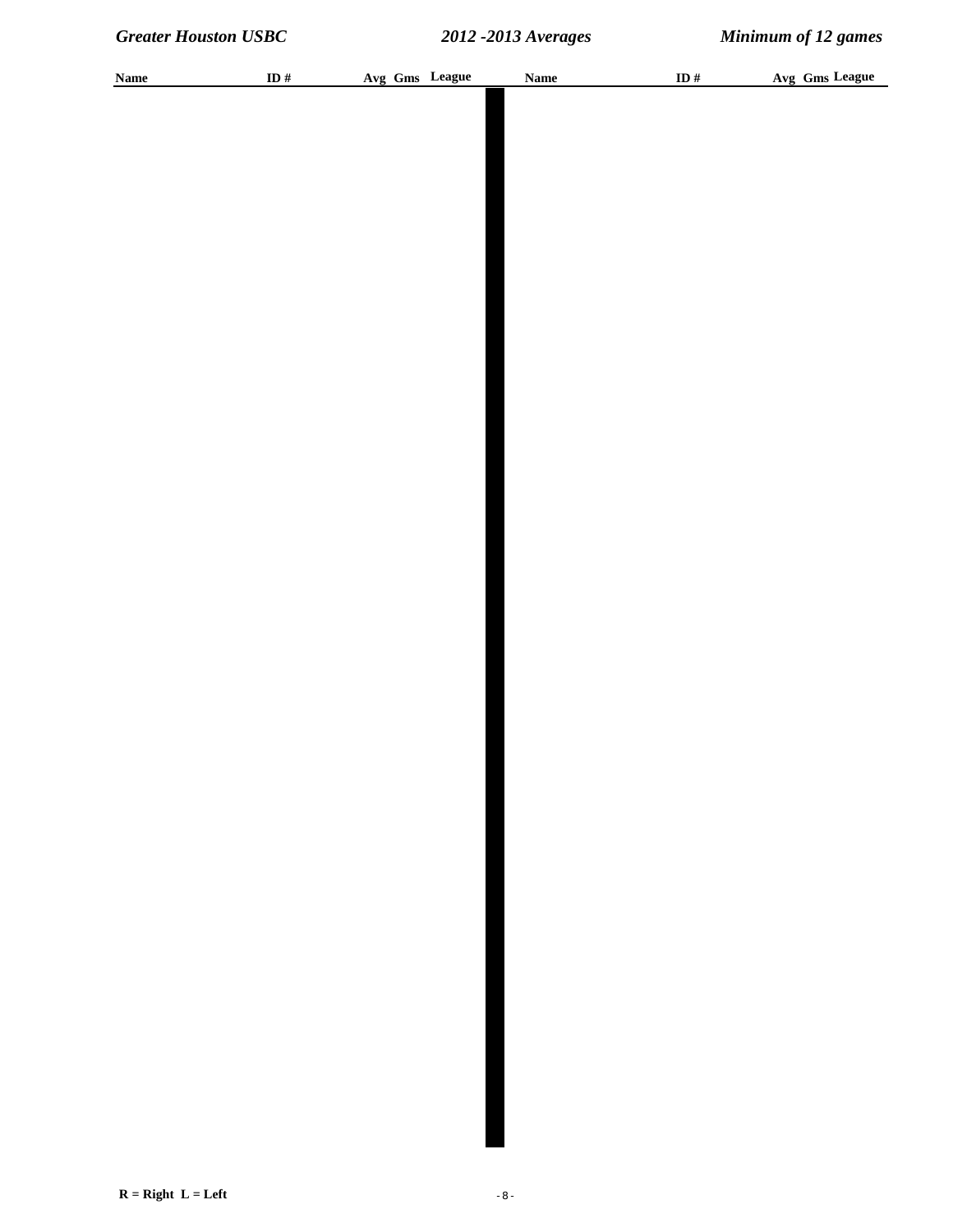| Name | ID# | Avg Gms League | <b>Name</b> | ID# | Avg Gms League |
|------|-----|----------------|-------------|-----|----------------|
|      |     |                |             |     |                |
|      |     |                |             |     |                |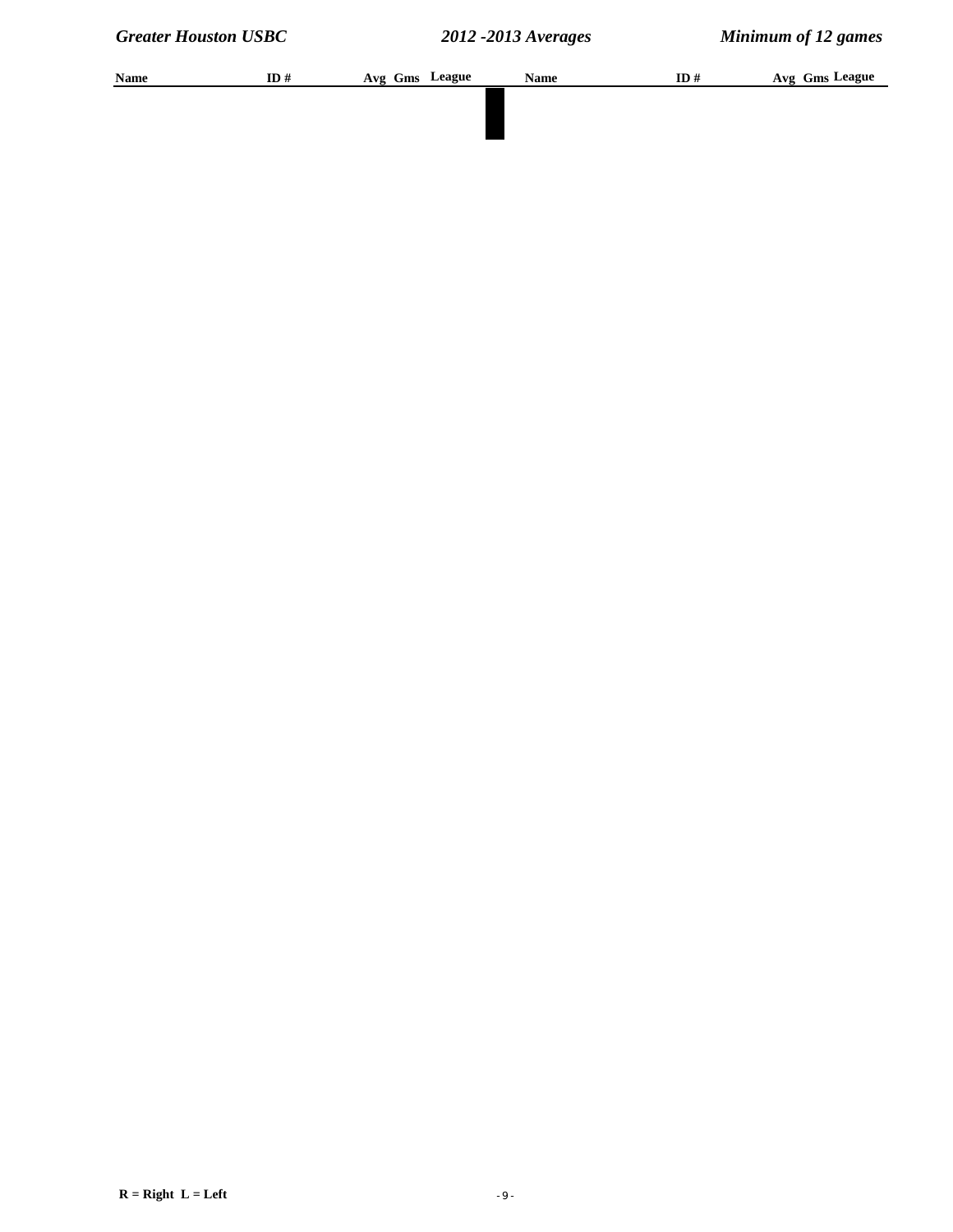| <b>Name</b> | ID # | Avg Gms League | <b>Name</b> | ID $\#$ | Avg Gms League |
|-------------|------|----------------|-------------|---------|----------------|
|             |      |                |             |         |                |
|             |      |                |             |         |                |
|             |      |                |             |         |                |
|             |      |                |             |         |                |
|             |      |                |             |         |                |
|             |      |                |             |         |                |
|             |      |                |             |         |                |
|             |      |                |             |         |                |
|             |      |                |             |         |                |
|             |      |                |             |         |                |
|             |      |                |             |         |                |
|             |      |                |             |         |                |
|             |      |                |             |         |                |
|             |      |                |             |         |                |
|             |      |                |             |         |                |
|             |      |                |             |         |                |
|             |      |                |             |         |                |
|             |      |                |             |         |                |
|             |      |                |             |         |                |
|             |      |                |             |         |                |
|             |      |                |             |         |                |
|             |      |                |             |         |                |
|             |      |                |             |         |                |
|             |      |                |             |         |                |
|             |      |                |             |         |                |
|             |      |                |             |         |                |
|             |      |                |             |         |                |
|             |      |                |             |         |                |
|             |      |                |             |         |                |
|             |      |                |             |         |                |
|             |      |                |             |         |                |
|             |      |                |             |         |                |
|             |      |                |             |         |                |
|             |      |                |             |         |                |
|             |      |                |             |         |                |
|             |      |                |             |         |                |
|             |      |                |             |         |                |
|             |      |                |             |         |                |
|             |      |                |             |         |                |
|             |      |                |             |         |                |
|             |      |                |             |         |                |
|             |      |                |             |         |                |
|             |      |                |             |         |                |
|             |      |                |             |         |                |
|             |      |                |             |         |                |
|             |      |                |             |         |                |
|             |      |                |             |         |                |
|             |      |                |             |         |                |
|             |      |                |             |         |                |
|             |      |                |             |         |                |
|             |      |                |             |         |                |
|             |      |                |             |         |                |
|             |      |                |             |         |                |
|             |      |                |             |         |                |
|             |      |                |             |         |                |
|             |      |                |             |         |                |
|             |      |                |             |         |                |
|             |      |                |             |         |                |
|             |      |                |             |         |                |
|             |      |                |             |         |                |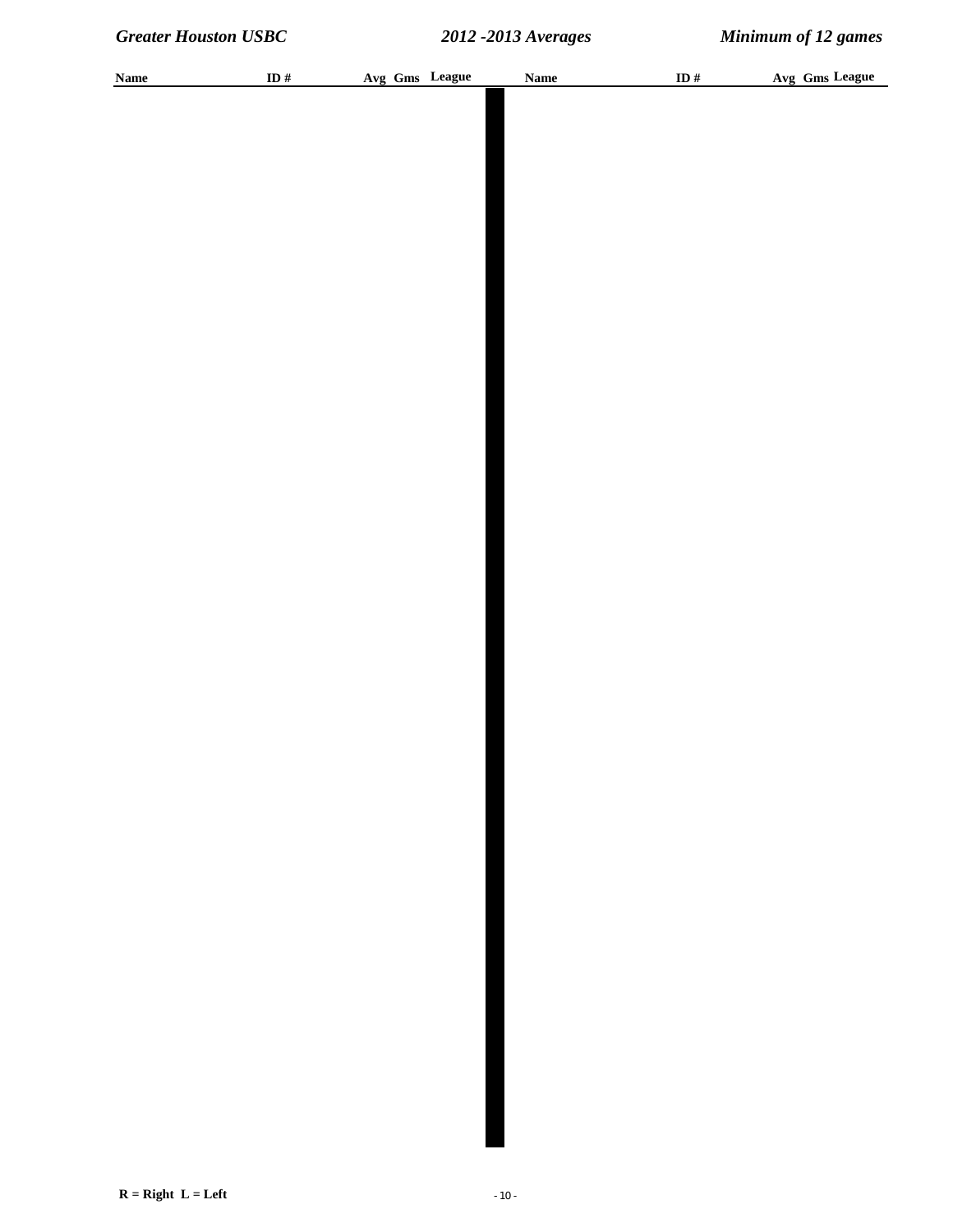| Name | ID# | Avg Gms League | <b>Name</b> | ID# | Avg Gms League |
|------|-----|----------------|-------------|-----|----------------|
|      |     |                |             |     |                |
|      |     |                |             |     |                |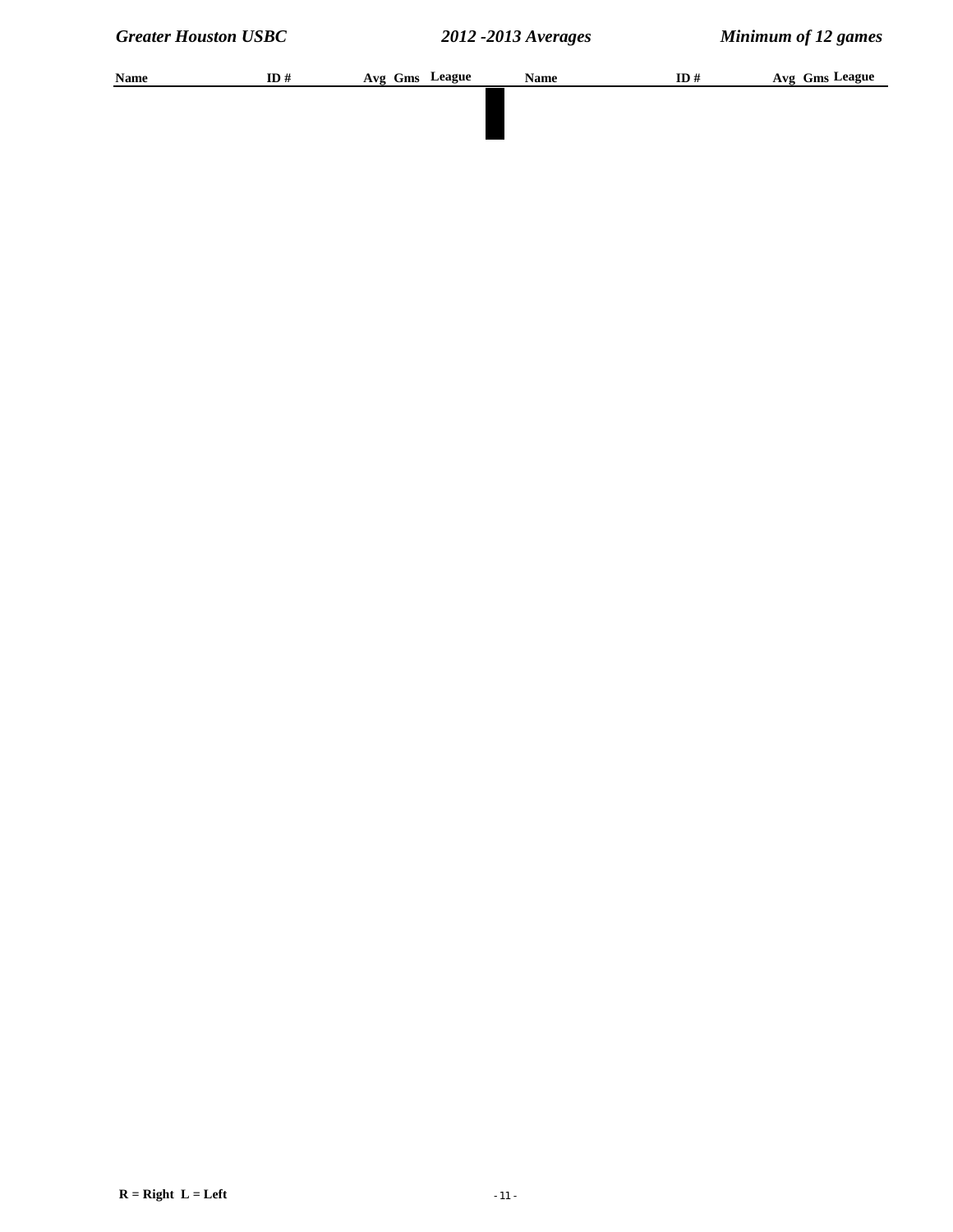| <b>Name</b> | ID $\#$ | Avg Gms League | <b>Name</b> | ID $\#$ | Avg Gms League |
|-------------|---------|----------------|-------------|---------|----------------|
|             |         |                |             |         |                |
|             |         |                |             |         |                |
|             |         |                |             |         |                |
|             |         |                |             |         |                |
|             |         |                |             |         |                |
|             |         |                |             |         |                |
|             |         |                |             |         |                |
|             |         |                |             |         |                |
|             |         |                |             |         |                |
|             |         |                |             |         |                |
|             |         |                |             |         |                |
|             |         |                |             |         |                |
|             |         |                |             |         |                |
|             |         |                |             |         |                |
|             |         |                |             |         |                |
|             |         |                |             |         |                |
|             |         |                |             |         |                |
|             |         |                |             |         |                |
|             |         |                |             |         |                |
|             |         |                |             |         |                |
|             |         |                |             |         |                |
|             |         |                |             |         |                |
|             |         |                |             |         |                |
|             |         |                |             |         |                |
|             |         |                |             |         |                |
|             |         |                |             |         |                |
|             |         |                |             |         |                |
|             |         |                |             |         |                |
|             |         |                |             |         |                |
|             |         |                |             |         |                |
|             |         |                |             |         |                |
|             |         |                |             |         |                |
|             |         |                |             |         |                |
|             |         |                |             |         |                |
|             |         |                |             |         |                |
|             |         |                |             |         |                |
|             |         |                |             |         |                |
|             |         |                |             |         |                |
|             |         |                |             |         |                |
|             |         |                |             |         |                |
|             |         |                |             |         |                |
|             |         |                |             |         |                |
|             |         |                |             |         |                |
|             |         |                |             |         |                |
|             |         |                |             |         |                |
|             |         |                |             |         |                |
|             |         |                |             |         |                |
|             |         |                |             |         |                |
|             |         |                |             |         |                |
|             |         |                |             |         |                |
|             |         |                |             |         |                |
|             |         |                |             |         |                |
|             |         |                |             |         |                |
|             |         |                |             |         |                |
|             |         |                |             |         |                |
|             |         |                |             |         |                |
|             |         |                |             |         |                |
|             |         |                |             |         |                |
|             |         |                |             |         |                |
|             |         |                |             |         |                |
|             |         |                |             |         |                |
|             |         |                |             |         |                |
|             |         |                |             |         |                |
|             |         |                |             |         |                |
|             |         |                |             |         |                |
|             |         |                |             |         |                |
|             |         |                |             |         |                |
|             |         |                |             |         |                |
|             |         |                |             |         |                |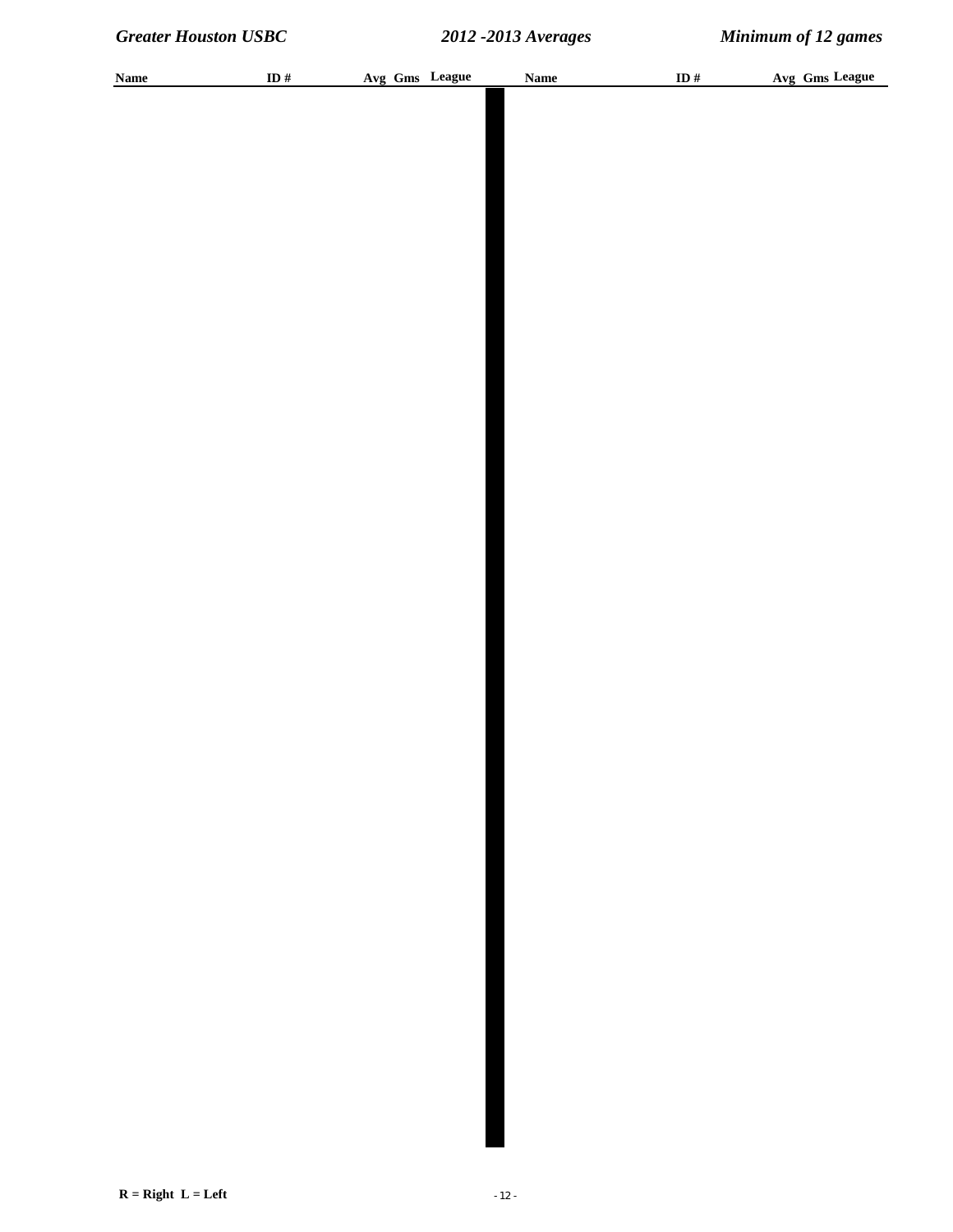| <b>Name</b> | ID# | Avg Gms League | <b>Name</b> | ID# | Avg Gms League |
|-------------|-----|----------------|-------------|-----|----------------|
|             |     |                |             |     |                |
|             |     |                |             |     |                |
|             |     |                |             |     |                |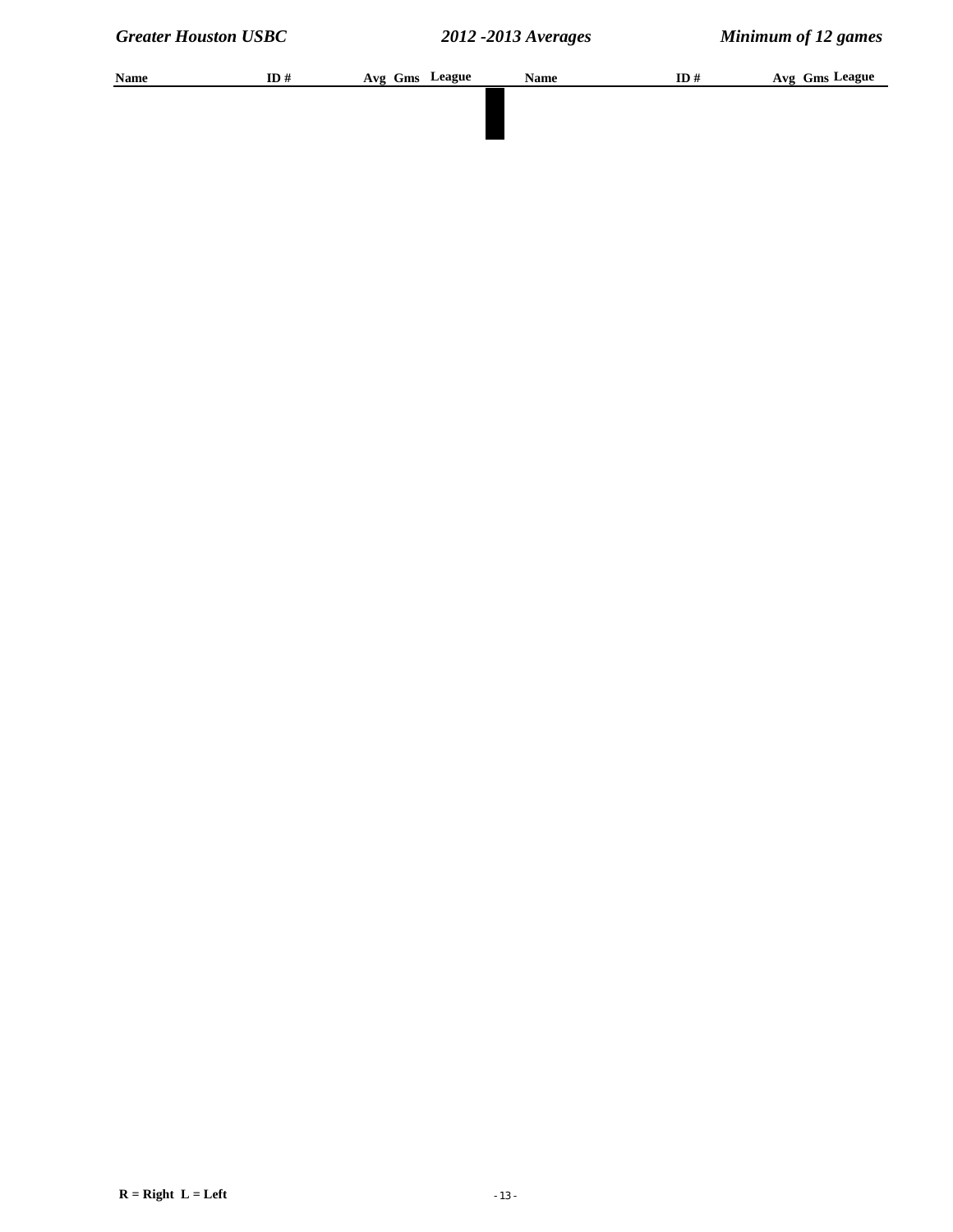| <b>Name</b> | ID $\#$ | Avg Gms League | <b>Name</b> | ID $\#$ | Avg Gms League |
|-------------|---------|----------------|-------------|---------|----------------|
|             |         |                |             |         |                |
|             |         |                |             |         |                |
|             |         |                |             |         |                |
|             |         |                |             |         |                |
|             |         |                |             |         |                |
|             |         |                |             |         |                |
|             |         |                |             |         |                |
|             |         |                |             |         |                |
|             |         |                |             |         |                |
|             |         |                |             |         |                |
|             |         |                |             |         |                |
|             |         |                |             |         |                |
|             |         |                |             |         |                |
|             |         |                |             |         |                |
|             |         |                |             |         |                |
|             |         |                |             |         |                |
|             |         |                |             |         |                |
|             |         |                |             |         |                |
|             |         |                |             |         |                |
|             |         |                |             |         |                |
|             |         |                |             |         |                |
|             |         |                |             |         |                |
|             |         |                |             |         |                |
|             |         |                |             |         |                |
|             |         |                |             |         |                |
|             |         |                |             |         |                |
|             |         |                |             |         |                |
|             |         |                |             |         |                |
|             |         |                |             |         |                |
|             |         |                |             |         |                |
|             |         |                |             |         |                |
|             |         |                |             |         |                |
|             |         |                |             |         |                |
|             |         |                |             |         |                |
|             |         |                |             |         |                |
|             |         |                |             |         |                |
|             |         |                |             |         |                |
|             |         |                |             |         |                |
|             |         |                |             |         |                |
|             |         |                |             |         |                |
|             |         |                |             |         |                |
|             |         |                |             |         |                |
|             |         |                |             |         |                |
|             |         |                |             |         |                |
|             |         |                |             |         |                |
|             |         |                |             |         |                |
|             |         |                |             |         |                |
|             |         |                |             |         |                |
|             |         |                |             |         |                |
|             |         |                |             |         |                |
|             |         |                |             |         |                |
|             |         |                |             |         |                |
|             |         |                |             |         |                |
|             |         |                |             |         |                |
|             |         |                |             |         |                |
|             |         |                |             |         |                |
|             |         |                |             |         |                |
|             |         |                |             |         |                |
|             |         |                |             |         |                |
|             |         |                |             |         |                |
|             |         |                |             |         |                |
|             |         |                |             |         |                |
|             |         |                |             |         |                |
|             |         |                |             |         |                |
|             |         |                |             |         |                |
|             |         |                |             |         |                |
|             |         |                |             |         |                |
|             |         |                |             |         |                |
|             |         |                |             |         |                |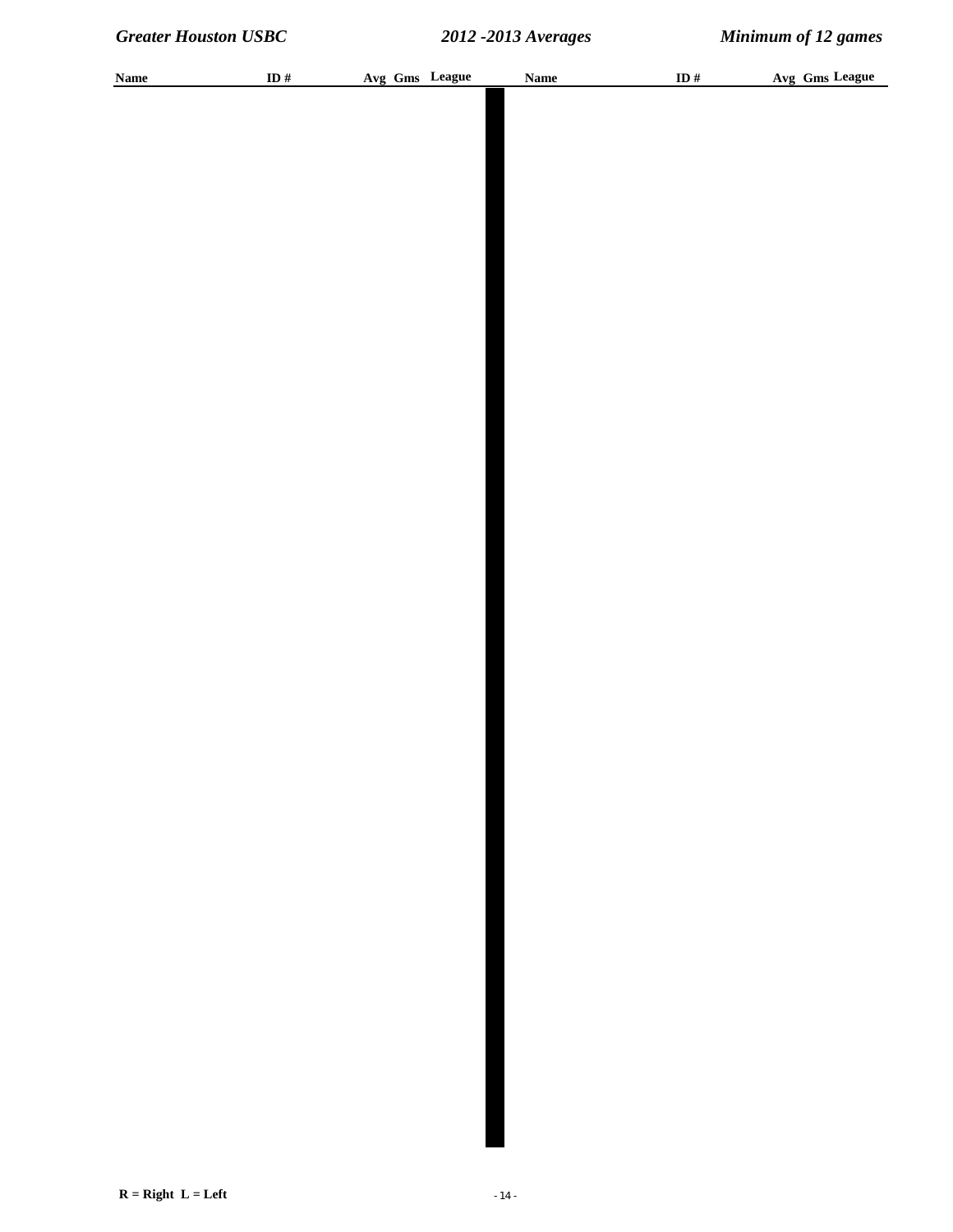| Name | ID# | Avg Gms League | <b>Name</b> | ID# | Avg Gms League |
|------|-----|----------------|-------------|-----|----------------|
|      |     |                |             |     |                |
|      |     |                |             |     |                |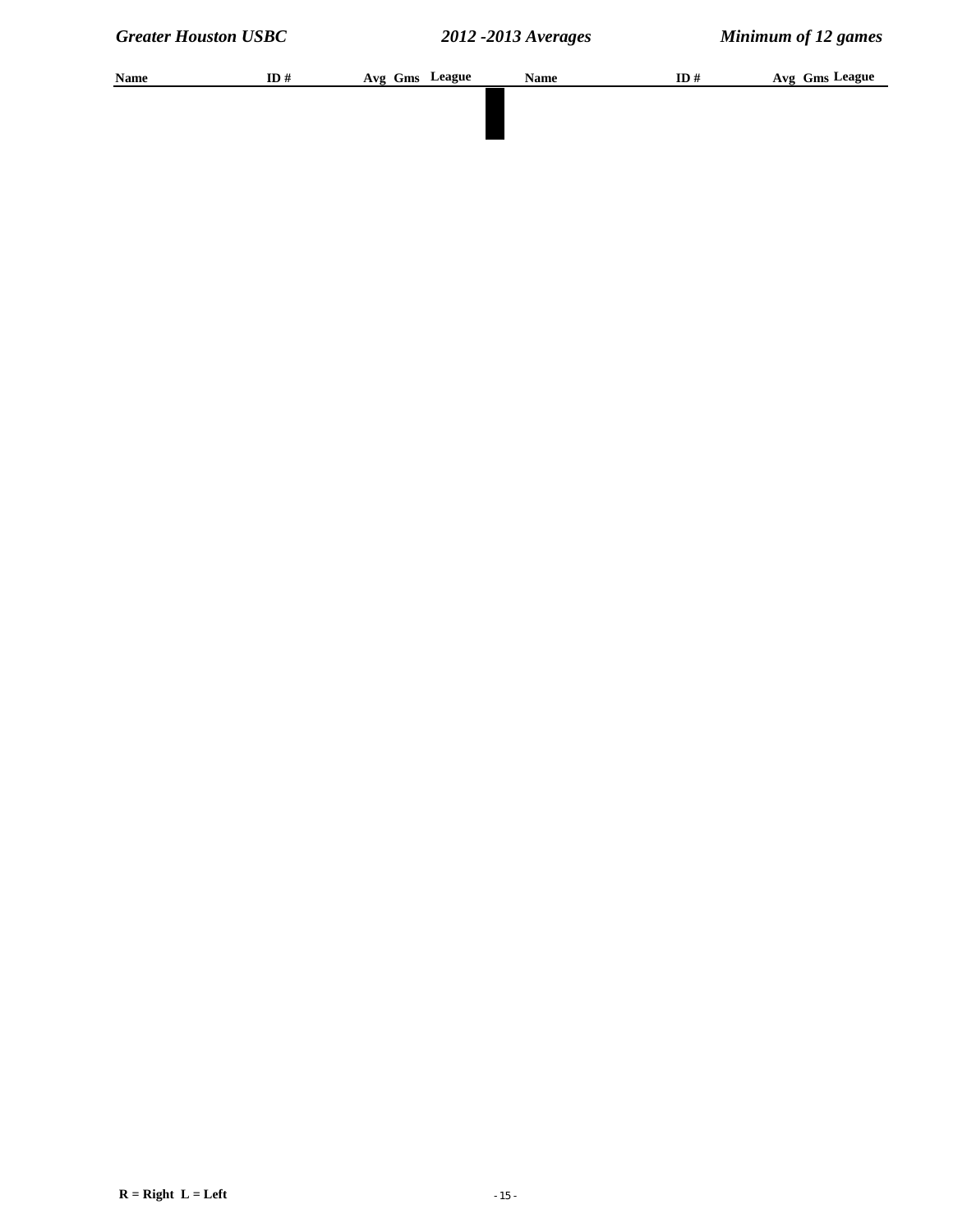| <b>Name</b> | ID # | Avg Gms League | <b>Name</b> | ID $\#$ | Avg Gms League |
|-------------|------|----------------|-------------|---------|----------------|
|             |      |                |             |         |                |
|             |      |                |             |         |                |
|             |      |                |             |         |                |
|             |      |                |             |         |                |
|             |      |                |             |         |                |
|             |      |                |             |         |                |
|             |      |                |             |         |                |
|             |      |                |             |         |                |
|             |      |                |             |         |                |
|             |      |                |             |         |                |
|             |      |                |             |         |                |
|             |      |                |             |         |                |
|             |      |                |             |         |                |
|             |      |                |             |         |                |
|             |      |                |             |         |                |
|             |      |                |             |         |                |
|             |      |                |             |         |                |
|             |      |                |             |         |                |
|             |      |                |             |         |                |
|             |      |                |             |         |                |
|             |      |                |             |         |                |
|             |      |                |             |         |                |
|             |      |                |             |         |                |
|             |      |                |             |         |                |
|             |      |                |             |         |                |
|             |      |                |             |         |                |
|             |      |                |             |         |                |
|             |      |                |             |         |                |
|             |      |                |             |         |                |
|             |      |                |             |         |                |
|             |      |                |             |         |                |
|             |      |                |             |         |                |
|             |      |                |             |         |                |
|             |      |                |             |         |                |
|             |      |                |             |         |                |
|             |      |                |             |         |                |
|             |      |                |             |         |                |
|             |      |                |             |         |                |
|             |      |                |             |         |                |
|             |      |                |             |         |                |
|             |      |                |             |         |                |
|             |      |                |             |         |                |
|             |      |                |             |         |                |
|             |      |                |             |         |                |
|             |      |                |             |         |                |
|             |      |                |             |         |                |
|             |      |                |             |         |                |
|             |      |                |             |         |                |
|             |      |                |             |         |                |
|             |      |                |             |         |                |
|             |      |                |             |         |                |
|             |      |                |             |         |                |
|             |      |                |             |         |                |
|             |      |                |             |         |                |
|             |      |                |             |         |                |
|             |      |                |             |         |                |
|             |      |                |             |         |                |
|             |      |                |             |         |                |
|             |      |                |             |         |                |
|             |      |                |             |         |                |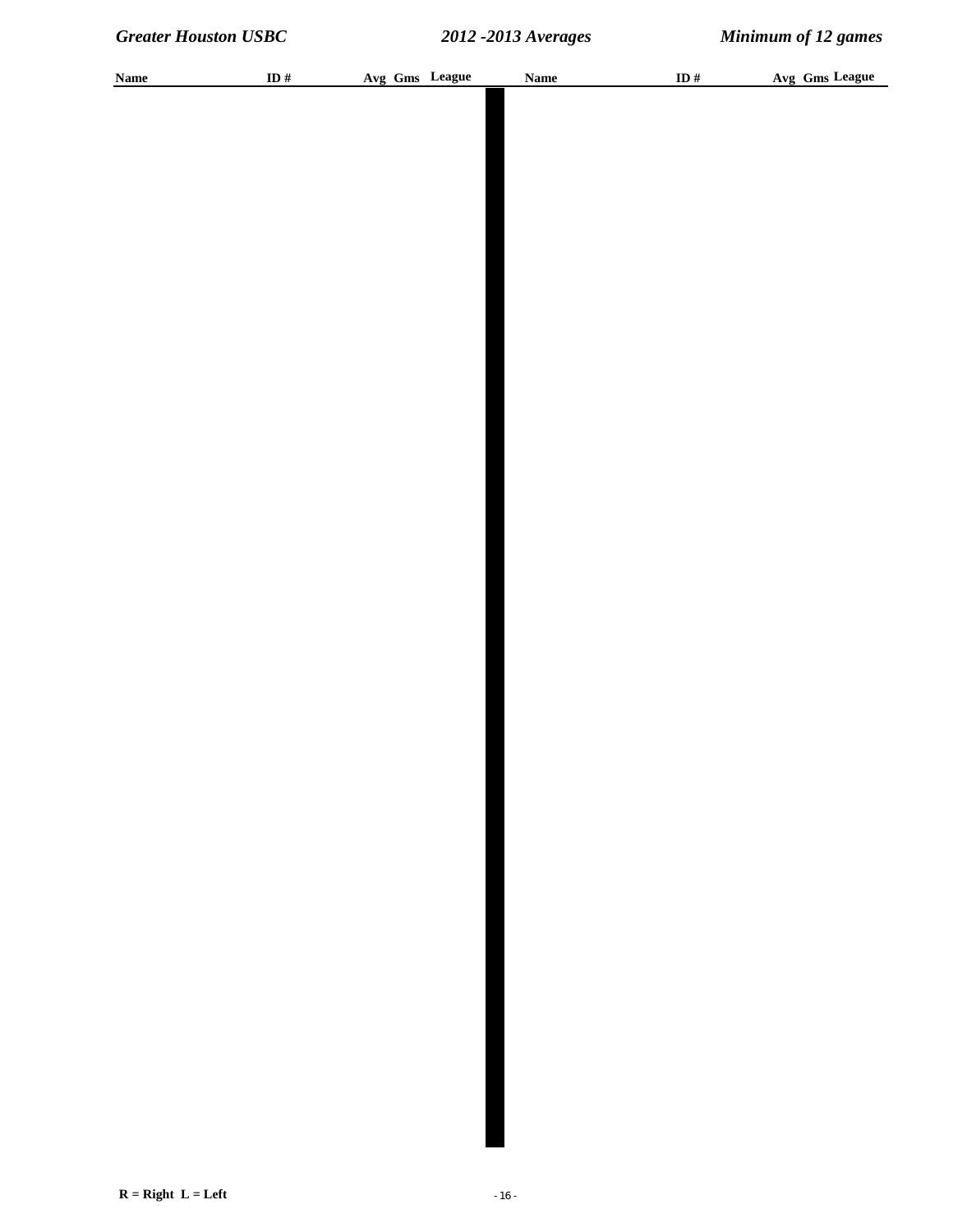| Name | ID# | Avg Gms League | <b>Name</b> | ID# | Avg Gms League |
|------|-----|----------------|-------------|-----|----------------|
|      |     |                |             |     |                |
|      |     |                |             |     |                |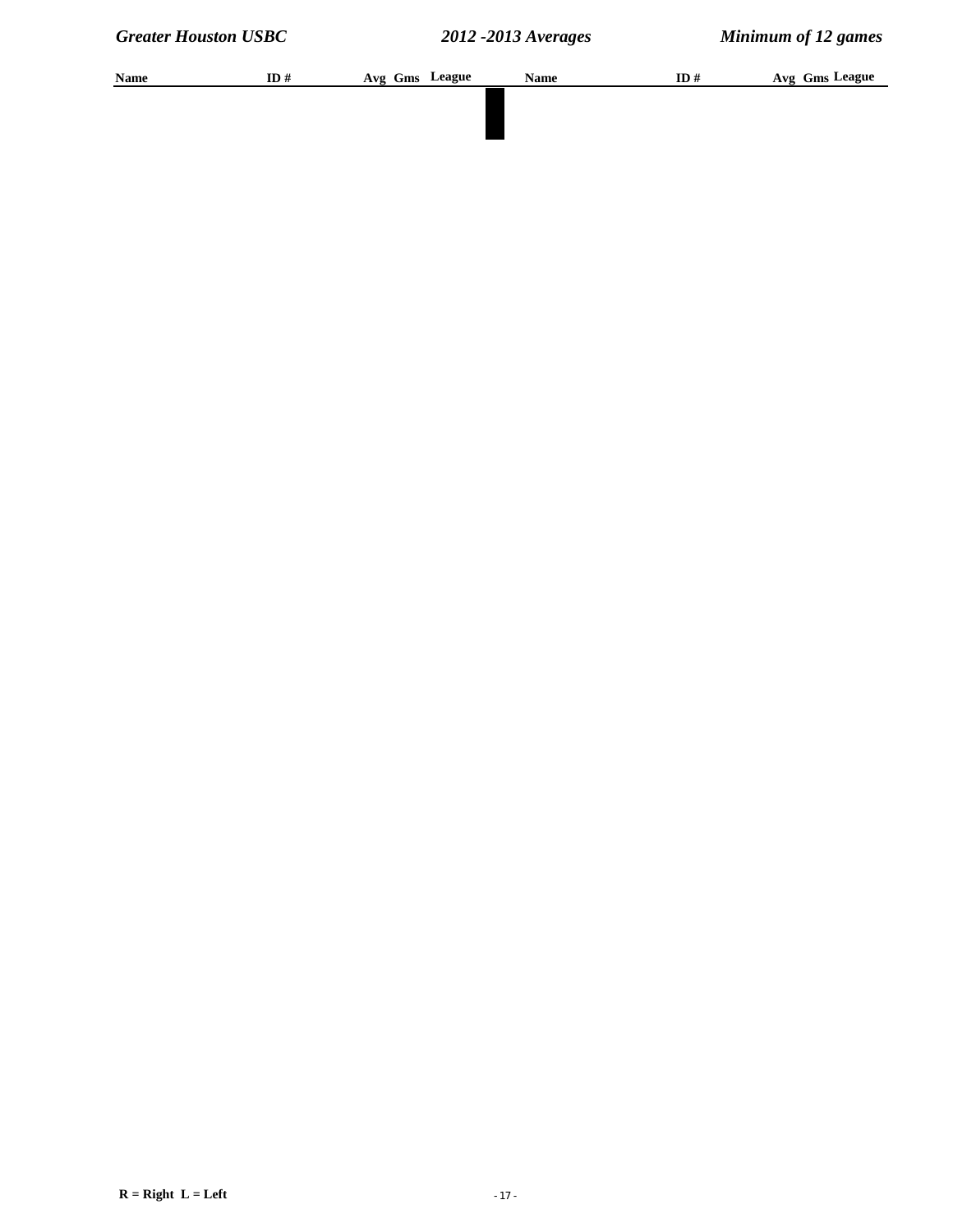| <b>Name</b> | ID # | Avg Gms League | Name | ID $\#$ | Avg Gms League |
|-------------|------|----------------|------|---------|----------------|
|             |      |                |      |         |                |
|             |      |                |      |         |                |
|             |      |                |      |         |                |
|             |      |                |      |         |                |
|             |      |                |      |         |                |
|             |      |                |      |         |                |
|             |      |                |      |         |                |
|             |      |                |      |         |                |
|             |      |                |      |         |                |
|             |      |                |      |         |                |
|             |      |                |      |         |                |
|             |      |                |      |         |                |
|             |      |                |      |         |                |
|             |      |                |      |         |                |
|             |      |                |      |         |                |
|             |      |                |      |         |                |
|             |      |                |      |         |                |
|             |      |                |      |         |                |
|             |      |                |      |         |                |
|             |      |                |      |         |                |
|             |      |                |      |         |                |
|             |      |                |      |         |                |
|             |      |                |      |         |                |
|             |      |                |      |         |                |
|             |      |                |      |         |                |
|             |      |                |      |         |                |
|             |      |                |      |         |                |
|             |      |                |      |         |                |
|             |      |                |      |         |                |
|             |      |                |      |         |                |
|             |      |                |      |         |                |
|             |      |                |      |         |                |
|             |      |                |      |         |                |
|             |      |                |      |         |                |
|             |      |                |      |         |                |
|             |      |                |      |         |                |
|             |      |                |      |         |                |
|             |      |                |      |         |                |
|             |      |                |      |         |                |
|             |      |                |      |         |                |
|             |      |                |      |         |                |
|             |      |                |      |         |                |
|             |      |                |      |         |                |
|             |      |                |      |         |                |
|             |      |                |      |         |                |
|             |      |                |      |         |                |
|             |      |                |      |         |                |
|             |      |                |      |         |                |
|             |      |                |      |         |                |
|             |      |                |      |         |                |
|             |      |                |      |         |                |
|             |      |                |      |         |                |
|             |      |                |      |         |                |
|             |      |                |      |         |                |
|             |      |                |      |         |                |
|             |      |                |      |         |                |
|             |      |                |      |         |                |
|             |      |                |      |         |                |
|             |      |                |      |         |                |
|             |      |                |      |         |                |
|             |      |                |      |         |                |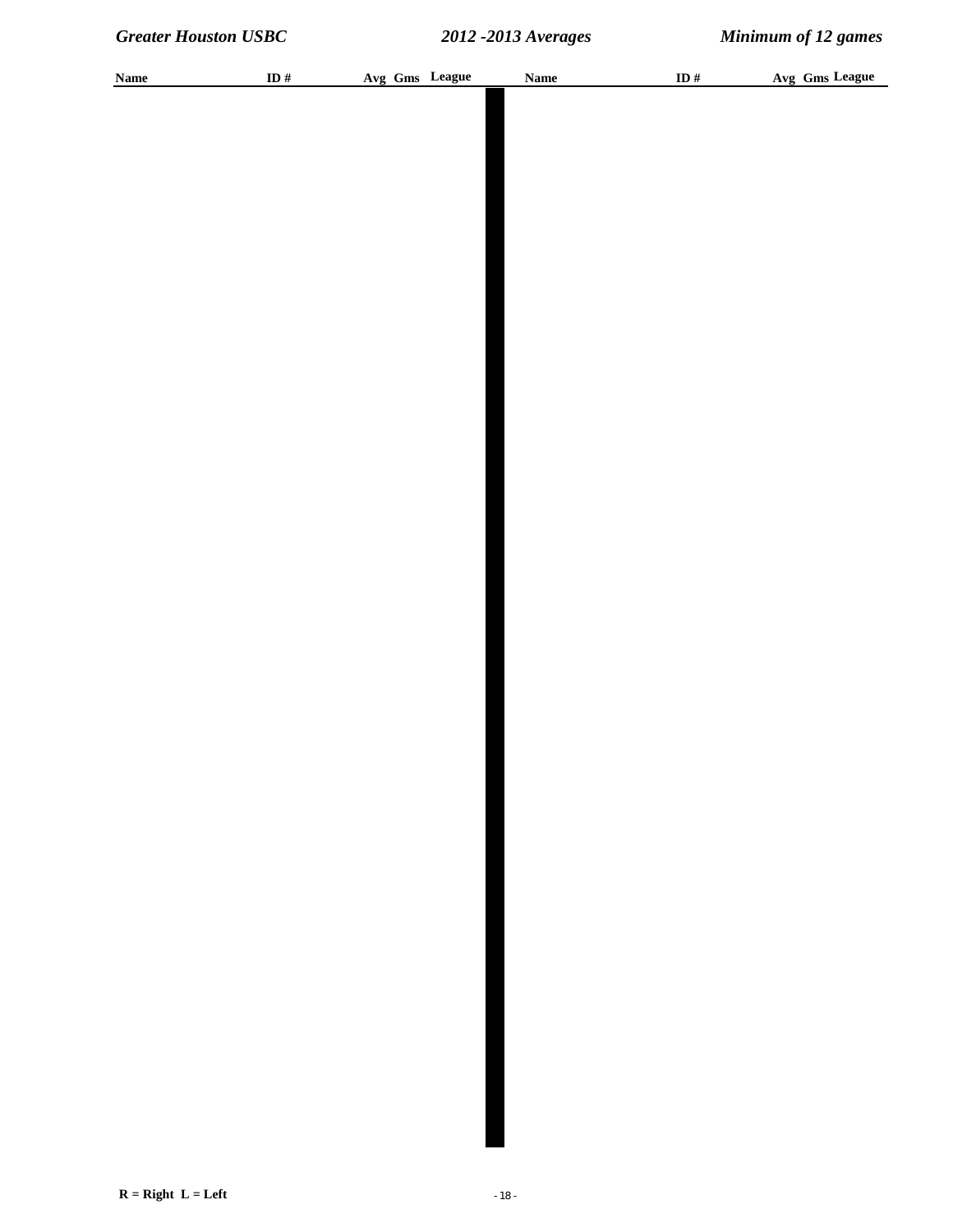| Name | ID# | Avg Gms League | <b>Name</b> | ID# | Avg Gms League |
|------|-----|----------------|-------------|-----|----------------|
|      |     |                |             |     |                |
|      |     |                |             |     |                |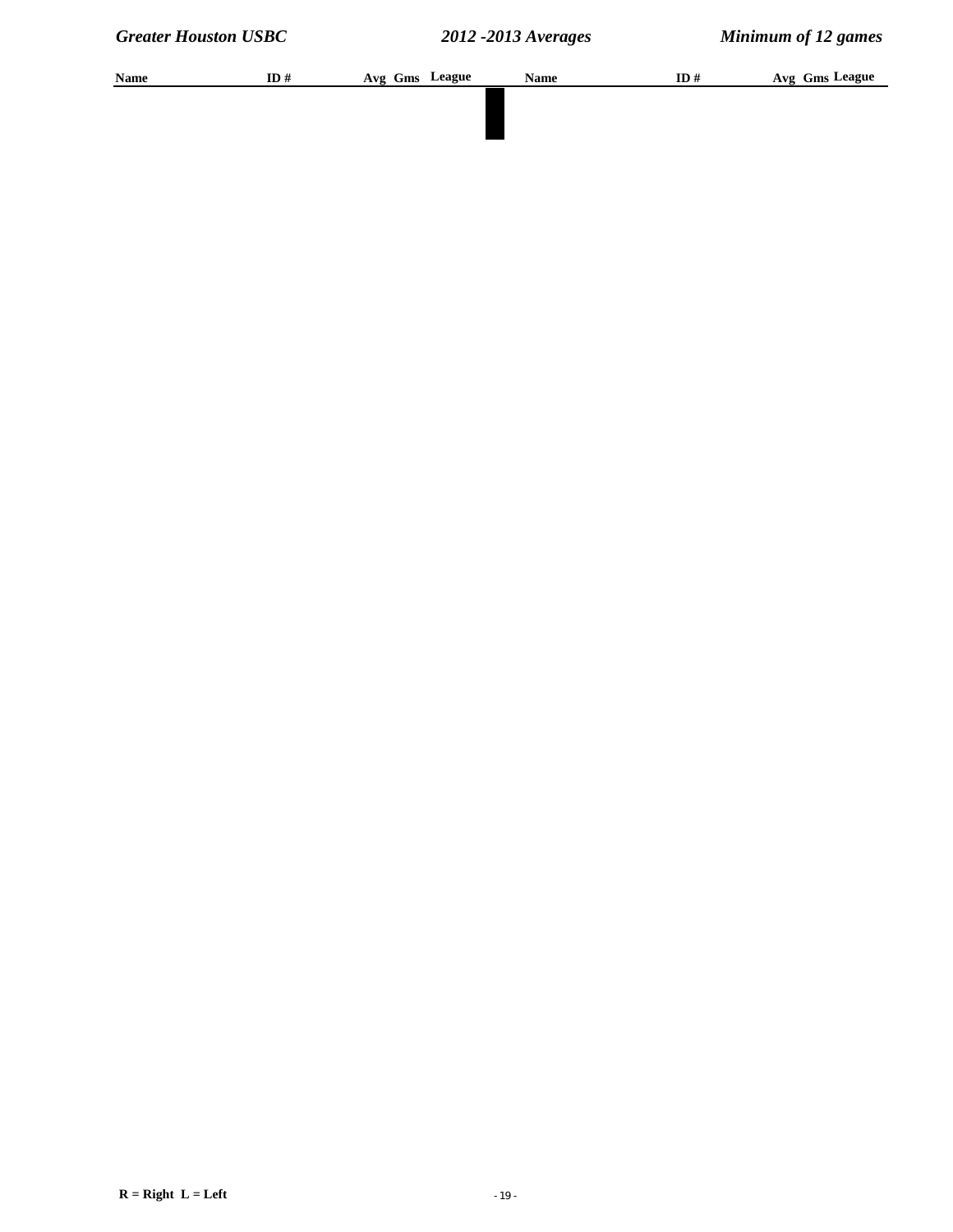| <b>Name</b> | ID # | Avg Gms League | <b>Name</b> | ID $\#$ | Avg Gms League |
|-------------|------|----------------|-------------|---------|----------------|
|             |      |                |             |         |                |
|             |      |                |             |         |                |
|             |      |                |             |         |                |
|             |      |                |             |         |                |
|             |      |                |             |         |                |
|             |      |                |             |         |                |
|             |      |                |             |         |                |
|             |      |                |             |         |                |
|             |      |                |             |         |                |
|             |      |                |             |         |                |
|             |      |                |             |         |                |
|             |      |                |             |         |                |
|             |      |                |             |         |                |
|             |      |                |             |         |                |
|             |      |                |             |         |                |
|             |      |                |             |         |                |
|             |      |                |             |         |                |
|             |      |                |             |         |                |
|             |      |                |             |         |                |
|             |      |                |             |         |                |
|             |      |                |             |         |                |
|             |      |                |             |         |                |
|             |      |                |             |         |                |
|             |      |                |             |         |                |
|             |      |                |             |         |                |
|             |      |                |             |         |                |
|             |      |                |             |         |                |
|             |      |                |             |         |                |
|             |      |                |             |         |                |
|             |      |                |             |         |                |
|             |      |                |             |         |                |
|             |      |                |             |         |                |
|             |      |                |             |         |                |
|             |      |                |             |         |                |
|             |      |                |             |         |                |
|             |      |                |             |         |                |
|             |      |                |             |         |                |
|             |      |                |             |         |                |
|             |      |                |             |         |                |
|             |      |                |             |         |                |
|             |      |                |             |         |                |
|             |      |                |             |         |                |
|             |      |                |             |         |                |
|             |      |                |             |         |                |
|             |      |                |             |         |                |
|             |      |                |             |         |                |
|             |      |                |             |         |                |
|             |      |                |             |         |                |
|             |      |                |             |         |                |
|             |      |                |             |         |                |
|             |      |                |             |         |                |
|             |      |                |             |         |                |
|             |      |                |             |         |                |
|             |      |                |             |         |                |
|             |      |                |             |         |                |
|             |      |                |             |         |                |
|             |      |                |             |         |                |
|             |      |                |             |         |                |
|             |      |                |             |         |                |
|             |      |                |             |         |                |
|             |      |                |             |         |                |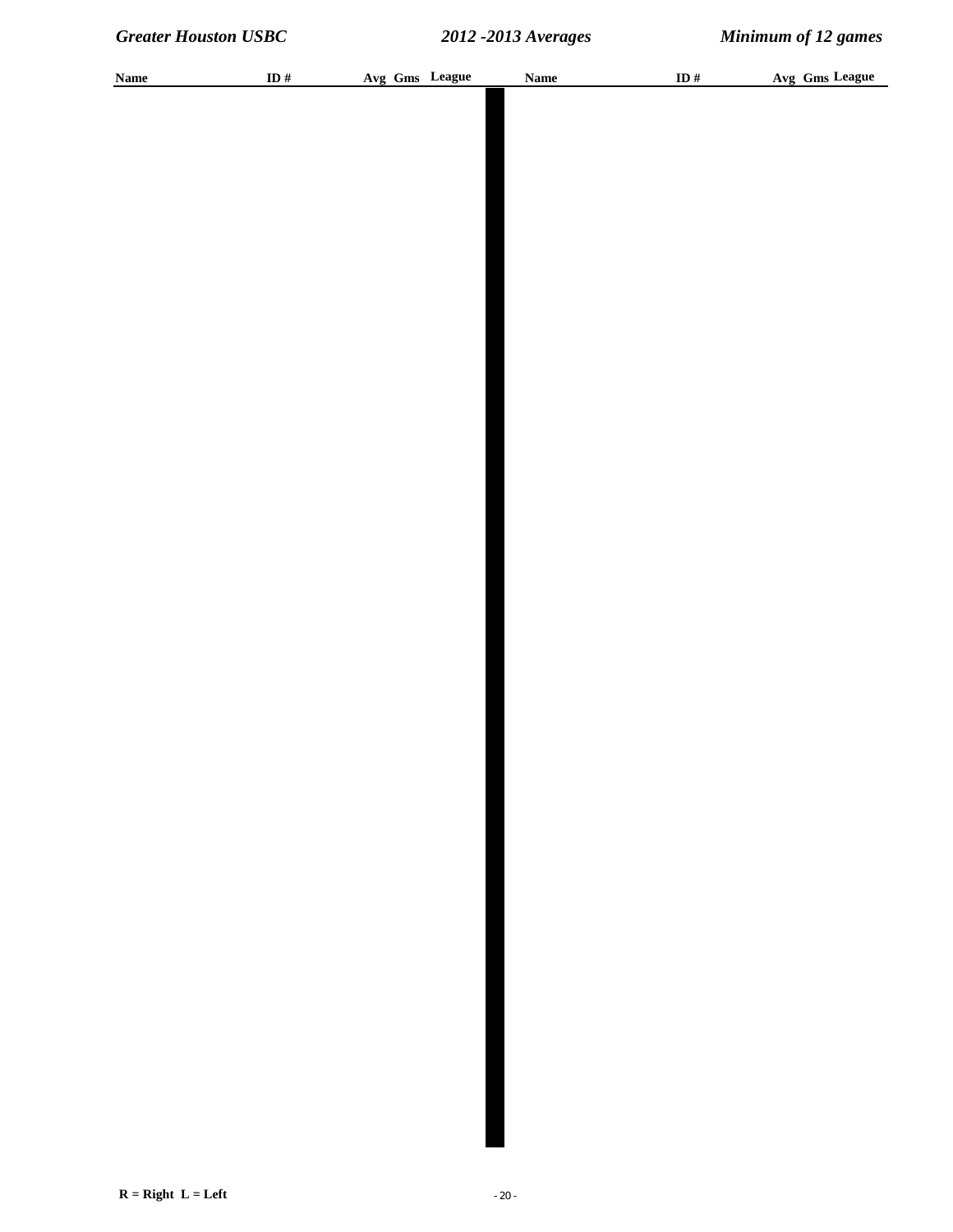| Name | ID# | Avg Gms League | <b>Name</b> | ID# | Avg Gms League |
|------|-----|----------------|-------------|-----|----------------|
|      |     |                |             |     |                |
|      |     |                |             |     |                |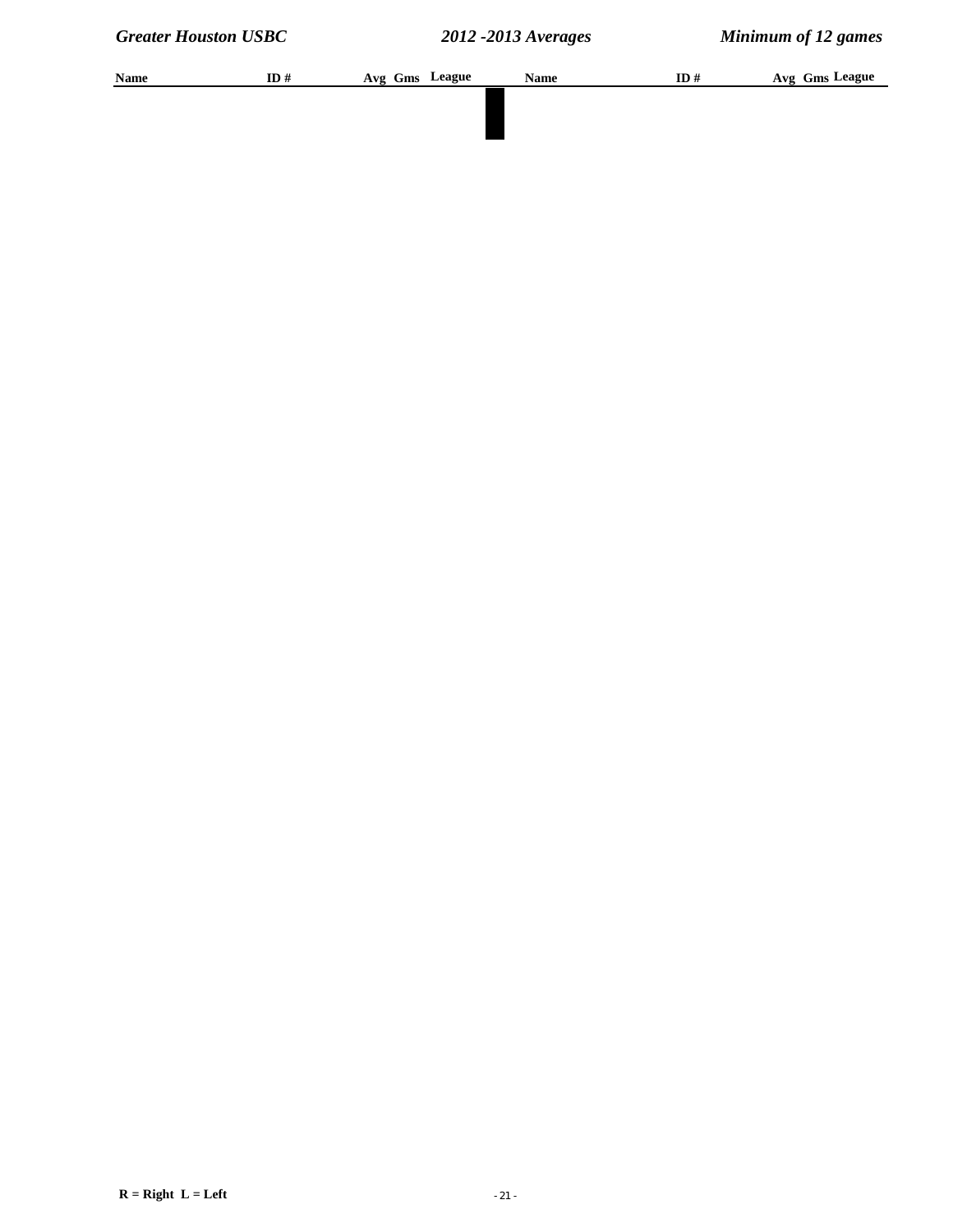| <b>Name</b> | ID $\#$ |  | Avg Gms League | <b>Name</b> | ID $#$ | Avg Gms League |  |
|-------------|---------|--|----------------|-------------|--------|----------------|--|
|             |         |  |                |             |        |                |  |
|             |         |  |                |             |        |                |  |
|             |         |  |                |             |        |                |  |
|             |         |  |                |             |        |                |  |
|             |         |  |                |             |        |                |  |
|             |         |  |                |             |        |                |  |
|             |         |  |                |             |        |                |  |
|             |         |  |                |             |        |                |  |
|             |         |  |                |             |        |                |  |
|             |         |  |                |             |        |                |  |
|             |         |  |                |             |        |                |  |
|             |         |  |                |             |        |                |  |
|             |         |  |                |             |        |                |  |
|             |         |  |                |             |        |                |  |
|             |         |  |                |             |        |                |  |
|             |         |  |                |             |        |                |  |
|             |         |  |                |             |        |                |  |
|             |         |  |                |             |        |                |  |
|             |         |  |                |             |        |                |  |
|             |         |  |                |             |        |                |  |
|             |         |  |                |             |        |                |  |
|             |         |  |                |             |        |                |  |
|             |         |  |                |             |        |                |  |
|             |         |  |                |             |        |                |  |
|             |         |  |                |             |        |                |  |
|             |         |  |                |             |        |                |  |
|             |         |  |                |             |        |                |  |
|             |         |  |                |             |        |                |  |
|             |         |  |                |             |        |                |  |
|             |         |  |                |             |        |                |  |
|             |         |  |                |             |        |                |  |
|             |         |  |                |             |        |                |  |
|             |         |  |                |             |        |                |  |
|             |         |  |                |             |        |                |  |
|             |         |  |                |             |        |                |  |
|             |         |  |                |             |        |                |  |
|             |         |  |                |             |        |                |  |
|             |         |  |                |             |        |                |  |
|             |         |  |                |             |        |                |  |
|             |         |  |                |             |        |                |  |
|             |         |  |                |             |        |                |  |
|             |         |  |                |             |        |                |  |
|             |         |  |                |             |        |                |  |
|             |         |  |                |             |        |                |  |
|             |         |  |                |             |        |                |  |
|             |         |  |                |             |        |                |  |
|             |         |  |                |             |        |                |  |
|             |         |  |                |             |        |                |  |
|             |         |  |                |             |        |                |  |
|             |         |  |                |             |        |                |  |
|             |         |  |                |             |        |                |  |
|             |         |  |                |             |        |                |  |
|             |         |  |                |             |        |                |  |
|             |         |  |                |             |        |                |  |
|             |         |  |                |             |        |                |  |
|             |         |  |                |             |        |                |  |
|             |         |  |                |             |        |                |  |
|             |         |  |                |             |        |                |  |
|             |         |  |                |             |        |                |  |
|             |         |  |                |             |        |                |  |
|             |         |  |                |             |        |                |  |
|             |         |  |                |             |        |                |  |
|             |         |  |                |             |        |                |  |
|             |         |  |                |             |        |                |  |
|             |         |  |                |             |        |                |  |
|             |         |  |                |             |        |                |  |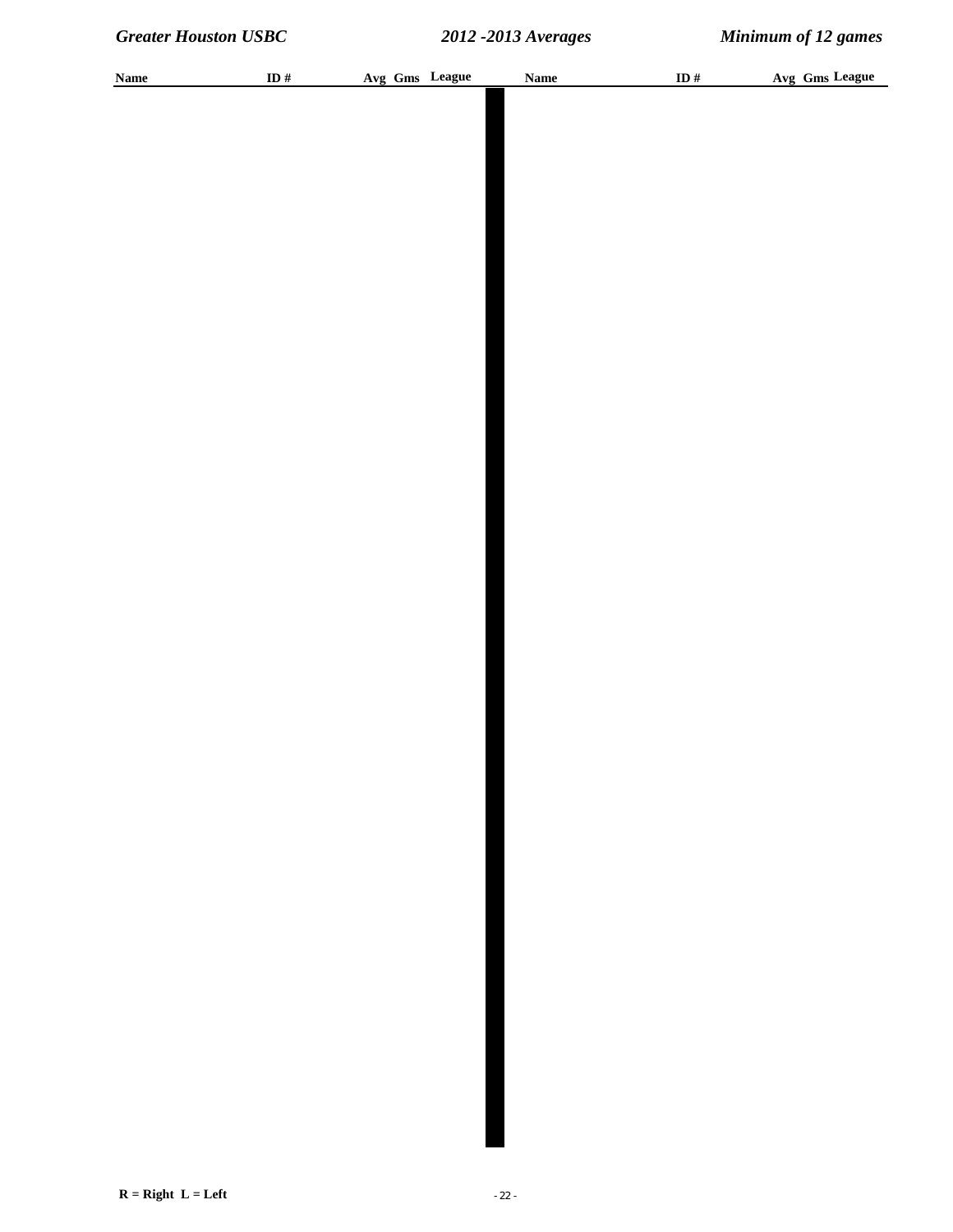| Name | ID# | Avg Gms League | <b>Name</b> | ID# | Avg Gms League |
|------|-----|----------------|-------------|-----|----------------|
|      |     |                |             |     |                |
|      |     |                |             |     |                |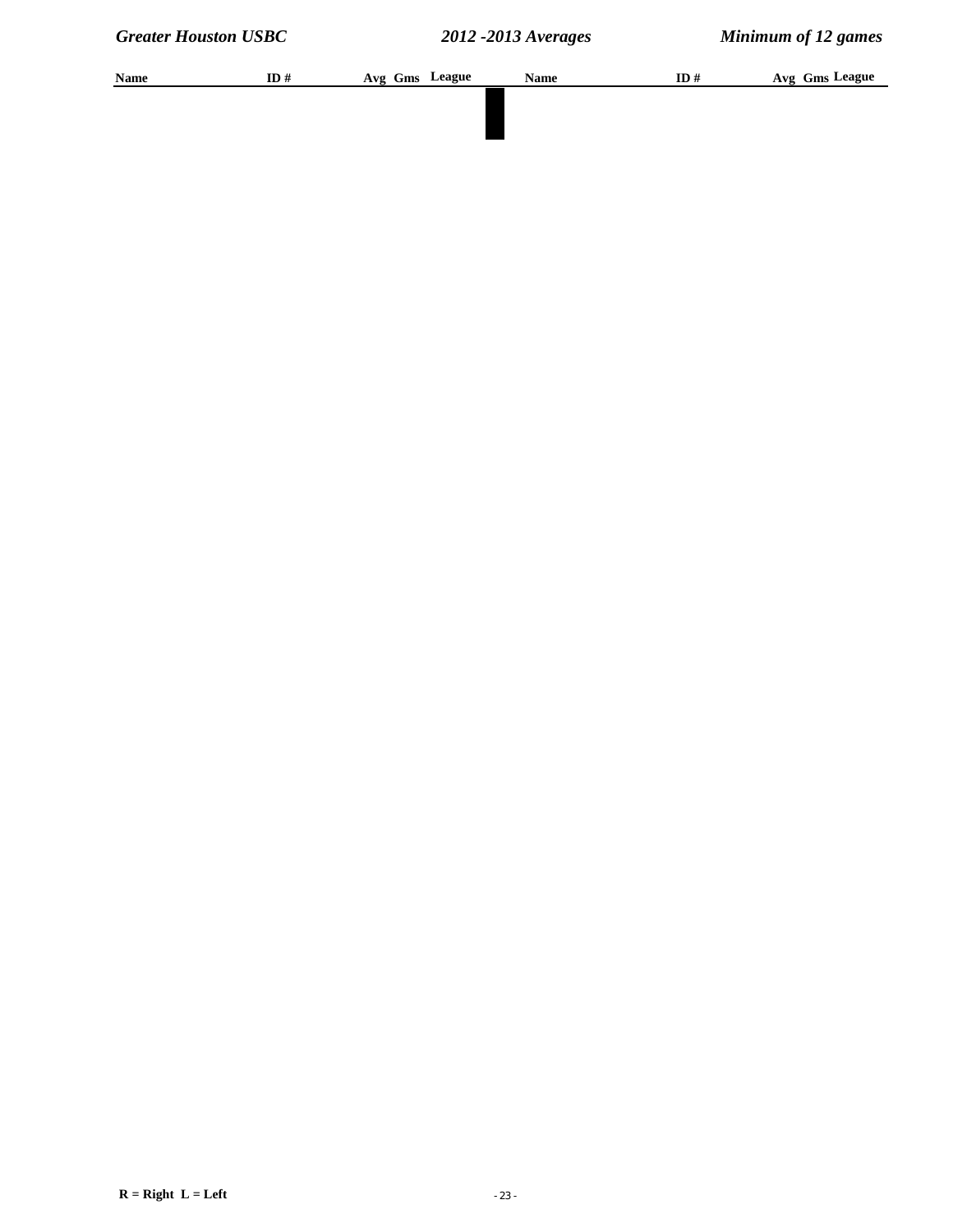| <b>Name</b> | ID $\#$ | Avg Gms League | <b>Name</b> | ID $#$ | Avg Gms League |
|-------------|---------|----------------|-------------|--------|----------------|
|             |         |                |             |        |                |
|             |         |                |             |        |                |
|             |         |                |             |        |                |
|             |         |                |             |        |                |
|             |         |                |             |        |                |
|             |         |                |             |        |                |
|             |         |                |             |        |                |
|             |         |                |             |        |                |
|             |         |                |             |        |                |
|             |         |                |             |        |                |
|             |         |                |             |        |                |
|             |         |                |             |        |                |
|             |         |                |             |        |                |
|             |         |                |             |        |                |
|             |         |                |             |        |                |
|             |         |                |             |        |                |
|             |         |                |             |        |                |
|             |         |                |             |        |                |
|             |         |                |             |        |                |
|             |         |                |             |        |                |
|             |         |                |             |        |                |
|             |         |                |             |        |                |
|             |         |                |             |        |                |
|             |         |                |             |        |                |
|             |         |                |             |        |                |
|             |         |                |             |        |                |
|             |         |                |             |        |                |
|             |         |                |             |        |                |
|             |         |                |             |        |                |
|             |         |                |             |        |                |
|             |         |                |             |        |                |
|             |         |                |             |        |                |
|             |         |                |             |        |                |
|             |         |                |             |        |                |
|             |         |                |             |        |                |
|             |         |                |             |        |                |
|             |         |                |             |        |                |
|             |         |                |             |        |                |
|             |         |                |             |        |                |
|             |         |                |             |        |                |
|             |         |                |             |        |                |
|             |         |                |             |        |                |
|             |         |                |             |        |                |
|             |         |                |             |        |                |
|             |         |                |             |        |                |
|             |         |                |             |        |                |
|             |         |                |             |        |                |
|             |         |                |             |        |                |
|             |         |                |             |        |                |
|             |         |                |             |        |                |
|             |         |                |             |        |                |
|             |         |                |             |        |                |
|             |         |                |             |        |                |
|             |         |                |             |        |                |
|             |         |                |             |        |                |
|             |         |                |             |        |                |
|             |         |                |             |        |                |
|             |         |                |             |        |                |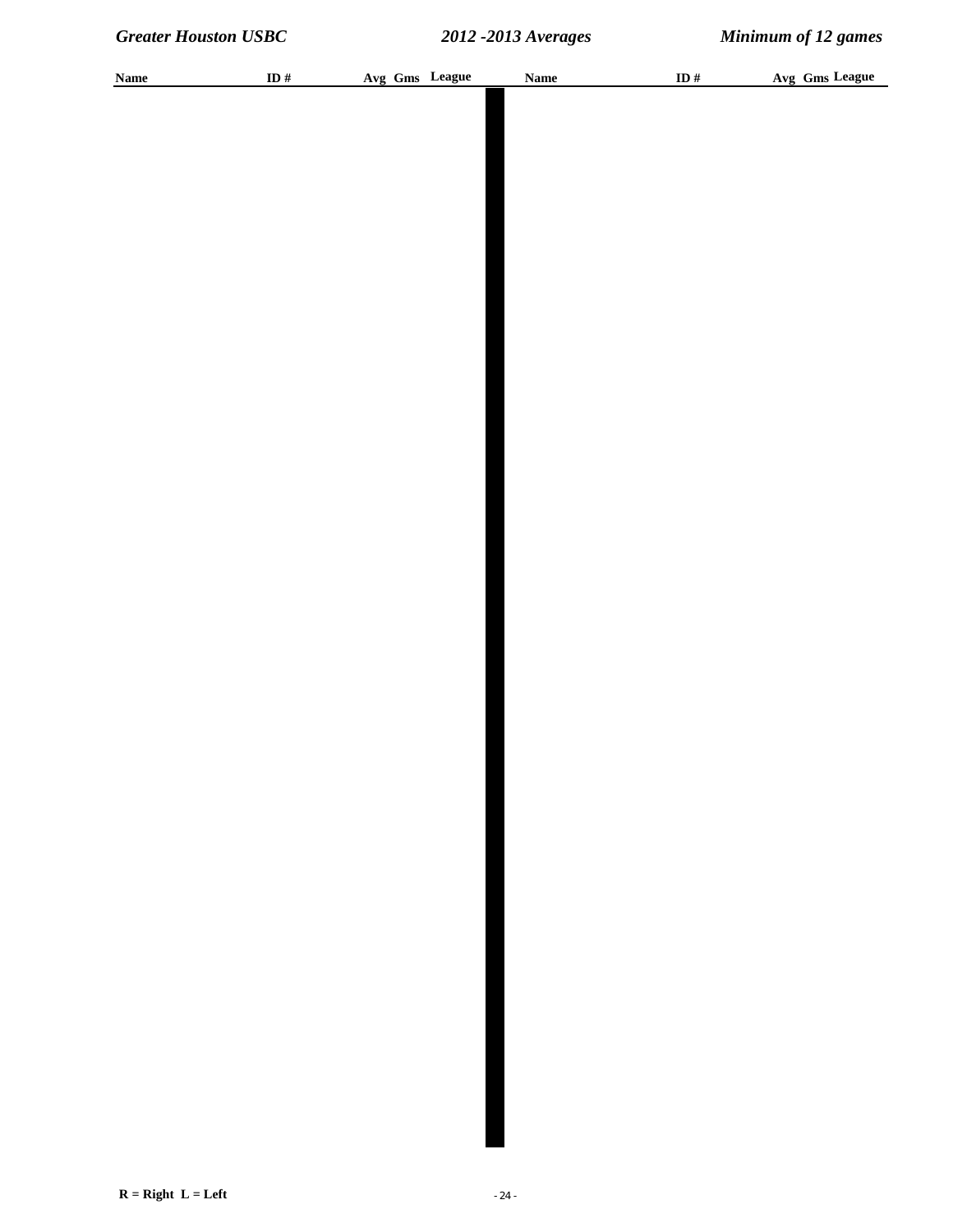| Name | ID# | Avg Gms League | <b>Name</b> | ID# | Avg Gms League |
|------|-----|----------------|-------------|-----|----------------|
|      |     |                |             |     |                |
|      |     |                |             |     |                |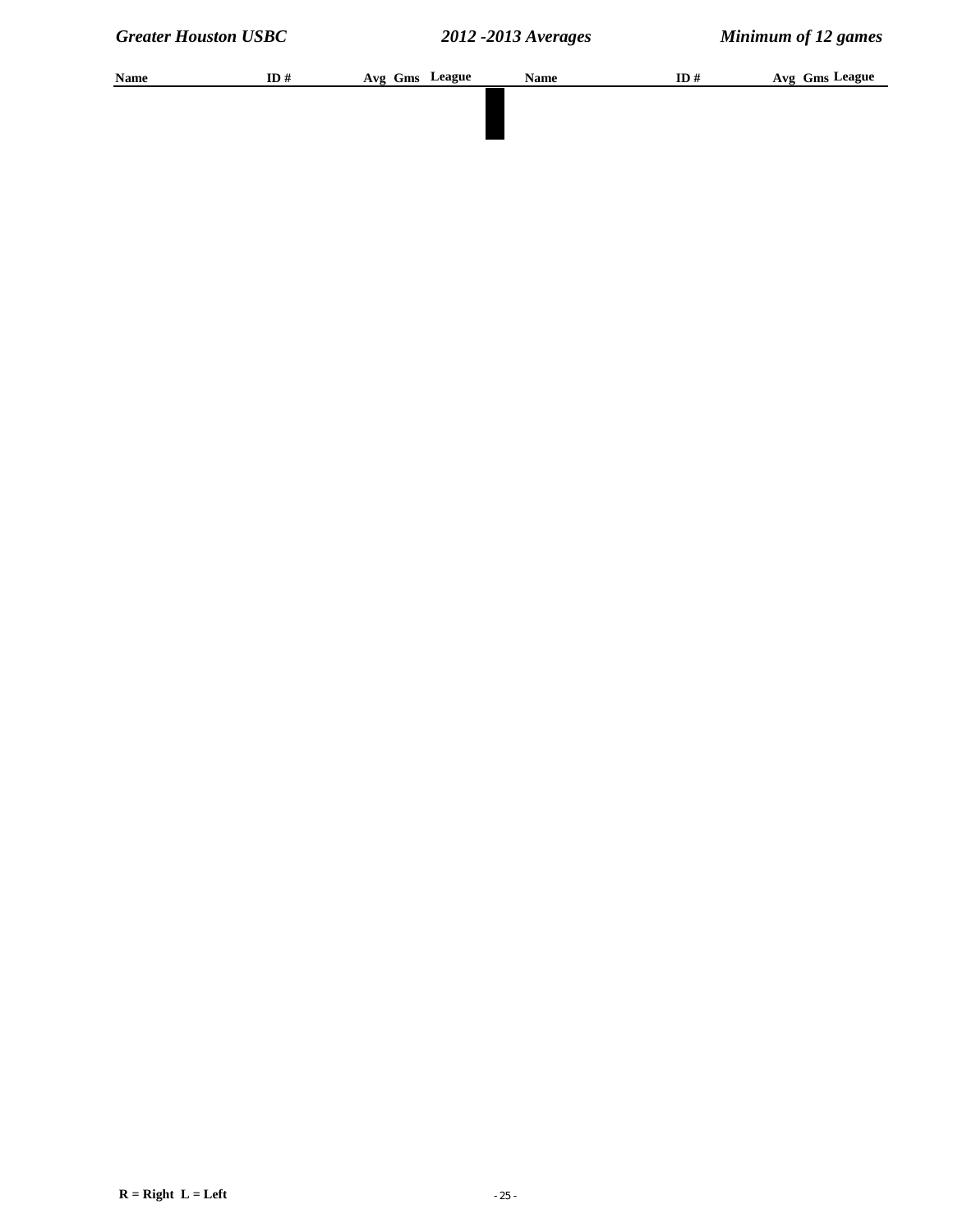| <b>Name</b> | ID # | Avg Gms League | <b>Name</b> | ID $#$ | Avg Gms League |
|-------------|------|----------------|-------------|--------|----------------|
|             |      |                |             |        |                |
|             |      |                |             |        |                |
|             |      |                |             |        |                |
|             |      |                |             |        |                |
|             |      |                |             |        |                |
|             |      |                |             |        |                |
|             |      |                |             |        |                |
|             |      |                |             |        |                |
|             |      |                |             |        |                |
|             |      |                |             |        |                |
|             |      |                |             |        |                |
|             |      |                |             |        |                |
|             |      |                |             |        |                |
|             |      |                |             |        |                |
|             |      |                |             |        |                |
|             |      |                |             |        |                |
|             |      |                |             |        |                |
|             |      |                |             |        |                |
|             |      |                |             |        |                |
|             |      |                |             |        |                |
|             |      |                |             |        |                |
|             |      |                |             |        |                |
|             |      |                |             |        |                |
|             |      |                |             |        |                |
|             |      |                |             |        |                |
|             |      |                |             |        |                |
|             |      |                |             |        |                |
|             |      |                |             |        |                |
|             |      |                |             |        |                |
|             |      |                |             |        |                |
|             |      |                |             |        |                |
|             |      |                |             |        |                |
|             |      |                |             |        |                |
|             |      |                |             |        |                |
|             |      |                |             |        |                |
|             |      |                |             |        |                |
|             |      |                |             |        |                |
|             |      |                |             |        |                |
|             |      |                |             |        |                |
|             |      |                |             |        |                |
|             |      |                |             |        |                |
|             |      |                |             |        |                |
|             |      |                |             |        |                |
|             |      |                |             |        |                |
|             |      |                |             |        |                |
|             |      |                |             |        |                |
|             |      |                |             |        |                |
|             |      |                |             |        |                |
|             |      |                |             |        |                |
|             |      |                |             |        |                |
|             |      |                |             |        |                |
|             |      |                |             |        |                |
|             |      |                |             |        |                |
|             |      |                |             |        |                |
|             |      |                |             |        |                |
|             |      |                |             |        |                |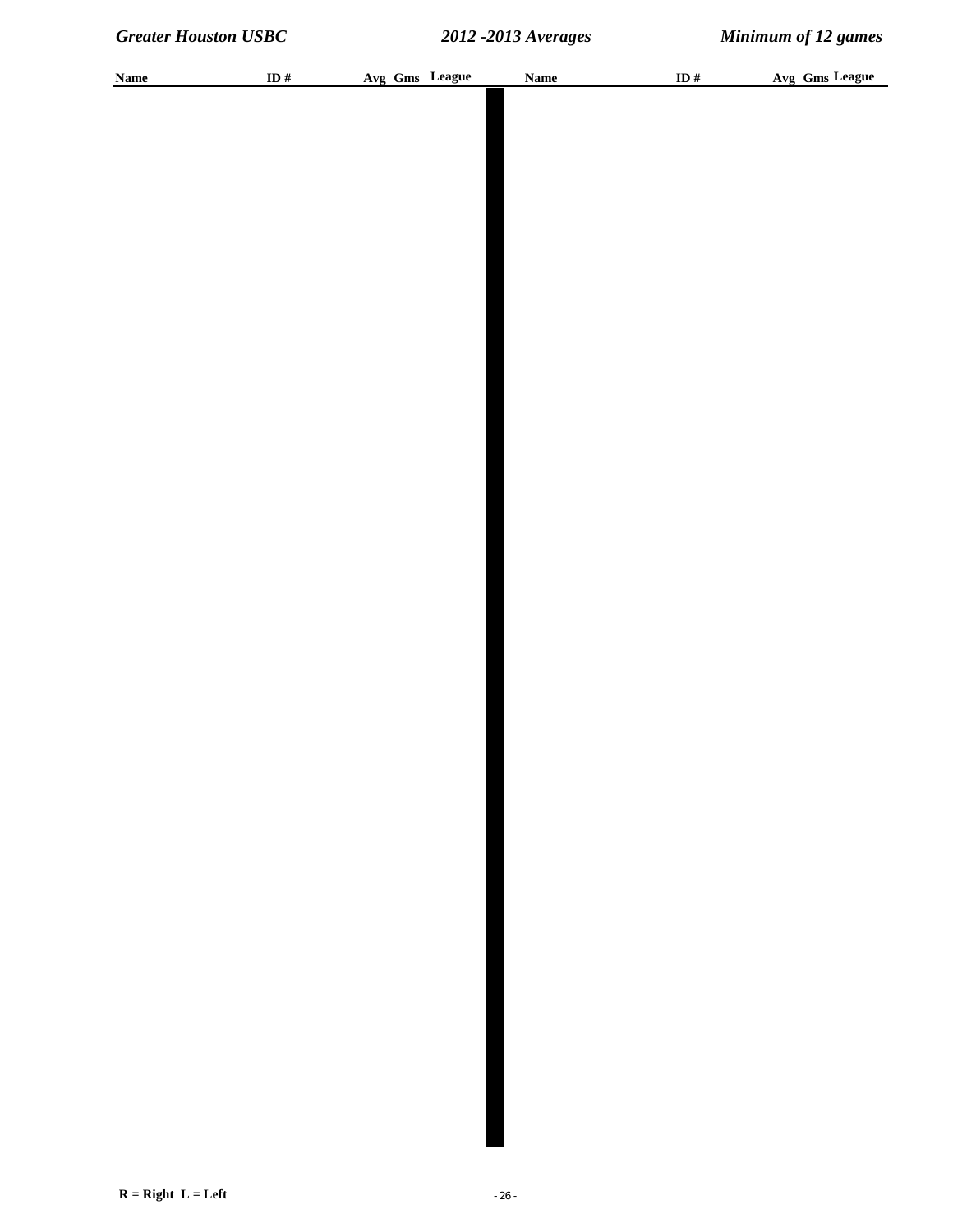| Name | ID# | Avg Gms League | <b>Name</b> | ID# | Avg Gms League |
|------|-----|----------------|-------------|-----|----------------|
|      |     |                |             |     |                |
|      |     |                |             |     |                |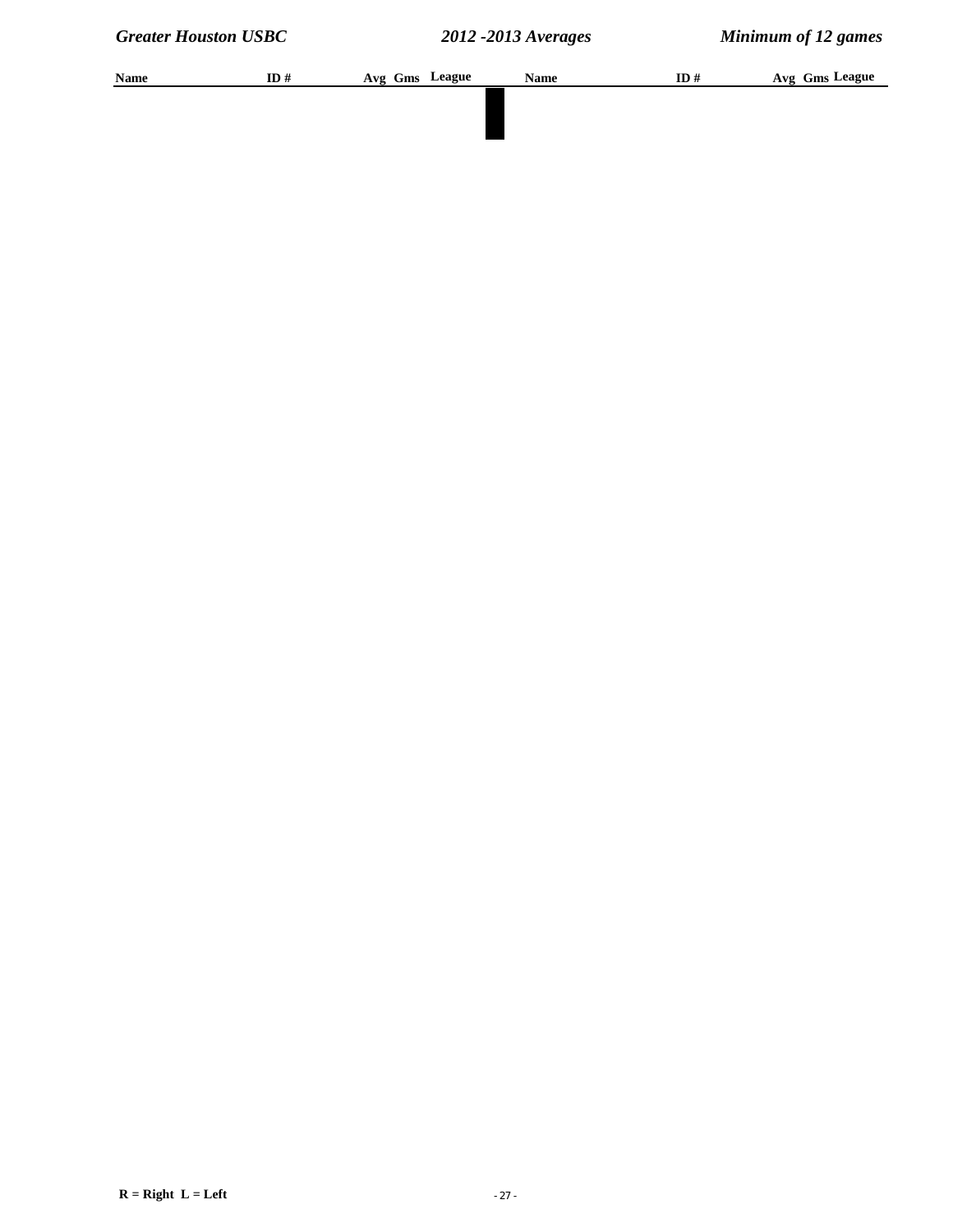| <b>Name</b> | ID $\#$ |  | Avg Gms League | <b>Name</b> | ID $\#$ | Avg Gms League |
|-------------|---------|--|----------------|-------------|---------|----------------|
|             |         |  |                |             |         |                |
|             |         |  |                |             |         |                |
|             |         |  |                |             |         |                |
|             |         |  |                |             |         |                |
|             |         |  |                |             |         |                |
|             |         |  |                |             |         |                |
|             |         |  |                |             |         |                |
|             |         |  |                |             |         |                |
|             |         |  |                |             |         |                |
|             |         |  |                |             |         |                |
|             |         |  |                |             |         |                |
|             |         |  |                |             |         |                |
|             |         |  |                |             |         |                |
|             |         |  |                |             |         |                |
|             |         |  |                |             |         |                |
|             |         |  |                |             |         |                |
|             |         |  |                |             |         |                |
|             |         |  |                |             |         |                |
|             |         |  |                |             |         |                |
|             |         |  |                |             |         |                |
|             |         |  |                |             |         |                |
|             |         |  |                |             |         |                |
|             |         |  |                |             |         |                |
|             |         |  |                |             |         |                |
|             |         |  |                |             |         |                |
|             |         |  |                |             |         |                |
|             |         |  |                |             |         |                |
|             |         |  |                |             |         |                |
|             |         |  |                |             |         |                |
|             |         |  |                |             |         |                |
|             |         |  |                |             |         |                |
|             |         |  |                |             |         |                |
|             |         |  |                |             |         |                |
|             |         |  |                |             |         |                |
|             |         |  |                |             |         |                |
|             |         |  |                |             |         |                |
|             |         |  |                |             |         |                |
|             |         |  |                |             |         |                |
|             |         |  |                |             |         |                |
|             |         |  |                |             |         |                |
|             |         |  |                |             |         |                |
|             |         |  |                |             |         |                |
|             |         |  |                |             |         |                |
|             |         |  |                |             |         |                |
|             |         |  |                |             |         |                |
|             |         |  |                |             |         |                |
|             |         |  |                |             |         |                |
|             |         |  |                |             |         |                |
|             |         |  |                |             |         |                |
|             |         |  |                |             |         |                |
|             |         |  |                |             |         |                |
|             |         |  |                |             |         |                |
|             |         |  |                |             |         |                |
|             |         |  |                |             |         |                |
|             |         |  |                |             |         |                |
|             |         |  |                |             |         |                |
|             |         |  |                |             |         |                |
|             |         |  |                |             |         |                |
|             |         |  |                |             |         |                |
|             |         |  |                |             |         |                |
|             |         |  |                |             |         |                |
|             |         |  |                |             |         |                |
|             |         |  |                |             |         |                |
|             |         |  |                |             |         |                |
|             |         |  |                |             |         |                |
|             |         |  |                |             |         |                |
|             |         |  |                |             |         |                |
|             |         |  |                |             |         |                |
|             |         |  |                |             |         |                |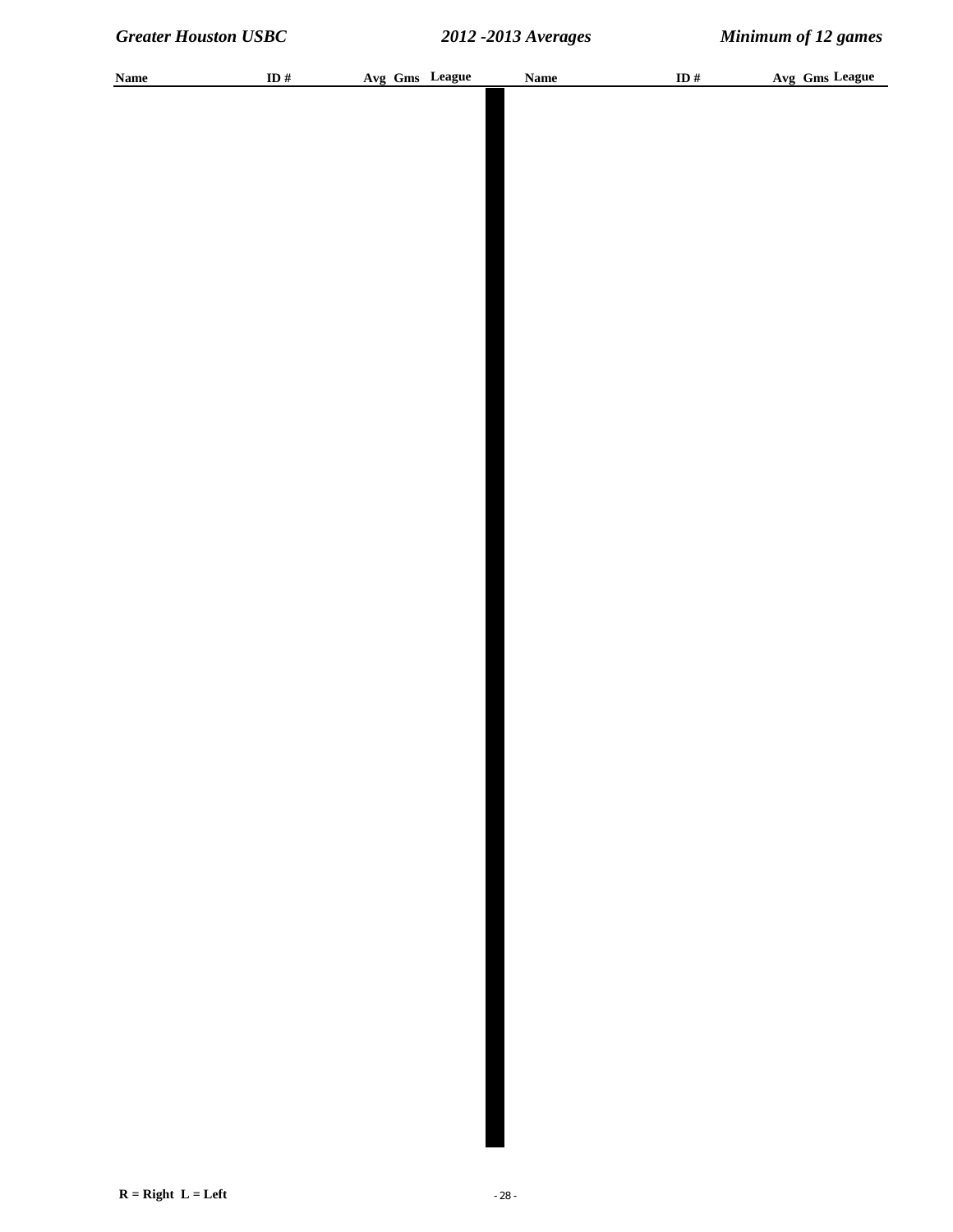| Name | ID# | Avg Gms League | <b>Name</b> | ID# | Avg Gms League |
|------|-----|----------------|-------------|-----|----------------|
|      |     |                |             |     |                |
|      |     |                |             |     |                |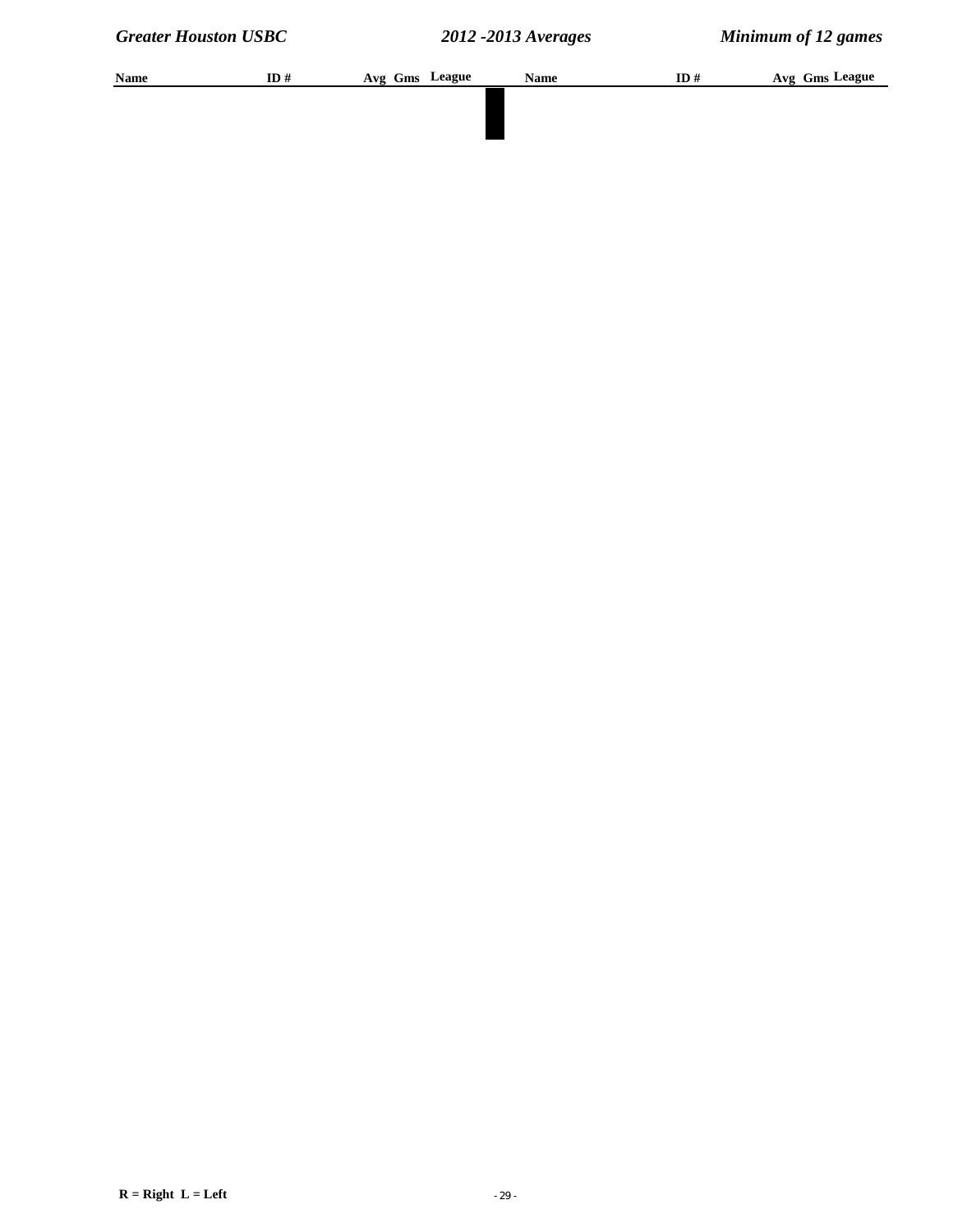| <b>Name</b> | ID $\#$ |  | Avg Gms League | <b>Name</b> | ID $\#$ | Avg Gms League |
|-------------|---------|--|----------------|-------------|---------|----------------|
|             |         |  |                |             |         |                |
|             |         |  |                |             |         |                |
|             |         |  |                |             |         |                |
|             |         |  |                |             |         |                |
|             |         |  |                |             |         |                |
|             |         |  |                |             |         |                |
|             |         |  |                |             |         |                |
|             |         |  |                |             |         |                |
|             |         |  |                |             |         |                |
|             |         |  |                |             |         |                |
|             |         |  |                |             |         |                |
|             |         |  |                |             |         |                |
|             |         |  |                |             |         |                |
|             |         |  |                |             |         |                |
|             |         |  |                |             |         |                |
|             |         |  |                |             |         |                |
|             |         |  |                |             |         |                |
|             |         |  |                |             |         |                |
|             |         |  |                |             |         |                |
|             |         |  |                |             |         |                |
|             |         |  |                |             |         |                |
|             |         |  |                |             |         |                |
|             |         |  |                |             |         |                |
|             |         |  |                |             |         |                |
|             |         |  |                |             |         |                |
|             |         |  |                |             |         |                |
|             |         |  |                |             |         |                |
|             |         |  |                |             |         |                |
|             |         |  |                |             |         |                |
|             |         |  |                |             |         |                |
|             |         |  |                |             |         |                |
|             |         |  |                |             |         |                |
|             |         |  |                |             |         |                |
|             |         |  |                |             |         |                |
|             |         |  |                |             |         |                |
|             |         |  |                |             |         |                |
|             |         |  |                |             |         |                |
|             |         |  |                |             |         |                |
|             |         |  |                |             |         |                |
|             |         |  |                |             |         |                |
|             |         |  |                |             |         |                |
|             |         |  |                |             |         |                |
|             |         |  |                |             |         |                |
|             |         |  |                |             |         |                |
|             |         |  |                |             |         |                |
|             |         |  |                |             |         |                |
|             |         |  |                |             |         |                |
|             |         |  |                |             |         |                |
|             |         |  |                |             |         |                |
|             |         |  |                |             |         |                |
|             |         |  |                |             |         |                |
|             |         |  |                |             |         |                |
|             |         |  |                |             |         |                |
|             |         |  |                |             |         |                |
|             |         |  |                |             |         |                |
|             |         |  |                |             |         |                |
|             |         |  |                |             |         |                |
|             |         |  |                |             |         |                |
|             |         |  |                |             |         |                |
|             |         |  |                |             |         |                |
|             |         |  |                |             |         |                |
|             |         |  |                |             |         |                |
|             |         |  |                |             |         |                |
|             |         |  |                |             |         |                |
|             |         |  |                |             |         |                |
|             |         |  |                |             |         |                |
|             |         |  |                |             |         |                |
|             |         |  |                |             |         |                |
|             |         |  |                |             |         |                |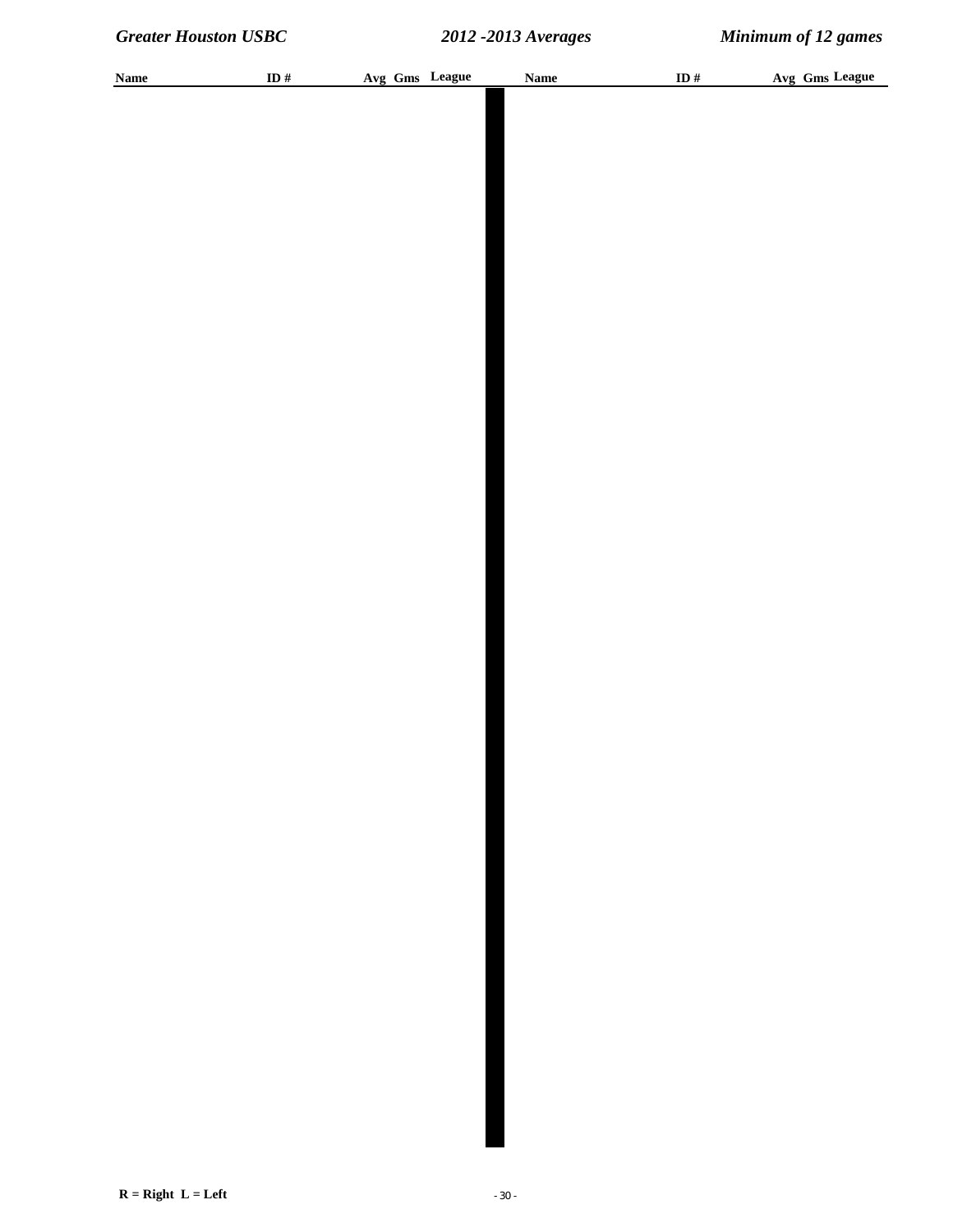| Name | ID# | Avg Gms League | <b>Name</b> | ID# | Avg Gms League |
|------|-----|----------------|-------------|-----|----------------|
|      |     |                |             |     |                |
|      |     |                |             |     |                |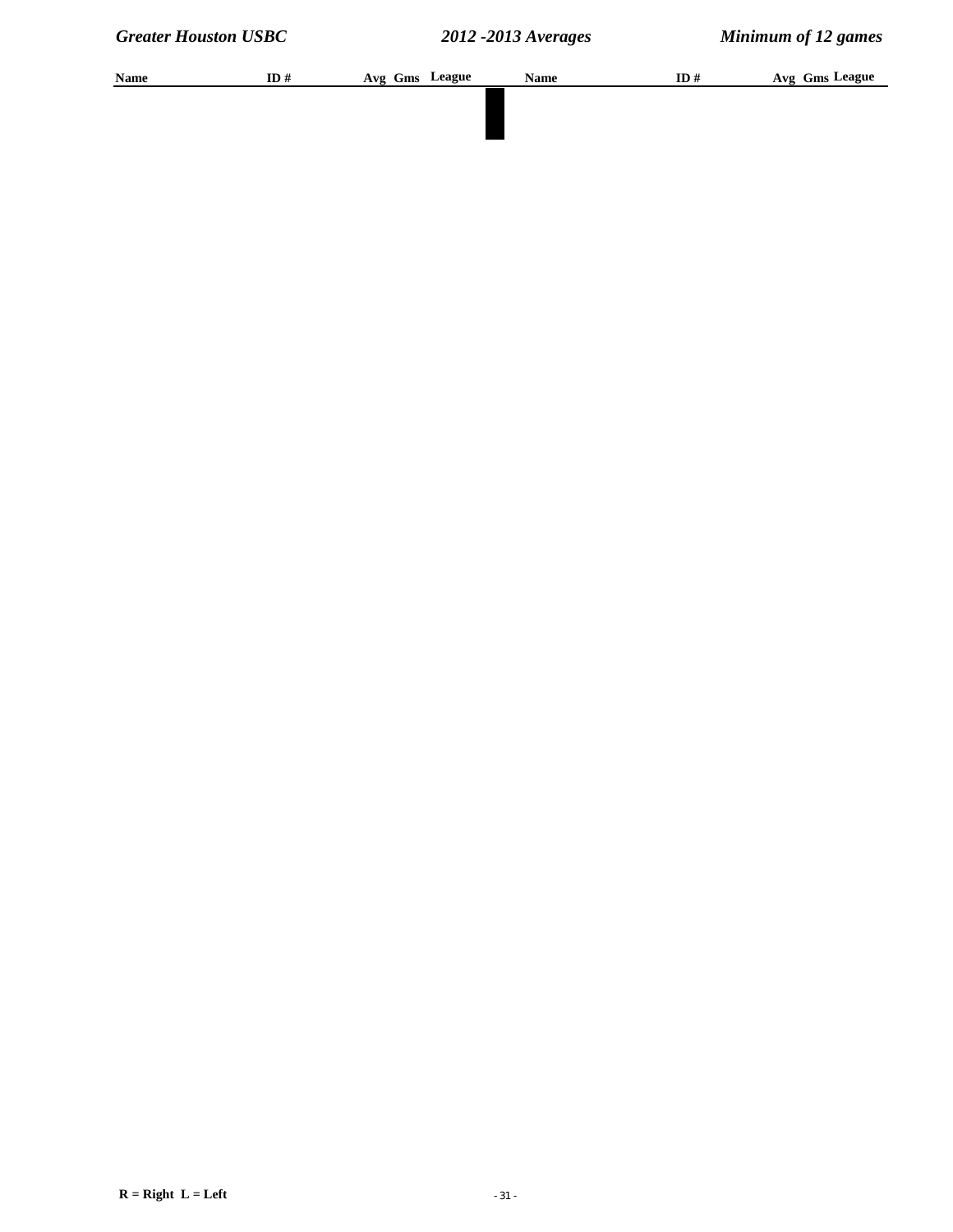| <b>Name</b> | ID $\#$ |  | Avg Gms League | <b>Name</b> | ID $\#$ | Avg Gms League |
|-------------|---------|--|----------------|-------------|---------|----------------|
|             |         |  |                |             |         |                |
|             |         |  |                |             |         |                |
|             |         |  |                |             |         |                |
|             |         |  |                |             |         |                |
|             |         |  |                |             |         |                |
|             |         |  |                |             |         |                |
|             |         |  |                |             |         |                |
|             |         |  |                |             |         |                |
|             |         |  |                |             |         |                |
|             |         |  |                |             |         |                |
|             |         |  |                |             |         |                |
|             |         |  |                |             |         |                |
|             |         |  |                |             |         |                |
|             |         |  |                |             |         |                |
|             |         |  |                |             |         |                |
|             |         |  |                |             |         |                |
|             |         |  |                |             |         |                |
|             |         |  |                |             |         |                |
|             |         |  |                |             |         |                |
|             |         |  |                |             |         |                |
|             |         |  |                |             |         |                |
|             |         |  |                |             |         |                |
|             |         |  |                |             |         |                |
|             |         |  |                |             |         |                |
|             |         |  |                |             |         |                |
|             |         |  |                |             |         |                |
|             |         |  |                |             |         |                |
|             |         |  |                |             |         |                |
|             |         |  |                |             |         |                |
|             |         |  |                |             |         |                |
|             |         |  |                |             |         |                |
|             |         |  |                |             |         |                |
|             |         |  |                |             |         |                |
|             |         |  |                |             |         |                |
|             |         |  |                |             |         |                |
|             |         |  |                |             |         |                |
|             |         |  |                |             |         |                |
|             |         |  |                |             |         |                |
|             |         |  |                |             |         |                |
|             |         |  |                |             |         |                |
|             |         |  |                |             |         |                |
|             |         |  |                |             |         |                |
|             |         |  |                |             |         |                |
|             |         |  |                |             |         |                |
|             |         |  |                |             |         |                |
|             |         |  |                |             |         |                |
|             |         |  |                |             |         |                |
|             |         |  |                |             |         |                |
|             |         |  |                |             |         |                |
|             |         |  |                |             |         |                |
|             |         |  |                |             |         |                |
|             |         |  |                |             |         |                |
|             |         |  |                |             |         |                |
|             |         |  |                |             |         |                |
|             |         |  |                |             |         |                |
|             |         |  |                |             |         |                |
|             |         |  |                |             |         |                |
|             |         |  |                |             |         |                |
|             |         |  |                |             |         |                |
|             |         |  |                |             |         |                |
|             |         |  |                |             |         |                |
|             |         |  |                |             |         |                |
|             |         |  |                |             |         |                |
|             |         |  |                |             |         |                |
|             |         |  |                |             |         |                |
|             |         |  |                |             |         |                |
|             |         |  |                |             |         |                |
|             |         |  |                |             |         |                |
|             |         |  |                |             |         |                |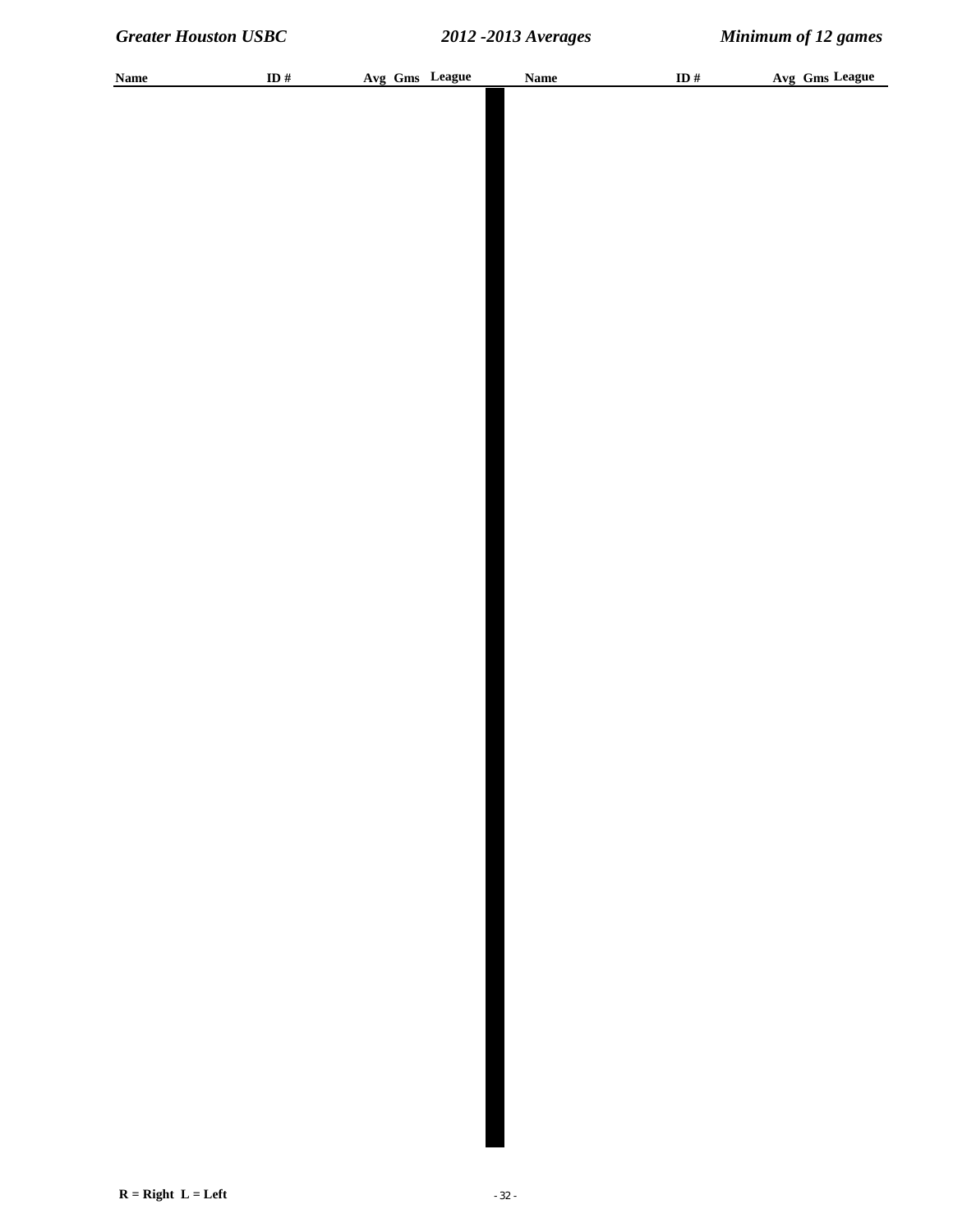| Name | ID# | Avg Gms League | <b>Name</b> | ID# | Avg Gms League |
|------|-----|----------------|-------------|-----|----------------|
|      |     |                |             |     |                |
|      |     |                |             |     |                |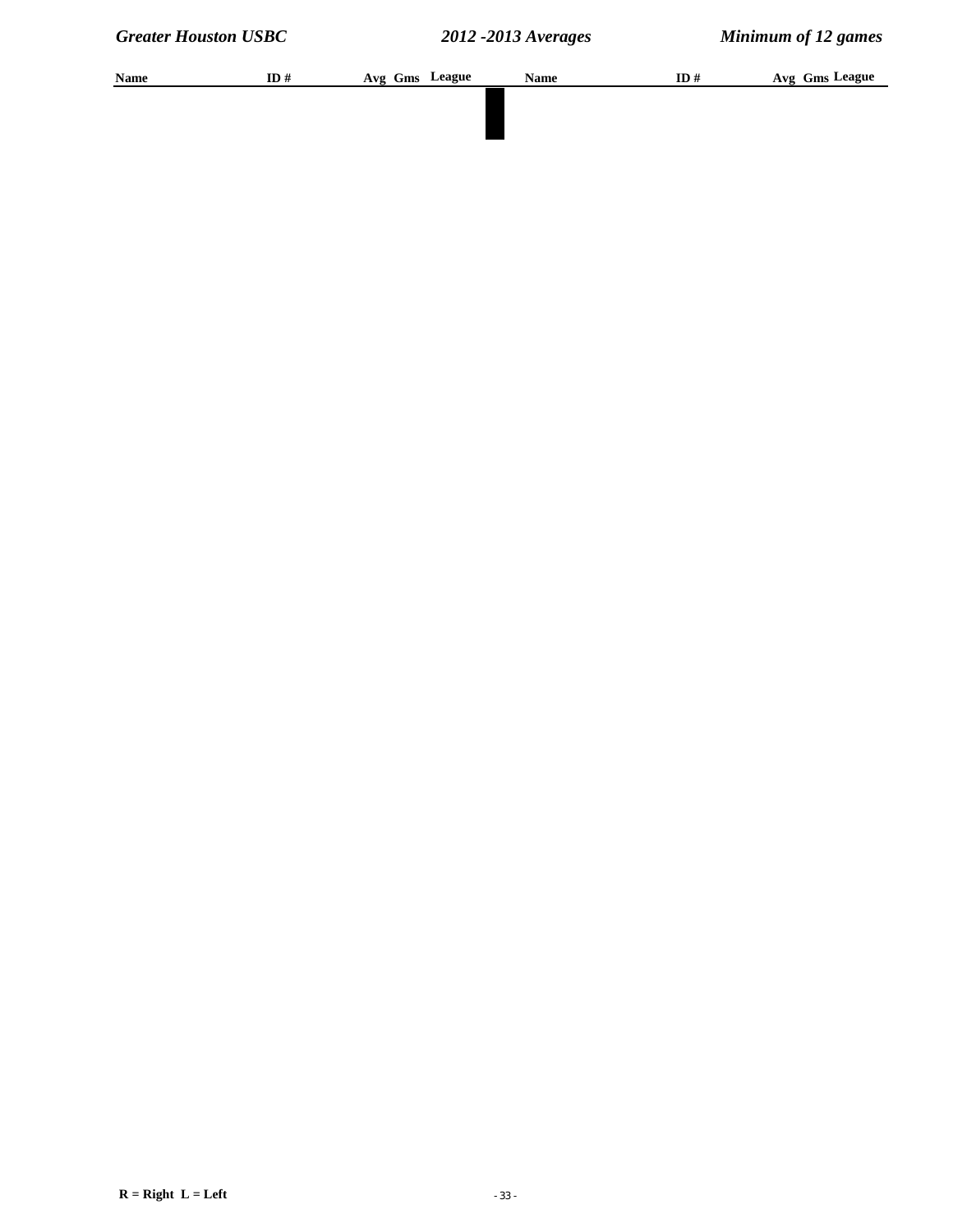| <b>Name</b> | ID $\#$ |  | Avg Gms League | <b>Name</b> | ID $\#$ | Avg Gms League |
|-------------|---------|--|----------------|-------------|---------|----------------|
|             |         |  |                |             |         |                |
|             |         |  |                |             |         |                |
|             |         |  |                |             |         |                |
|             |         |  |                |             |         |                |
|             |         |  |                |             |         |                |
|             |         |  |                |             |         |                |
|             |         |  |                |             |         |                |
|             |         |  |                |             |         |                |
|             |         |  |                |             |         |                |
|             |         |  |                |             |         |                |
|             |         |  |                |             |         |                |
|             |         |  |                |             |         |                |
|             |         |  |                |             |         |                |
|             |         |  |                |             |         |                |
|             |         |  |                |             |         |                |
|             |         |  |                |             |         |                |
|             |         |  |                |             |         |                |
|             |         |  |                |             |         |                |
|             |         |  |                |             |         |                |
|             |         |  |                |             |         |                |
|             |         |  |                |             |         |                |
|             |         |  |                |             |         |                |
|             |         |  |                |             |         |                |
|             |         |  |                |             |         |                |
|             |         |  |                |             |         |                |
|             |         |  |                |             |         |                |
|             |         |  |                |             |         |                |
|             |         |  |                |             |         |                |
|             |         |  |                |             |         |                |
|             |         |  |                |             |         |                |
|             |         |  |                |             |         |                |
|             |         |  |                |             |         |                |
|             |         |  |                |             |         |                |
|             |         |  |                |             |         |                |
|             |         |  |                |             |         |                |
|             |         |  |                |             |         |                |
|             |         |  |                |             |         |                |
|             |         |  |                |             |         |                |
|             |         |  |                |             |         |                |
|             |         |  |                |             |         |                |
|             |         |  |                |             |         |                |
|             |         |  |                |             |         |                |
|             |         |  |                |             |         |                |
|             |         |  |                |             |         |                |
|             |         |  |                |             |         |                |
|             |         |  |                |             |         |                |
|             |         |  |                |             |         |                |
|             |         |  |                |             |         |                |
|             |         |  |                |             |         |                |
|             |         |  |                |             |         |                |
|             |         |  |                |             |         |                |
|             |         |  |                |             |         |                |
|             |         |  |                |             |         |                |
|             |         |  |                |             |         |                |
|             |         |  |                |             |         |                |
|             |         |  |                |             |         |                |
|             |         |  |                |             |         |                |
|             |         |  |                |             |         |                |
|             |         |  |                |             |         |                |
|             |         |  |                |             |         |                |
|             |         |  |                |             |         |                |
|             |         |  |                |             |         |                |
|             |         |  |                |             |         |                |
|             |         |  |                |             |         |                |
|             |         |  |                |             |         |                |
|             |         |  |                |             |         |                |
|             |         |  |                |             |         |                |
|             |         |  |                |             |         |                |
|             |         |  |                |             |         |                |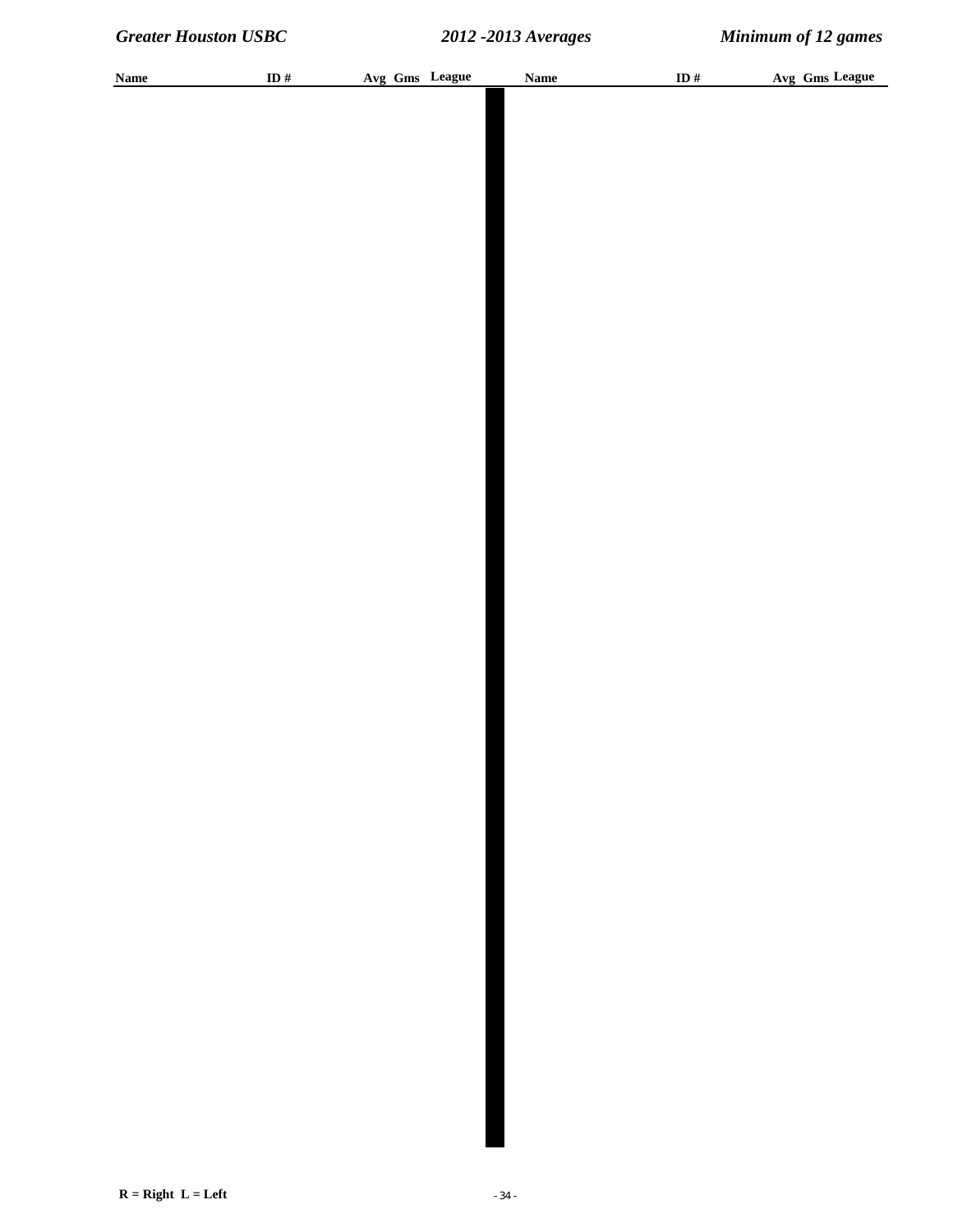| Name | ID# | Avg Gms League | <b>Name</b> | ID# | Avg Gms League |
|------|-----|----------------|-------------|-----|----------------|
|      |     |                |             |     |                |
|      |     |                |             |     |                |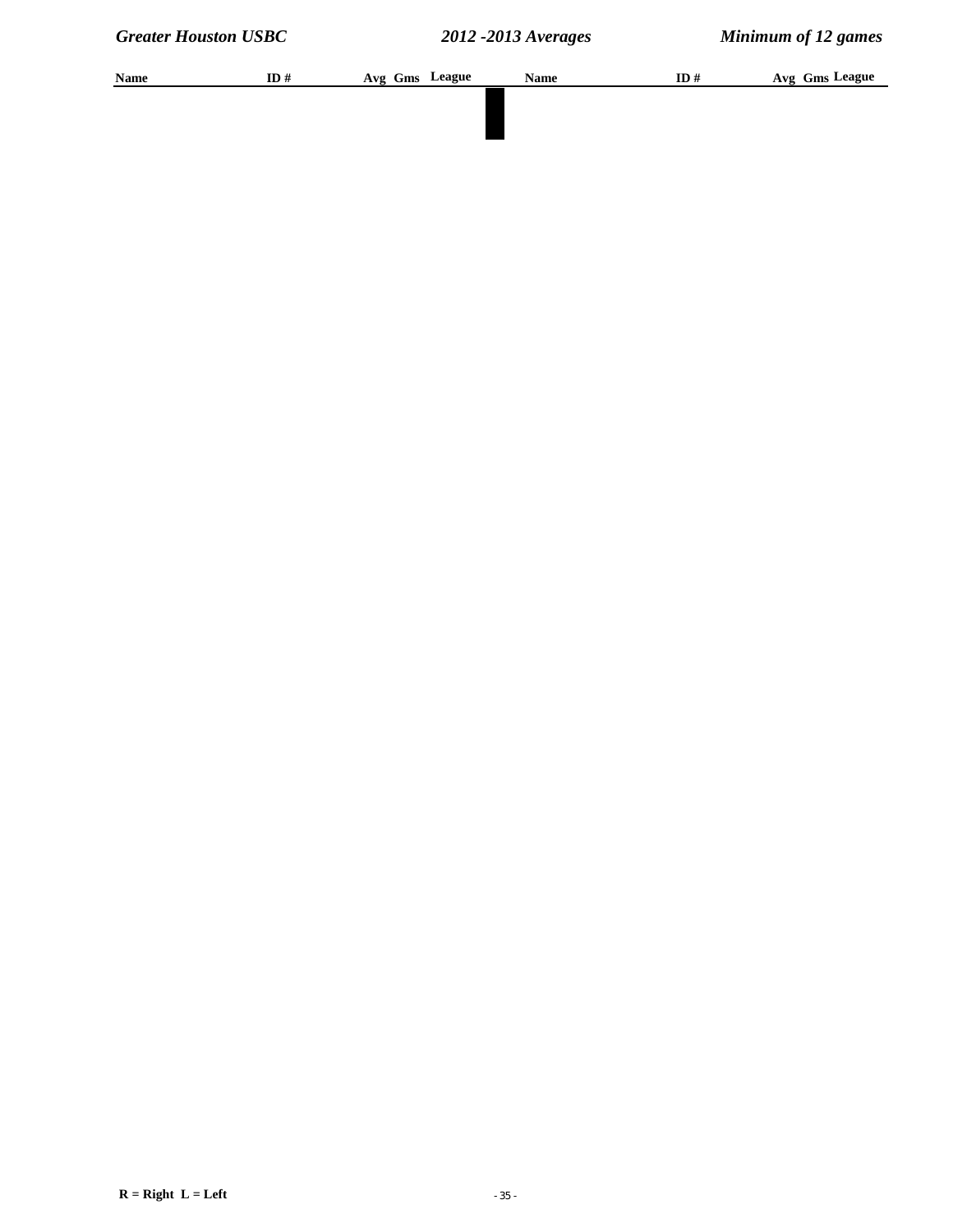| <b>Name</b> | ID# | Avg Gms League | <b>Name</b> | ID # | Avg Gms League |
|-------------|-----|----------------|-------------|------|----------------|
|             |     |                |             |      |                |
|             |     |                |             |      |                |
|             |     |                |             |      |                |
|             |     |                |             |      |                |
|             |     |                |             |      |                |
|             |     |                |             |      |                |
|             |     |                |             |      |                |
|             |     |                |             |      |                |
|             |     |                |             |      |                |
|             |     |                |             |      |                |
|             |     |                |             |      |                |
|             |     |                |             |      |                |
|             |     |                |             |      |                |
|             |     |                |             |      |                |
|             |     |                |             |      |                |
|             |     |                |             |      |                |
|             |     |                |             |      |                |
|             |     |                |             |      |                |
|             |     |                |             |      |                |
|             |     |                |             |      |                |
|             |     |                |             |      |                |
|             |     |                |             |      |                |
|             |     |                |             |      |                |
|             |     |                |             |      |                |
|             |     |                |             |      |                |
|             |     |                |             |      |                |
|             |     |                |             |      |                |
|             |     |                |             |      |                |
|             |     |                |             |      |                |
|             |     |                |             |      |                |
|             |     |                |             |      |                |
|             |     |                |             |      |                |
|             |     |                |             |      |                |
|             |     |                |             |      |                |
|             |     |                |             |      |                |
|             |     |                |             |      |                |
|             |     |                |             |      |                |
|             |     |                |             |      |                |
|             |     |                |             |      |                |
|             |     |                |             |      |                |
|             |     |                |             |      |                |
|             |     |                |             |      |                |
|             |     |                |             |      |                |
|             |     |                |             |      |                |
|             |     |                |             |      |                |
|             |     |                |             |      |                |
|             |     |                |             |      |                |
|             |     |                |             |      |                |
|             |     |                |             |      |                |
|             |     |                |             |      |                |
|             |     |                |             |      |                |
|             |     |                |             |      |                |
|             |     |                |             |      |                |
|             |     |                |             |      |                |
|             |     |                |             |      |                |
|             |     |                |             |      |                |
|             |     |                |             |      |                |
|             |     |                |             |      |                |
|             |     |                |             |      |                |
|             |     |                |             |      |                |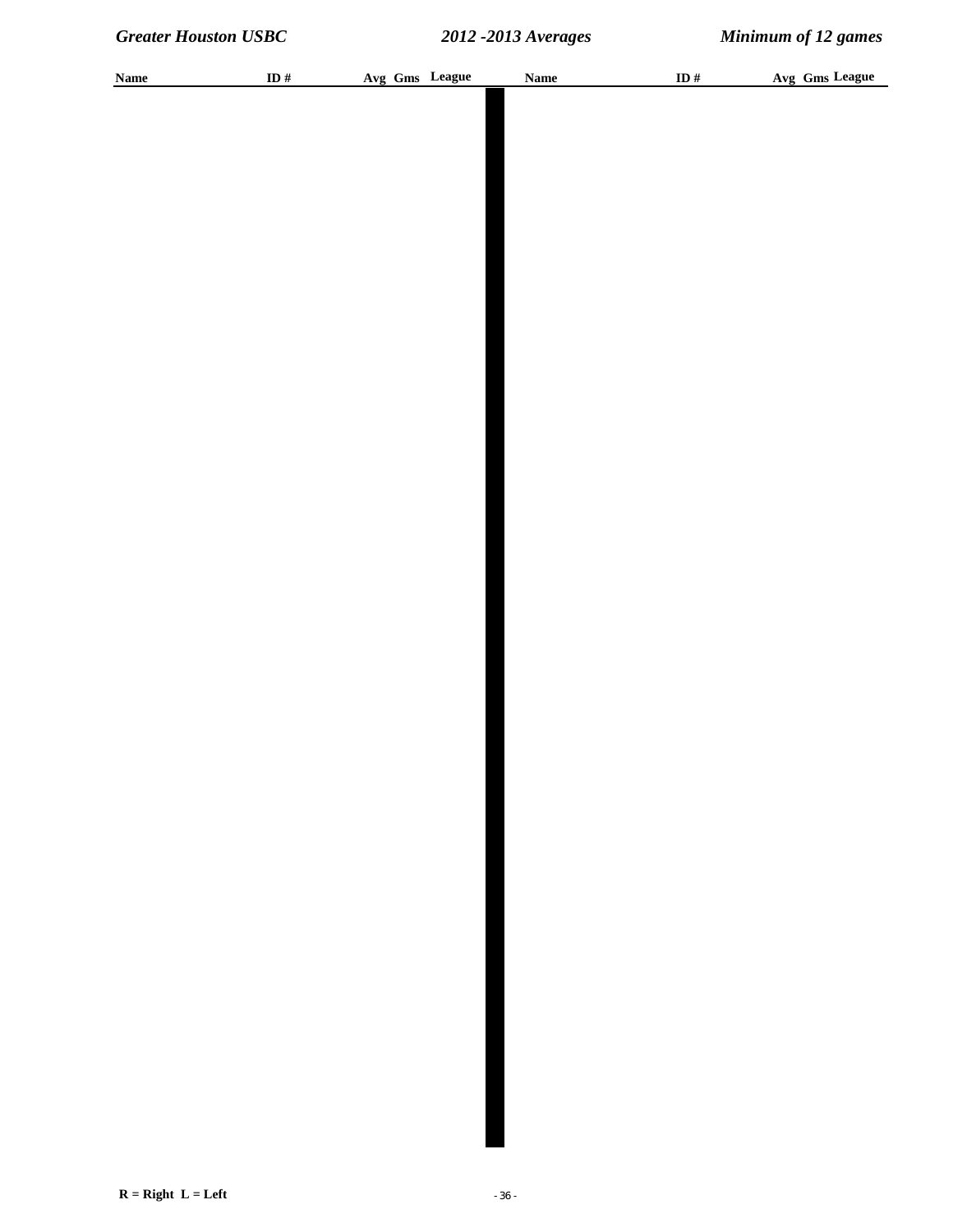| <b>Name</b> | ID $\#$ |  | Avg Gms League | <b>Name</b> | ID $\#$ | Avg Gms League |
|-------------|---------|--|----------------|-------------|---------|----------------|
|             |         |  |                |             |         |                |
|             |         |  |                |             |         |                |
|             |         |  |                |             |         |                |
|             |         |  |                |             |         |                |
|             |         |  |                |             |         |                |
|             |         |  |                |             |         |                |
|             |         |  |                |             |         |                |
|             |         |  |                |             |         |                |
|             |         |  |                |             |         |                |
|             |         |  |                |             |         |                |
|             |         |  |                |             |         |                |
|             |         |  |                |             |         |                |
|             |         |  |                |             |         |                |
|             |         |  |                |             |         |                |
|             |         |  |                |             |         |                |
|             |         |  |                |             |         |                |
|             |         |  |                |             |         |                |
|             |         |  |                |             |         |                |
|             |         |  |                |             |         |                |
|             |         |  |                |             |         |                |
|             |         |  |                |             |         |                |
|             |         |  |                |             |         |                |
|             |         |  |                |             |         |                |
|             |         |  |                |             |         |                |
|             |         |  |                |             |         |                |
|             |         |  |                |             |         |                |
|             |         |  |                |             |         |                |
|             |         |  |                |             |         |                |
|             |         |  |                |             |         |                |
|             |         |  |                |             |         |                |
|             |         |  |                |             |         |                |
|             |         |  |                |             |         |                |
|             |         |  |                |             |         |                |
|             |         |  |                |             |         |                |
|             |         |  |                |             |         |                |
|             |         |  |                |             |         |                |
|             |         |  |                |             |         |                |
|             |         |  |                |             |         |                |
|             |         |  |                |             |         |                |
|             |         |  |                |             |         |                |
|             |         |  |                |             |         |                |
|             |         |  |                |             |         |                |
|             |         |  |                |             |         |                |
|             |         |  |                |             |         |                |
|             |         |  |                |             |         |                |
|             |         |  |                |             |         |                |
|             |         |  |                |             |         |                |
|             |         |  |                |             |         |                |
|             |         |  |                |             |         |                |
|             |         |  |                |             |         |                |
|             |         |  |                |             |         |                |
|             |         |  |                |             |         |                |
|             |         |  |                |             |         |                |
|             |         |  |                |             |         |                |
|             |         |  |                |             |         |                |
|             |         |  |                |             |         |                |
|             |         |  |                |             |         |                |
|             |         |  |                |             |         |                |
|             |         |  |                |             |         |                |
|             |         |  |                |             |         |                |
|             |         |  |                |             |         |                |
|             |         |  |                |             |         |                |
|             |         |  |                |             |         |                |
|             |         |  |                |             |         |                |
|             |         |  |                |             |         |                |
|             |         |  |                |             |         |                |
|             |         |  |                |             |         |                |
|             |         |  |                |             |         |                |
|             |         |  |                |             |         |                |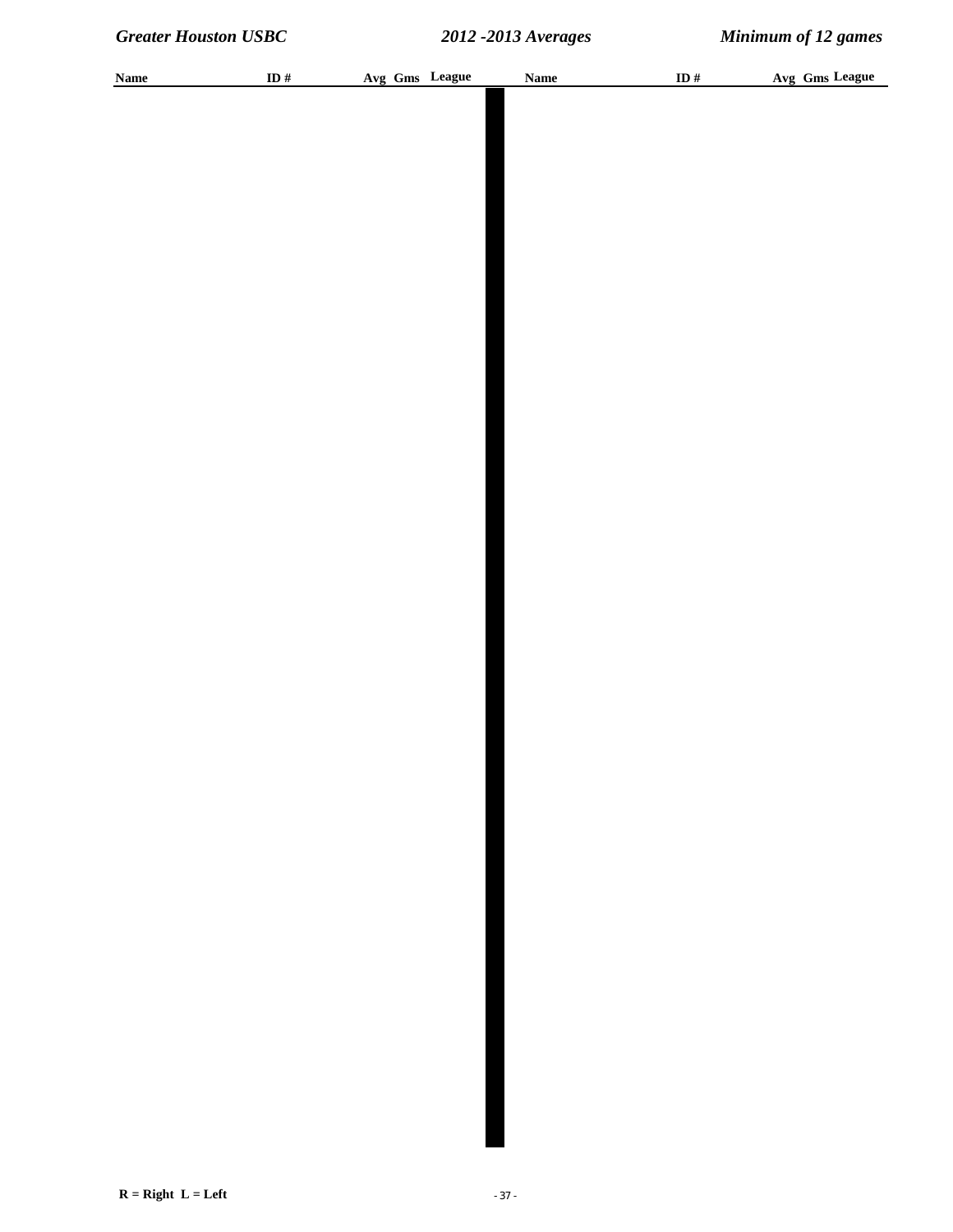| <b>Name</b> | ID $\#$ |  | Avg Gms League | <b>Name</b> | ID $\#$ | Avg Gms League |
|-------------|---------|--|----------------|-------------|---------|----------------|
|             |         |  |                |             |         |                |
|             |         |  |                |             |         |                |
|             |         |  |                |             |         |                |
|             |         |  |                |             |         |                |
|             |         |  |                |             |         |                |
|             |         |  |                |             |         |                |
|             |         |  |                |             |         |                |
|             |         |  |                |             |         |                |
|             |         |  |                |             |         |                |
|             |         |  |                |             |         |                |
|             |         |  |                |             |         |                |
|             |         |  |                |             |         |                |
|             |         |  |                |             |         |                |
|             |         |  |                |             |         |                |
|             |         |  |                |             |         |                |
|             |         |  |                |             |         |                |
|             |         |  |                |             |         |                |
|             |         |  |                |             |         |                |
|             |         |  |                |             |         |                |
|             |         |  |                |             |         |                |
|             |         |  |                |             |         |                |
|             |         |  |                |             |         |                |
|             |         |  |                |             |         |                |
|             |         |  |                |             |         |                |
|             |         |  |                |             |         |                |
|             |         |  |                |             |         |                |
|             |         |  |                |             |         |                |
|             |         |  |                |             |         |                |
|             |         |  |                |             |         |                |
|             |         |  |                |             |         |                |
|             |         |  |                |             |         |                |
|             |         |  |                |             |         |                |
|             |         |  |                |             |         |                |
|             |         |  |                |             |         |                |
|             |         |  |                |             |         |                |
|             |         |  |                |             |         |                |
|             |         |  |                |             |         |                |
|             |         |  |                |             |         |                |
|             |         |  |                |             |         |                |
|             |         |  |                |             |         |                |
|             |         |  |                |             |         |                |
|             |         |  |                |             |         |                |
|             |         |  |                |             |         |                |
|             |         |  |                |             |         |                |
|             |         |  |                |             |         |                |
|             |         |  |                |             |         |                |
|             |         |  |                |             |         |                |
|             |         |  |                |             |         |                |
|             |         |  |                |             |         |                |
|             |         |  |                |             |         |                |
|             |         |  |                |             |         |                |
|             |         |  |                |             |         |                |
|             |         |  |                |             |         |                |
|             |         |  |                |             |         |                |
|             |         |  |                |             |         |                |
|             |         |  |                |             |         |                |
|             |         |  |                |             |         |                |
|             |         |  |                |             |         |                |
|             |         |  |                |             |         |                |
|             |         |  |                |             |         |                |
|             |         |  |                |             |         |                |
|             |         |  |                |             |         |                |
|             |         |  |                |             |         |                |
|             |         |  |                |             |         |                |
|             |         |  |                |             |         |                |
|             |         |  |                |             |         |                |
|             |         |  |                |             |         |                |
|             |         |  |                |             |         |                |
|             |         |  |                |             |         |                |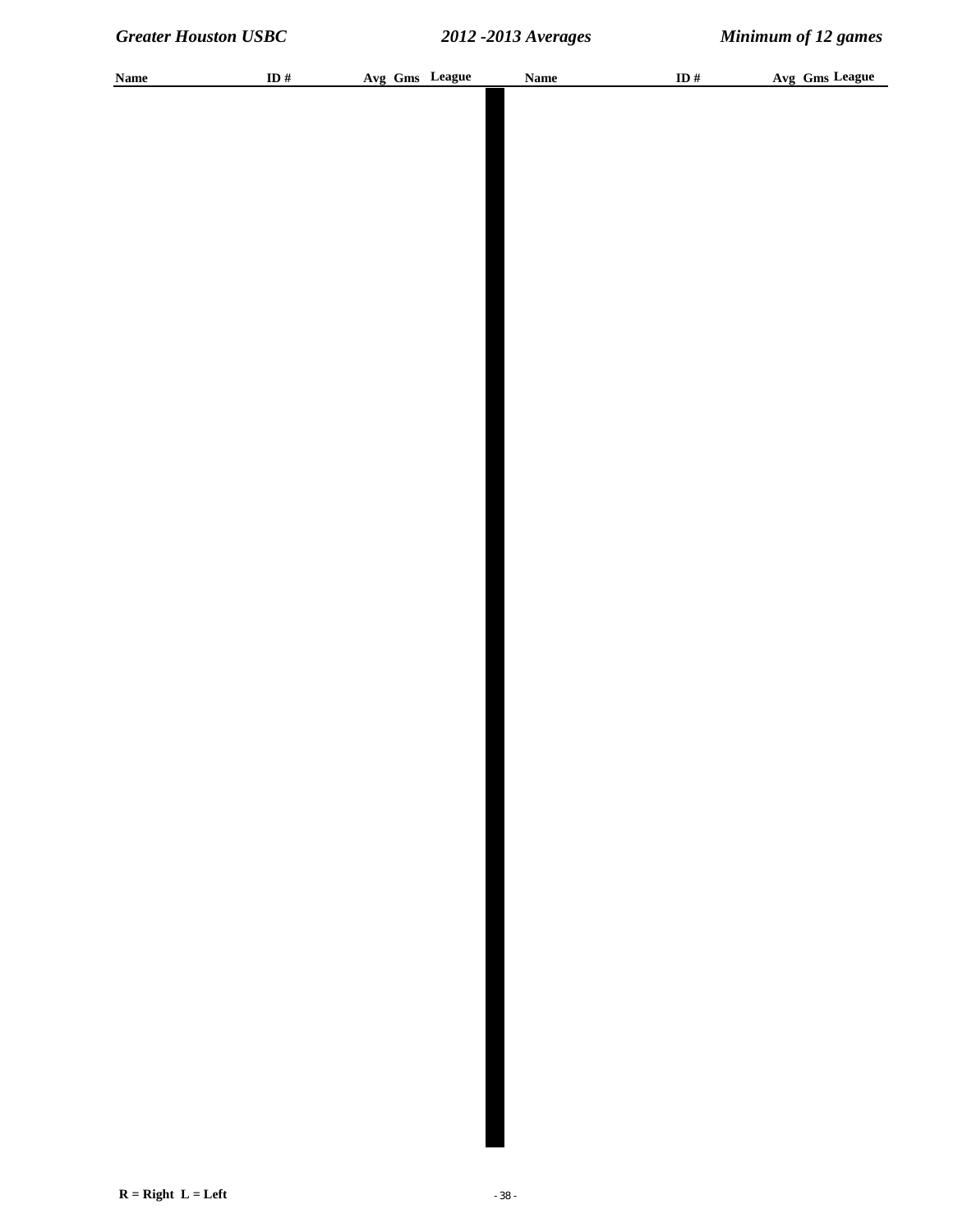| <b>Name</b> | ID # | Avg Gms League | <b>Name</b> | ID $\#$ | Avg Gms League |
|-------------|------|----------------|-------------|---------|----------------|
|             |      |                |             |         |                |
|             |      |                |             |         |                |
|             |      |                |             |         |                |
|             |      |                |             |         |                |
|             |      |                |             |         |                |
|             |      |                |             |         |                |
|             |      |                |             |         |                |
|             |      |                |             |         |                |
|             |      |                |             |         |                |
|             |      |                |             |         |                |
|             |      |                |             |         |                |
|             |      |                |             |         |                |
|             |      |                |             |         |                |
|             |      |                |             |         |                |
|             |      |                |             |         |                |
|             |      |                |             |         |                |
|             |      |                |             |         |                |
|             |      |                |             |         |                |
|             |      |                |             |         |                |
|             |      |                |             |         |                |
|             |      |                |             |         |                |
|             |      |                |             |         |                |
|             |      |                |             |         |                |
|             |      |                |             |         |                |
|             |      |                |             |         |                |
|             |      |                |             |         |                |
|             |      |                |             |         |                |
|             |      |                |             |         |                |
|             |      |                |             |         |                |
|             |      |                |             |         |                |
|             |      |                |             |         |                |
|             |      |                |             |         |                |
|             |      |                |             |         |                |
|             |      |                |             |         |                |
|             |      |                |             |         |                |
|             |      |                |             |         |                |
|             |      |                |             |         |                |
|             |      |                |             |         |                |
|             |      |                |             |         |                |
|             |      |                |             |         |                |
|             |      |                |             |         |                |
|             |      |                |             |         |                |
|             |      |                |             |         |                |
|             |      |                |             |         |                |
|             |      |                |             |         |                |
|             |      |                |             |         |                |
|             |      |                |             |         |                |
|             |      |                |             |         |                |
|             |      |                |             |         |                |
|             |      |                |             |         |                |
|             |      |                |             |         |                |
|             |      |                |             |         |                |
|             |      |                |             |         |                |
|             |      |                |             |         |                |
|             |      |                |             |         |                |
|             |      |                |             |         |                |
|             |      |                |             |         |                |
|             |      |                |             |         |                |
|             |      |                |             |         |                |
|             |      |                |             |         |                |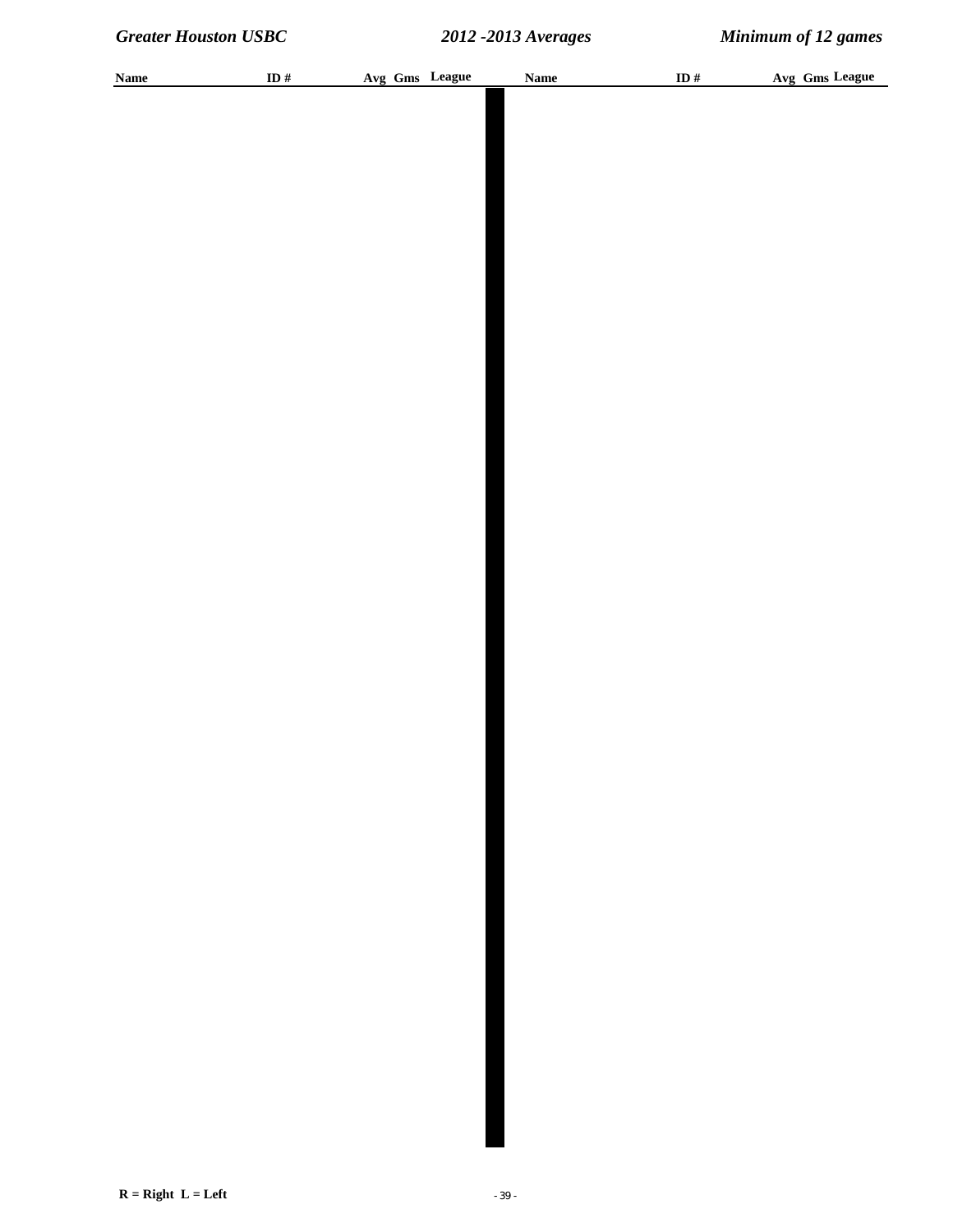| <b>Name</b> | ID $\#$ | Avg Gms League | <b>Name</b> | ID $\#$ | Avg Gms League |
|-------------|---------|----------------|-------------|---------|----------------|
|             |         |                |             |         |                |
|             |         |                |             |         |                |
|             |         |                |             |         |                |
|             |         |                |             |         |                |
|             |         |                |             |         |                |
|             |         |                |             |         |                |
|             |         |                |             |         |                |
|             |         |                |             |         |                |
|             |         |                |             |         |                |
|             |         |                |             |         |                |
|             |         |                |             |         |                |
|             |         |                |             |         |                |
|             |         |                |             |         |                |
|             |         |                |             |         |                |
|             |         |                |             |         |                |
|             |         |                |             |         |                |
|             |         |                |             |         |                |
|             |         |                |             |         |                |
|             |         |                |             |         |                |
|             |         |                |             |         |                |
|             |         |                |             |         |                |
|             |         |                |             |         |                |
|             |         |                |             |         |                |
|             |         |                |             |         |                |
|             |         |                |             |         |                |
|             |         |                |             |         |                |
|             |         |                |             |         |                |
|             |         |                |             |         |                |
|             |         |                |             |         |                |
|             |         |                |             |         |                |
|             |         |                |             |         |                |
|             |         |                |             |         |                |
|             |         |                |             |         |                |
|             |         |                |             |         |                |
|             |         |                |             |         |                |
|             |         |                |             |         |                |
|             |         |                |             |         |                |
|             |         |                |             |         |                |
|             |         |                |             |         |                |
|             |         |                |             |         |                |
|             |         |                |             |         |                |
|             |         |                |             |         |                |
|             |         |                |             |         |                |
|             |         |                |             |         |                |
|             |         |                |             |         |                |
|             |         |                |             |         |                |
|             |         |                |             |         |                |
|             |         |                |             |         |                |
|             |         |                |             |         |                |
|             |         |                |             |         |                |
|             |         |                |             |         |                |
|             |         |                |             |         |                |
|             |         |                |             |         |                |
|             |         |                |             |         |                |
|             |         |                |             |         |                |
|             |         |                |             |         |                |
|             |         |                |             |         |                |
|             |         |                |             |         |                |
|             |         |                |             |         |                |
|             |         |                |             |         |                |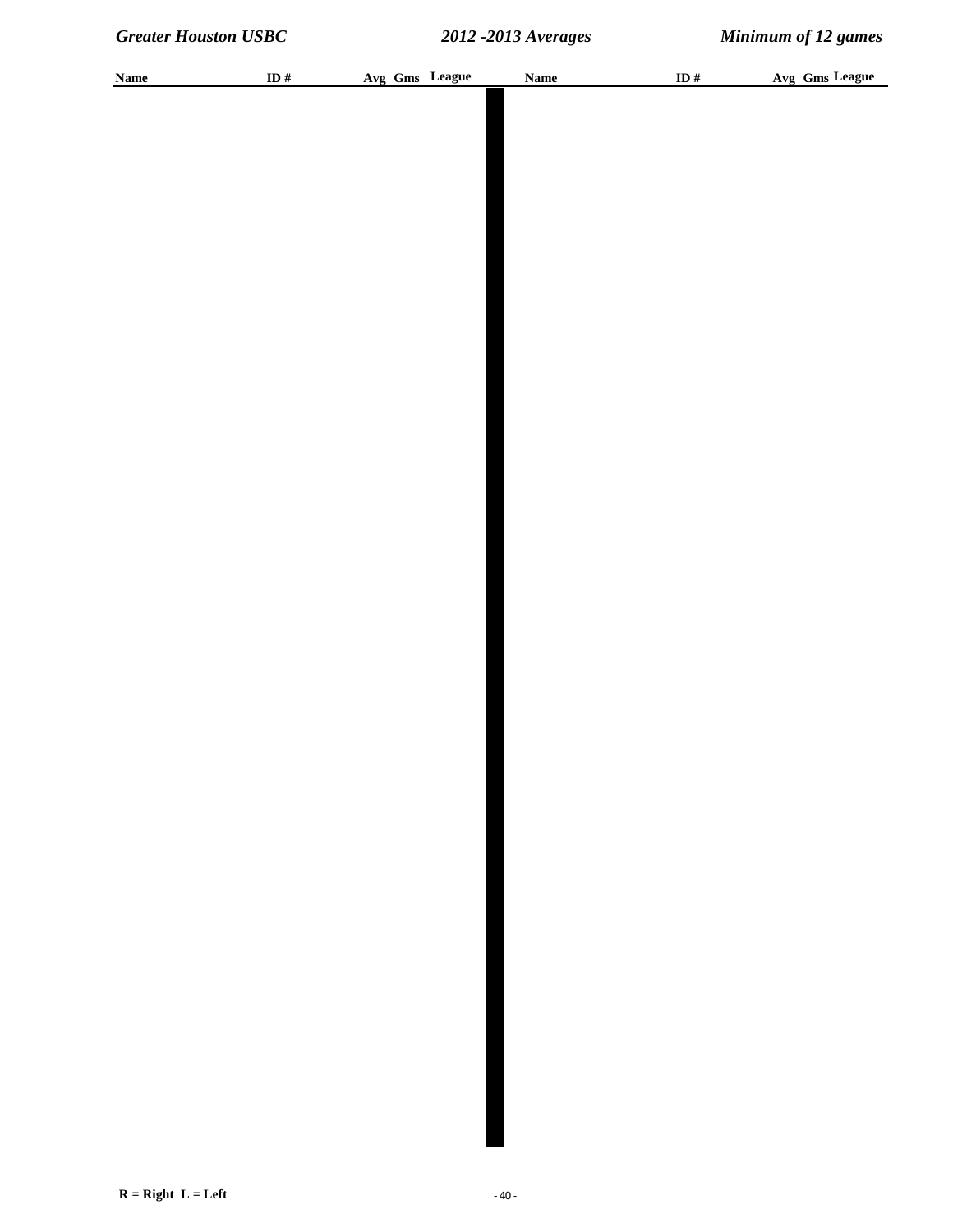| <b>Name</b> | ID $\#$ |  | Avg Gms League | <b>Name</b> | ID $#$ | Avg Gms League |  |
|-------------|---------|--|----------------|-------------|--------|----------------|--|
|             |         |  |                |             |        |                |  |
|             |         |  |                |             |        |                |  |
|             |         |  |                |             |        |                |  |
|             |         |  |                |             |        |                |  |
|             |         |  |                |             |        |                |  |
|             |         |  |                |             |        |                |  |
|             |         |  |                |             |        |                |  |
|             |         |  |                |             |        |                |  |
|             |         |  |                |             |        |                |  |
|             |         |  |                |             |        |                |  |
|             |         |  |                |             |        |                |  |
|             |         |  |                |             |        |                |  |
|             |         |  |                |             |        |                |  |
|             |         |  |                |             |        |                |  |
|             |         |  |                |             |        |                |  |
|             |         |  |                |             |        |                |  |
|             |         |  |                |             |        |                |  |
|             |         |  |                |             |        |                |  |
|             |         |  |                |             |        |                |  |
|             |         |  |                |             |        |                |  |
|             |         |  |                |             |        |                |  |
|             |         |  |                |             |        |                |  |
|             |         |  |                |             |        |                |  |
|             |         |  |                |             |        |                |  |
|             |         |  |                |             |        |                |  |
|             |         |  |                |             |        |                |  |
|             |         |  |                |             |        |                |  |
|             |         |  |                |             |        |                |  |
|             |         |  |                |             |        |                |  |
|             |         |  |                |             |        |                |  |
|             |         |  |                |             |        |                |  |
|             |         |  |                |             |        |                |  |
|             |         |  |                |             |        |                |  |
|             |         |  |                |             |        |                |  |
|             |         |  |                |             |        |                |  |
|             |         |  |                |             |        |                |  |
|             |         |  |                |             |        |                |  |
|             |         |  |                |             |        |                |  |
|             |         |  |                |             |        |                |  |
|             |         |  |                |             |        |                |  |
|             |         |  |                |             |        |                |  |
|             |         |  |                |             |        |                |  |
|             |         |  |                |             |        |                |  |
|             |         |  |                |             |        |                |  |
|             |         |  |                |             |        |                |  |
|             |         |  |                |             |        |                |  |
|             |         |  |                |             |        |                |  |
|             |         |  |                |             |        |                |  |
|             |         |  |                |             |        |                |  |
|             |         |  |                |             |        |                |  |
|             |         |  |                |             |        |                |  |
|             |         |  |                |             |        |                |  |
|             |         |  |                |             |        |                |  |
|             |         |  |                |             |        |                |  |
|             |         |  |                |             |        |                |  |
|             |         |  |                |             |        |                |  |
|             |         |  |                |             |        |                |  |
|             |         |  |                |             |        |                |  |
|             |         |  |                |             |        |                |  |
|             |         |  |                |             |        |                |  |
|             |         |  |                |             |        |                |  |
|             |         |  |                |             |        |                |  |
|             |         |  |                |             |        |                |  |
|             |         |  |                |             |        |                |  |
|             |         |  |                |             |        |                |  |
|             |         |  |                |             |        |                |  |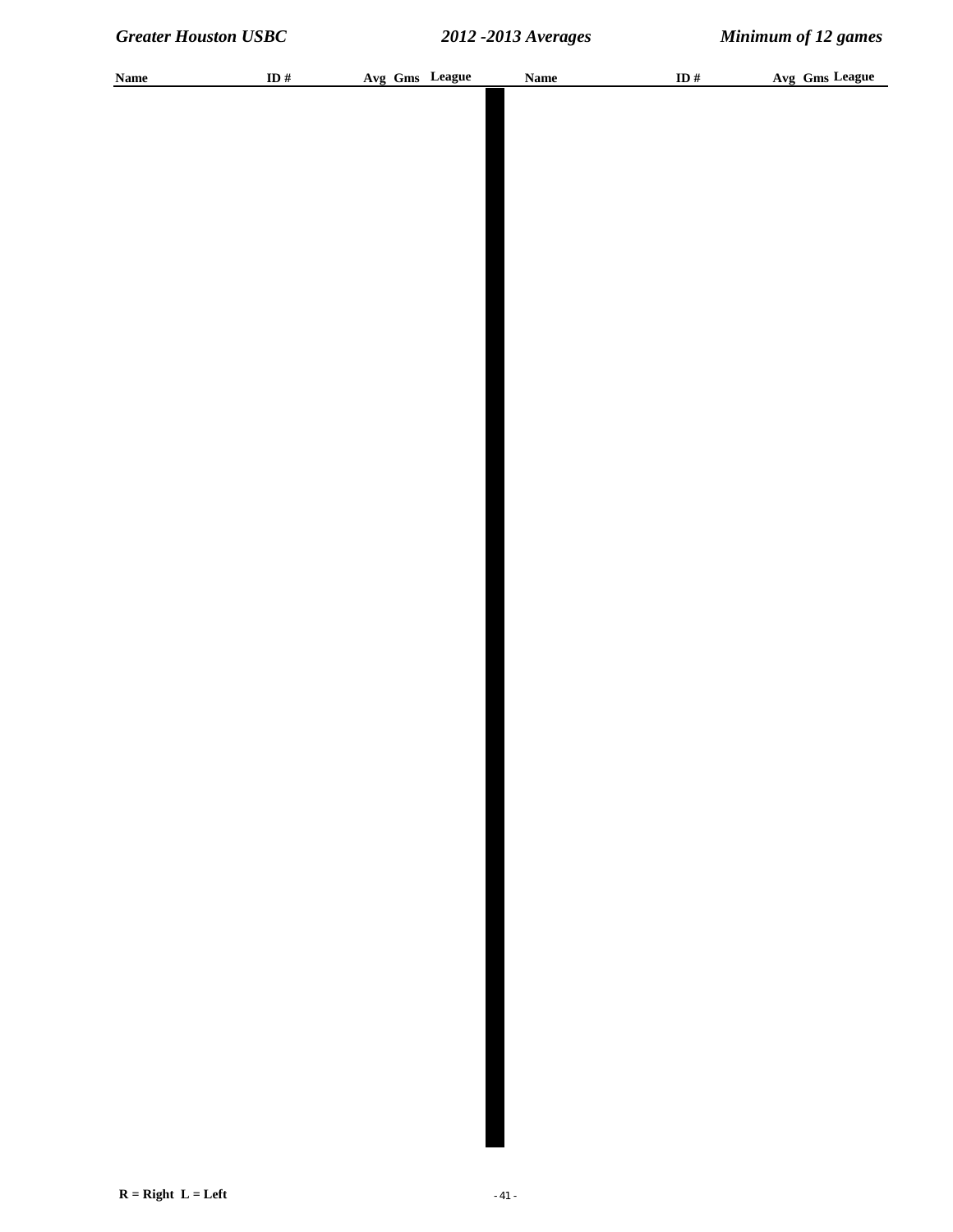| <b>Name</b> | ID $\#$ |  | Avg Gms League | <b>Name</b> | ID $\#$ | Avg Gms League |
|-------------|---------|--|----------------|-------------|---------|----------------|
|             |         |  |                |             |         |                |
|             |         |  |                |             |         |                |
|             |         |  |                |             |         |                |
|             |         |  |                |             |         |                |
|             |         |  |                |             |         |                |
|             |         |  |                |             |         |                |
|             |         |  |                |             |         |                |
|             |         |  |                |             |         |                |
|             |         |  |                |             |         |                |
|             |         |  |                |             |         |                |
|             |         |  |                |             |         |                |
|             |         |  |                |             |         |                |
|             |         |  |                |             |         |                |
|             |         |  |                |             |         |                |
|             |         |  |                |             |         |                |
|             |         |  |                |             |         |                |
|             |         |  |                |             |         |                |
|             |         |  |                |             |         |                |
|             |         |  |                |             |         |                |
|             |         |  |                |             |         |                |
|             |         |  |                |             |         |                |
|             |         |  |                |             |         |                |
|             |         |  |                |             |         |                |
|             |         |  |                |             |         |                |
|             |         |  |                |             |         |                |
|             |         |  |                |             |         |                |
|             |         |  |                |             |         |                |
|             |         |  |                |             |         |                |
|             |         |  |                |             |         |                |
|             |         |  |                |             |         |                |
|             |         |  |                |             |         |                |
|             |         |  |                |             |         |                |
|             |         |  |                |             |         |                |
|             |         |  |                |             |         |                |
|             |         |  |                |             |         |                |
|             |         |  |                |             |         |                |
|             |         |  |                |             |         |                |
|             |         |  |                |             |         |                |
|             |         |  |                |             |         |                |
|             |         |  |                |             |         |                |
|             |         |  |                |             |         |                |
|             |         |  |                |             |         |                |
|             |         |  |                |             |         |                |
|             |         |  |                |             |         |                |
|             |         |  |                |             |         |                |
|             |         |  |                |             |         |                |
|             |         |  |                |             |         |                |
|             |         |  |                |             |         |                |
|             |         |  |                |             |         |                |
|             |         |  |                |             |         |                |
|             |         |  |                |             |         |                |
|             |         |  |                |             |         |                |
|             |         |  |                |             |         |                |
|             |         |  |                |             |         |                |
|             |         |  |                |             |         |                |
|             |         |  |                |             |         |                |
|             |         |  |                |             |         |                |
|             |         |  |                |             |         |                |
|             |         |  |                |             |         |                |
|             |         |  |                |             |         |                |
|             |         |  |                |             |         |                |
|             |         |  |                |             |         |                |
|             |         |  |                |             |         |                |
|             |         |  |                |             |         |                |
|             |         |  |                |             |         |                |
|             |         |  |                |             |         |                |
|             |         |  |                |             |         |                |
|             |         |  |                |             |         |                |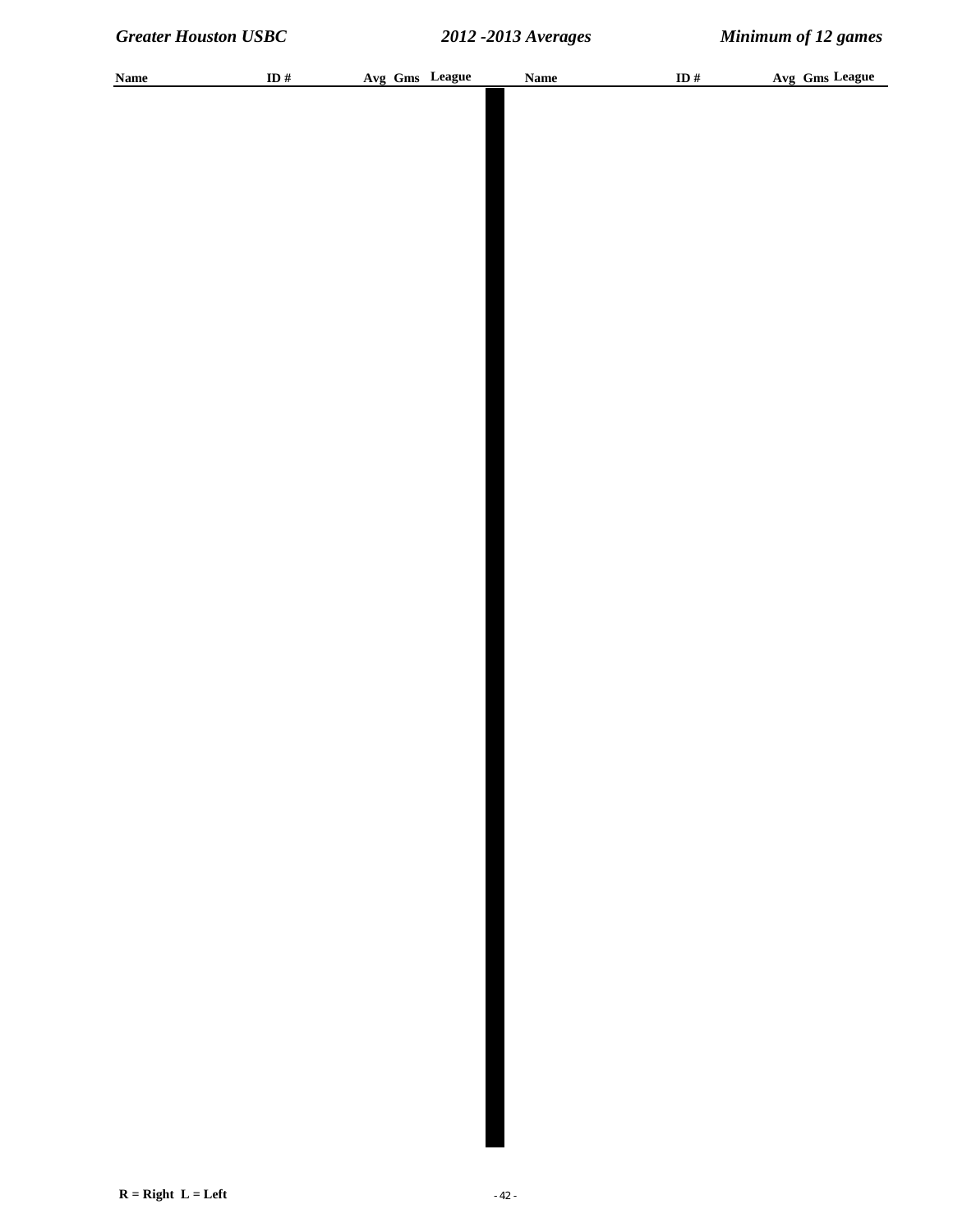| <b>Name</b> | ID $\#$ | Avg Gms League | Name | ID $\#$ | Avg Gms League |
|-------------|---------|----------------|------|---------|----------------|
|             |         |                |      |         |                |
|             |         |                |      |         |                |
|             |         |                |      |         |                |
|             |         |                |      |         |                |
|             |         |                |      |         |                |
|             |         |                |      |         |                |
|             |         |                |      |         |                |
|             |         |                |      |         |                |
|             |         |                |      |         |                |
|             |         |                |      |         |                |
|             |         |                |      |         |                |
|             |         |                |      |         |                |
|             |         |                |      |         |                |
|             |         |                |      |         |                |
|             |         |                |      |         |                |
|             |         |                |      |         |                |
|             |         |                |      |         |                |
|             |         |                |      |         |                |
|             |         |                |      |         |                |
|             |         |                |      |         |                |
|             |         |                |      |         |                |
|             |         |                |      |         |                |
|             |         |                |      |         |                |
|             |         |                |      |         |                |
|             |         |                |      |         |                |
|             |         |                |      |         |                |
|             |         |                |      |         |                |
|             |         |                |      |         |                |
|             |         |                |      |         |                |
|             |         |                |      |         |                |
|             |         |                |      |         |                |
|             |         |                |      |         |                |
|             |         |                |      |         |                |
|             |         |                |      |         |                |
|             |         |                |      |         |                |
|             |         |                |      |         |                |
|             |         |                |      |         |                |
|             |         |                |      |         |                |
|             |         |                |      |         |                |
|             |         |                |      |         |                |
|             |         |                |      |         |                |
|             |         |                |      |         |                |
|             |         |                |      |         |                |
|             |         |                |      |         |                |
|             |         |                |      |         |                |
|             |         |                |      |         |                |
|             |         |                |      |         |                |
|             |         |                |      |         |                |
|             |         |                |      |         |                |
|             |         |                |      |         |                |
|             |         |                |      |         |                |
|             |         |                |      |         |                |
|             |         |                |      |         |                |
|             |         |                |      |         |                |
|             |         |                |      |         |                |
|             |         |                |      |         |                |
|             |         |                |      |         |                |
|             |         |                |      |         |                |
|             |         |                |      |         |                |
|             |         |                |      |         |                |
|             |         |                |      |         |                |
|             |         |                |      |         |                |
|             |         |                |      |         |                |
|             |         |                |      |         |                |
|             |         |                |      |         |                |
|             |         |                |      |         |                |
|             |         |                |      |         |                |
|             |         |                |      |         |                |
|             |         |                |      |         |                |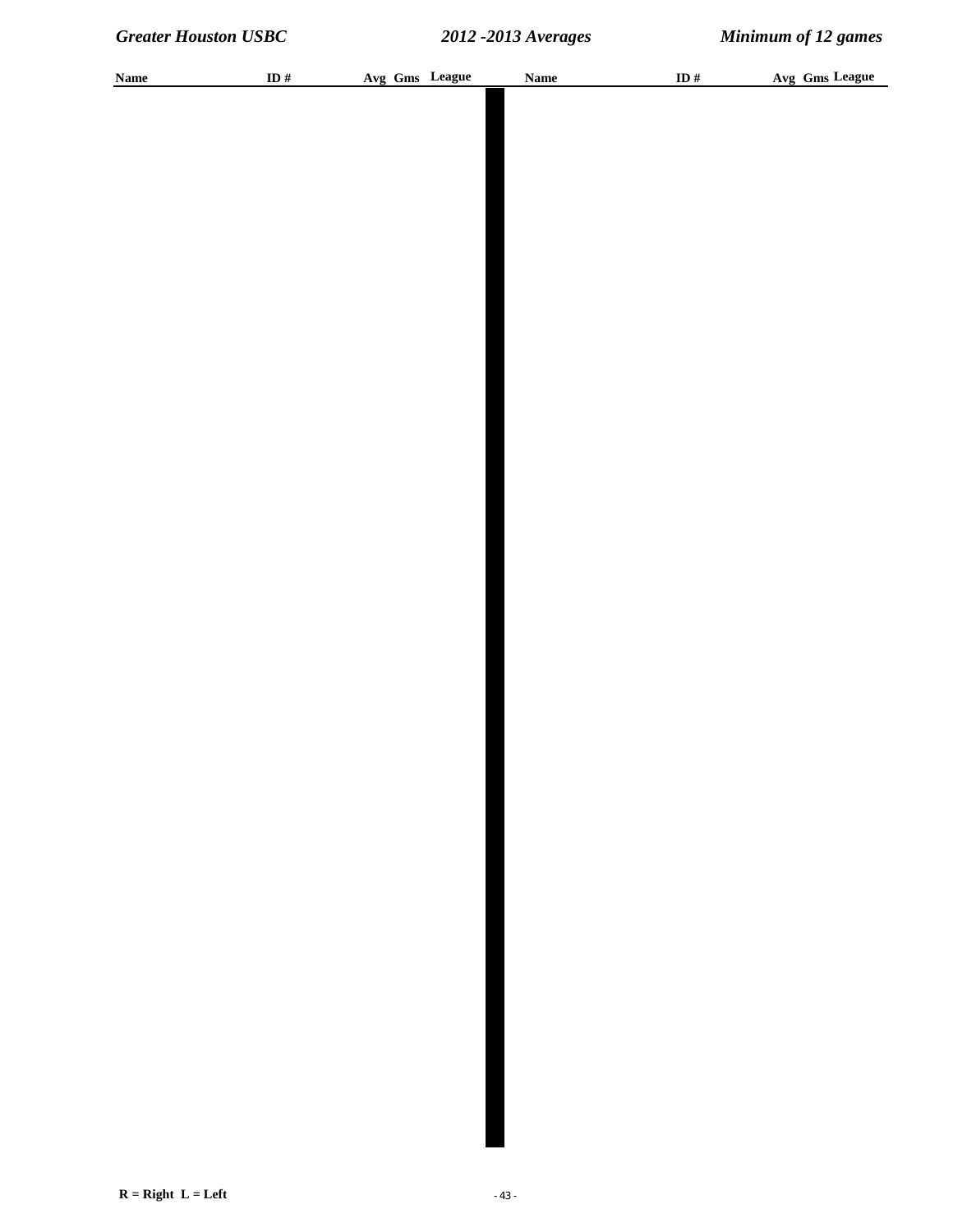| <b>Name</b> | ID $\#$ | Avg Gms League | Name | ID $\#$ | Avg Gms League |
|-------------|---------|----------------|------|---------|----------------|
|             |         |                |      |         |                |
|             |         |                |      |         |                |
|             |         |                |      |         |                |
|             |         |                |      |         |                |
|             |         |                |      |         |                |
|             |         |                |      |         |                |
|             |         |                |      |         |                |
|             |         |                |      |         |                |
|             |         |                |      |         |                |
|             |         |                |      |         |                |
|             |         |                |      |         |                |
|             |         |                |      |         |                |
|             |         |                |      |         |                |
|             |         |                |      |         |                |
|             |         |                |      |         |                |
|             |         |                |      |         |                |
|             |         |                |      |         |                |
|             |         |                |      |         |                |
|             |         |                |      |         |                |
|             |         |                |      |         |                |
|             |         |                |      |         |                |
|             |         |                |      |         |                |
|             |         |                |      |         |                |
|             |         |                |      |         |                |
|             |         |                |      |         |                |
|             |         |                |      |         |                |
|             |         |                |      |         |                |
|             |         |                |      |         |                |
|             |         |                |      |         |                |
|             |         |                |      |         |                |
|             |         |                |      |         |                |
|             |         |                |      |         |                |
|             |         |                |      |         |                |
|             |         |                |      |         |                |
|             |         |                |      |         |                |
|             |         |                |      |         |                |
|             |         |                |      |         |                |
|             |         |                |      |         |                |
|             |         |                |      |         |                |
|             |         |                |      |         |                |
|             |         |                |      |         |                |
|             |         |                |      |         |                |
|             |         |                |      |         |                |
|             |         |                |      |         |                |
|             |         |                |      |         |                |
|             |         |                |      |         |                |
|             |         |                |      |         |                |
|             |         |                |      |         |                |
|             |         |                |      |         |                |
|             |         |                |      |         |                |
|             |         |                |      |         |                |
|             |         |                |      |         |                |
|             |         |                |      |         |                |
|             |         |                |      |         |                |
|             |         |                |      |         |                |
|             |         |                |      |         |                |
|             |         |                |      |         |                |
|             |         |                |      |         |                |
|             |         |                |      |         |                |
|             |         |                |      |         |                |
|             |         |                |      |         |                |
|             |         |                |      |         |                |
|             |         |                |      |         |                |
|             |         |                |      |         |                |
|             |         |                |      |         |                |
|             |         |                |      |         |                |
|             |         |                |      |         |                |
|             |         |                |      |         |                |
|             |         |                |      |         |                |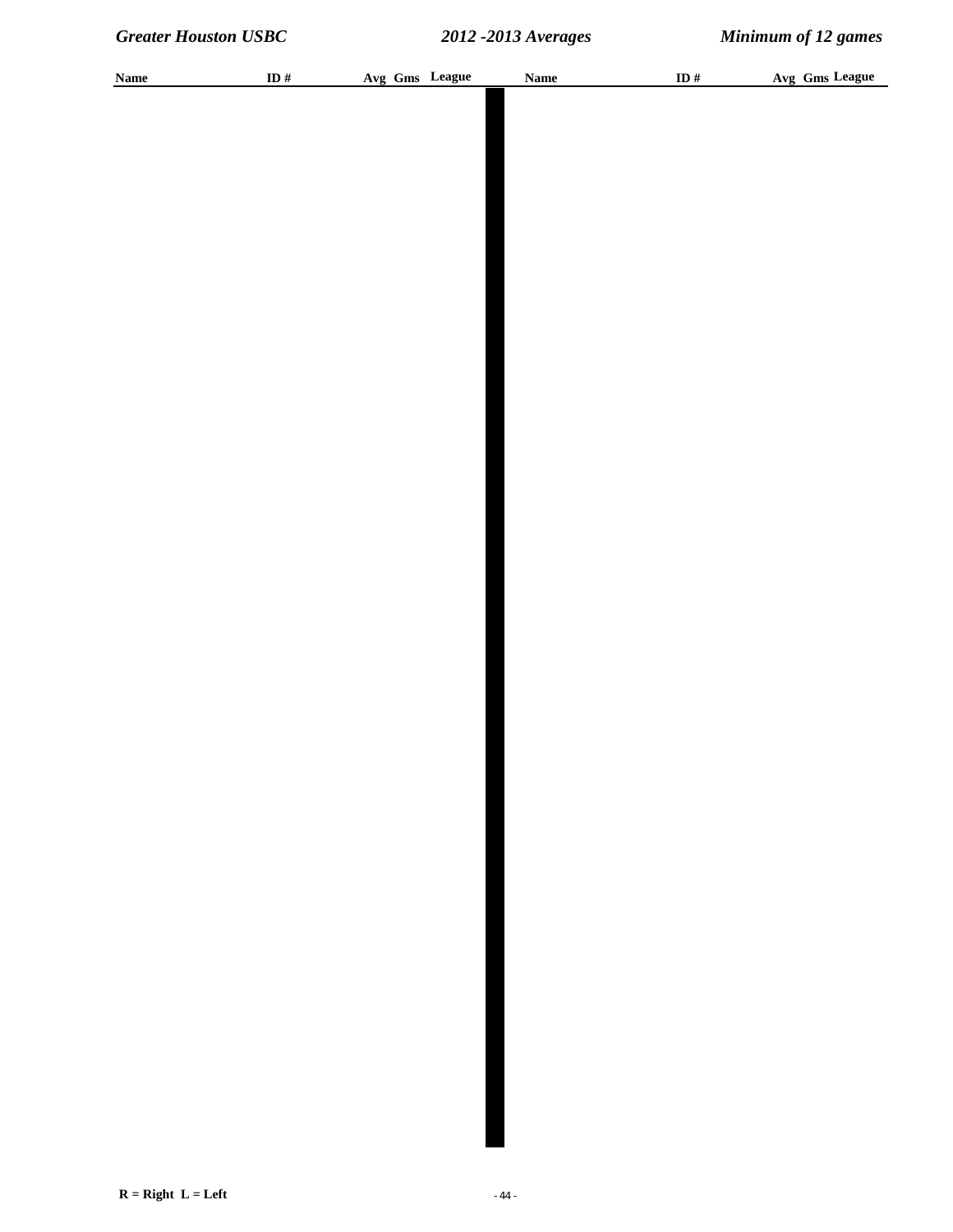| <b>Name</b> | ID $\#$ |  | Avg Gms League | <b>Name</b> | ID $\#$ | Avg Gms League |
|-------------|---------|--|----------------|-------------|---------|----------------|
|             |         |  |                |             |         |                |
|             |         |  |                |             |         |                |
|             |         |  |                |             |         |                |
|             |         |  |                |             |         |                |
|             |         |  |                |             |         |                |
|             |         |  |                |             |         |                |
|             |         |  |                |             |         |                |
|             |         |  |                |             |         |                |
|             |         |  |                |             |         |                |
|             |         |  |                |             |         |                |
|             |         |  |                |             |         |                |
|             |         |  |                |             |         |                |
|             |         |  |                |             |         |                |
|             |         |  |                |             |         |                |
|             |         |  |                |             |         |                |
|             |         |  |                |             |         |                |
|             |         |  |                |             |         |                |
|             |         |  |                |             |         |                |
|             |         |  |                |             |         |                |
|             |         |  |                |             |         |                |
|             |         |  |                |             |         |                |
|             |         |  |                |             |         |                |
|             |         |  |                |             |         |                |
|             |         |  |                |             |         |                |
|             |         |  |                |             |         |                |
|             |         |  |                |             |         |                |
|             |         |  |                |             |         |                |
|             |         |  |                |             |         |                |
|             |         |  |                |             |         |                |
|             |         |  |                |             |         |                |
|             |         |  |                |             |         |                |
|             |         |  |                |             |         |                |
|             |         |  |                |             |         |                |
|             |         |  |                |             |         |                |
|             |         |  |                |             |         |                |
|             |         |  |                |             |         |                |
|             |         |  |                |             |         |                |
|             |         |  |                |             |         |                |
|             |         |  |                |             |         |                |
|             |         |  |                |             |         |                |
|             |         |  |                |             |         |                |
|             |         |  |                |             |         |                |
|             |         |  |                |             |         |                |
|             |         |  |                |             |         |                |
|             |         |  |                |             |         |                |
|             |         |  |                |             |         |                |
|             |         |  |                |             |         |                |
|             |         |  |                |             |         |                |
|             |         |  |                |             |         |                |
|             |         |  |                |             |         |                |
|             |         |  |                |             |         |                |
|             |         |  |                |             |         |                |
|             |         |  |                |             |         |                |
|             |         |  |                |             |         |                |
|             |         |  |                |             |         |                |
|             |         |  |                |             |         |                |
|             |         |  |                |             |         |                |
|             |         |  |                |             |         |                |
|             |         |  |                |             |         |                |
|             |         |  |                |             |         |                |
|             |         |  |                |             |         |                |
|             |         |  |                |             |         |                |
|             |         |  |                |             |         |                |
|             |         |  |                |             |         |                |
|             |         |  |                |             |         |                |
|             |         |  |                |             |         |                |
|             |         |  |                |             |         |                |
|             |         |  |                |             |         |                |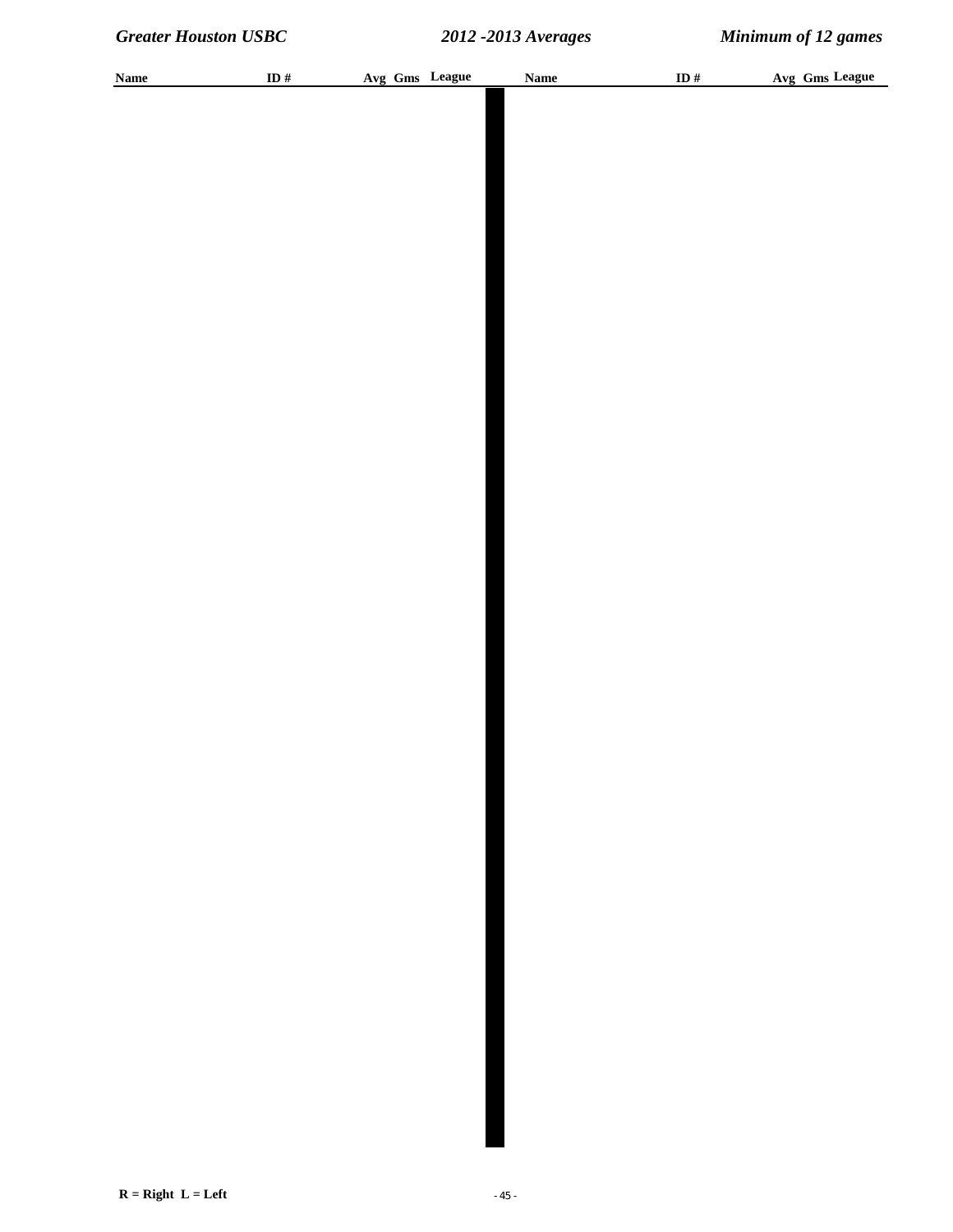| <b>Name</b> | ID $\#$ |  | Avg Gms League | <b>Name</b> | ID $\#$ | Avg Gms League |
|-------------|---------|--|----------------|-------------|---------|----------------|
|             |         |  |                |             |         |                |
|             |         |  |                |             |         |                |
|             |         |  |                |             |         |                |
|             |         |  |                |             |         |                |
|             |         |  |                |             |         |                |
|             |         |  |                |             |         |                |
|             |         |  |                |             |         |                |
|             |         |  |                |             |         |                |
|             |         |  |                |             |         |                |
|             |         |  |                |             |         |                |
|             |         |  |                |             |         |                |
|             |         |  |                |             |         |                |
|             |         |  |                |             |         |                |
|             |         |  |                |             |         |                |
|             |         |  |                |             |         |                |
|             |         |  |                |             |         |                |
|             |         |  |                |             |         |                |
|             |         |  |                |             |         |                |
|             |         |  |                |             |         |                |
|             |         |  |                |             |         |                |
|             |         |  |                |             |         |                |
|             |         |  |                |             |         |                |
|             |         |  |                |             |         |                |
|             |         |  |                |             |         |                |
|             |         |  |                |             |         |                |
|             |         |  |                |             |         |                |
|             |         |  |                |             |         |                |
|             |         |  |                |             |         |                |
|             |         |  |                |             |         |                |
|             |         |  |                |             |         |                |
|             |         |  |                |             |         |                |
|             |         |  |                |             |         |                |
|             |         |  |                |             |         |                |
|             |         |  |                |             |         |                |
|             |         |  |                |             |         |                |
|             |         |  |                |             |         |                |
|             |         |  |                |             |         |                |
|             |         |  |                |             |         |                |
|             |         |  |                |             |         |                |
|             |         |  |                |             |         |                |
|             |         |  |                |             |         |                |
|             |         |  |                |             |         |                |
|             |         |  |                |             |         |                |
|             |         |  |                |             |         |                |
|             |         |  |                |             |         |                |
|             |         |  |                |             |         |                |
|             |         |  |                |             |         |                |
|             |         |  |                |             |         |                |
|             |         |  |                |             |         |                |
|             |         |  |                |             |         |                |
|             |         |  |                |             |         |                |
|             |         |  |                |             |         |                |
|             |         |  |                |             |         |                |
|             |         |  |                |             |         |                |
|             |         |  |                |             |         |                |
|             |         |  |                |             |         |                |
|             |         |  |                |             |         |                |
|             |         |  |                |             |         |                |
|             |         |  |                |             |         |                |
|             |         |  |                |             |         |                |
|             |         |  |                |             |         |                |
|             |         |  |                |             |         |                |
|             |         |  |                |             |         |                |
|             |         |  |                |             |         |                |
|             |         |  |                |             |         |                |
|             |         |  |                |             |         |                |
|             |         |  |                |             |         |                |
|             |         |  |                |             |         |                |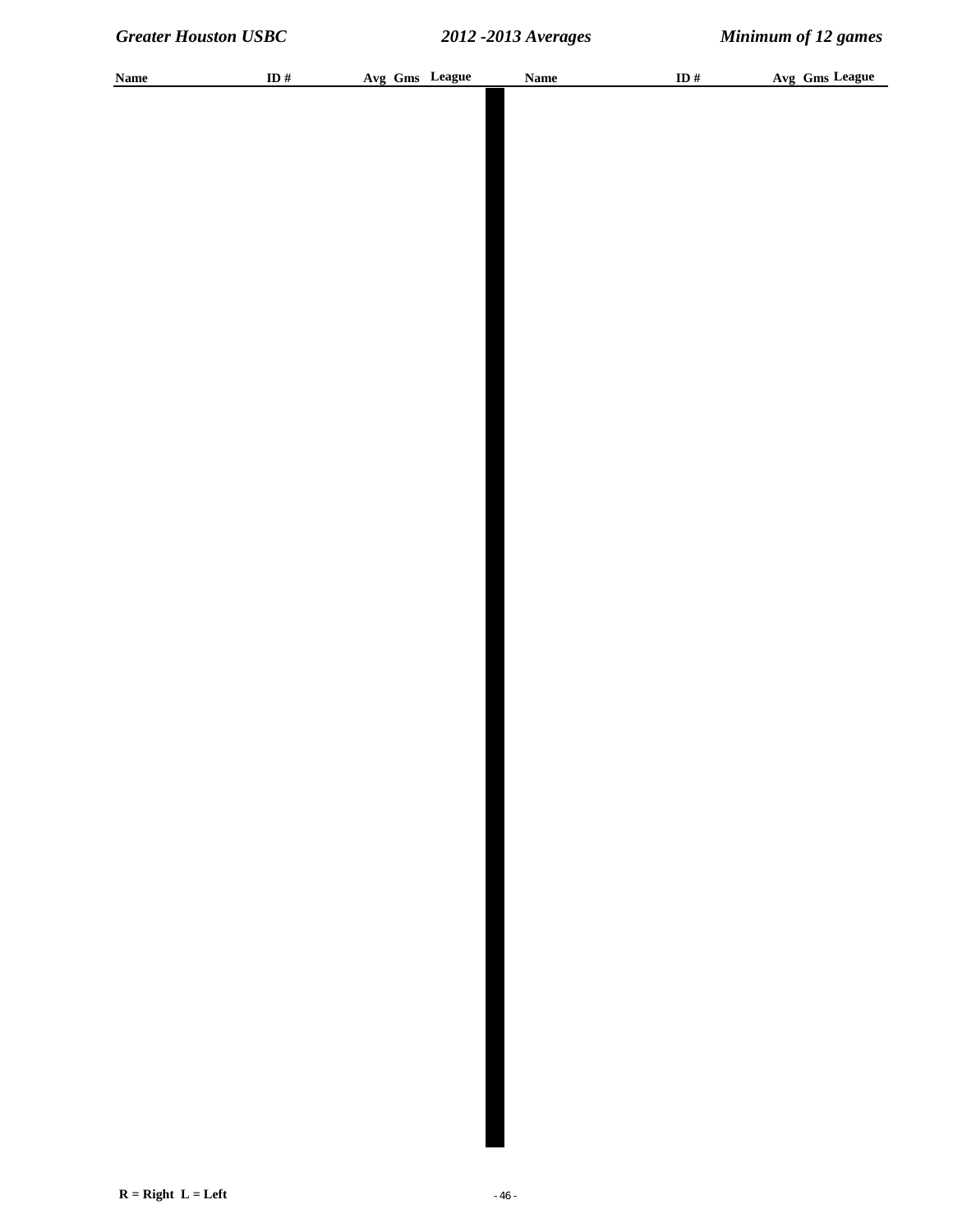| <b>Name</b> | ID $\#$ | Avg Gms League | Name | ID $\#$ | Avg Gms League |
|-------------|---------|----------------|------|---------|----------------|
|             |         |                |      |         |                |
|             |         |                |      |         |                |
|             |         |                |      |         |                |
|             |         |                |      |         |                |
|             |         |                |      |         |                |
|             |         |                |      |         |                |
|             |         |                |      |         |                |
|             |         |                |      |         |                |
|             |         |                |      |         |                |
|             |         |                |      |         |                |
|             |         |                |      |         |                |
|             |         |                |      |         |                |
|             |         |                |      |         |                |
|             |         |                |      |         |                |
|             |         |                |      |         |                |
|             |         |                |      |         |                |
|             |         |                |      |         |                |
|             |         |                |      |         |                |
|             |         |                |      |         |                |
|             |         |                |      |         |                |
|             |         |                |      |         |                |
|             |         |                |      |         |                |
|             |         |                |      |         |                |
|             |         |                |      |         |                |
|             |         |                |      |         |                |
|             |         |                |      |         |                |
|             |         |                |      |         |                |
|             |         |                |      |         |                |
|             |         |                |      |         |                |
|             |         |                |      |         |                |
|             |         |                |      |         |                |
|             |         |                |      |         |                |
|             |         |                |      |         |                |
|             |         |                |      |         |                |
|             |         |                |      |         |                |
|             |         |                |      |         |                |
|             |         |                |      |         |                |
|             |         |                |      |         |                |
|             |         |                |      |         |                |
|             |         |                |      |         |                |
|             |         |                |      |         |                |
|             |         |                |      |         |                |
|             |         |                |      |         |                |
|             |         |                |      |         |                |
|             |         |                |      |         |                |
|             |         |                |      |         |                |
|             |         |                |      |         |                |
|             |         |                |      |         |                |
|             |         |                |      |         |                |
|             |         |                |      |         |                |
|             |         |                |      |         |                |
|             |         |                |      |         |                |
|             |         |                |      |         |                |
|             |         |                |      |         |                |
|             |         |                |      |         |                |
|             |         |                |      |         |                |
|             |         |                |      |         |                |
|             |         |                |      |         |                |
|             |         |                |      |         |                |
|             |         |                |      |         |                |
|             |         |                |      |         |                |
|             |         |                |      |         |                |
|             |         |                |      |         |                |
|             |         |                |      |         |                |
|             |         |                |      |         |                |
|             |         |                |      |         |                |
|             |         |                |      |         |                |
|             |         |                |      |         |                |
|             |         |                |      |         |                |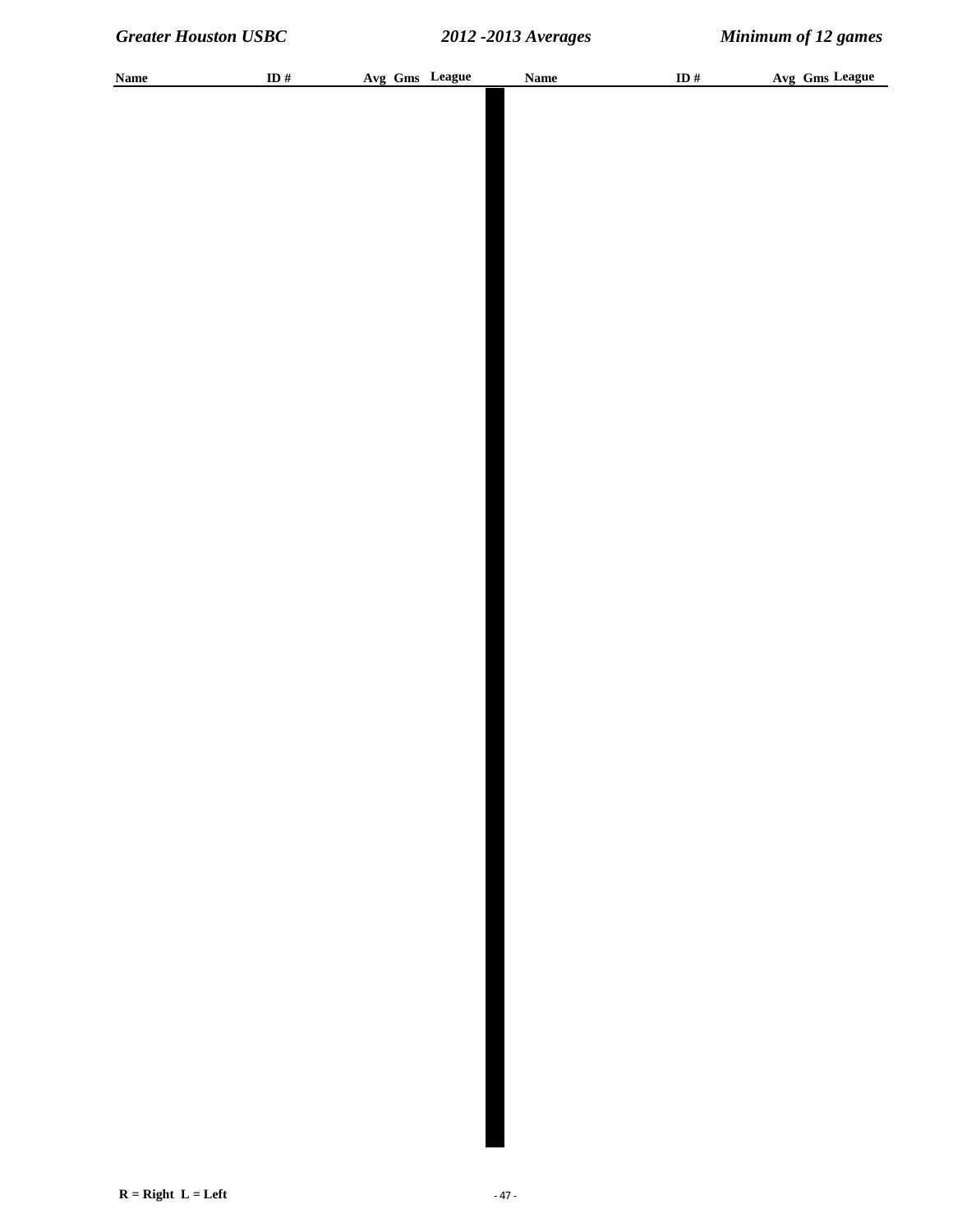| <b>Name</b> | ID $\#$ | Avg Gms League | Name | ID $\#$ | Avg Gms League |
|-------------|---------|----------------|------|---------|----------------|
|             |         |                |      |         |                |
|             |         |                |      |         |                |
|             |         |                |      |         |                |
|             |         |                |      |         |                |
|             |         |                |      |         |                |
|             |         |                |      |         |                |
|             |         |                |      |         |                |
|             |         |                |      |         |                |
|             |         |                |      |         |                |
|             |         |                |      |         |                |
|             |         |                |      |         |                |
|             |         |                |      |         |                |
|             |         |                |      |         |                |
|             |         |                |      |         |                |
|             |         |                |      |         |                |
|             |         |                |      |         |                |
|             |         |                |      |         |                |
|             |         |                |      |         |                |
|             |         |                |      |         |                |
|             |         |                |      |         |                |
|             |         |                |      |         |                |
|             |         |                |      |         |                |
|             |         |                |      |         |                |
|             |         |                |      |         |                |
|             |         |                |      |         |                |
|             |         |                |      |         |                |
|             |         |                |      |         |                |
|             |         |                |      |         |                |
|             |         |                |      |         |                |
|             |         |                |      |         |                |
|             |         |                |      |         |                |
|             |         |                |      |         |                |
|             |         |                |      |         |                |
|             |         |                |      |         |                |
|             |         |                |      |         |                |
|             |         |                |      |         |                |
|             |         |                |      |         |                |
|             |         |                |      |         |                |
|             |         |                |      |         |                |
|             |         |                |      |         |                |
|             |         |                |      |         |                |
|             |         |                |      |         |                |
|             |         |                |      |         |                |
|             |         |                |      |         |                |
|             |         |                |      |         |                |
|             |         |                |      |         |                |
|             |         |                |      |         |                |
|             |         |                |      |         |                |
|             |         |                |      |         |                |
|             |         |                |      |         |                |
|             |         |                |      |         |                |
|             |         |                |      |         |                |
|             |         |                |      |         |                |
|             |         |                |      |         |                |
|             |         |                |      |         |                |
|             |         |                |      |         |                |
|             |         |                |      |         |                |
|             |         |                |      |         |                |
|             |         |                |      |         |                |
|             |         |                |      |         |                |
|             |         |                |      |         |                |
|             |         |                |      |         |                |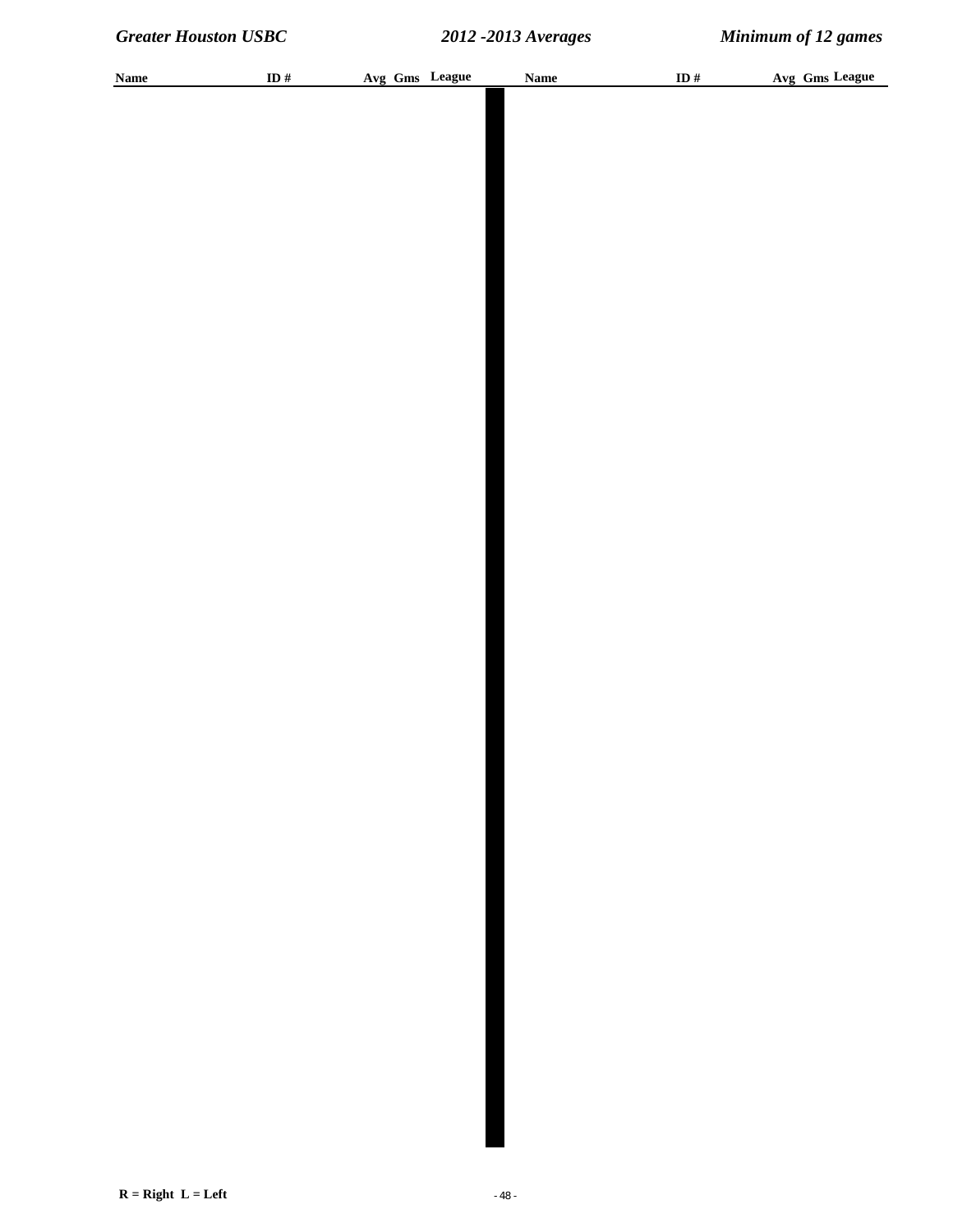| <b>Name</b> | ID # | Avg Gms League | <b>Name</b> | ID # | Avg Gms League |
|-------------|------|----------------|-------------|------|----------------|
|             |      |                |             |      |                |
|             |      |                |             |      |                |
|             |      |                |             |      |                |
|             |      |                |             |      |                |
|             |      |                |             |      |                |
|             |      |                |             |      |                |
|             |      |                |             |      |                |
|             |      |                |             |      |                |
|             |      |                |             |      |                |
|             |      |                |             |      |                |
|             |      |                |             |      |                |
|             |      |                |             |      |                |
|             |      |                |             |      |                |
|             |      |                |             |      |                |
|             |      |                |             |      |                |
|             |      |                |             |      |                |
|             |      |                |             |      |                |
|             |      |                |             |      |                |
|             |      |                |             |      |                |
|             |      |                |             |      |                |
|             |      |                |             |      |                |
|             |      |                |             |      |                |
|             |      |                |             |      |                |
|             |      |                |             |      |                |
|             |      |                |             |      |                |
|             |      |                |             |      |                |
|             |      |                |             |      |                |
|             |      |                |             |      |                |
|             |      |                |             |      |                |
|             |      |                |             |      |                |
|             |      |                |             |      |                |
|             |      |                |             |      |                |
|             |      |                |             |      |                |
|             |      |                |             |      |                |
|             |      |                |             |      |                |
|             |      |                |             |      |                |
|             |      |                |             |      |                |
|             |      |                |             |      |                |
|             |      |                |             |      |                |
|             |      |                |             |      |                |
|             |      |                |             |      |                |
|             |      |                |             |      |                |
|             |      |                |             |      |                |
|             |      |                |             |      |                |
|             |      |                |             |      |                |
|             |      |                |             |      |                |
|             |      |                |             |      |                |
|             |      |                |             |      |                |
|             |      |                |             |      |                |
|             |      |                |             |      |                |
|             |      |                |             |      |                |
|             |      |                |             |      |                |
|             |      |                |             |      |                |
|             |      |                |             |      |                |
|             |      |                |             |      |                |
|             |      |                |             |      |                |
|             |      |                |             |      |                |
|             |      |                |             |      |                |
|             |      |                |             |      |                |
|             |      |                |             |      |                |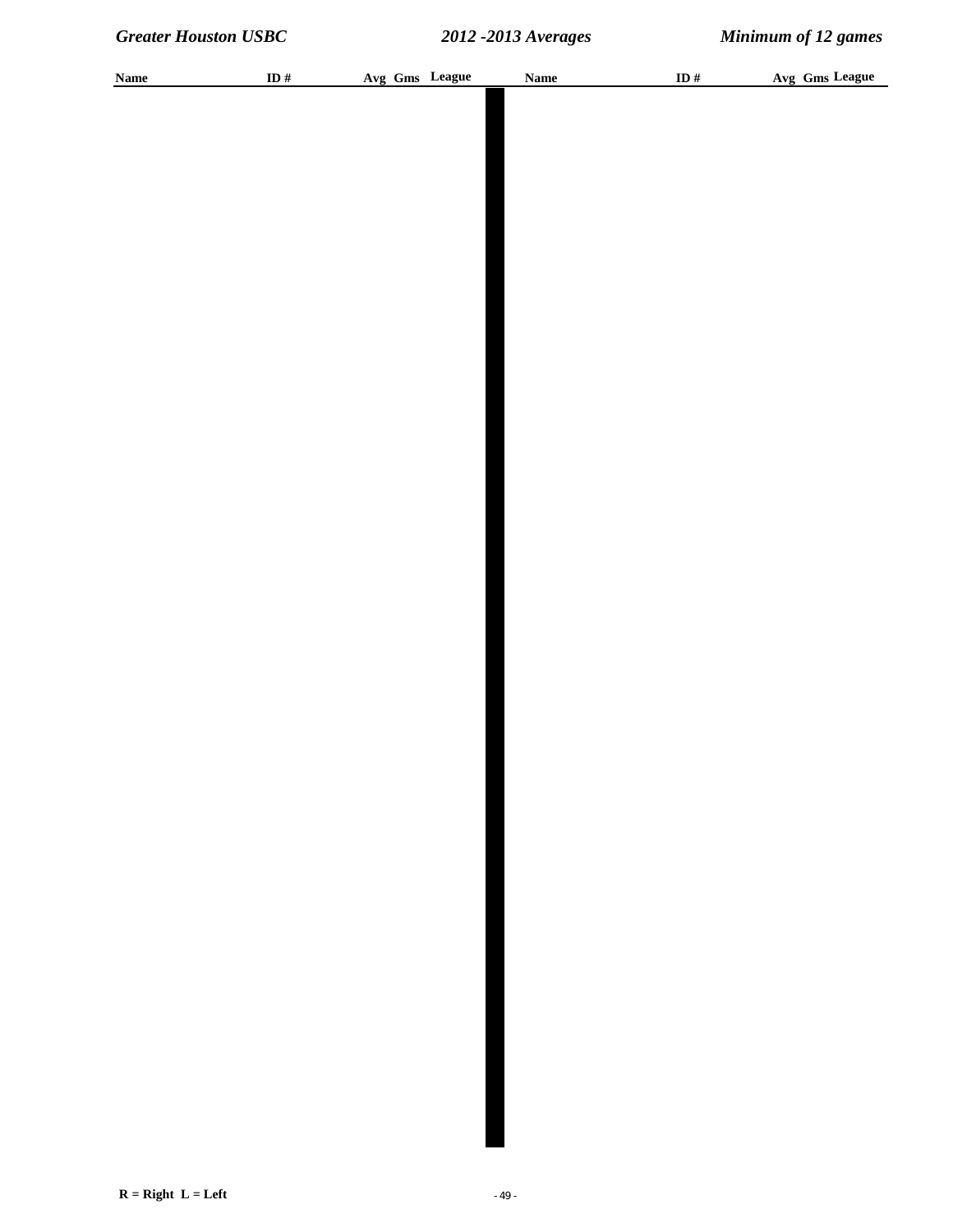| <b>Name</b> | ID $\#$ |  | Avg Gms League | <b>Name</b> | ID $\#$ | Avg Gms League |
|-------------|---------|--|----------------|-------------|---------|----------------|
|             |         |  |                |             |         |                |
|             |         |  |                |             |         |                |
|             |         |  |                |             |         |                |
|             |         |  |                |             |         |                |
|             |         |  |                |             |         |                |
|             |         |  |                |             |         |                |
|             |         |  |                |             |         |                |
|             |         |  |                |             |         |                |
|             |         |  |                |             |         |                |
|             |         |  |                |             |         |                |
|             |         |  |                |             |         |                |
|             |         |  |                |             |         |                |
|             |         |  |                |             |         |                |
|             |         |  |                |             |         |                |
|             |         |  |                |             |         |                |
|             |         |  |                |             |         |                |
|             |         |  |                |             |         |                |
|             |         |  |                |             |         |                |
|             |         |  |                |             |         |                |
|             |         |  |                |             |         |                |
|             |         |  |                |             |         |                |
|             |         |  |                |             |         |                |
|             |         |  |                |             |         |                |
|             |         |  |                |             |         |                |
|             |         |  |                |             |         |                |
|             |         |  |                |             |         |                |
|             |         |  |                |             |         |                |
|             |         |  |                |             |         |                |
|             |         |  |                |             |         |                |
|             |         |  |                |             |         |                |
|             |         |  |                |             |         |                |
|             |         |  |                |             |         |                |
|             |         |  |                |             |         |                |
|             |         |  |                |             |         |                |
|             |         |  |                |             |         |                |
|             |         |  |                |             |         |                |
|             |         |  |                |             |         |                |
|             |         |  |                |             |         |                |
|             |         |  |                |             |         |                |
|             |         |  |                |             |         |                |
|             |         |  |                |             |         |                |
|             |         |  |                |             |         |                |
|             |         |  |                |             |         |                |
|             |         |  |                |             |         |                |
|             |         |  |                |             |         |                |
|             |         |  |                |             |         |                |
|             |         |  |                |             |         |                |
|             |         |  |                |             |         |                |
|             |         |  |                |             |         |                |
|             |         |  |                |             |         |                |
|             |         |  |                |             |         |                |
|             |         |  |                |             |         |                |
|             |         |  |                |             |         |                |
|             |         |  |                |             |         |                |
|             |         |  |                |             |         |                |
|             |         |  |                |             |         |                |
|             |         |  |                |             |         |                |
|             |         |  |                |             |         |                |
|             |         |  |                |             |         |                |
|             |         |  |                |             |         |                |
|             |         |  |                |             |         |                |
|             |         |  |                |             |         |                |
|             |         |  |                |             |         |                |
|             |         |  |                |             |         |                |
|             |         |  |                |             |         |                |
|             |         |  |                |             |         |                |
|             |         |  |                |             |         |                |
|             |         |  |                |             |         |                |
|             |         |  |                |             |         |                |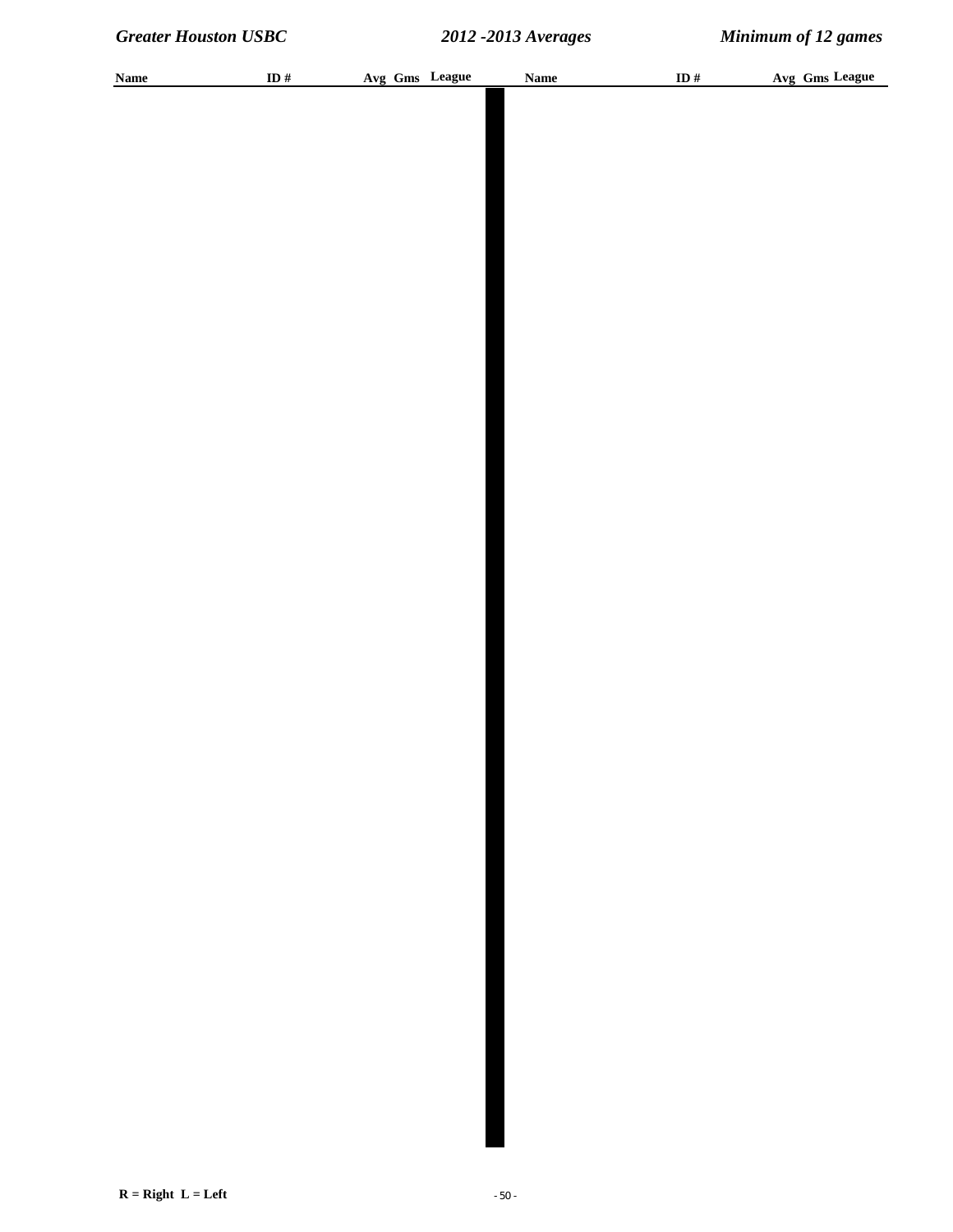| <b>Name</b> | ID $\#$ |  | Avg Gms League | <b>Name</b> | ID $\#$ | Avg Gms League |
|-------------|---------|--|----------------|-------------|---------|----------------|
|             |         |  |                |             |         |                |
|             |         |  |                |             |         |                |
|             |         |  |                |             |         |                |
|             |         |  |                |             |         |                |
|             |         |  |                |             |         |                |
|             |         |  |                |             |         |                |
|             |         |  |                |             |         |                |
|             |         |  |                |             |         |                |
|             |         |  |                |             |         |                |
|             |         |  |                |             |         |                |
|             |         |  |                |             |         |                |
|             |         |  |                |             |         |                |
|             |         |  |                |             |         |                |
|             |         |  |                |             |         |                |
|             |         |  |                |             |         |                |
|             |         |  |                |             |         |                |
|             |         |  |                |             |         |                |
|             |         |  |                |             |         |                |
|             |         |  |                |             |         |                |
|             |         |  |                |             |         |                |
|             |         |  |                |             |         |                |
|             |         |  |                |             |         |                |
|             |         |  |                |             |         |                |
|             |         |  |                |             |         |                |
|             |         |  |                |             |         |                |
|             |         |  |                |             |         |                |
|             |         |  |                |             |         |                |
|             |         |  |                |             |         |                |
|             |         |  |                |             |         |                |
|             |         |  |                |             |         |                |
|             |         |  |                |             |         |                |
|             |         |  |                |             |         |                |
|             |         |  |                |             |         |                |
|             |         |  |                |             |         |                |
|             |         |  |                |             |         |                |
|             |         |  |                |             |         |                |
|             |         |  |                |             |         |                |
|             |         |  |                |             |         |                |
|             |         |  |                |             |         |                |
|             |         |  |                |             |         |                |
|             |         |  |                |             |         |                |
|             |         |  |                |             |         |                |
|             |         |  |                |             |         |                |
|             |         |  |                |             |         |                |
|             |         |  |                |             |         |                |
|             |         |  |                |             |         |                |
|             |         |  |                |             |         |                |
|             |         |  |                |             |         |                |
|             |         |  |                |             |         |                |
|             |         |  |                |             |         |                |
|             |         |  |                |             |         |                |
|             |         |  |                |             |         |                |
|             |         |  |                |             |         |                |
|             |         |  |                |             |         |                |
|             |         |  |                |             |         |                |
|             |         |  |                |             |         |                |
|             |         |  |                |             |         |                |
|             |         |  |                |             |         |                |
|             |         |  |                |             |         |                |
|             |         |  |                |             |         |                |
|             |         |  |                |             |         |                |
|             |         |  |                |             |         |                |
|             |         |  |                |             |         |                |
|             |         |  |                |             |         |                |
|             |         |  |                |             |         |                |
|             |         |  |                |             |         |                |
|             |         |  |                |             |         |                |
|             |         |  |                |             |         |                |
|             |         |  |                |             |         |                |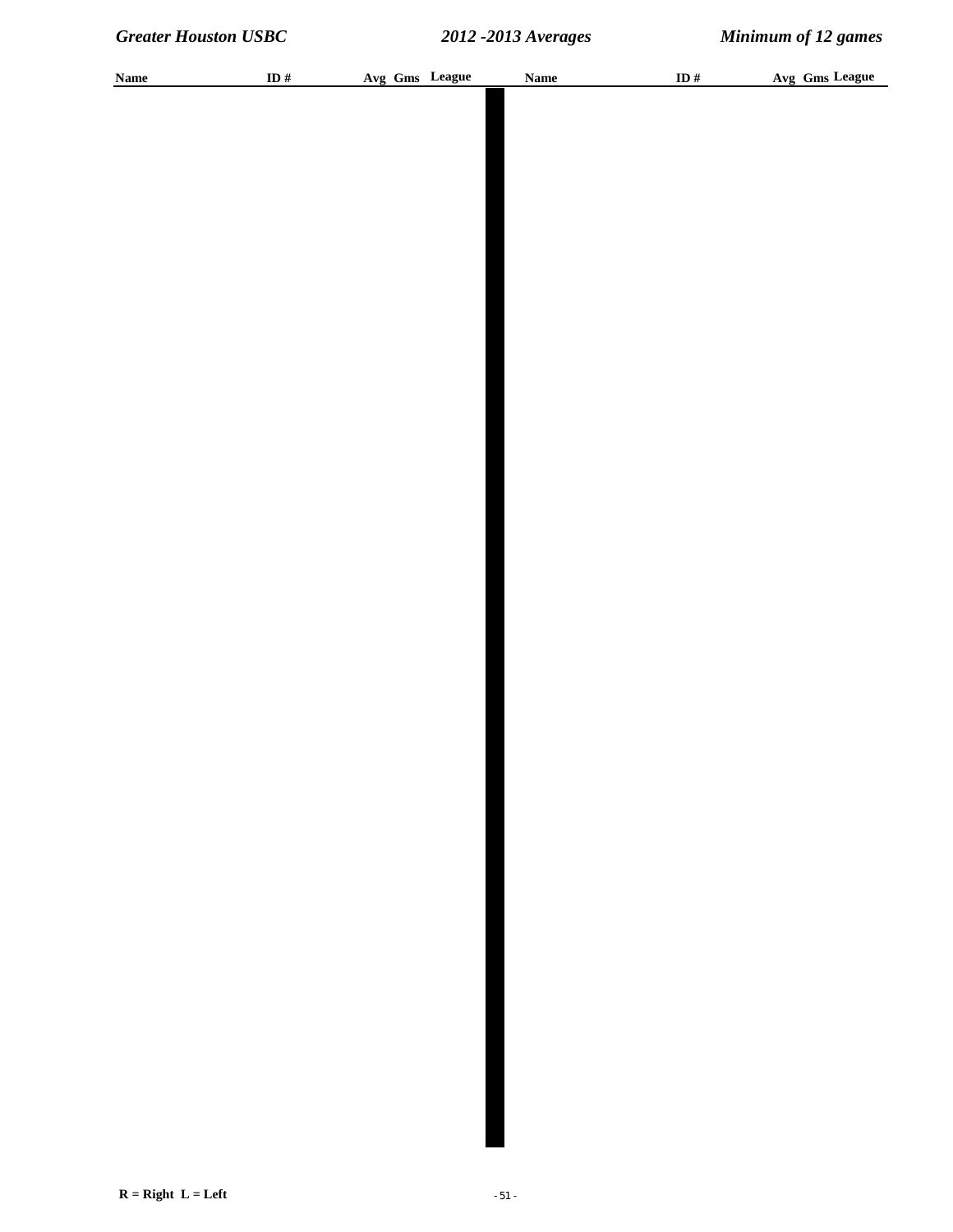| <b>Name</b> | ID # | Avg Gms League | Name | ID $#$ | Avg Gms League |
|-------------|------|----------------|------|--------|----------------|
|             |      |                |      |        |                |
|             |      |                |      |        |                |
|             |      |                |      |        |                |
|             |      |                |      |        |                |
|             |      |                |      |        |                |
|             |      |                |      |        |                |
|             |      |                |      |        |                |
|             |      |                |      |        |                |
|             |      |                |      |        |                |
|             |      |                |      |        |                |
|             |      |                |      |        |                |
|             |      |                |      |        |                |
|             |      |                |      |        |                |
|             |      |                |      |        |                |
|             |      |                |      |        |                |
|             |      |                |      |        |                |
|             |      |                |      |        |                |
|             |      |                |      |        |                |
|             |      |                |      |        |                |
|             |      |                |      |        |                |
|             |      |                |      |        |                |
|             |      |                |      |        |                |
|             |      |                |      |        |                |
|             |      |                |      |        |                |
|             |      |                |      |        |                |
|             |      |                |      |        |                |
|             |      |                |      |        |                |
|             |      |                |      |        |                |
|             |      |                |      |        |                |
|             |      |                |      |        |                |
|             |      |                |      |        |                |
|             |      |                |      |        |                |
|             |      |                |      |        |                |
|             |      |                |      |        |                |
|             |      |                |      |        |                |
|             |      |                |      |        |                |
|             |      |                |      |        |                |
|             |      |                |      |        |                |
|             |      |                |      |        |                |
|             |      |                |      |        |                |
|             |      |                |      |        |                |
|             |      |                |      |        |                |
|             |      |                |      |        |                |
|             |      |                |      |        |                |
|             |      |                |      |        |                |
|             |      |                |      |        |                |
|             |      |                |      |        |                |
|             |      |                |      |        |                |
|             |      |                |      |        |                |
|             |      |                |      |        |                |
|             |      |                |      |        |                |
|             |      |                |      |        |                |
|             |      |                |      |        |                |
|             |      |                |      |        |                |
|             |      |                |      |        |                |
|             |      |                |      |        |                |
|             |      |                |      |        |                |
|             |      |                |      |        |                |
|             |      |                |      |        |                |
|             |      |                |      |        |                |
|             |      |                |      |        |                |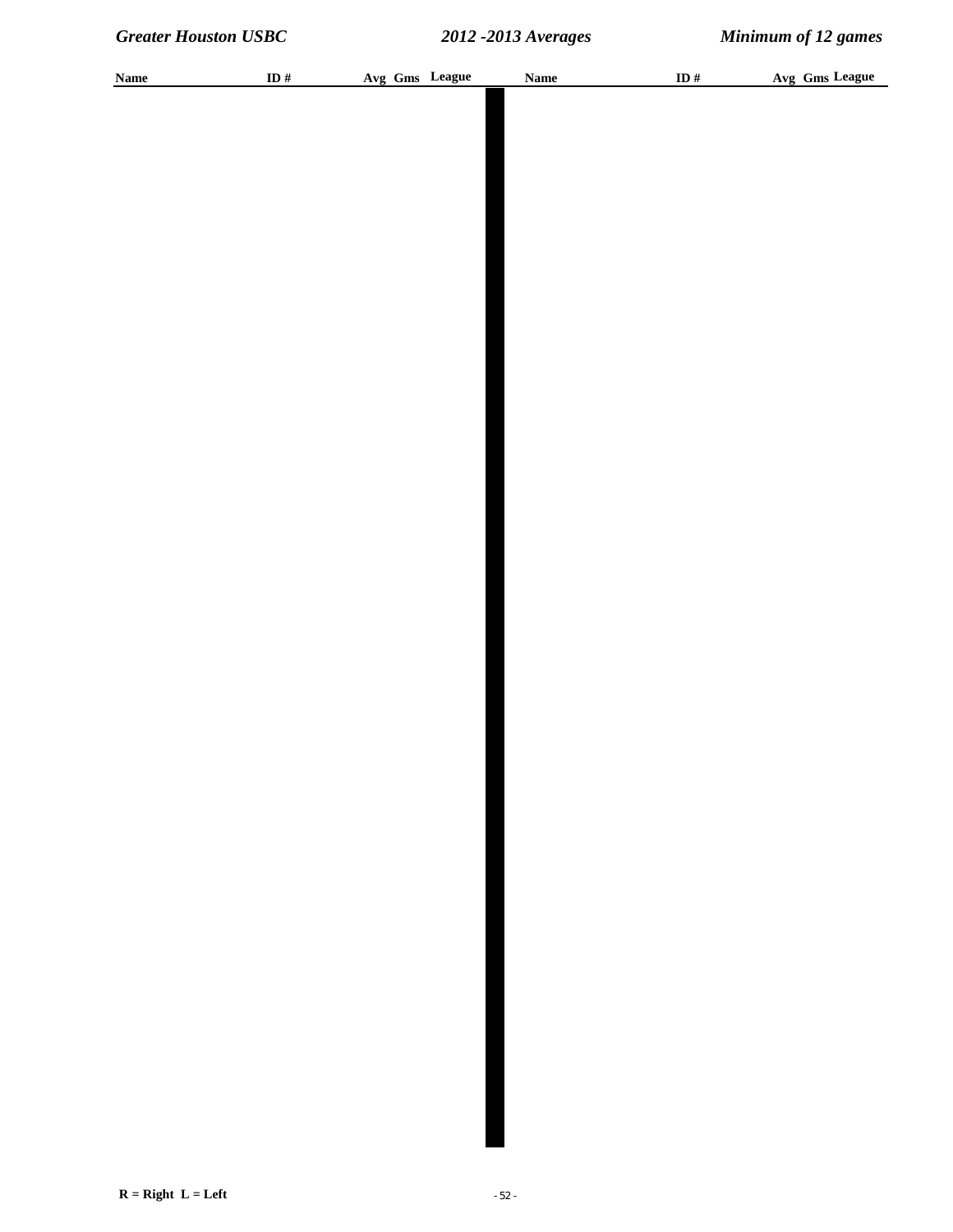| <b>Name</b> | ID # | Avg Gms League | Name | ID $#$ | Avg Gms League |
|-------------|------|----------------|------|--------|----------------|
|             |      |                |      |        |                |
|             |      |                |      |        |                |
|             |      |                |      |        |                |
|             |      |                |      |        |                |
|             |      |                |      |        |                |
|             |      |                |      |        |                |
|             |      |                |      |        |                |
|             |      |                |      |        |                |
|             |      |                |      |        |                |
|             |      |                |      |        |                |
|             |      |                |      |        |                |
|             |      |                |      |        |                |
|             |      |                |      |        |                |
|             |      |                |      |        |                |
|             |      |                |      |        |                |
|             |      |                |      |        |                |
|             |      |                |      |        |                |
|             |      |                |      |        |                |
|             |      |                |      |        |                |
|             |      |                |      |        |                |
|             |      |                |      |        |                |
|             |      |                |      |        |                |
|             |      |                |      |        |                |
|             |      |                |      |        |                |
|             |      |                |      |        |                |
|             |      |                |      |        |                |
|             |      |                |      |        |                |
|             |      |                |      |        |                |
|             |      |                |      |        |                |
|             |      |                |      |        |                |
|             |      |                |      |        |                |
|             |      |                |      |        |                |
|             |      |                |      |        |                |
|             |      |                |      |        |                |
|             |      |                |      |        |                |
|             |      |                |      |        |                |
|             |      |                |      |        |                |
|             |      |                |      |        |                |
|             |      |                |      |        |                |
|             |      |                |      |        |                |
|             |      |                |      |        |                |
|             |      |                |      |        |                |
|             |      |                |      |        |                |
|             |      |                |      |        |                |
|             |      |                |      |        |                |
|             |      |                |      |        |                |
|             |      |                |      |        |                |
|             |      |                |      |        |                |
|             |      |                |      |        |                |
|             |      |                |      |        |                |
|             |      |                |      |        |                |
|             |      |                |      |        |                |
|             |      |                |      |        |                |
|             |      |                |      |        |                |
|             |      |                |      |        |                |
|             |      |                |      |        |                |
|             |      |                |      |        |                |
|             |      |                |      |        |                |
|             |      |                |      |        |                |
|             |      |                |      |        |                |
|             |      |                |      |        |                |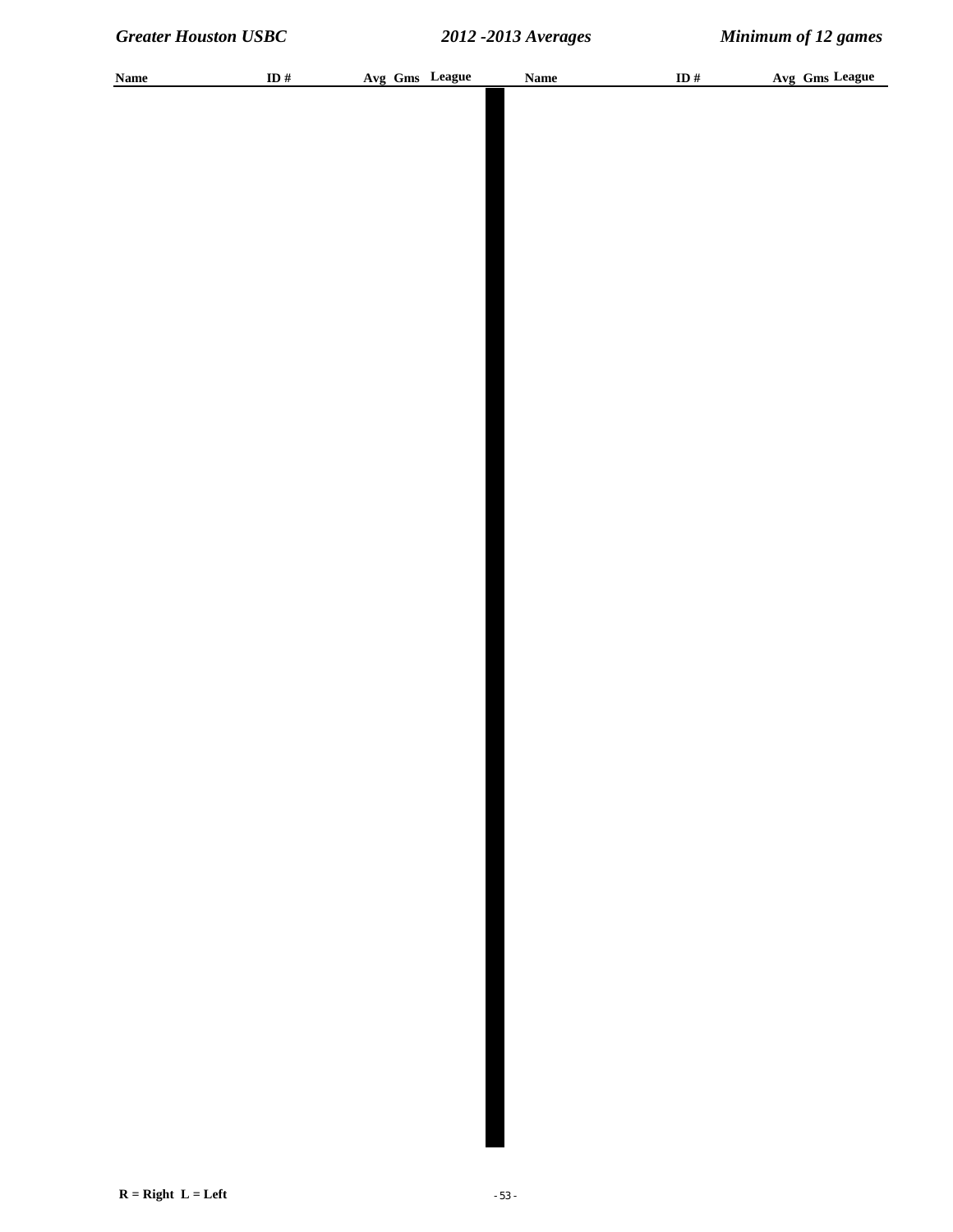| <b>Name</b> | ID # | Avg Gms League | <b>Name</b> | ID $\#$ | Avg Gms League |
|-------------|------|----------------|-------------|---------|----------------|
|             |      |                |             |         |                |
|             |      |                |             |         |                |
|             |      |                |             |         |                |
|             |      |                |             |         |                |
|             |      |                |             |         |                |
|             |      |                |             |         |                |
|             |      |                |             |         |                |
|             |      |                |             |         |                |
|             |      |                |             |         |                |
|             |      |                |             |         |                |
|             |      |                |             |         |                |
|             |      |                |             |         |                |
|             |      |                |             |         |                |
|             |      |                |             |         |                |
|             |      |                |             |         |                |
|             |      |                |             |         |                |
|             |      |                |             |         |                |
|             |      |                |             |         |                |
|             |      |                |             |         |                |
|             |      |                |             |         |                |
|             |      |                |             |         |                |
|             |      |                |             |         |                |
|             |      |                |             |         |                |
|             |      |                |             |         |                |
|             |      |                |             |         |                |
|             |      |                |             |         |                |
|             |      |                |             |         |                |
|             |      |                |             |         |                |
|             |      |                |             |         |                |
|             |      |                |             |         |                |
|             |      |                |             |         |                |
|             |      |                |             |         |                |
|             |      |                |             |         |                |
|             |      |                |             |         |                |
|             |      |                |             |         |                |
|             |      |                |             |         |                |
|             |      |                |             |         |                |
|             |      |                |             |         |                |
|             |      |                |             |         |                |
|             |      |                |             |         |                |
|             |      |                |             |         |                |
|             |      |                |             |         |                |
|             |      |                |             |         |                |
|             |      |                |             |         |                |
|             |      |                |             |         |                |
|             |      |                |             |         |                |
|             |      |                |             |         |                |
|             |      |                |             |         |                |
|             |      |                |             |         |                |
|             |      |                |             |         |                |
|             |      |                |             |         |                |
|             |      |                |             |         |                |
|             |      |                |             |         |                |
|             |      |                |             |         |                |
|             |      |                |             |         |                |
|             |      |                |             |         |                |
|             |      |                |             |         |                |
|             |      |                |             |         |                |
|             |      |                |             |         |                |
|             |      |                |             |         |                |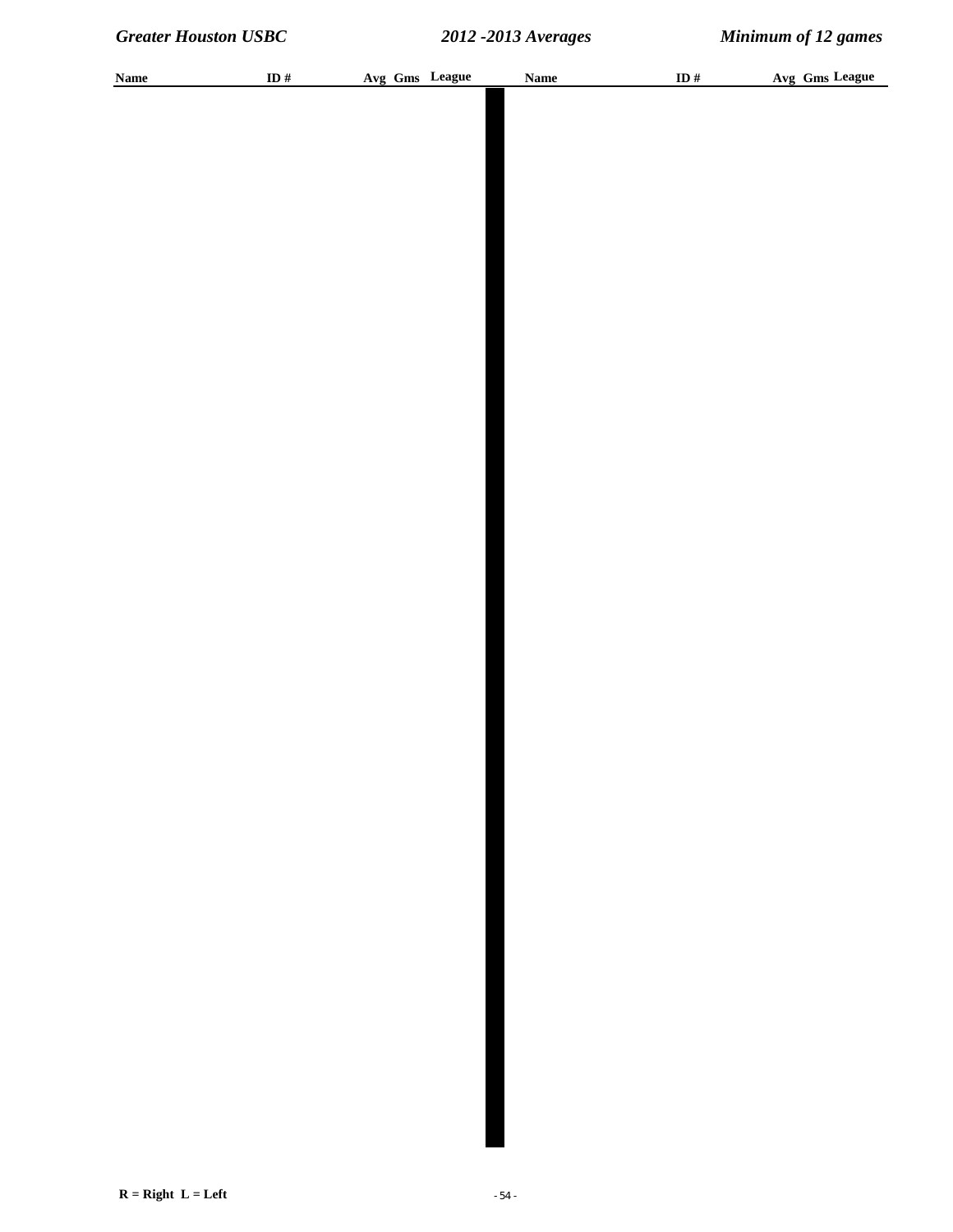| <b>Name</b> | ID # | Avg Gms League | <b>Name</b> | ID $#$ | Avg Gms League |
|-------------|------|----------------|-------------|--------|----------------|
|             |      |                |             |        |                |
|             |      |                |             |        |                |
|             |      |                |             |        |                |
|             |      |                |             |        |                |
|             |      |                |             |        |                |
|             |      |                |             |        |                |
|             |      |                |             |        |                |
|             |      |                |             |        |                |
|             |      |                |             |        |                |
|             |      |                |             |        |                |
|             |      |                |             |        |                |
|             |      |                |             |        |                |
|             |      |                |             |        |                |
|             |      |                |             |        |                |
|             |      |                |             |        |                |
|             |      |                |             |        |                |
|             |      |                |             |        |                |
|             |      |                |             |        |                |
|             |      |                |             |        |                |
|             |      |                |             |        |                |
|             |      |                |             |        |                |
|             |      |                |             |        |                |
|             |      |                |             |        |                |
|             |      |                |             |        |                |
|             |      |                |             |        |                |
|             |      |                |             |        |                |
|             |      |                |             |        |                |
|             |      |                |             |        |                |
|             |      |                |             |        |                |
|             |      |                |             |        |                |
|             |      |                |             |        |                |
|             |      |                |             |        |                |
|             |      |                |             |        |                |
|             |      |                |             |        |                |
|             |      |                |             |        |                |
|             |      |                |             |        |                |
|             |      |                |             |        |                |
|             |      |                |             |        |                |
|             |      |                |             |        |                |
|             |      |                |             |        |                |
|             |      |                |             |        |                |
|             |      |                |             |        |                |
|             |      |                |             |        |                |
|             |      |                |             |        |                |
|             |      |                |             |        |                |
|             |      |                |             |        |                |
|             |      |                |             |        |                |
|             |      |                |             |        |                |
|             |      |                |             |        |                |
|             |      |                |             |        |                |
|             |      |                |             |        |                |
|             |      |                |             |        |                |
|             |      |                |             |        |                |
|             |      |                |             |        |                |
|             |      |                |             |        |                |
|             |      |                |             |        |                |
|             |      |                |             |        |                |
|             |      |                |             |        |                |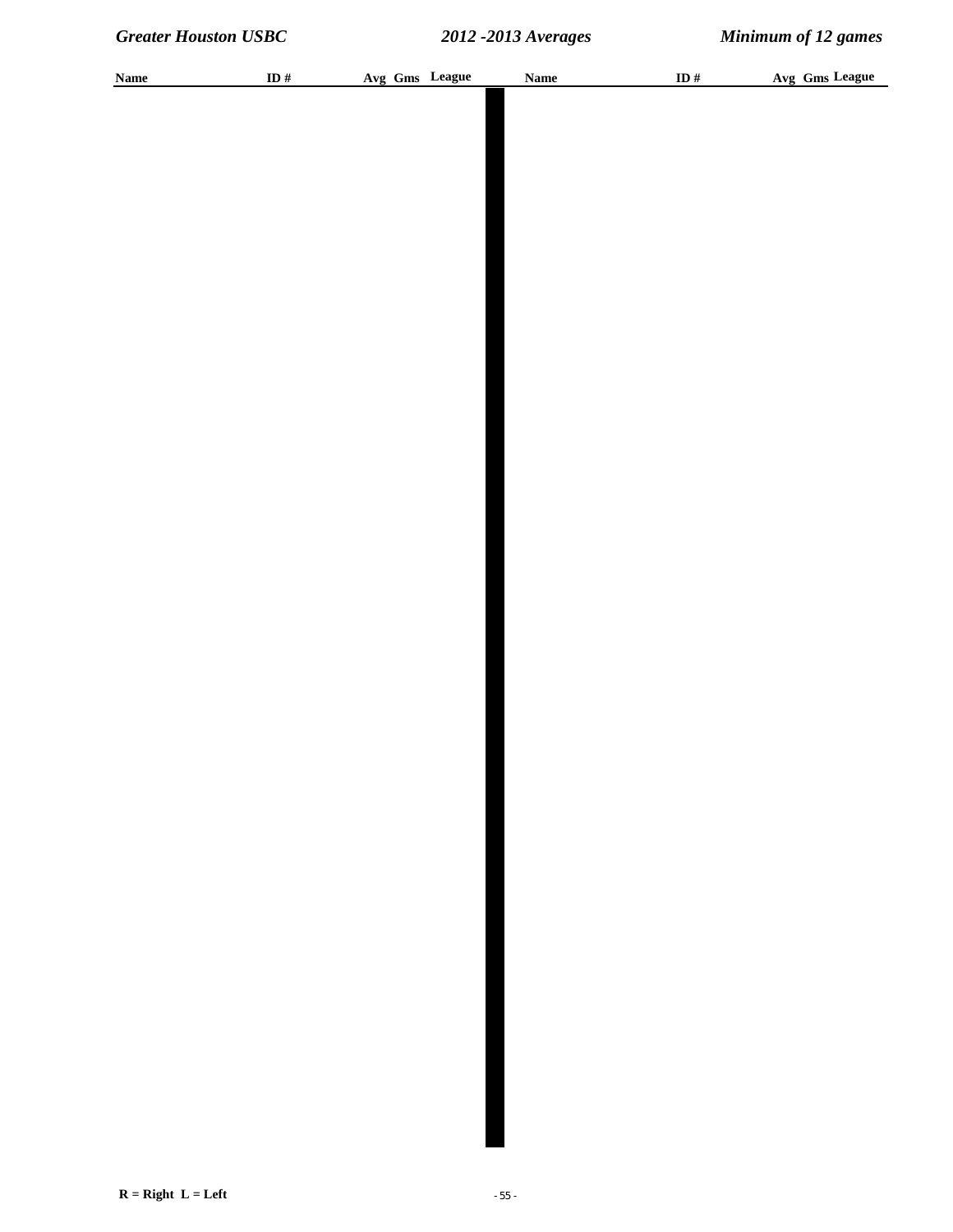| <b>Name</b> | ID $\#$ |  | Avg Gms League | Name | ID $#$ |  | Avg Gms League |
|-------------|---------|--|----------------|------|--------|--|----------------|
|             |         |  |                |      |        |  |                |
|             |         |  |                |      |        |  |                |
|             |         |  |                |      |        |  |                |
|             |         |  |                |      |        |  |                |
|             |         |  |                |      |        |  |                |
|             |         |  |                |      |        |  |                |
|             |         |  |                |      |        |  |                |
|             |         |  |                |      |        |  |                |
|             |         |  |                |      |        |  |                |
|             |         |  |                |      |        |  |                |
|             |         |  |                |      |        |  |                |
|             |         |  |                |      |        |  |                |
|             |         |  |                |      |        |  |                |
|             |         |  |                |      |        |  |                |
|             |         |  |                |      |        |  |                |
|             |         |  |                |      |        |  |                |
|             |         |  |                |      |        |  |                |
|             |         |  |                |      |        |  |                |
|             |         |  |                |      |        |  |                |
|             |         |  |                |      |        |  |                |
|             |         |  |                |      |        |  |                |
|             |         |  |                |      |        |  |                |
|             |         |  |                |      |        |  |                |
|             |         |  |                |      |        |  |                |
|             |         |  |                |      |        |  |                |
|             |         |  |                |      |        |  |                |
|             |         |  |                |      |        |  |                |
|             |         |  |                |      |        |  |                |
|             |         |  |                |      |        |  |                |
|             |         |  |                |      |        |  |                |
|             |         |  |                |      |        |  |                |
|             |         |  |                |      |        |  |                |
|             |         |  |                |      |        |  |                |
|             |         |  |                |      |        |  |                |
|             |         |  |                |      |        |  |                |
|             |         |  |                |      |        |  |                |
|             |         |  |                |      |        |  |                |
|             |         |  |                |      |        |  |                |
|             |         |  |                |      |        |  |                |
|             |         |  |                |      |        |  |                |
|             |         |  |                |      |        |  |                |
|             |         |  |                |      |        |  |                |
|             |         |  |                |      |        |  |                |
|             |         |  |                |      |        |  |                |
|             |         |  |                |      |        |  |                |
|             |         |  |                |      |        |  |                |
|             |         |  |                |      |        |  |                |
|             |         |  |                |      |        |  |                |
|             |         |  |                |      |        |  |                |
|             |         |  |                |      |        |  |                |
|             |         |  |                |      |        |  |                |
|             |         |  |                |      |        |  |                |
|             |         |  |                |      |        |  |                |
|             |         |  |                |      |        |  |                |
|             |         |  |                |      |        |  |                |
|             |         |  |                |      |        |  |                |
|             |         |  |                |      |        |  |                |
|             |         |  |                |      |        |  |                |
|             |         |  |                |      |        |  |                |
|             |         |  |                |      |        |  |                |
|             |         |  |                |      |        |  |                |
|             |         |  |                |      |        |  |                |
|             |         |  |                |      |        |  |                |
|             |         |  |                |      |        |  |                |
|             |         |  |                |      |        |  |                |
|             |         |  |                |      |        |  |                |
|             |         |  |                |      |        |  |                |
|             |         |  |                |      |        |  |                |
|             |         |  |                |      |        |  |                |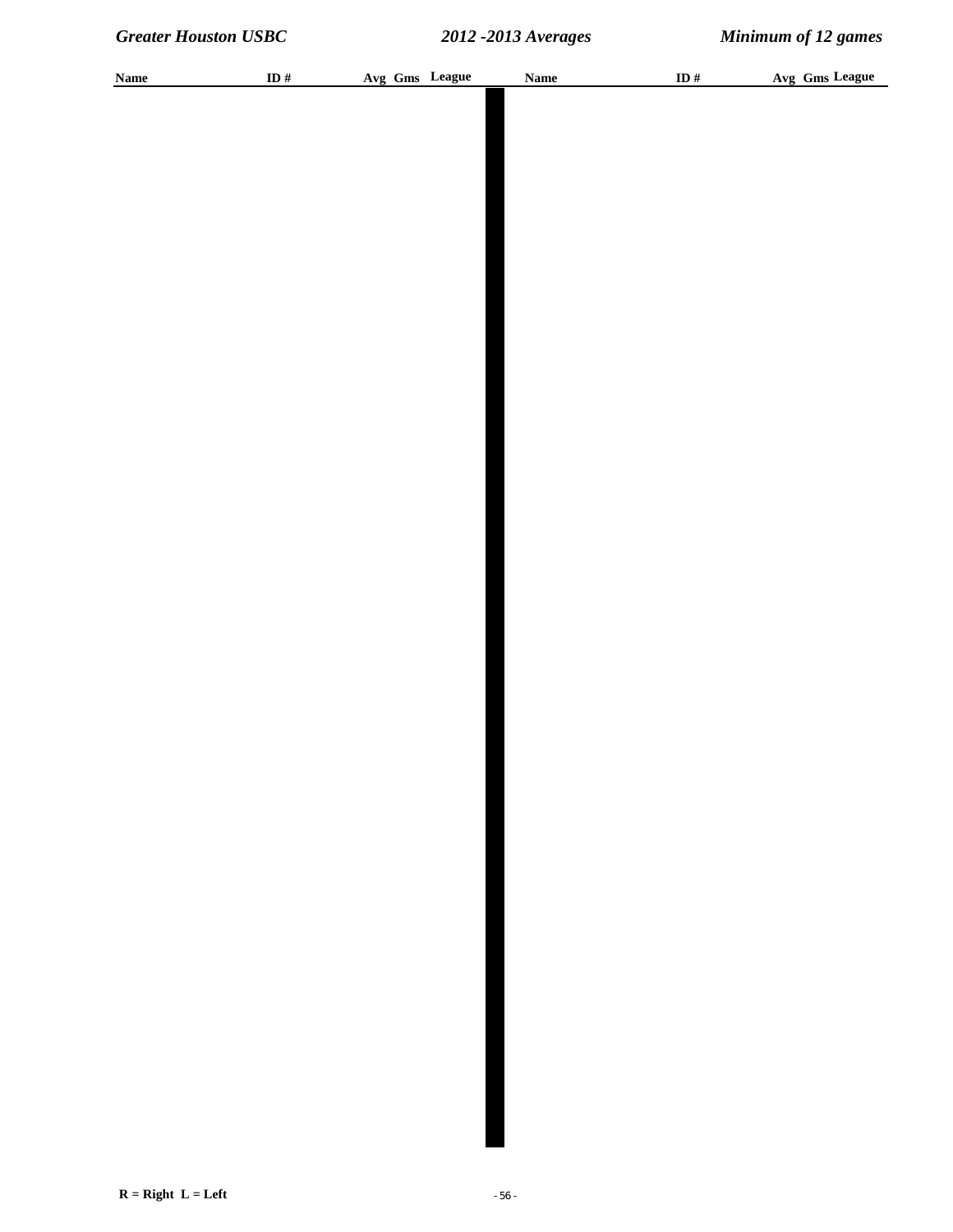| <b>Name</b> | ID $#$ | Avg Gms League | <b>Name</b> | ID# | Avg Gms League |
|-------------|--------|----------------|-------------|-----|----------------|
|             |        |                |             |     |                |
|             |        |                |             |     |                |
|             |        |                |             |     |                |
|             |        |                |             |     |                |
|             |        |                |             |     |                |
|             |        |                |             |     |                |
|             |        |                |             |     |                |
|             |        |                |             |     |                |
|             |        |                |             |     |                |
|             |        |                |             |     |                |
|             |        |                |             |     |                |
|             |        |                |             |     |                |
|             |        |                |             |     |                |
|             |        |                |             |     |                |
|             |        |                |             |     |                |
|             |        |                |             |     |                |
|             |        |                |             |     |                |
|             |        |                |             |     |                |
|             |        |                |             |     |                |
|             |        |                |             |     |                |
|             |        |                |             |     |                |
|             |        |                |             |     |                |
|             |        |                |             |     |                |
|             |        |                |             |     |                |
|             |        |                |             |     |                |
|             |        |                |             |     |                |
|             |        |                |             |     |                |
|             |        |                |             |     |                |
|             |        |                |             |     |                |
|             |        |                |             |     |                |
|             |        |                |             |     |                |
|             |        |                |             |     |                |
|             |        |                |             |     |                |
|             |        |                |             |     |                |
|             |        |                |             |     |                |
|             |        |                |             |     |                |
|             |        |                |             |     |                |
|             |        |                |             |     |                |
|             |        |                |             |     |                |
|             |        |                |             |     |                |
|             |        |                |             |     |                |
|             |        |                |             |     |                |
|             |        |                |             |     |                |
|             |        |                |             |     |                |
|             |        |                |             |     |                |
|             |        |                |             |     |                |
|             |        |                |             |     |                |
|             |        |                |             |     |                |
|             |        |                |             |     |                |
|             |        |                |             |     |                |
|             |        |                |             |     |                |
|             |        |                |             |     |                |
|             |        |                |             |     |                |
|             |        |                |             |     |                |
|             |        |                |             |     |                |
|             |        |                |             |     |                |
|             |        |                |             |     |                |
|             |        |                |             |     |                |
|             |        |                |             |     |                |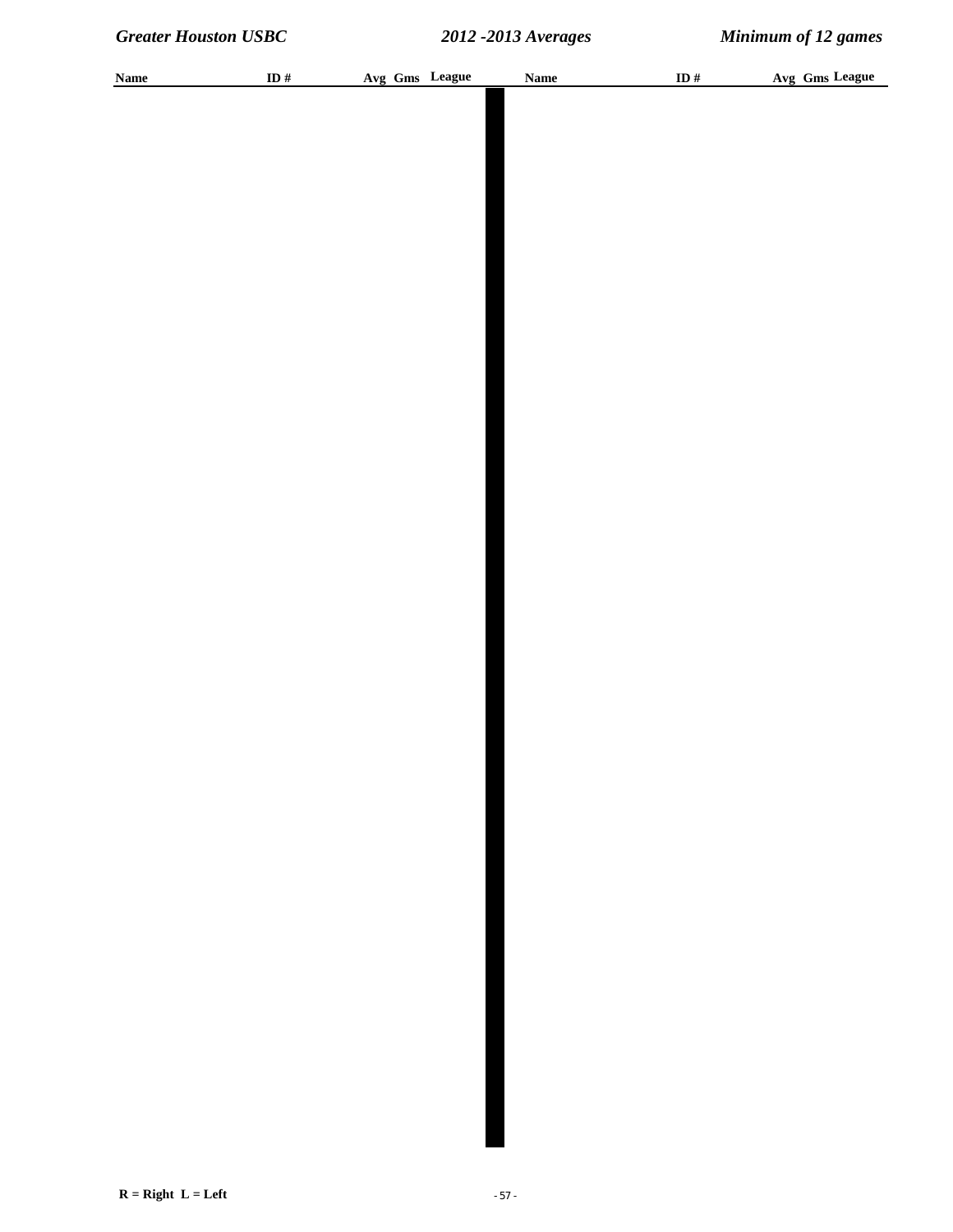| <b>Name</b> | ID $\#$ | Avg Gms League | Name | ID $\#$ | Avg Gms League |
|-------------|---------|----------------|------|---------|----------------|
|             |         |                |      |         |                |
|             |         |                |      |         |                |
|             |         |                |      |         |                |
|             |         |                |      |         |                |
|             |         |                |      |         |                |
|             |         |                |      |         |                |
|             |         |                |      |         |                |
|             |         |                |      |         |                |
|             |         |                |      |         |                |
|             |         |                |      |         |                |
|             |         |                |      |         |                |
|             |         |                |      |         |                |
|             |         |                |      |         |                |
|             |         |                |      |         |                |
|             |         |                |      |         |                |
|             |         |                |      |         |                |
|             |         |                |      |         |                |
|             |         |                |      |         |                |
|             |         |                |      |         |                |
|             |         |                |      |         |                |
|             |         |                |      |         |                |
|             |         |                |      |         |                |
|             |         |                |      |         |                |
|             |         |                |      |         |                |
|             |         |                |      |         |                |
|             |         |                |      |         |                |
|             |         |                |      |         |                |
|             |         |                |      |         |                |
|             |         |                |      |         |                |
|             |         |                |      |         |                |
|             |         |                |      |         |                |
|             |         |                |      |         |                |
|             |         |                |      |         |                |
|             |         |                |      |         |                |
|             |         |                |      |         |                |
|             |         |                |      |         |                |
|             |         |                |      |         |                |
|             |         |                |      |         |                |
|             |         |                |      |         |                |
|             |         |                |      |         |                |
|             |         |                |      |         |                |
|             |         |                |      |         |                |
|             |         |                |      |         |                |
|             |         |                |      |         |                |
|             |         |                |      |         |                |
|             |         |                |      |         |                |
|             |         |                |      |         |                |
|             |         |                |      |         |                |
|             |         |                |      |         |                |
|             |         |                |      |         |                |
|             |         |                |      |         |                |
|             |         |                |      |         |                |
|             |         |                |      |         |                |
|             |         |                |      |         |                |
|             |         |                |      |         |                |
|             |         |                |      |         |                |
|             |         |                |      |         |                |
|             |         |                |      |         |                |
|             |         |                |      |         |                |
|             |         |                |      |         |                |
|             |         |                |      |         |                |
|             |         |                |      |         |                |
|             |         |                |      |         |                |
|             |         |                |      |         |                |
|             |         |                |      |         |                |
|             |         |                |      |         |                |
|             |         |                |      |         |                |
|             |         |                |      |         |                |
|             |         |                |      |         |                |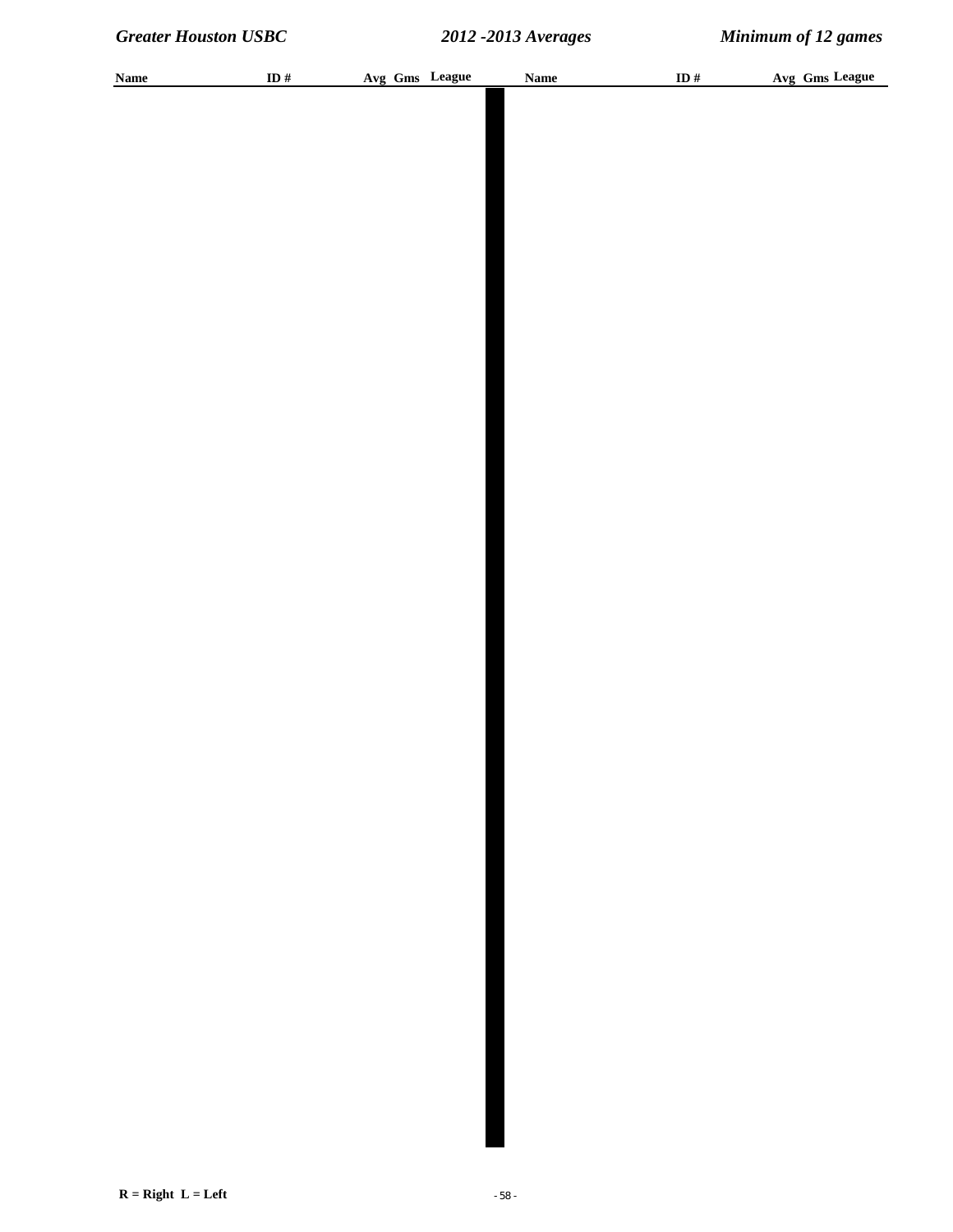| <b>Name</b> | ID $#$ | Avg Gms League | <b>Name</b> | ID# | Avg Gms League |
|-------------|--------|----------------|-------------|-----|----------------|
|             |        |                |             |     |                |
|             |        |                |             |     |                |
|             |        |                |             |     |                |
|             |        |                |             |     |                |
|             |        |                |             |     |                |
|             |        |                |             |     |                |
|             |        |                |             |     |                |
|             |        |                |             |     |                |
|             |        |                |             |     |                |
|             |        |                |             |     |                |
|             |        |                |             |     |                |
|             |        |                |             |     |                |
|             |        |                |             |     |                |
|             |        |                |             |     |                |
|             |        |                |             |     |                |
|             |        |                |             |     |                |
|             |        |                |             |     |                |
|             |        |                |             |     |                |
|             |        |                |             |     |                |
|             |        |                |             |     |                |
|             |        |                |             |     |                |
|             |        |                |             |     |                |
|             |        |                |             |     |                |
|             |        |                |             |     |                |
|             |        |                |             |     |                |
|             |        |                |             |     |                |
|             |        |                |             |     |                |
|             |        |                |             |     |                |
|             |        |                |             |     |                |
|             |        |                |             |     |                |
|             |        |                |             |     |                |
|             |        |                |             |     |                |
|             |        |                |             |     |                |
|             |        |                |             |     |                |
|             |        |                |             |     |                |
|             |        |                |             |     |                |
|             |        |                |             |     |                |
|             |        |                |             |     |                |
|             |        |                |             |     |                |
|             |        |                |             |     |                |
|             |        |                |             |     |                |
|             |        |                |             |     |                |
|             |        |                |             |     |                |
|             |        |                |             |     |                |
|             |        |                |             |     |                |
|             |        |                |             |     |                |
|             |        |                |             |     |                |
|             |        |                |             |     |                |
|             |        |                |             |     |                |
|             |        |                |             |     |                |
|             |        |                |             |     |                |
|             |        |                |             |     |                |
|             |        |                |             |     |                |
|             |        |                |             |     |                |
|             |        |                |             |     |                |
|             |        |                |             |     |                |
|             |        |                |             |     |                |
|             |        |                |             |     |                |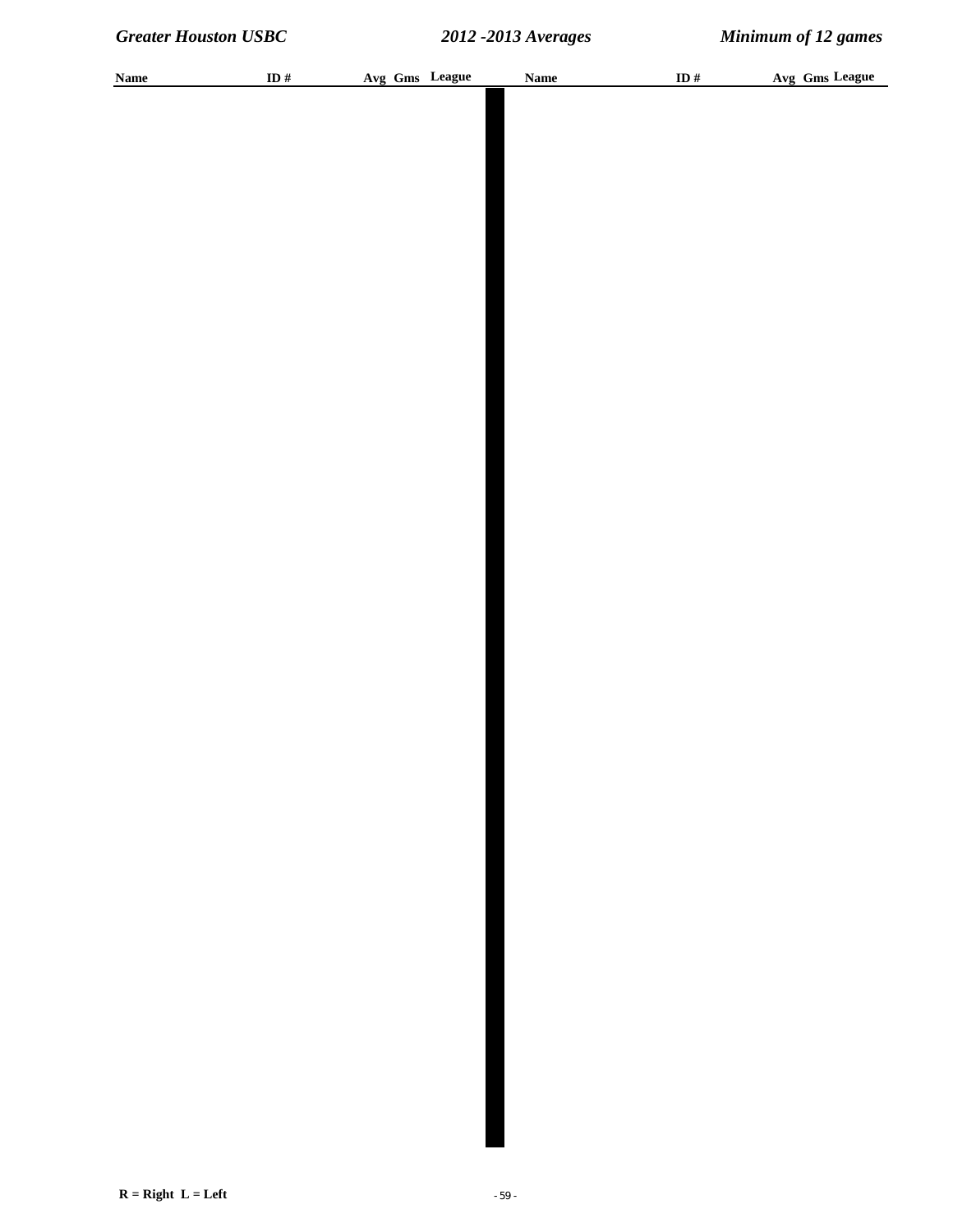| <b>Name</b> | ID $#$ |  | Avg Gms League | <b>Name</b> | ID $#$ |  | Avg Gms League |
|-------------|--------|--|----------------|-------------|--------|--|----------------|
|             |        |  |                |             |        |  |                |
|             |        |  |                |             |        |  |                |
|             |        |  |                |             |        |  |                |
|             |        |  |                |             |        |  |                |
|             |        |  |                |             |        |  |                |
|             |        |  |                |             |        |  |                |
|             |        |  |                |             |        |  |                |
|             |        |  |                |             |        |  |                |
|             |        |  |                |             |        |  |                |
|             |        |  |                |             |        |  |                |
|             |        |  |                |             |        |  |                |
|             |        |  |                |             |        |  |                |
|             |        |  |                |             |        |  |                |
|             |        |  |                |             |        |  |                |
|             |        |  |                |             |        |  |                |
|             |        |  |                |             |        |  |                |
|             |        |  |                |             |        |  |                |
|             |        |  |                |             |        |  |                |
|             |        |  |                |             |        |  |                |
|             |        |  |                |             |        |  |                |
|             |        |  |                |             |        |  |                |
|             |        |  |                |             |        |  |                |
|             |        |  |                |             |        |  |                |
|             |        |  |                |             |        |  |                |
|             |        |  |                |             |        |  |                |
|             |        |  |                |             |        |  |                |
|             |        |  |                |             |        |  |                |
|             |        |  |                |             |        |  |                |
|             |        |  |                |             |        |  |                |
|             |        |  |                |             |        |  |                |
|             |        |  |                |             |        |  |                |
|             |        |  |                |             |        |  |                |
|             |        |  |                |             |        |  |                |
|             |        |  |                |             |        |  |                |
|             |        |  |                |             |        |  |                |
|             |        |  |                |             |        |  |                |
|             |        |  |                |             |        |  |                |
|             |        |  |                |             |        |  |                |
|             |        |  |                |             |        |  |                |
|             |        |  |                |             |        |  |                |
|             |        |  |                |             |        |  |                |
|             |        |  |                |             |        |  |                |
|             |        |  |                |             |        |  |                |
|             |        |  |                |             |        |  |                |
|             |        |  |                |             |        |  |                |
|             |        |  |                |             |        |  |                |
|             |        |  |                |             |        |  |                |
|             |        |  |                |             |        |  |                |
|             |        |  |                |             |        |  |                |
|             |        |  |                |             |        |  |                |
|             |        |  |                |             |        |  |                |
|             |        |  |                |             |        |  |                |
|             |        |  |                |             |        |  |                |
|             |        |  |                |             |        |  |                |
|             |        |  |                |             |        |  |                |
|             |        |  |                |             |        |  |                |
|             |        |  |                |             |        |  |                |
|             |        |  |                |             |        |  |                |
|             |        |  |                |             |        |  |                |
|             |        |  |                |             |        |  |                |
|             |        |  |                |             |        |  |                |
|             |        |  |                |             |        |  |                |
|             |        |  |                |             |        |  |                |
|             |        |  |                |             |        |  |                |
|             |        |  |                |             |        |  |                |
|             |        |  |                |             |        |  |                |
|             |        |  |                |             |        |  |                |
|             |        |  |                |             |        |  |                |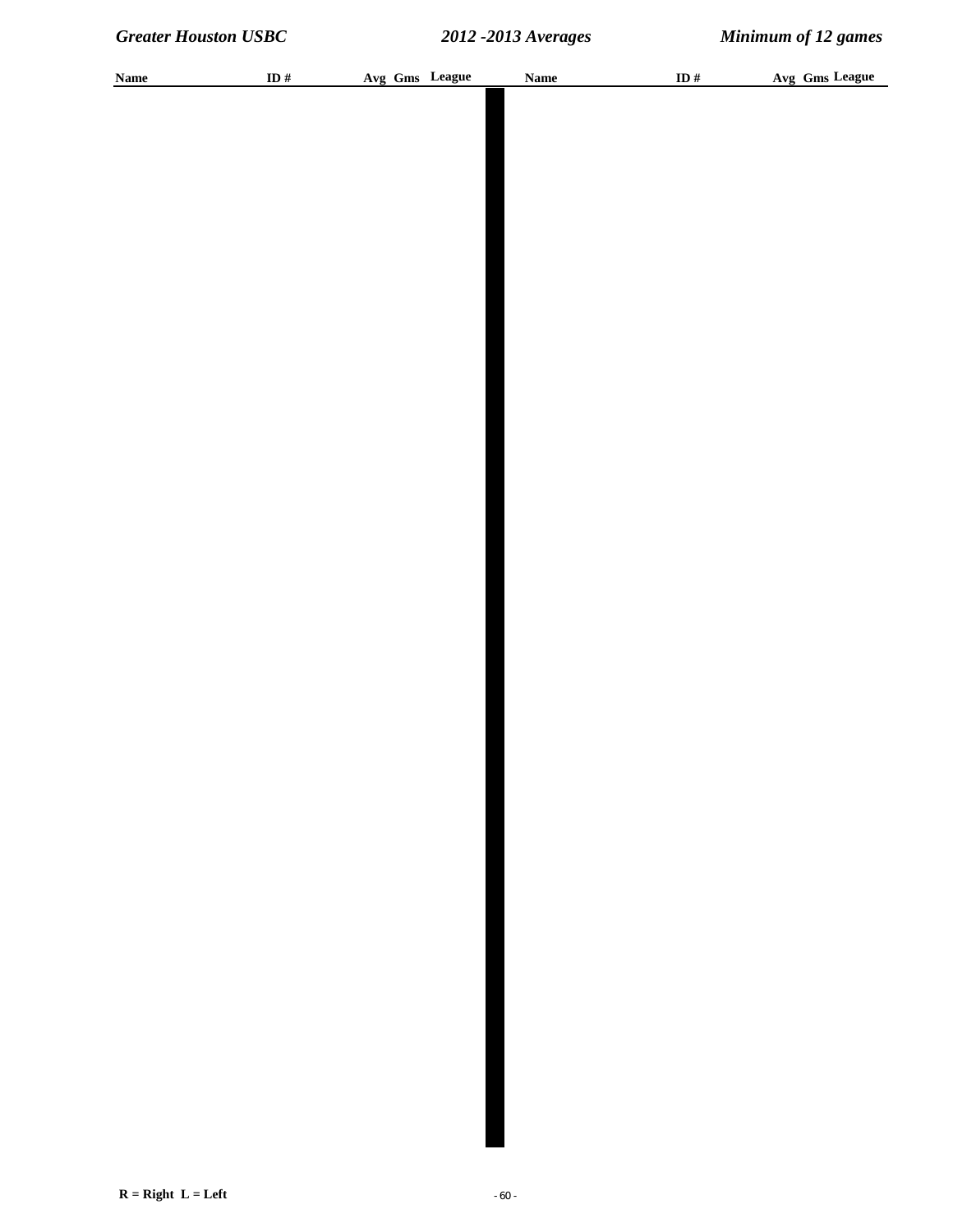| <b>Name</b> | ID $\#$ |  | Avg Gms League | <b>Name</b> | ID $\#$ | Avg Gms League |
|-------------|---------|--|----------------|-------------|---------|----------------|
|             |         |  |                |             |         |                |
|             |         |  |                |             |         |                |
|             |         |  |                |             |         |                |
|             |         |  |                |             |         |                |
|             |         |  |                |             |         |                |
|             |         |  |                |             |         |                |
|             |         |  |                |             |         |                |
|             |         |  |                |             |         |                |
|             |         |  |                |             |         |                |
|             |         |  |                |             |         |                |
|             |         |  |                |             |         |                |
|             |         |  |                |             |         |                |
|             |         |  |                |             |         |                |
|             |         |  |                |             |         |                |
|             |         |  |                |             |         |                |
|             |         |  |                |             |         |                |
|             |         |  |                |             |         |                |
|             |         |  |                |             |         |                |
|             |         |  |                |             |         |                |
|             |         |  |                |             |         |                |
|             |         |  |                |             |         |                |
|             |         |  |                |             |         |                |
|             |         |  |                |             |         |                |
|             |         |  |                |             |         |                |
|             |         |  |                |             |         |                |
|             |         |  |                |             |         |                |
|             |         |  |                |             |         |                |
|             |         |  |                |             |         |                |
|             |         |  |                |             |         |                |
|             |         |  |                |             |         |                |
|             |         |  |                |             |         |                |
|             |         |  |                |             |         |                |
|             |         |  |                |             |         |                |
|             |         |  |                |             |         |                |
|             |         |  |                |             |         |                |
|             |         |  |                |             |         |                |
|             |         |  |                |             |         |                |
|             |         |  |                |             |         |                |
|             |         |  |                |             |         |                |
|             |         |  |                |             |         |                |
|             |         |  |                |             |         |                |
|             |         |  |                |             |         |                |
|             |         |  |                |             |         |                |
|             |         |  |                |             |         |                |
|             |         |  |                |             |         |                |
|             |         |  |                |             |         |                |
|             |         |  |                |             |         |                |
|             |         |  |                |             |         |                |
|             |         |  |                |             |         |                |
|             |         |  |                |             |         |                |
|             |         |  |                |             |         |                |
|             |         |  |                |             |         |                |
|             |         |  |                |             |         |                |
|             |         |  |                |             |         |                |
|             |         |  |                |             |         |                |
|             |         |  |                |             |         |                |
|             |         |  |                |             |         |                |
|             |         |  |                |             |         |                |
|             |         |  |                |             |         |                |
|             |         |  |                |             |         |                |
|             |         |  |                |             |         |                |
|             |         |  |                |             |         |                |
|             |         |  |                |             |         |                |
|             |         |  |                |             |         |                |
|             |         |  |                |             |         |                |
|             |         |  |                |             |         |                |
|             |         |  |                |             |         |                |
|             |         |  |                |             |         |                |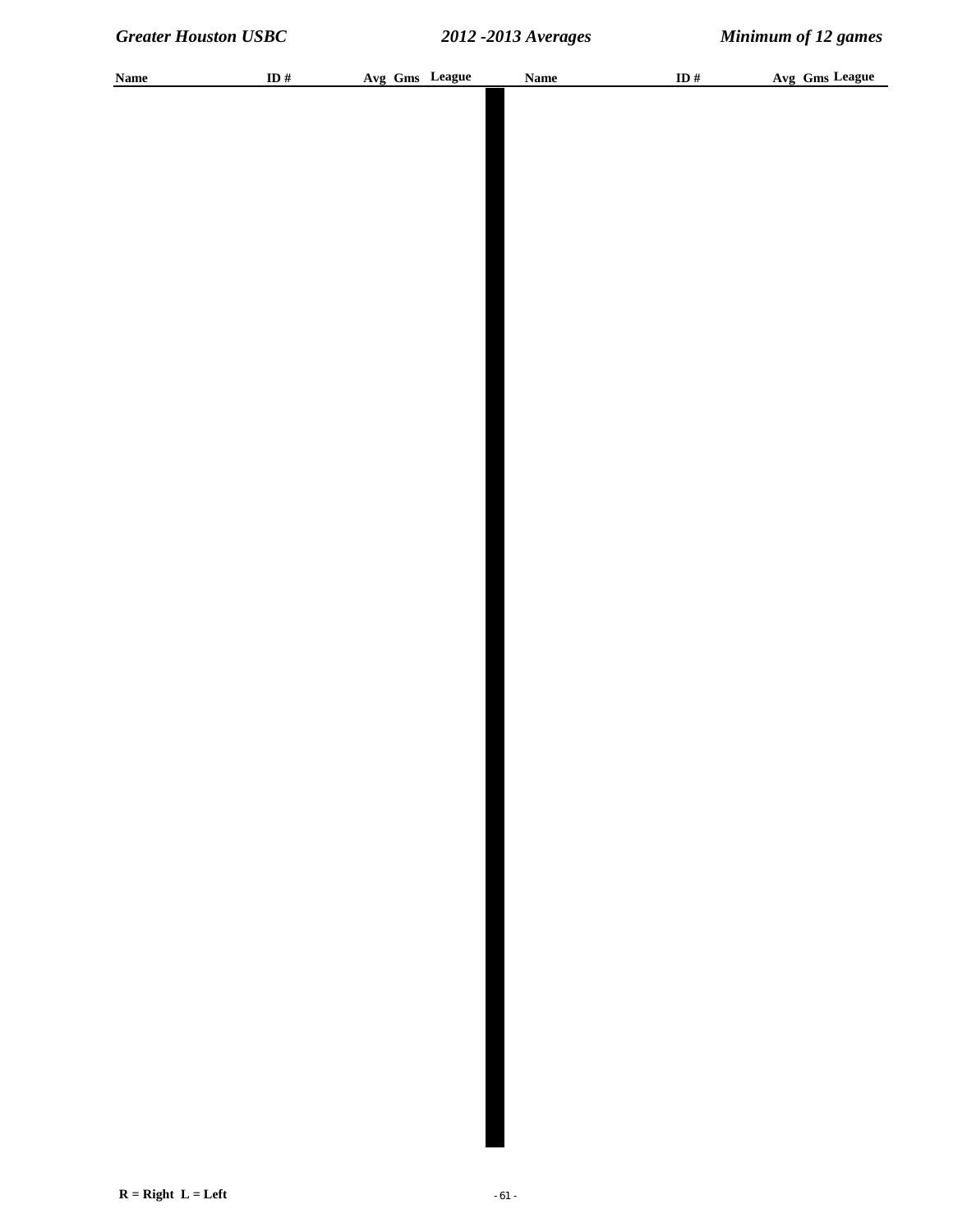| <b>Name</b> | ID $\#$ |  | Avg Gms League | <b>Name</b> | ID $\#$ | Avg Gms League |
|-------------|---------|--|----------------|-------------|---------|----------------|
|             |         |  |                |             |         |                |
|             |         |  |                |             |         |                |
|             |         |  |                |             |         |                |
|             |         |  |                |             |         |                |
|             |         |  |                |             |         |                |
|             |         |  |                |             |         |                |
|             |         |  |                |             |         |                |
|             |         |  |                |             |         |                |
|             |         |  |                |             |         |                |
|             |         |  |                |             |         |                |
|             |         |  |                |             |         |                |
|             |         |  |                |             |         |                |
|             |         |  |                |             |         |                |
|             |         |  |                |             |         |                |
|             |         |  |                |             |         |                |
|             |         |  |                |             |         |                |
|             |         |  |                |             |         |                |
|             |         |  |                |             |         |                |
|             |         |  |                |             |         |                |
|             |         |  |                |             |         |                |
|             |         |  |                |             |         |                |
|             |         |  |                |             |         |                |
|             |         |  |                |             |         |                |
|             |         |  |                |             |         |                |
|             |         |  |                |             |         |                |
|             |         |  |                |             |         |                |
|             |         |  |                |             |         |                |
|             |         |  |                |             |         |                |
|             |         |  |                |             |         |                |
|             |         |  |                |             |         |                |
|             |         |  |                |             |         |                |
|             |         |  |                |             |         |                |
|             |         |  |                |             |         |                |
|             |         |  |                |             |         |                |
|             |         |  |                |             |         |                |
|             |         |  |                |             |         |                |
|             |         |  |                |             |         |                |
|             |         |  |                |             |         |                |
|             |         |  |                |             |         |                |
|             |         |  |                |             |         |                |
|             |         |  |                |             |         |                |
|             |         |  |                |             |         |                |
|             |         |  |                |             |         |                |
|             |         |  |                |             |         |                |
|             |         |  |                |             |         |                |
|             |         |  |                |             |         |                |
|             |         |  |                |             |         |                |
|             |         |  |                |             |         |                |
|             |         |  |                |             |         |                |
|             |         |  |                |             |         |                |
|             |         |  |                |             |         |                |
|             |         |  |                |             |         |                |
|             |         |  |                |             |         |                |
|             |         |  |                |             |         |                |
|             |         |  |                |             |         |                |
|             |         |  |                |             |         |                |
|             |         |  |                |             |         |                |
|             |         |  |                |             |         |                |
|             |         |  |                |             |         |                |
|             |         |  |                |             |         |                |
|             |         |  |                |             |         |                |
|             |         |  |                |             |         |                |
|             |         |  |                |             |         |                |
|             |         |  |                |             |         |                |
|             |         |  |                |             |         |                |
|             |         |  |                |             |         |                |
|             |         |  |                |             |         |                |
|             |         |  |                |             |         |                |
|             |         |  |                |             |         |                |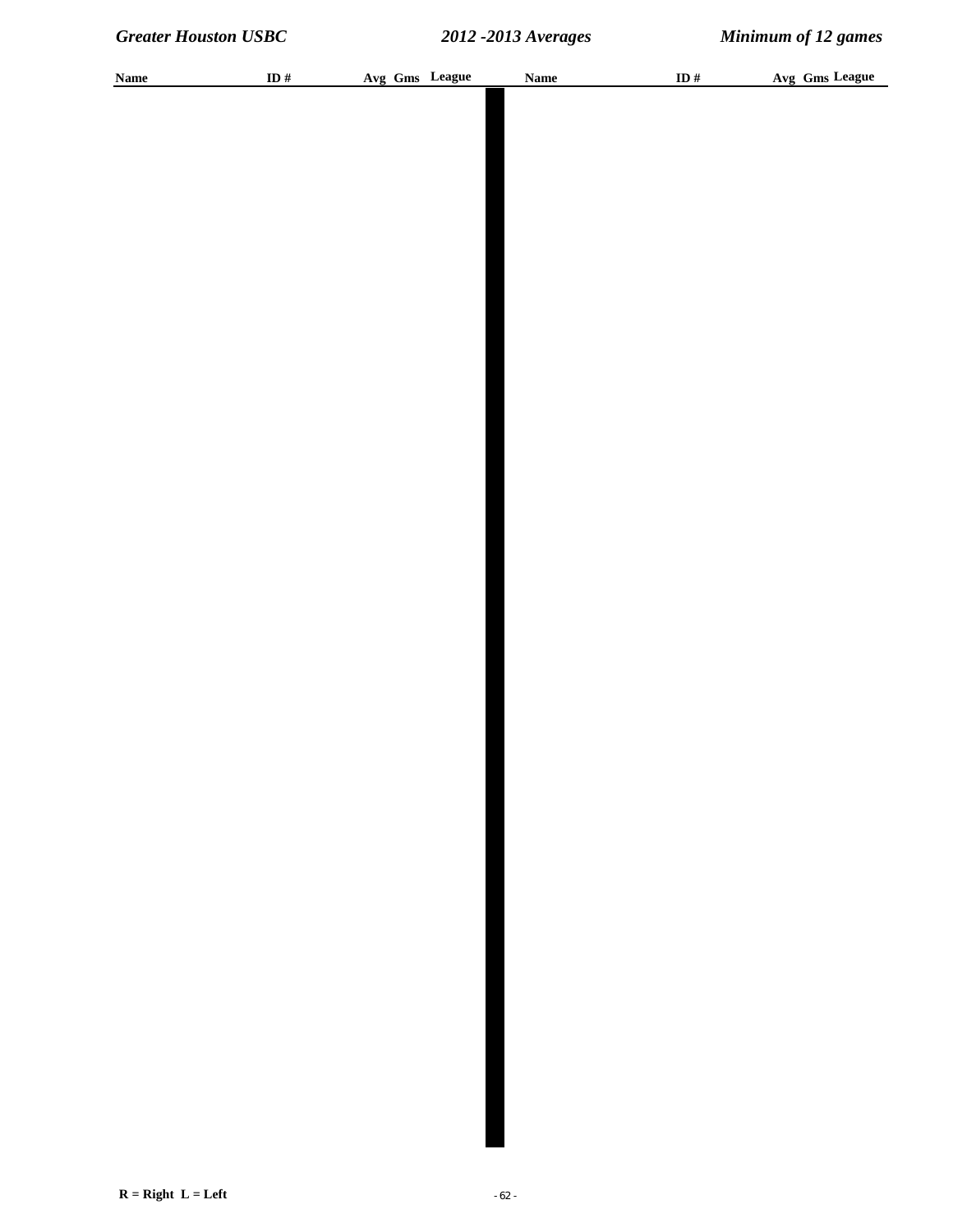| <b>Name</b> | ID # | Avg Gms League | Name | ID $#$ | Avg Gms League |
|-------------|------|----------------|------|--------|----------------|
|             |      |                |      |        |                |
|             |      |                |      |        |                |
|             |      |                |      |        |                |
|             |      |                |      |        |                |
|             |      |                |      |        |                |
|             |      |                |      |        |                |
|             |      |                |      |        |                |
|             |      |                |      |        |                |
|             |      |                |      |        |                |
|             |      |                |      |        |                |
|             |      |                |      |        |                |
|             |      |                |      |        |                |
|             |      |                |      |        |                |
|             |      |                |      |        |                |
|             |      |                |      |        |                |
|             |      |                |      |        |                |
|             |      |                |      |        |                |
|             |      |                |      |        |                |
|             |      |                |      |        |                |
|             |      |                |      |        |                |
|             |      |                |      |        |                |
|             |      |                |      |        |                |
|             |      |                |      |        |                |
|             |      |                |      |        |                |
|             |      |                |      |        |                |
|             |      |                |      |        |                |
|             |      |                |      |        |                |
|             |      |                |      |        |                |
|             |      |                |      |        |                |
|             |      |                |      |        |                |
|             |      |                |      |        |                |
|             |      |                |      |        |                |
|             |      |                |      |        |                |
|             |      |                |      |        |                |
|             |      |                |      |        |                |
|             |      |                |      |        |                |
|             |      |                |      |        |                |
|             |      |                |      |        |                |
|             |      |                |      |        |                |
|             |      |                |      |        |                |
|             |      |                |      |        |                |
|             |      |                |      |        |                |
|             |      |                |      |        |                |
|             |      |                |      |        |                |
|             |      |                |      |        |                |
|             |      |                |      |        |                |
|             |      |                |      |        |                |
|             |      |                |      |        |                |
|             |      |                |      |        |                |
|             |      |                |      |        |                |
|             |      |                |      |        |                |
|             |      |                |      |        |                |
|             |      |                |      |        |                |
|             |      |                |      |        |                |
|             |      |                |      |        |                |
|             |      |                |      |        |                |
|             |      |                |      |        |                |
|             |      |                |      |        |                |
|             |      |                |      |        |                |
|             |      |                |      |        |                |
|             |      |                |      |        |                |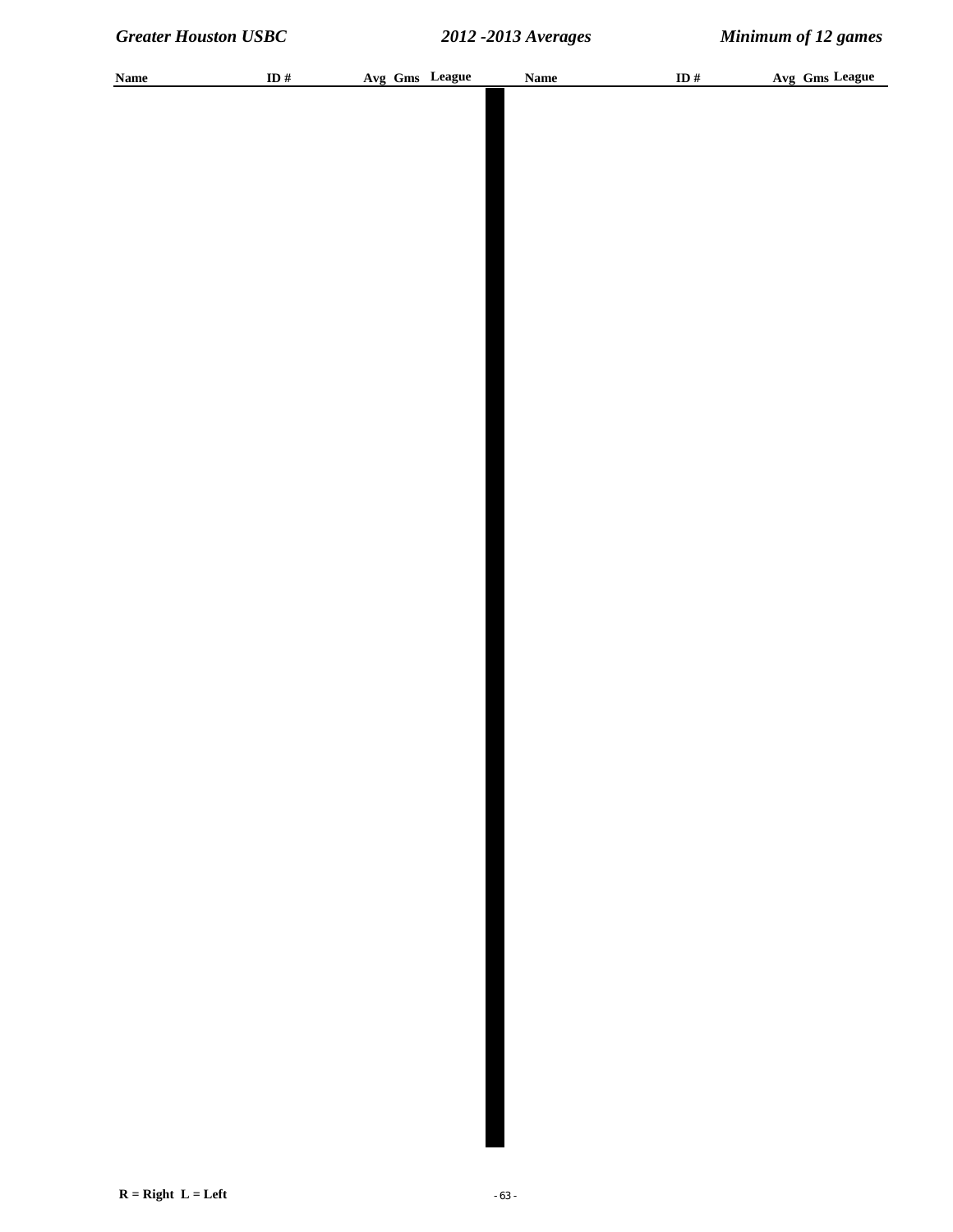| <b>Name</b> | ID# | Avg Gms League | <b>Name</b> | ID # | Avg Gms League |
|-------------|-----|----------------|-------------|------|----------------|
|             |     |                |             |      |                |
|             |     |                |             |      |                |
|             |     |                |             |      |                |
|             |     |                |             |      |                |
|             |     |                |             |      |                |
|             |     |                |             |      |                |
|             |     |                |             |      |                |
|             |     |                |             |      |                |
|             |     |                |             |      |                |
|             |     |                |             |      |                |
|             |     |                |             |      |                |
|             |     |                |             |      |                |
|             |     |                |             |      |                |
|             |     |                |             |      |                |
|             |     |                |             |      |                |
|             |     |                |             |      |                |
|             |     |                |             |      |                |
|             |     |                |             |      |                |
|             |     |                |             |      |                |
|             |     |                |             |      |                |
|             |     |                |             |      |                |
|             |     |                |             |      |                |
|             |     |                |             |      |                |
|             |     |                |             |      |                |
|             |     |                |             |      |                |
|             |     |                |             |      |                |
|             |     |                |             |      |                |
|             |     |                |             |      |                |
|             |     |                |             |      |                |
|             |     |                |             |      |                |
|             |     |                |             |      |                |
|             |     |                |             |      |                |
|             |     |                |             |      |                |
|             |     |                |             |      |                |
|             |     |                |             |      |                |
|             |     |                |             |      |                |
|             |     |                |             |      |                |
|             |     |                |             |      |                |
|             |     |                |             |      |                |
|             |     |                |             |      |                |
|             |     |                |             |      |                |
|             |     |                |             |      |                |
|             |     |                |             |      |                |
|             |     |                |             |      |                |
|             |     |                |             |      |                |
|             |     |                |             |      |                |
|             |     |                |             |      |                |
|             |     |                |             |      |                |
|             |     |                |             |      |                |
|             |     |                |             |      |                |
|             |     |                |             |      |                |
|             |     |                |             |      |                |
|             |     |                |             |      |                |
|             |     |                |             |      |                |
|             |     |                |             |      |                |
|             |     |                |             |      |                |
|             |     |                |             |      |                |
|             |     |                |             |      |                |
|             |     |                |             |      |                |
|             |     |                |             |      |                |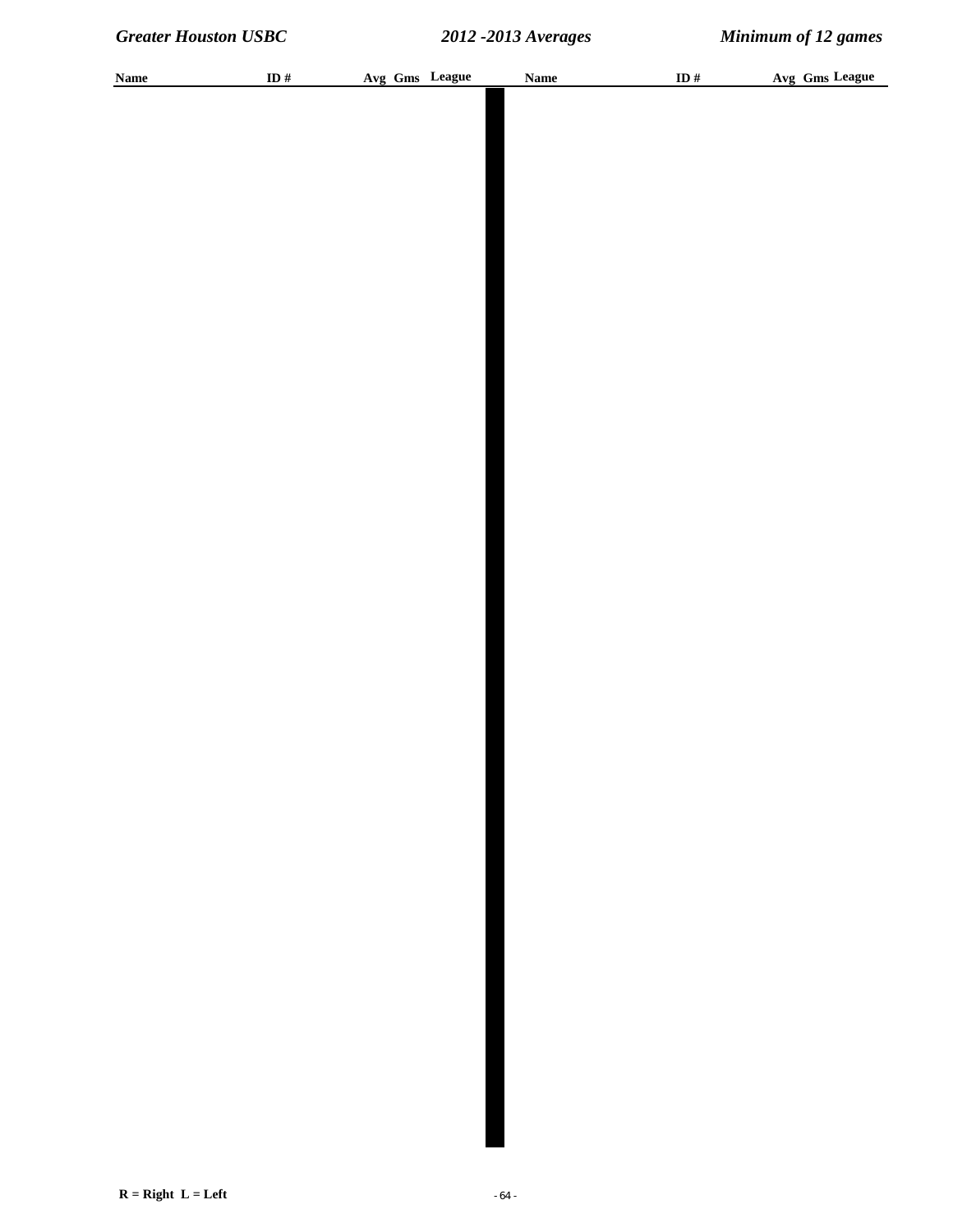| <b>Name</b> | ID $#$ | Avg Gms League | <b>Name</b> | ID# | Avg Gms League |
|-------------|--------|----------------|-------------|-----|----------------|
|             |        |                |             |     |                |
|             |        |                |             |     |                |
|             |        |                |             |     |                |
|             |        |                |             |     |                |
|             |        |                |             |     |                |
|             |        |                |             |     |                |
|             |        |                |             |     |                |
|             |        |                |             |     |                |
|             |        |                |             |     |                |
|             |        |                |             |     |                |
|             |        |                |             |     |                |
|             |        |                |             |     |                |
|             |        |                |             |     |                |
|             |        |                |             |     |                |
|             |        |                |             |     |                |
|             |        |                |             |     |                |
|             |        |                |             |     |                |
|             |        |                |             |     |                |
|             |        |                |             |     |                |
|             |        |                |             |     |                |
|             |        |                |             |     |                |
|             |        |                |             |     |                |
|             |        |                |             |     |                |
|             |        |                |             |     |                |
|             |        |                |             |     |                |
|             |        |                |             |     |                |
|             |        |                |             |     |                |
|             |        |                |             |     |                |
|             |        |                |             |     |                |
|             |        |                |             |     |                |
|             |        |                |             |     |                |
|             |        |                |             |     |                |
|             |        |                |             |     |                |
|             |        |                |             |     |                |
|             |        |                |             |     |                |
|             |        |                |             |     |                |
|             |        |                |             |     |                |
|             |        |                |             |     |                |
|             |        |                |             |     |                |
|             |        |                |             |     |                |
|             |        |                |             |     |                |
|             |        |                |             |     |                |
|             |        |                |             |     |                |
|             |        |                |             |     |                |
|             |        |                |             |     |                |
|             |        |                |             |     |                |
|             |        |                |             |     |                |
|             |        |                |             |     |                |
|             |        |                |             |     |                |
|             |        |                |             |     |                |
|             |        |                |             |     |                |
|             |        |                |             |     |                |
|             |        |                |             |     |                |
|             |        |                |             |     |                |
|             |        |                |             |     |                |
|             |        |                |             |     |                |
|             |        |                |             |     |                |
|             |        |                |             |     |                |
|             |        |                |             |     |                |
|             |        |                |             |     |                |
|             |        |                |             |     |                |
|             |        |                |             |     |                |
|             |        |                |             |     |                |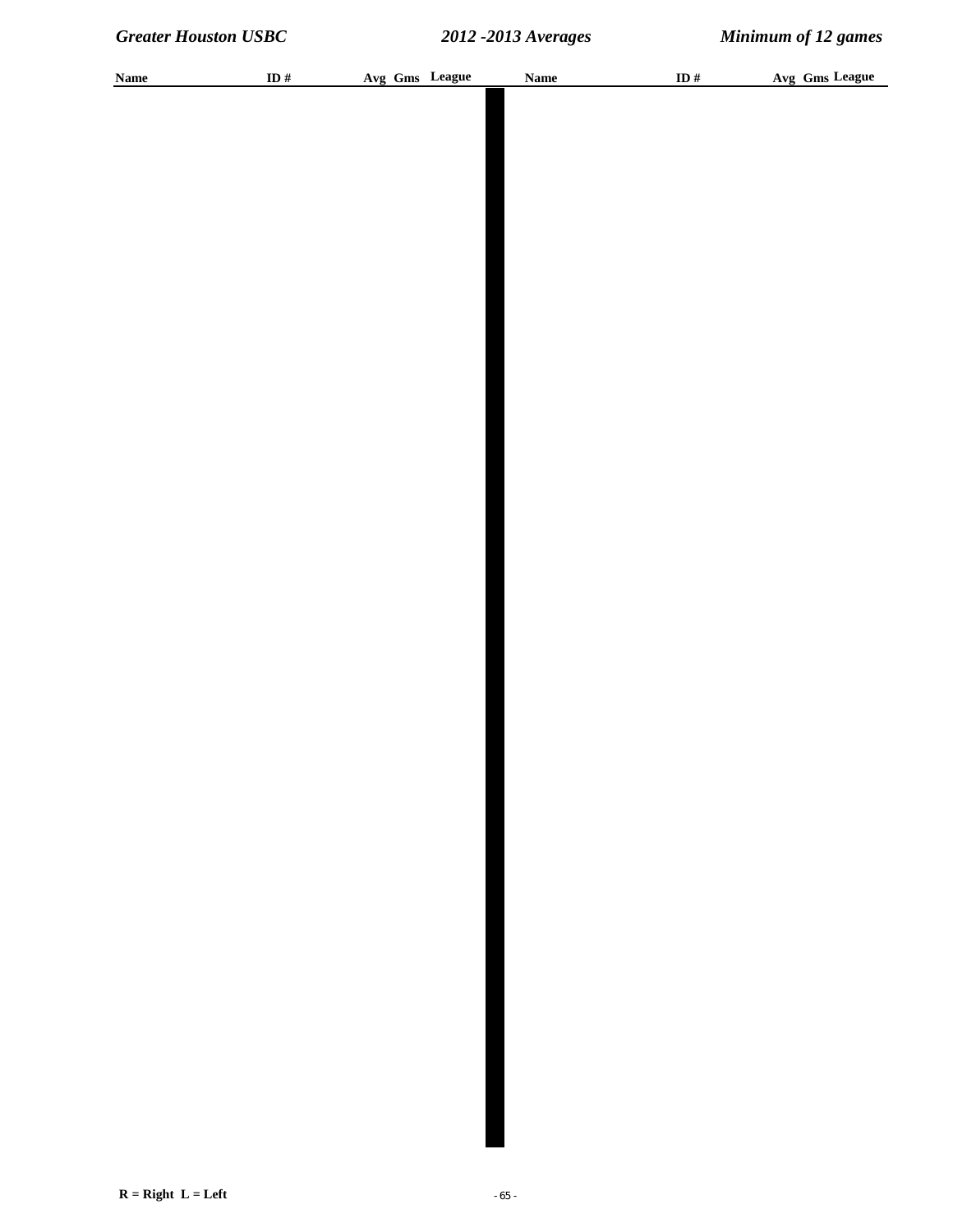| <b>Name</b> | ID $\#$ |  | Avg Gms League | <b>Name</b> | ID $\#$ | Avg Gms League |
|-------------|---------|--|----------------|-------------|---------|----------------|
|             |         |  |                |             |         |                |
|             |         |  |                |             |         |                |
|             |         |  |                |             |         |                |
|             |         |  |                |             |         |                |
|             |         |  |                |             |         |                |
|             |         |  |                |             |         |                |
|             |         |  |                |             |         |                |
|             |         |  |                |             |         |                |
|             |         |  |                |             |         |                |
|             |         |  |                |             |         |                |
|             |         |  |                |             |         |                |
|             |         |  |                |             |         |                |
|             |         |  |                |             |         |                |
|             |         |  |                |             |         |                |
|             |         |  |                |             |         |                |
|             |         |  |                |             |         |                |
|             |         |  |                |             |         |                |
|             |         |  |                |             |         |                |
|             |         |  |                |             |         |                |
|             |         |  |                |             |         |                |
|             |         |  |                |             |         |                |
|             |         |  |                |             |         |                |
|             |         |  |                |             |         |                |
|             |         |  |                |             |         |                |
|             |         |  |                |             |         |                |
|             |         |  |                |             |         |                |
|             |         |  |                |             |         |                |
|             |         |  |                |             |         |                |
|             |         |  |                |             |         |                |
|             |         |  |                |             |         |                |
|             |         |  |                |             |         |                |
|             |         |  |                |             |         |                |
|             |         |  |                |             |         |                |
|             |         |  |                |             |         |                |
|             |         |  |                |             |         |                |
|             |         |  |                |             |         |                |
|             |         |  |                |             |         |                |
|             |         |  |                |             |         |                |
|             |         |  |                |             |         |                |
|             |         |  |                |             |         |                |
|             |         |  |                |             |         |                |
|             |         |  |                |             |         |                |
|             |         |  |                |             |         |                |
|             |         |  |                |             |         |                |
|             |         |  |                |             |         |                |
|             |         |  |                |             |         |                |
|             |         |  |                |             |         |                |
|             |         |  |                |             |         |                |
|             |         |  |                |             |         |                |
|             |         |  |                |             |         |                |
|             |         |  |                |             |         |                |
|             |         |  |                |             |         |                |
|             |         |  |                |             |         |                |
|             |         |  |                |             |         |                |
|             |         |  |                |             |         |                |
|             |         |  |                |             |         |                |
|             |         |  |                |             |         |                |
|             |         |  |                |             |         |                |
|             |         |  |                |             |         |                |
|             |         |  |                |             |         |                |
|             |         |  |                |             |         |                |
|             |         |  |                |             |         |                |
|             |         |  |                |             |         |                |
|             |         |  |                |             |         |                |
|             |         |  |                |             |         |                |
|             |         |  |                |             |         |                |
|             |         |  |                |             |         |                |
|             |         |  |                |             |         |                |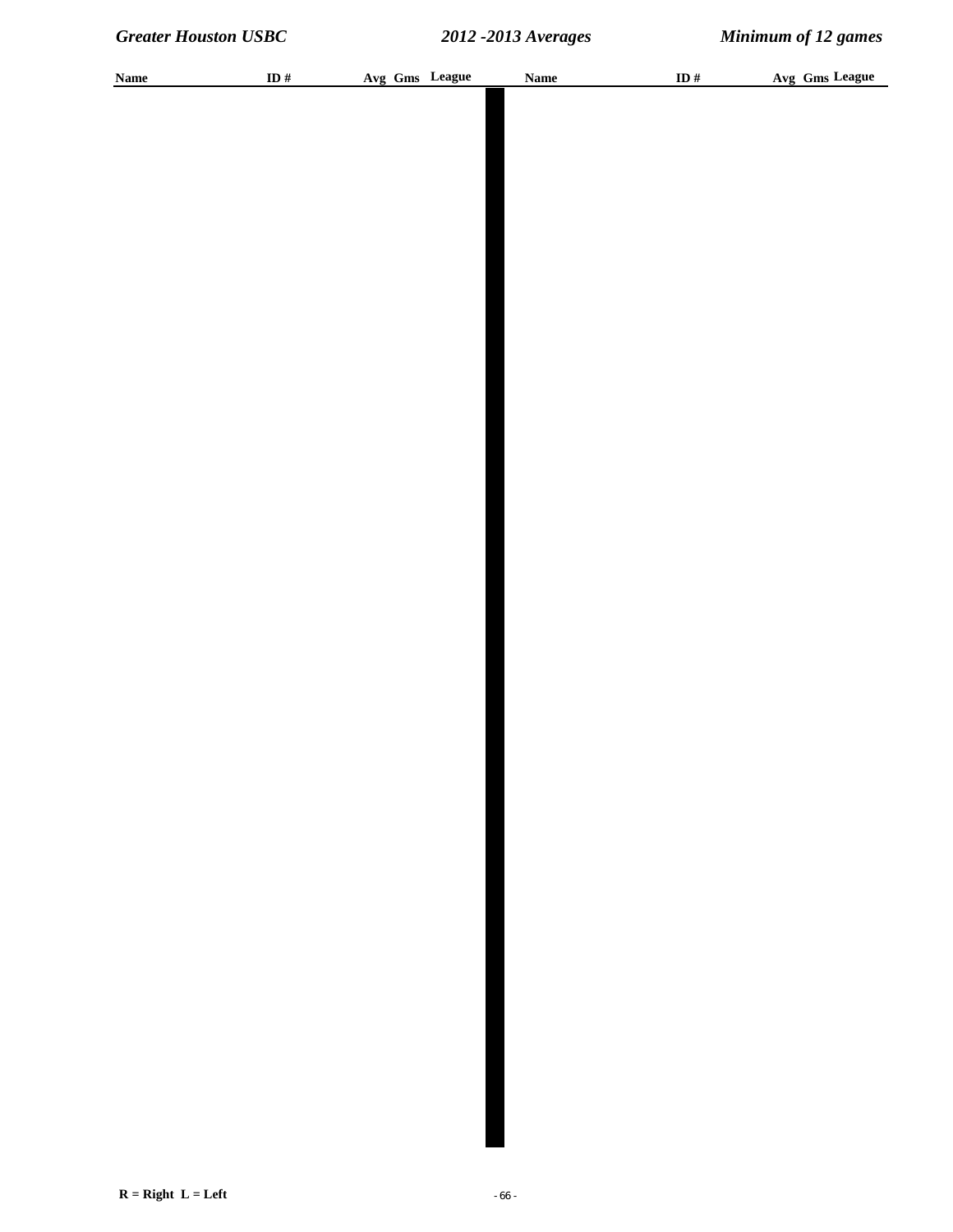| <b>Name</b> | ID $\#$ |  | Avg Gms League | <b>Name</b> | ID $\#$ | Avg Gms League |
|-------------|---------|--|----------------|-------------|---------|----------------|
|             |         |  |                |             |         |                |
|             |         |  |                |             |         |                |
|             |         |  |                |             |         |                |
|             |         |  |                |             |         |                |
|             |         |  |                |             |         |                |
|             |         |  |                |             |         |                |
|             |         |  |                |             |         |                |
|             |         |  |                |             |         |                |
|             |         |  |                |             |         |                |
|             |         |  |                |             |         |                |
|             |         |  |                |             |         |                |
|             |         |  |                |             |         |                |
|             |         |  |                |             |         |                |
|             |         |  |                |             |         |                |
|             |         |  |                |             |         |                |
|             |         |  |                |             |         |                |
|             |         |  |                |             |         |                |
|             |         |  |                |             |         |                |
|             |         |  |                |             |         |                |
|             |         |  |                |             |         |                |
|             |         |  |                |             |         |                |
|             |         |  |                |             |         |                |
|             |         |  |                |             |         |                |
|             |         |  |                |             |         |                |
|             |         |  |                |             |         |                |
|             |         |  |                |             |         |                |
|             |         |  |                |             |         |                |
|             |         |  |                |             |         |                |
|             |         |  |                |             |         |                |
|             |         |  |                |             |         |                |
|             |         |  |                |             |         |                |
|             |         |  |                |             |         |                |
|             |         |  |                |             |         |                |
|             |         |  |                |             |         |                |
|             |         |  |                |             |         |                |
|             |         |  |                |             |         |                |
|             |         |  |                |             |         |                |
|             |         |  |                |             |         |                |
|             |         |  |                |             |         |                |
|             |         |  |                |             |         |                |
|             |         |  |                |             |         |                |
|             |         |  |                |             |         |                |
|             |         |  |                |             |         |                |
|             |         |  |                |             |         |                |
|             |         |  |                |             |         |                |
|             |         |  |                |             |         |                |
|             |         |  |                |             |         |                |
|             |         |  |                |             |         |                |
|             |         |  |                |             |         |                |
|             |         |  |                |             |         |                |
|             |         |  |                |             |         |                |
|             |         |  |                |             |         |                |
|             |         |  |                |             |         |                |
|             |         |  |                |             |         |                |
|             |         |  |                |             |         |                |
|             |         |  |                |             |         |                |
|             |         |  |                |             |         |                |
|             |         |  |                |             |         |                |
|             |         |  |                |             |         |                |
|             |         |  |                |             |         |                |
|             |         |  |                |             |         |                |
|             |         |  |                |             |         |                |
|             |         |  |                |             |         |                |
|             |         |  |                |             |         |                |
|             |         |  |                |             |         |                |
|             |         |  |                |             |         |                |
|             |         |  |                |             |         |                |
|             |         |  |                |             |         |                |
|             |         |  |                |             |         |                |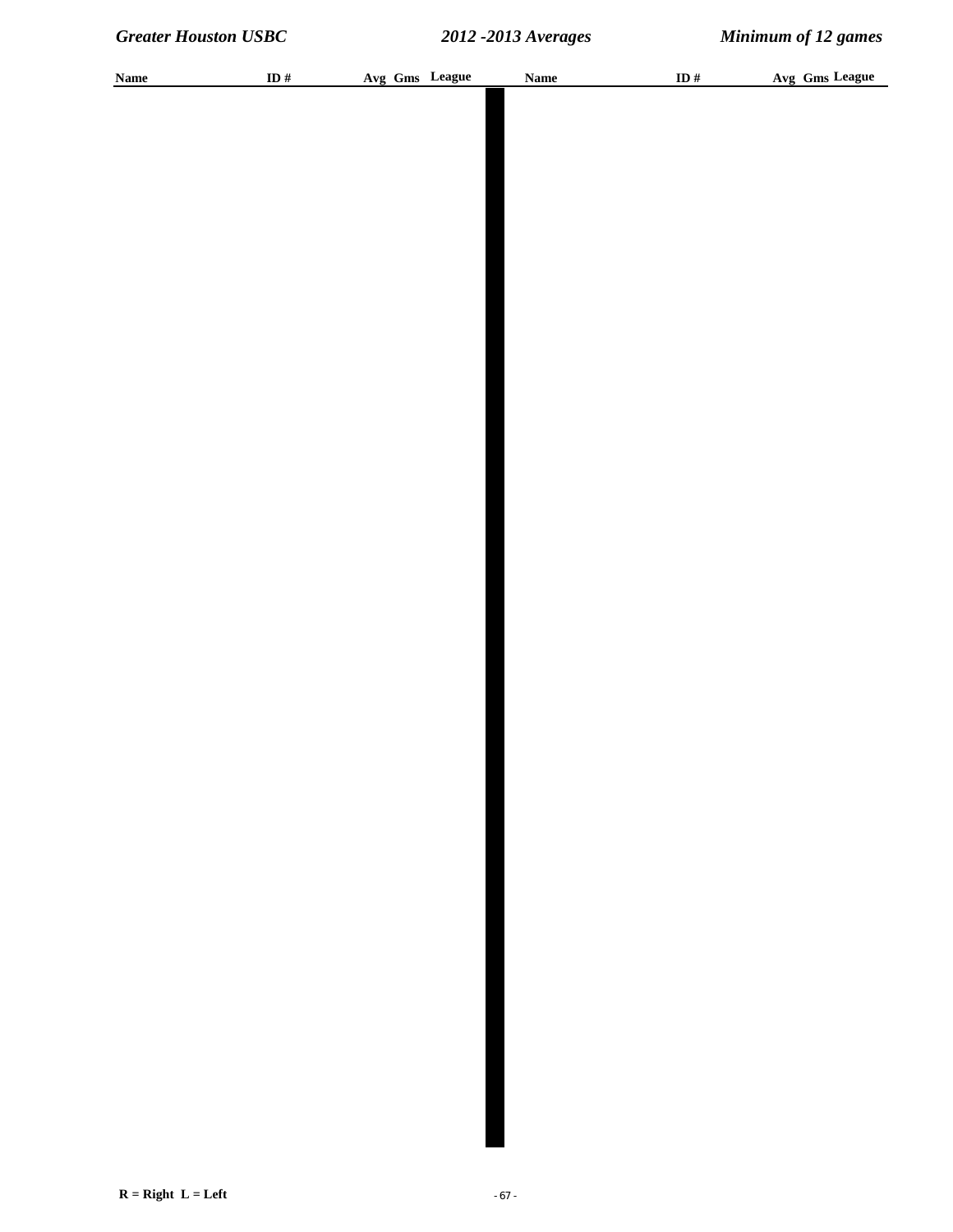| <b>Name</b> | ID $\#$ | Avg Gms League | <b>Name</b> | ID $\#$ | Avg Gms League |
|-------------|---------|----------------|-------------|---------|----------------|
|             |         |                |             |         |                |
|             |         |                |             |         |                |
|             |         |                |             |         |                |
|             |         |                |             |         |                |
|             |         |                |             |         |                |
|             |         |                |             |         |                |
|             |         |                |             |         |                |
|             |         |                |             |         |                |
|             |         |                |             |         |                |
|             |         |                |             |         |                |
|             |         |                |             |         |                |
|             |         |                |             |         |                |
|             |         |                |             |         |                |
|             |         |                |             |         |                |
|             |         |                |             |         |                |
|             |         |                |             |         |                |
|             |         |                |             |         |                |
|             |         |                |             |         |                |
|             |         |                |             |         |                |
|             |         |                |             |         |                |
|             |         |                |             |         |                |
|             |         |                |             |         |                |
|             |         |                |             |         |                |
|             |         |                |             |         |                |
|             |         |                |             |         |                |
|             |         |                |             |         |                |
|             |         |                |             |         |                |
|             |         |                |             |         |                |
|             |         |                |             |         |                |
|             |         |                |             |         |                |
|             |         |                |             |         |                |
|             |         |                |             |         |                |
|             |         |                |             |         |                |
|             |         |                |             |         |                |
|             |         |                |             |         |                |
|             |         |                |             |         |                |
|             |         |                |             |         |                |
|             |         |                |             |         |                |
|             |         |                |             |         |                |
|             |         |                |             |         |                |
|             |         |                |             |         |                |
|             |         |                |             |         |                |
|             |         |                |             |         |                |
|             |         |                |             |         |                |
|             |         |                |             |         |                |
|             |         |                |             |         |                |
|             |         |                |             |         |                |
|             |         |                |             |         |                |
|             |         |                |             |         |                |
|             |         |                |             |         |                |
|             |         |                |             |         |                |
|             |         |                |             |         |                |
|             |         |                |             |         |                |
|             |         |                |             |         |                |
|             |         |                |             |         |                |
|             |         |                |             |         |                |
|             |         |                |             |         |                |
|             |         |                |             |         |                |
|             |         |                |             |         |                |
|             |         |                |             |         |                |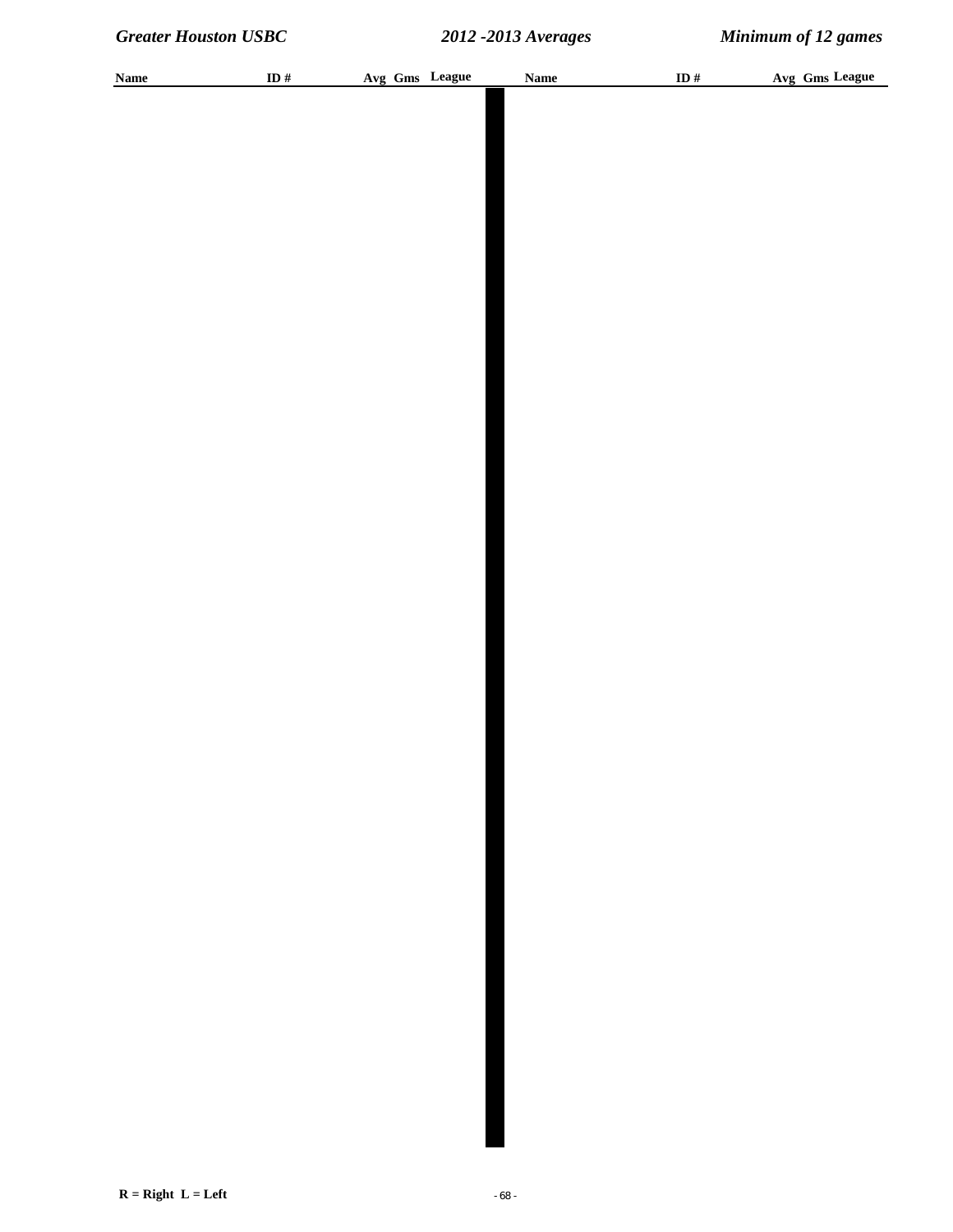| <b>Name</b> | ID # | Avg Gms League | Name | ID $#$ | Avg Gms League |
|-------------|------|----------------|------|--------|----------------|
|             |      |                |      |        |                |
|             |      |                |      |        |                |
|             |      |                |      |        |                |
|             |      |                |      |        |                |
|             |      |                |      |        |                |
|             |      |                |      |        |                |
|             |      |                |      |        |                |
|             |      |                |      |        |                |
|             |      |                |      |        |                |
|             |      |                |      |        |                |
|             |      |                |      |        |                |
|             |      |                |      |        |                |
|             |      |                |      |        |                |
|             |      |                |      |        |                |
|             |      |                |      |        |                |
|             |      |                |      |        |                |
|             |      |                |      |        |                |
|             |      |                |      |        |                |
|             |      |                |      |        |                |
|             |      |                |      |        |                |
|             |      |                |      |        |                |
|             |      |                |      |        |                |
|             |      |                |      |        |                |
|             |      |                |      |        |                |
|             |      |                |      |        |                |
|             |      |                |      |        |                |
|             |      |                |      |        |                |
|             |      |                |      |        |                |
|             |      |                |      |        |                |
|             |      |                |      |        |                |
|             |      |                |      |        |                |
|             |      |                |      |        |                |
|             |      |                |      |        |                |
|             |      |                |      |        |                |
|             |      |                |      |        |                |
|             |      |                |      |        |                |
|             |      |                |      |        |                |
|             |      |                |      |        |                |
|             |      |                |      |        |                |
|             |      |                |      |        |                |
|             |      |                |      |        |                |
|             |      |                |      |        |                |
|             |      |                |      |        |                |
|             |      |                |      |        |                |
|             |      |                |      |        |                |
|             |      |                |      |        |                |
|             |      |                |      |        |                |
|             |      |                |      |        |                |
|             |      |                |      |        |                |
|             |      |                |      |        |                |
|             |      |                |      |        |                |
|             |      |                |      |        |                |
|             |      |                |      |        |                |
|             |      |                |      |        |                |
|             |      |                |      |        |                |
|             |      |                |      |        |                |
|             |      |                |      |        |                |
|             |      |                |      |        |                |
|             |      |                |      |        |                |
|             |      |                |      |        |                |
|             |      |                |      |        |                |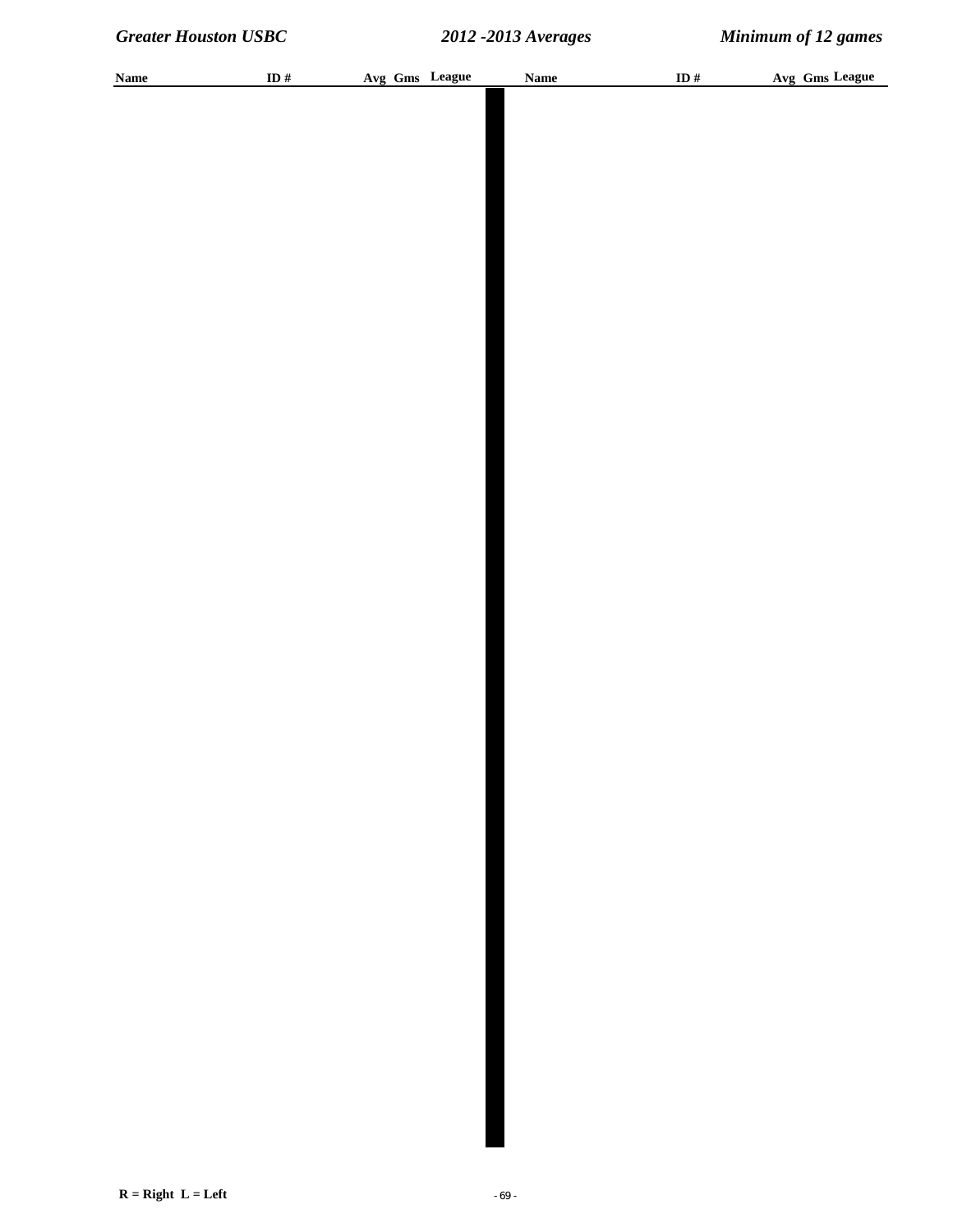| <b>Name</b> | ID $\#$ |  | Avg Gms League | <b>Name</b> | ID $#$ | Avg Gms League |  |
|-------------|---------|--|----------------|-------------|--------|----------------|--|
|             |         |  |                |             |        |                |  |
|             |         |  |                |             |        |                |  |
|             |         |  |                |             |        |                |  |
|             |         |  |                |             |        |                |  |
|             |         |  |                |             |        |                |  |
|             |         |  |                |             |        |                |  |
|             |         |  |                |             |        |                |  |
|             |         |  |                |             |        |                |  |
|             |         |  |                |             |        |                |  |
|             |         |  |                |             |        |                |  |
|             |         |  |                |             |        |                |  |
|             |         |  |                |             |        |                |  |
|             |         |  |                |             |        |                |  |
|             |         |  |                |             |        |                |  |
|             |         |  |                |             |        |                |  |
|             |         |  |                |             |        |                |  |
|             |         |  |                |             |        |                |  |
|             |         |  |                |             |        |                |  |
|             |         |  |                |             |        |                |  |
|             |         |  |                |             |        |                |  |
|             |         |  |                |             |        |                |  |
|             |         |  |                |             |        |                |  |
|             |         |  |                |             |        |                |  |
|             |         |  |                |             |        |                |  |
|             |         |  |                |             |        |                |  |
|             |         |  |                |             |        |                |  |
|             |         |  |                |             |        |                |  |
|             |         |  |                |             |        |                |  |
|             |         |  |                |             |        |                |  |
|             |         |  |                |             |        |                |  |
|             |         |  |                |             |        |                |  |
|             |         |  |                |             |        |                |  |
|             |         |  |                |             |        |                |  |
|             |         |  |                |             |        |                |  |
|             |         |  |                |             |        |                |  |
|             |         |  |                |             |        |                |  |
|             |         |  |                |             |        |                |  |
|             |         |  |                |             |        |                |  |
|             |         |  |                |             |        |                |  |
|             |         |  |                |             |        |                |  |
|             |         |  |                |             |        |                |  |
|             |         |  |                |             |        |                |  |
|             |         |  |                |             |        |                |  |
|             |         |  |                |             |        |                |  |
|             |         |  |                |             |        |                |  |
|             |         |  |                |             |        |                |  |
|             |         |  |                |             |        |                |  |
|             |         |  |                |             |        |                |  |
|             |         |  |                |             |        |                |  |
|             |         |  |                |             |        |                |  |
|             |         |  |                |             |        |                |  |
|             |         |  |                |             |        |                |  |
|             |         |  |                |             |        |                |  |
|             |         |  |                |             |        |                |  |
|             |         |  |                |             |        |                |  |
|             |         |  |                |             |        |                |  |
|             |         |  |                |             |        |                |  |
|             |         |  |                |             |        |                |  |
|             |         |  |                |             |        |                |  |
|             |         |  |                |             |        |                |  |
|             |         |  |                |             |        |                |  |
|             |         |  |                |             |        |                |  |
|             |         |  |                |             |        |                |  |
|             |         |  |                |             |        |                |  |
|             |         |  |                |             |        |                |  |
|             |         |  |                |             |        |                |  |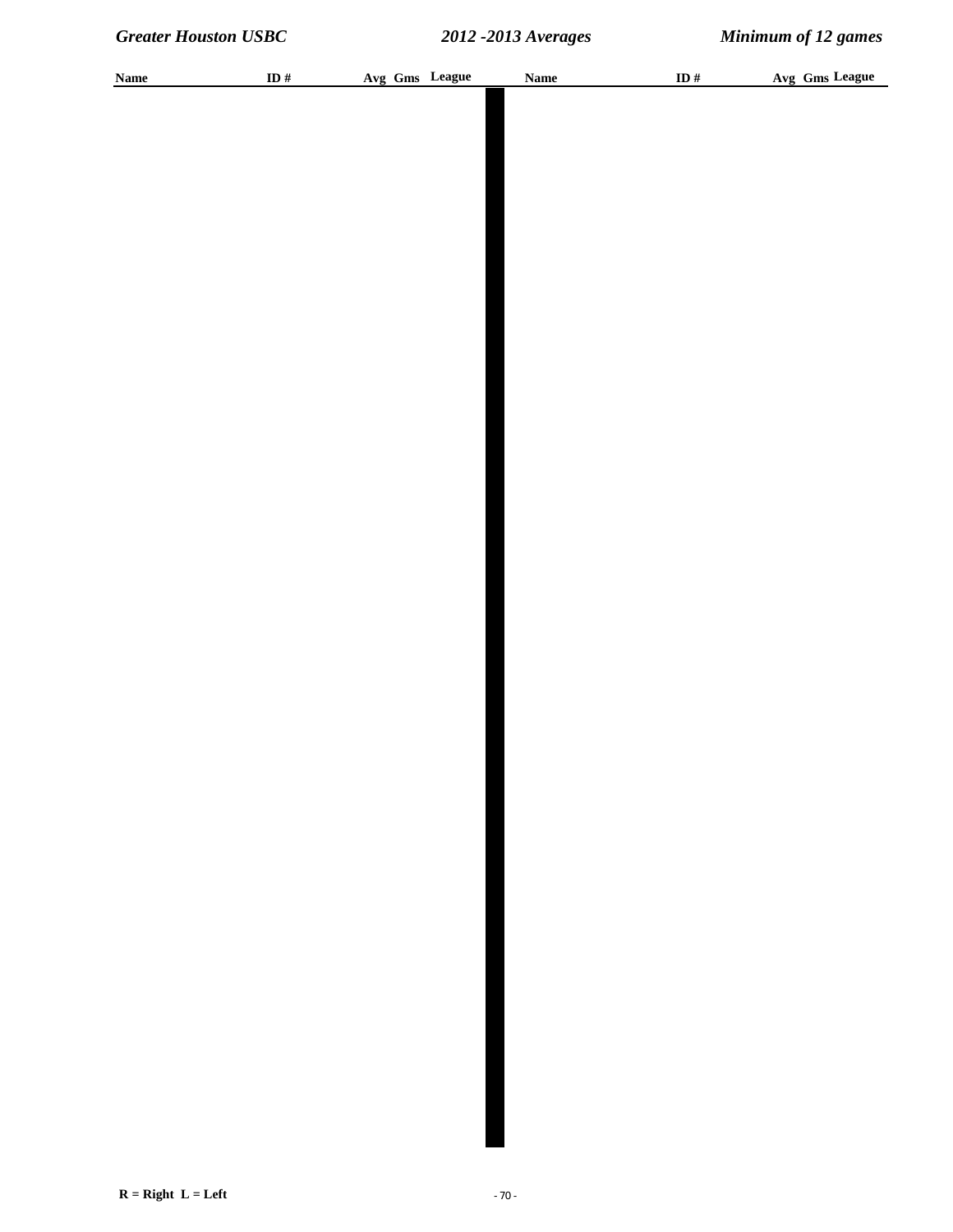| <b>Name</b> | ID $#$ | Avg Gms League | <b>Name</b> | ID# | Avg Gms League |
|-------------|--------|----------------|-------------|-----|----------------|
|             |        |                |             |     |                |
|             |        |                |             |     |                |
|             |        |                |             |     |                |
|             |        |                |             |     |                |
|             |        |                |             |     |                |
|             |        |                |             |     |                |
|             |        |                |             |     |                |
|             |        |                |             |     |                |
|             |        |                |             |     |                |
|             |        |                |             |     |                |
|             |        |                |             |     |                |
|             |        |                |             |     |                |
|             |        |                |             |     |                |
|             |        |                |             |     |                |
|             |        |                |             |     |                |
|             |        |                |             |     |                |
|             |        |                |             |     |                |
|             |        |                |             |     |                |
|             |        |                |             |     |                |
|             |        |                |             |     |                |
|             |        |                |             |     |                |
|             |        |                |             |     |                |
|             |        |                |             |     |                |
|             |        |                |             |     |                |
|             |        |                |             |     |                |
|             |        |                |             |     |                |
|             |        |                |             |     |                |
|             |        |                |             |     |                |
|             |        |                |             |     |                |
|             |        |                |             |     |                |
|             |        |                |             |     |                |
|             |        |                |             |     |                |
|             |        |                |             |     |                |
|             |        |                |             |     |                |
|             |        |                |             |     |                |
|             |        |                |             |     |                |
|             |        |                |             |     |                |
|             |        |                |             |     |                |
|             |        |                |             |     |                |
|             |        |                |             |     |                |
|             |        |                |             |     |                |
|             |        |                |             |     |                |
|             |        |                |             |     |                |
|             |        |                |             |     |                |
|             |        |                |             |     |                |
|             |        |                |             |     |                |
|             |        |                |             |     |                |
|             |        |                |             |     |                |
|             |        |                |             |     |                |
|             |        |                |             |     |                |
|             |        |                |             |     |                |
|             |        |                |             |     |                |
|             |        |                |             |     |                |
|             |        |                |             |     |                |
|             |        |                |             |     |                |
|             |        |                |             |     |                |
|             |        |                |             |     |                |
|             |        |                |             |     |                |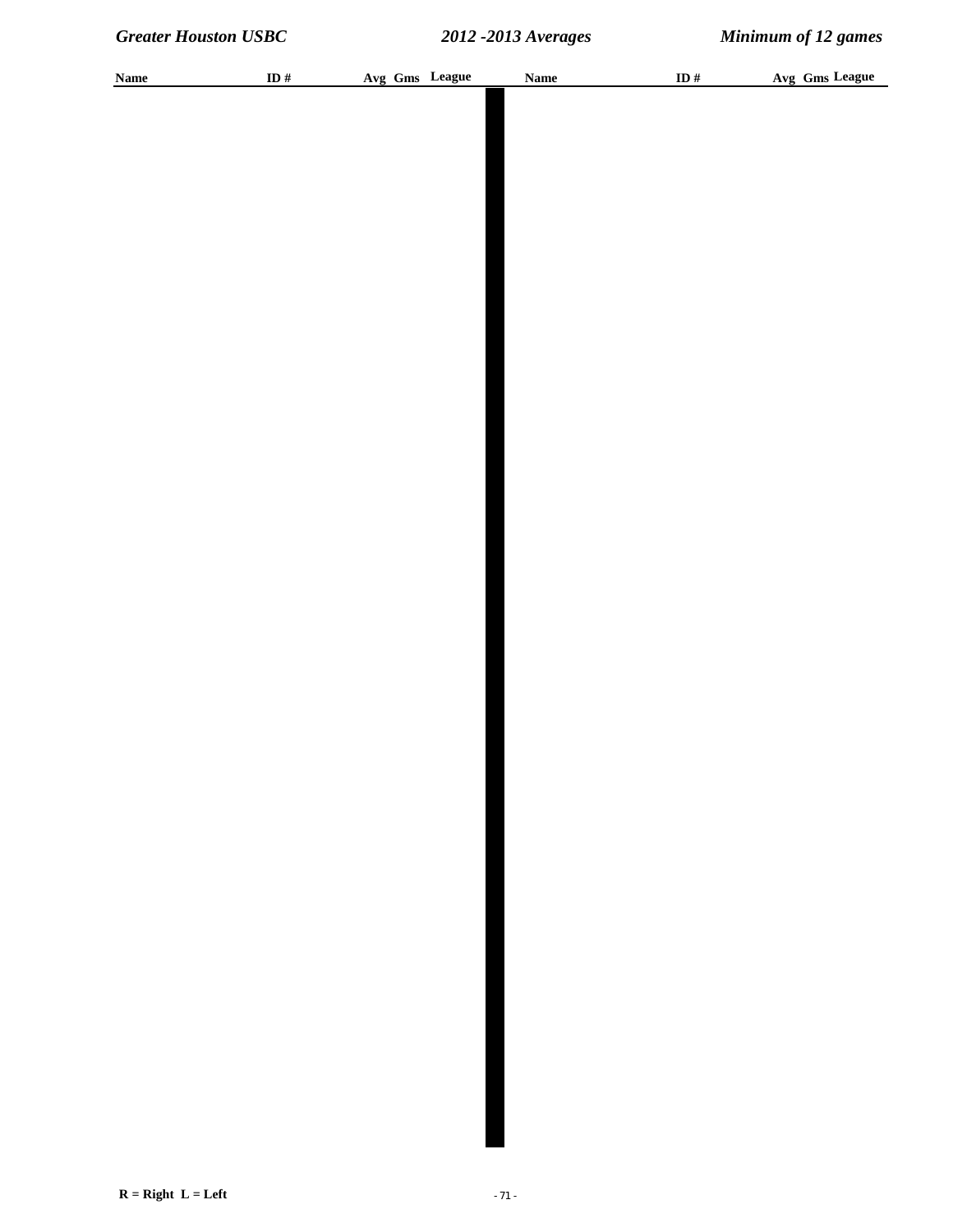| <b>Name</b> | ID # | Avg Gms League | <b>Name</b> | ID $#$ | Avg Gms League |
|-------------|------|----------------|-------------|--------|----------------|
|             |      |                |             |        |                |
|             |      |                |             |        |                |
|             |      |                |             |        |                |
|             |      |                |             |        |                |
|             |      |                |             |        |                |
|             |      |                |             |        |                |
|             |      |                |             |        |                |
|             |      |                |             |        |                |
|             |      |                |             |        |                |
|             |      |                |             |        |                |
|             |      |                |             |        |                |
|             |      |                |             |        |                |
|             |      |                |             |        |                |
|             |      |                |             |        |                |
|             |      |                |             |        |                |
|             |      |                |             |        |                |
|             |      |                |             |        |                |
|             |      |                |             |        |                |
|             |      |                |             |        |                |
|             |      |                |             |        |                |
|             |      |                |             |        |                |
|             |      |                |             |        |                |
|             |      |                |             |        |                |
|             |      |                |             |        |                |
|             |      |                |             |        |                |
|             |      |                |             |        |                |
|             |      |                |             |        |                |
|             |      |                |             |        |                |
|             |      |                |             |        |                |
|             |      |                |             |        |                |
|             |      |                |             |        |                |
|             |      |                |             |        |                |
|             |      |                |             |        |                |
|             |      |                |             |        |                |
|             |      |                |             |        |                |
|             |      |                |             |        |                |
|             |      |                |             |        |                |
|             |      |                |             |        |                |
|             |      |                |             |        |                |
|             |      |                |             |        |                |
|             |      |                |             |        |                |
|             |      |                |             |        |                |
|             |      |                |             |        |                |
|             |      |                |             |        |                |
|             |      |                |             |        |                |
|             |      |                |             |        |                |
|             |      |                |             |        |                |
|             |      |                |             |        |                |
|             |      |                |             |        |                |
|             |      |                |             |        |                |
|             |      |                |             |        |                |
|             |      |                |             |        |                |
|             |      |                |             |        |                |
|             |      |                |             |        |                |
|             |      |                |             |        |                |
|             |      |                |             |        |                |
|             |      |                |             |        |                |
|             |      |                |             |        |                |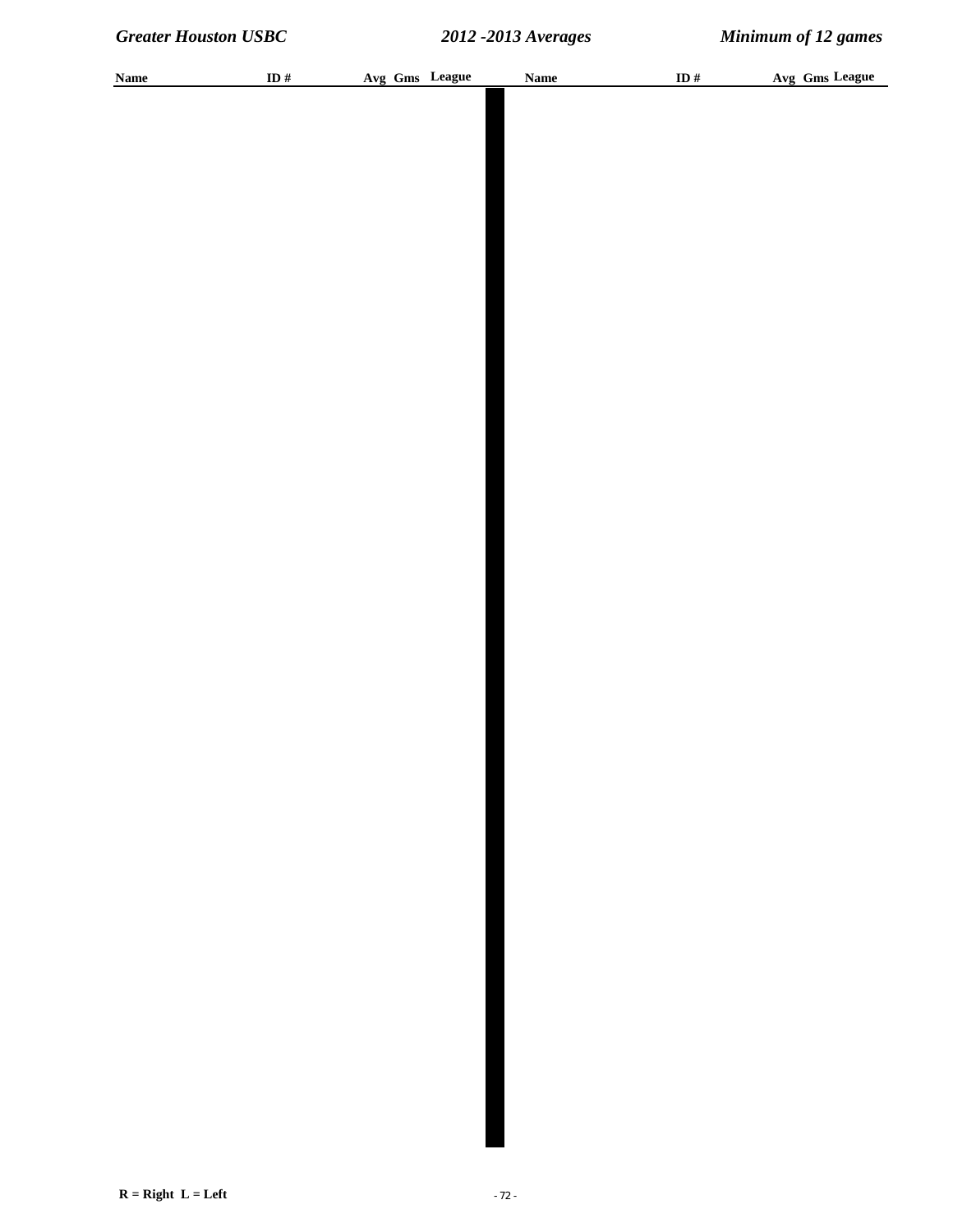| <b>Name</b> | ID # | Avg Gms League | <b>Name</b> | ID $\#$ | Avg Gms League |
|-------------|------|----------------|-------------|---------|----------------|
|             |      |                |             |         |                |
|             |      |                |             |         |                |
|             |      |                |             |         |                |
|             |      |                |             |         |                |
|             |      |                |             |         |                |
|             |      |                |             |         |                |
|             |      |                |             |         |                |
|             |      |                |             |         |                |
|             |      |                |             |         |                |
|             |      |                |             |         |                |
|             |      |                |             |         |                |
|             |      |                |             |         |                |
|             |      |                |             |         |                |
|             |      |                |             |         |                |
|             |      |                |             |         |                |
|             |      |                |             |         |                |
|             |      |                |             |         |                |
|             |      |                |             |         |                |
|             |      |                |             |         |                |
|             |      |                |             |         |                |
|             |      |                |             |         |                |
|             |      |                |             |         |                |
|             |      |                |             |         |                |
|             |      |                |             |         |                |
|             |      |                |             |         |                |
|             |      |                |             |         |                |
|             |      |                |             |         |                |
|             |      |                |             |         |                |
|             |      |                |             |         |                |
|             |      |                |             |         |                |
|             |      |                |             |         |                |
|             |      |                |             |         |                |
|             |      |                |             |         |                |
|             |      |                |             |         |                |
|             |      |                |             |         |                |
|             |      |                |             |         |                |
|             |      |                |             |         |                |
|             |      |                |             |         |                |
|             |      |                |             |         |                |
|             |      |                |             |         |                |
|             |      |                |             |         |                |
|             |      |                |             |         |                |
|             |      |                |             |         |                |
|             |      |                |             |         |                |
|             |      |                |             |         |                |
|             |      |                |             |         |                |
|             |      |                |             |         |                |
|             |      |                |             |         |                |
|             |      |                |             |         |                |
|             |      |                |             |         |                |
|             |      |                |             |         |                |
|             |      |                |             |         |                |
|             |      |                |             |         |                |
|             |      |                |             |         |                |
|             |      |                |             |         |                |
|             |      |                |             |         |                |
|             |      |                |             |         |                |
|             |      |                |             |         |                |
|             |      |                |             |         |                |
|             |      |                |             |         |                |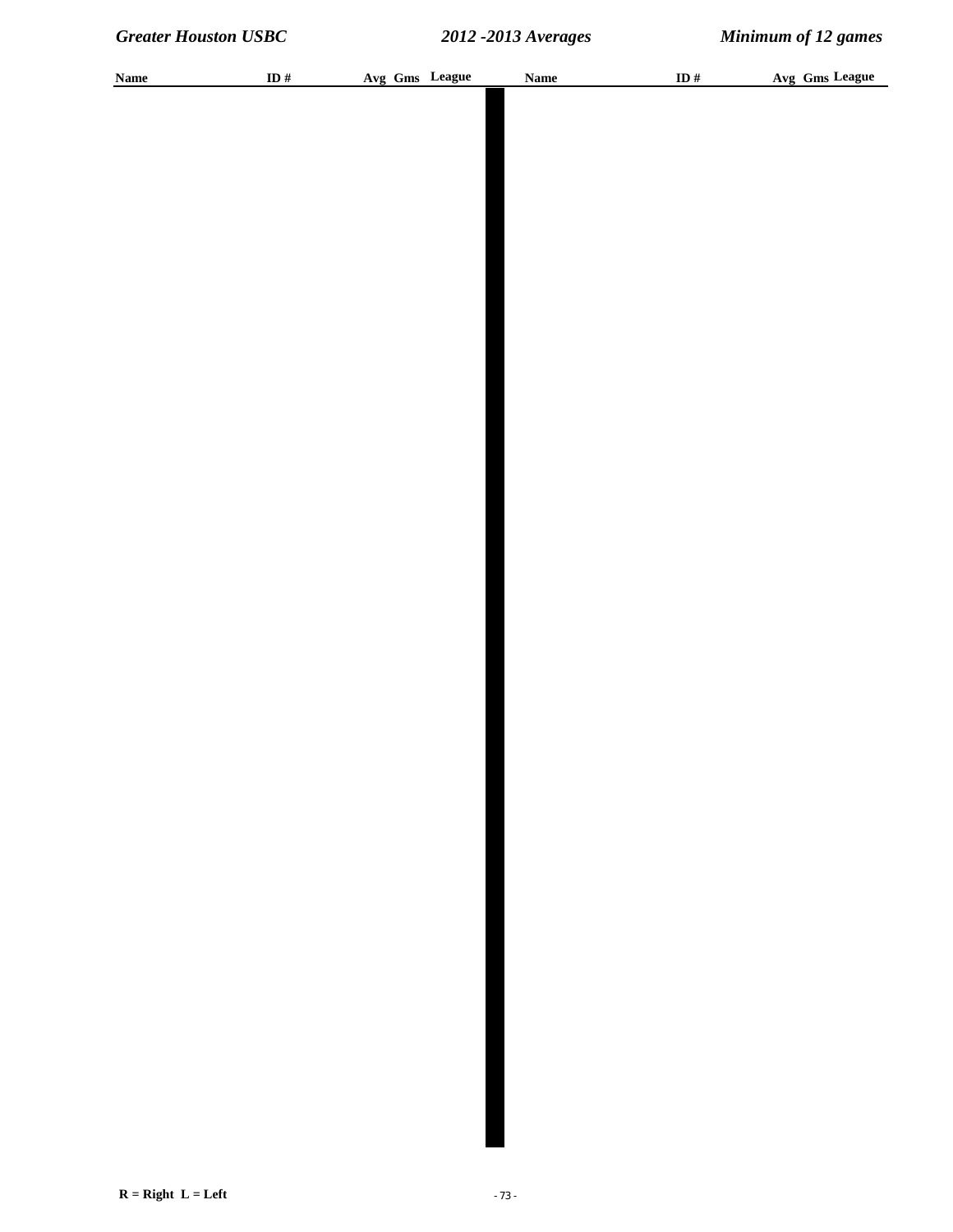| <b>Name</b> | ID $\#$ |  | Avg Gms League | <b>Name</b> | ID $\#$ | Avg Gms League |
|-------------|---------|--|----------------|-------------|---------|----------------|
|             |         |  |                |             |         |                |
|             |         |  |                |             |         |                |
|             |         |  |                |             |         |                |
|             |         |  |                |             |         |                |
|             |         |  |                |             |         |                |
|             |         |  |                |             |         |                |
|             |         |  |                |             |         |                |
|             |         |  |                |             |         |                |
|             |         |  |                |             |         |                |
|             |         |  |                |             |         |                |
|             |         |  |                |             |         |                |
|             |         |  |                |             |         |                |
|             |         |  |                |             |         |                |
|             |         |  |                |             |         |                |
|             |         |  |                |             |         |                |
|             |         |  |                |             |         |                |
|             |         |  |                |             |         |                |
|             |         |  |                |             |         |                |
|             |         |  |                |             |         |                |
|             |         |  |                |             |         |                |
|             |         |  |                |             |         |                |
|             |         |  |                |             |         |                |
|             |         |  |                |             |         |                |
|             |         |  |                |             |         |                |
|             |         |  |                |             |         |                |
|             |         |  |                |             |         |                |
|             |         |  |                |             |         |                |
|             |         |  |                |             |         |                |
|             |         |  |                |             |         |                |
|             |         |  |                |             |         |                |
|             |         |  |                |             |         |                |
|             |         |  |                |             |         |                |
|             |         |  |                |             |         |                |
|             |         |  |                |             |         |                |
|             |         |  |                |             |         |                |
|             |         |  |                |             |         |                |
|             |         |  |                |             |         |                |
|             |         |  |                |             |         |                |
|             |         |  |                |             |         |                |
|             |         |  |                |             |         |                |
|             |         |  |                |             |         |                |
|             |         |  |                |             |         |                |
|             |         |  |                |             |         |                |
|             |         |  |                |             |         |                |
|             |         |  |                |             |         |                |
|             |         |  |                |             |         |                |
|             |         |  |                |             |         |                |
|             |         |  |                |             |         |                |
|             |         |  |                |             |         |                |
|             |         |  |                |             |         |                |
|             |         |  |                |             |         |                |
|             |         |  |                |             |         |                |
|             |         |  |                |             |         |                |
|             |         |  |                |             |         |                |
|             |         |  |                |             |         |                |
|             |         |  |                |             |         |                |
|             |         |  |                |             |         |                |
|             |         |  |                |             |         |                |
|             |         |  |                |             |         |                |
|             |         |  |                |             |         |                |
|             |         |  |                |             |         |                |
|             |         |  |                |             |         |                |
|             |         |  |                |             |         |                |
|             |         |  |                |             |         |                |
|             |         |  |                |             |         |                |
|             |         |  |                |             |         |                |
|             |         |  |                |             |         |                |
|             |         |  |                |             |         |                |
|             |         |  |                |             |         |                |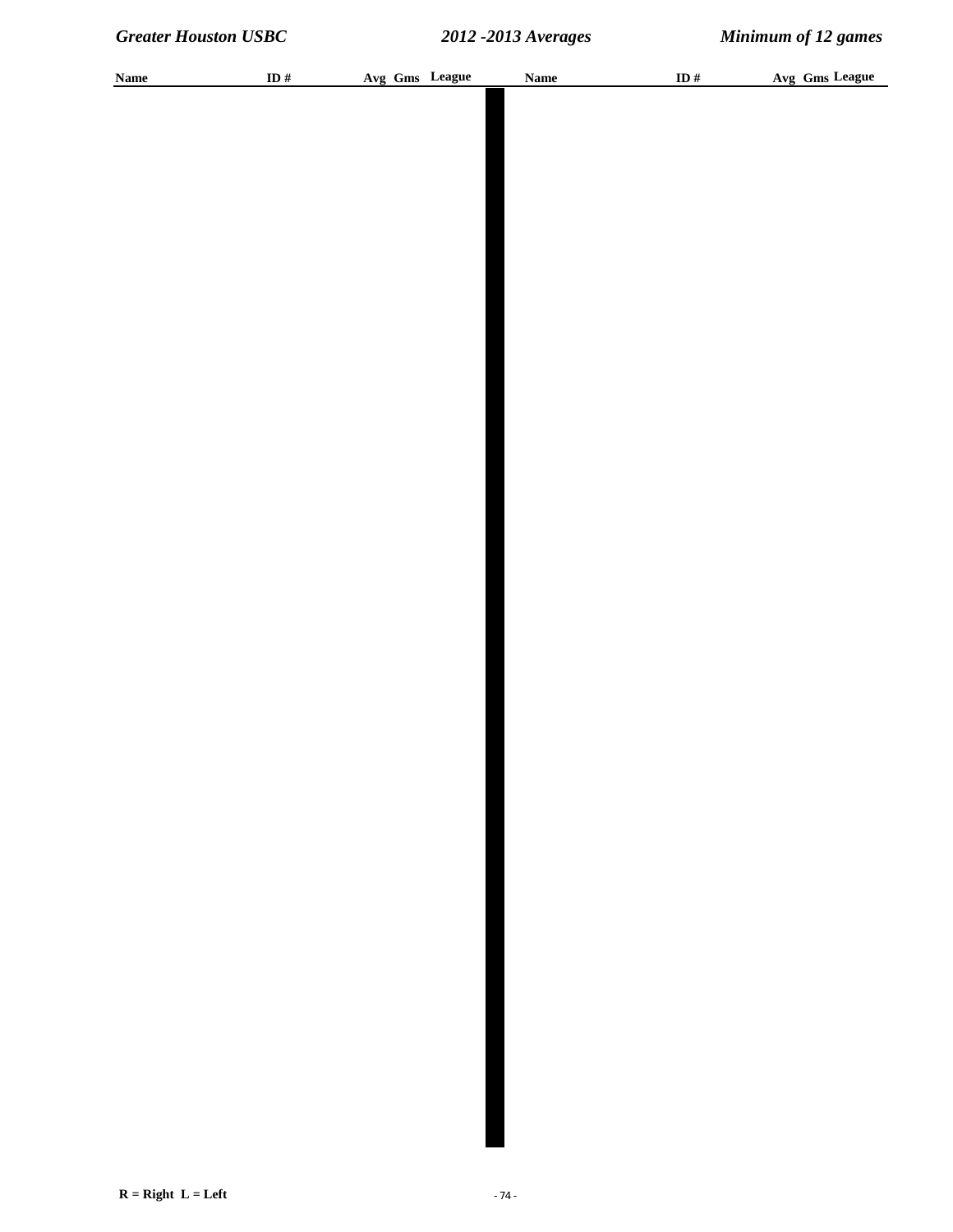| <b>Name</b> | ID $\#$ | Avg Gms League | Name | ID $\#$ | Avg Gms League |
|-------------|---------|----------------|------|---------|----------------|
|             |         |                |      |         |                |
|             |         |                |      |         |                |
|             |         |                |      |         |                |
|             |         |                |      |         |                |
|             |         |                |      |         |                |
|             |         |                |      |         |                |
|             |         |                |      |         |                |
|             |         |                |      |         |                |
|             |         |                |      |         |                |
|             |         |                |      |         |                |
|             |         |                |      |         |                |
|             |         |                |      |         |                |
|             |         |                |      |         |                |
|             |         |                |      |         |                |
|             |         |                |      |         |                |
|             |         |                |      |         |                |
|             |         |                |      |         |                |
|             |         |                |      |         |                |
|             |         |                |      |         |                |
|             |         |                |      |         |                |
|             |         |                |      |         |                |
|             |         |                |      |         |                |
|             |         |                |      |         |                |
|             |         |                |      |         |                |
|             |         |                |      |         |                |
|             |         |                |      |         |                |
|             |         |                |      |         |                |
|             |         |                |      |         |                |
|             |         |                |      |         |                |
|             |         |                |      |         |                |
|             |         |                |      |         |                |
|             |         |                |      |         |                |
|             |         |                |      |         |                |
|             |         |                |      |         |                |
|             |         |                |      |         |                |
|             |         |                |      |         |                |
|             |         |                |      |         |                |
|             |         |                |      |         |                |
|             |         |                |      |         |                |
|             |         |                |      |         |                |
|             |         |                |      |         |                |
|             |         |                |      |         |                |
|             |         |                |      |         |                |
|             |         |                |      |         |                |
|             |         |                |      |         |                |
|             |         |                |      |         |                |
|             |         |                |      |         |                |
|             |         |                |      |         |                |
|             |         |                |      |         |                |
|             |         |                |      |         |                |
|             |         |                |      |         |                |
|             |         |                |      |         |                |
|             |         |                |      |         |                |
|             |         |                |      |         |                |
|             |         |                |      |         |                |
|             |         |                |      |         |                |
|             |         |                |      |         |                |
|             |         |                |      |         |                |
|             |         |                |      |         |                |
|             |         |                |      |         |                |
|             |         |                |      |         |                |
|             |         |                |      |         |                |
|             |         |                |      |         |                |
|             |         |                |      |         |                |
|             |         |                |      |         |                |
|             |         |                |      |         |                |
|             |         |                |      |         |                |
|             |         |                |      |         |                |
|             |         |                |      |         |                |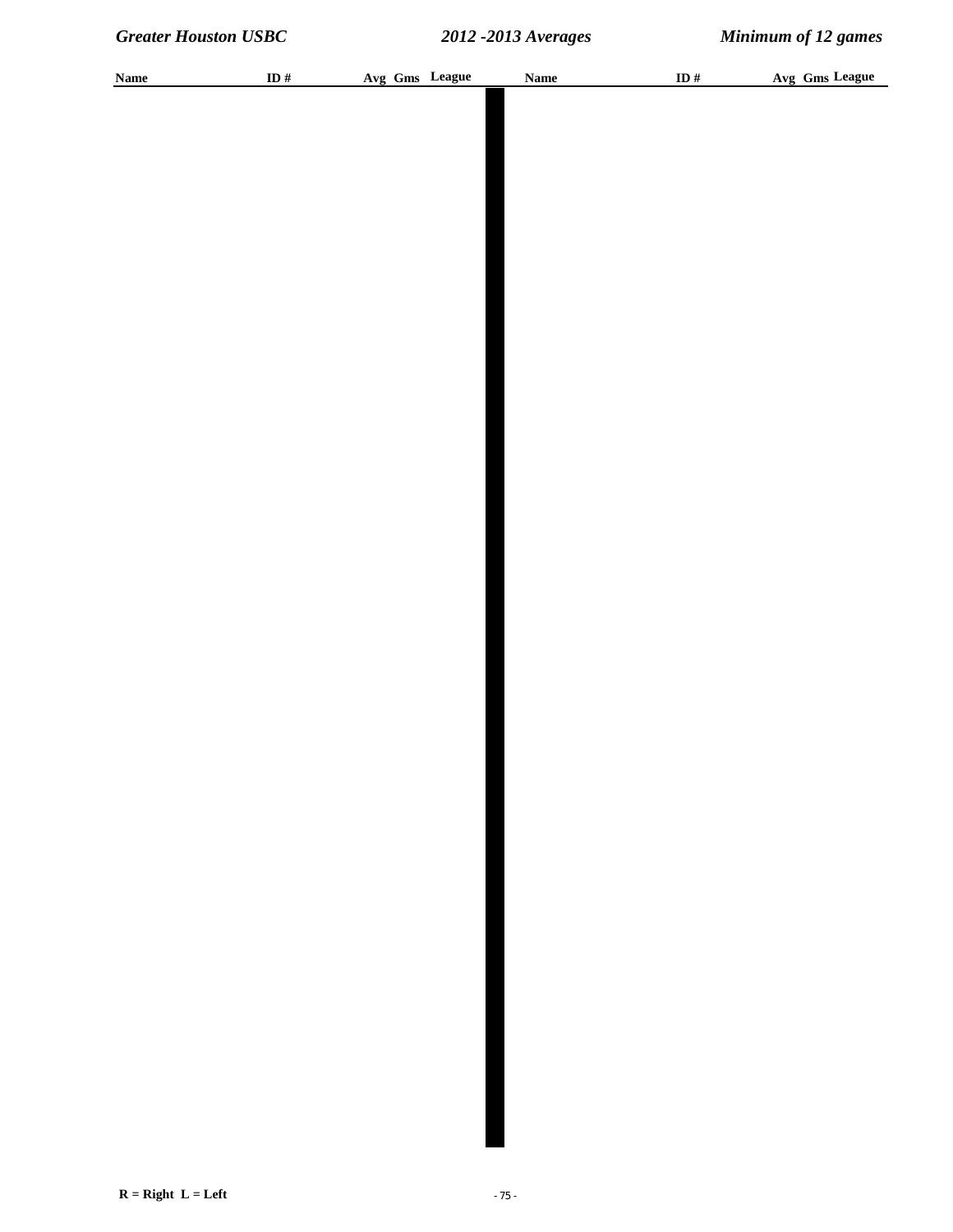| <b>Name</b> | ID# | Avg Gms League | <b>Name</b> | ID # | Avg Gms League |
|-------------|-----|----------------|-------------|------|----------------|
|             |     |                |             |      |                |
|             |     |                |             |      |                |
|             |     |                |             |      |                |
|             |     |                |             |      |                |
|             |     |                |             |      |                |
|             |     |                |             |      |                |
|             |     |                |             |      |                |
|             |     |                |             |      |                |
|             |     |                |             |      |                |
|             |     |                |             |      |                |
|             |     |                |             |      |                |
|             |     |                |             |      |                |
|             |     |                |             |      |                |
|             |     |                |             |      |                |
|             |     |                |             |      |                |
|             |     |                |             |      |                |
|             |     |                |             |      |                |
|             |     |                |             |      |                |
|             |     |                |             |      |                |
|             |     |                |             |      |                |
|             |     |                |             |      |                |
|             |     |                |             |      |                |
|             |     |                |             |      |                |
|             |     |                |             |      |                |
|             |     |                |             |      |                |
|             |     |                |             |      |                |
|             |     |                |             |      |                |
|             |     |                |             |      |                |
|             |     |                |             |      |                |
|             |     |                |             |      |                |
|             |     |                |             |      |                |
|             |     |                |             |      |                |
|             |     |                |             |      |                |
|             |     |                |             |      |                |
|             |     |                |             |      |                |
|             |     |                |             |      |                |
|             |     |                |             |      |                |
|             |     |                |             |      |                |
|             |     |                |             |      |                |
|             |     |                |             |      |                |
|             |     |                |             |      |                |
|             |     |                |             |      |                |
|             |     |                |             |      |                |
|             |     |                |             |      |                |
|             |     |                |             |      |                |
|             |     |                |             |      |                |
|             |     |                |             |      |                |
|             |     |                |             |      |                |
|             |     |                |             |      |                |
|             |     |                |             |      |                |
|             |     |                |             |      |                |
|             |     |                |             |      |                |
|             |     |                |             |      |                |
|             |     |                |             |      |                |
|             |     |                |             |      |                |
|             |     |                |             |      |                |
|             |     |                |             |      |                |
|             |     |                |             |      |                |
|             |     |                |             |      |                |
|             |     |                |             |      |                |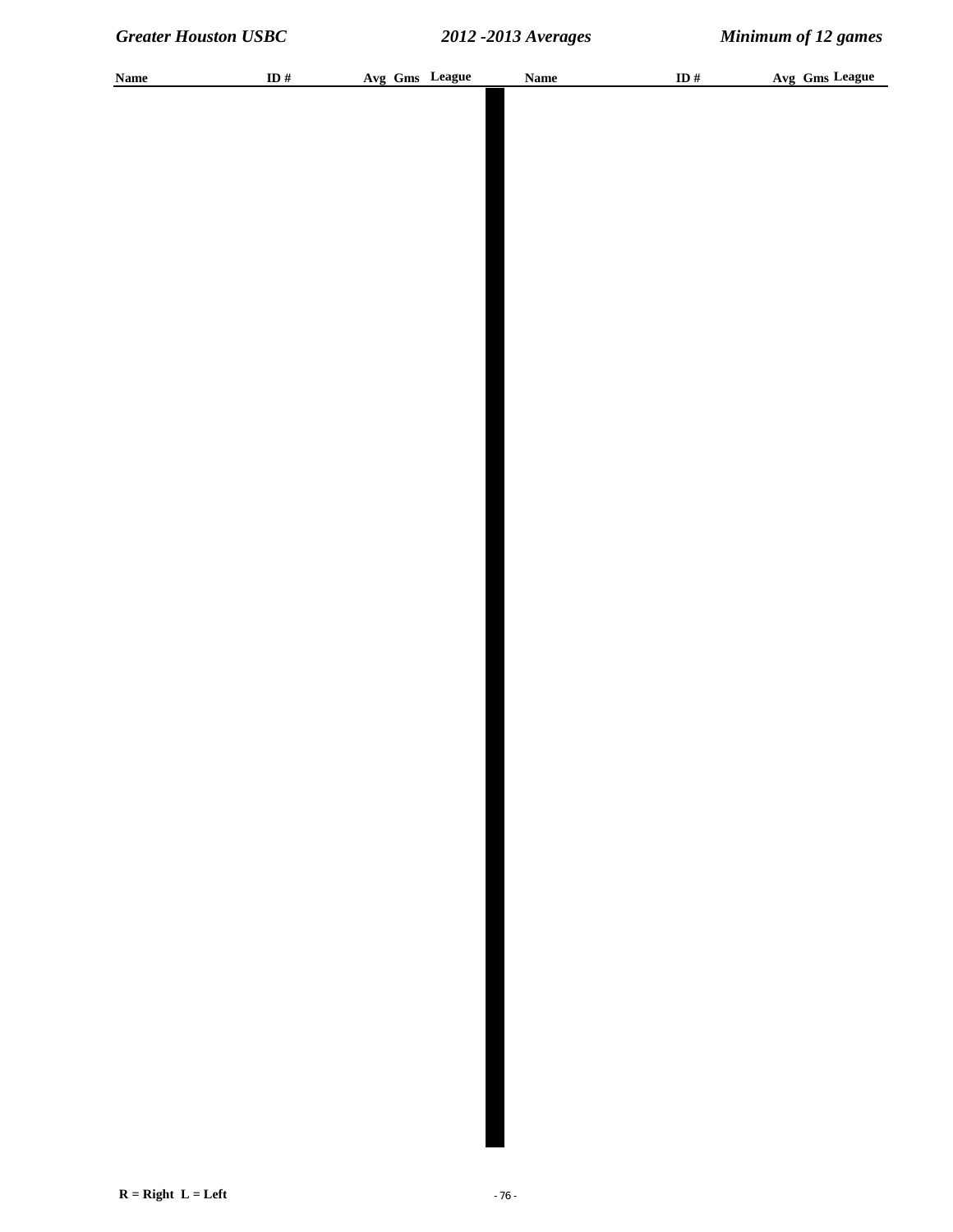| <b>Name</b> | ID # | Avg Gms League | <b>Name</b> | ID $#$ | Avg Gms League |
|-------------|------|----------------|-------------|--------|----------------|
|             |      |                |             |        |                |
|             |      |                |             |        |                |
|             |      |                |             |        |                |
|             |      |                |             |        |                |
|             |      |                |             |        |                |
|             |      |                |             |        |                |
|             |      |                |             |        |                |
|             |      |                |             |        |                |
|             |      |                |             |        |                |
|             |      |                |             |        |                |
|             |      |                |             |        |                |
|             |      |                |             |        |                |
|             |      |                |             |        |                |
|             |      |                |             |        |                |
|             |      |                |             |        |                |
|             |      |                |             |        |                |
|             |      |                |             |        |                |
|             |      |                |             |        |                |
|             |      |                |             |        |                |
|             |      |                |             |        |                |
|             |      |                |             |        |                |
|             |      |                |             |        |                |
|             |      |                |             |        |                |
|             |      |                |             |        |                |
|             |      |                |             |        |                |
|             |      |                |             |        |                |
|             |      |                |             |        |                |
|             |      |                |             |        |                |
|             |      |                |             |        |                |
|             |      |                |             |        |                |
|             |      |                |             |        |                |
|             |      |                |             |        |                |
|             |      |                |             |        |                |
|             |      |                |             |        |                |
|             |      |                |             |        |                |
|             |      |                |             |        |                |
|             |      |                |             |        |                |
|             |      |                |             |        |                |
|             |      |                |             |        |                |
|             |      |                |             |        |                |
|             |      |                |             |        |                |
|             |      |                |             |        |                |
|             |      |                |             |        |                |
|             |      |                |             |        |                |
|             |      |                |             |        |                |
|             |      |                |             |        |                |
|             |      |                |             |        |                |
|             |      |                |             |        |                |
|             |      |                |             |        |                |
|             |      |                |             |        |                |
|             |      |                |             |        |                |
|             |      |                |             |        |                |
|             |      |                |             |        |                |
|             |      |                |             |        |                |
|             |      |                |             |        |                |
|             |      |                |             |        |                |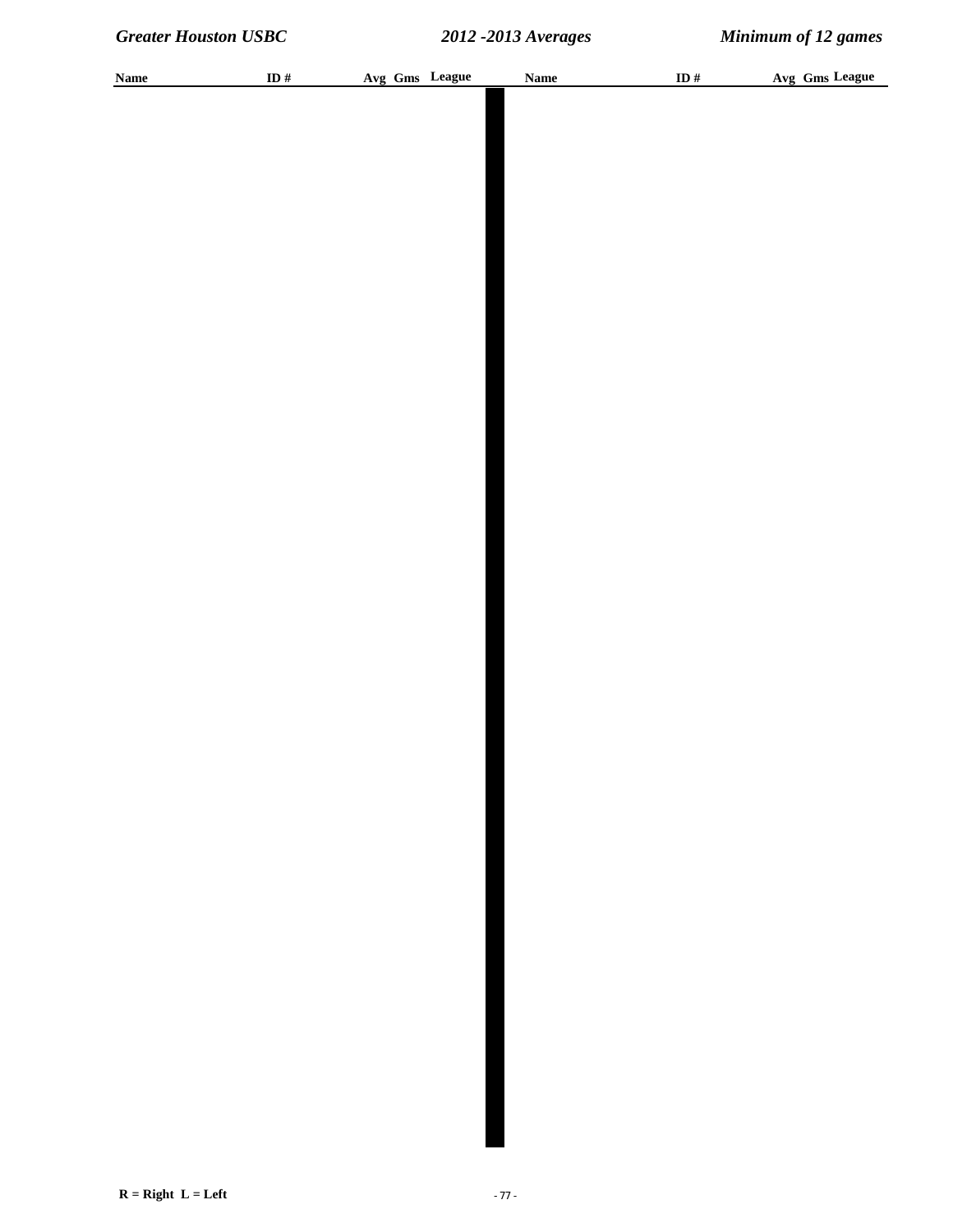| <b>Name</b> | ID $\#$ |  | Avg Gms League | <b>Name</b> | ID $\#$ | Avg Gms League |
|-------------|---------|--|----------------|-------------|---------|----------------|
|             |         |  |                |             |         |                |
|             |         |  |                |             |         |                |
|             |         |  |                |             |         |                |
|             |         |  |                |             |         |                |
|             |         |  |                |             |         |                |
|             |         |  |                |             |         |                |
|             |         |  |                |             |         |                |
|             |         |  |                |             |         |                |
|             |         |  |                |             |         |                |
|             |         |  |                |             |         |                |
|             |         |  |                |             |         |                |
|             |         |  |                |             |         |                |
|             |         |  |                |             |         |                |
|             |         |  |                |             |         |                |
|             |         |  |                |             |         |                |
|             |         |  |                |             |         |                |
|             |         |  |                |             |         |                |
|             |         |  |                |             |         |                |
|             |         |  |                |             |         |                |
|             |         |  |                |             |         |                |
|             |         |  |                |             |         |                |
|             |         |  |                |             |         |                |
|             |         |  |                |             |         |                |
|             |         |  |                |             |         |                |
|             |         |  |                |             |         |                |
|             |         |  |                |             |         |                |
|             |         |  |                |             |         |                |
|             |         |  |                |             |         |                |
|             |         |  |                |             |         |                |
|             |         |  |                |             |         |                |
|             |         |  |                |             |         |                |
|             |         |  |                |             |         |                |
|             |         |  |                |             |         |                |
|             |         |  |                |             |         |                |
|             |         |  |                |             |         |                |
|             |         |  |                |             |         |                |
|             |         |  |                |             |         |                |
|             |         |  |                |             |         |                |
|             |         |  |                |             |         |                |
|             |         |  |                |             |         |                |
|             |         |  |                |             |         |                |
|             |         |  |                |             |         |                |
|             |         |  |                |             |         |                |
|             |         |  |                |             |         |                |
|             |         |  |                |             |         |                |
|             |         |  |                |             |         |                |
|             |         |  |                |             |         |                |
|             |         |  |                |             |         |                |
|             |         |  |                |             |         |                |
|             |         |  |                |             |         |                |
|             |         |  |                |             |         |                |
|             |         |  |                |             |         |                |
|             |         |  |                |             |         |                |
|             |         |  |                |             |         |                |
|             |         |  |                |             |         |                |
|             |         |  |                |             |         |                |
|             |         |  |                |             |         |                |
|             |         |  |                |             |         |                |
|             |         |  |                |             |         |                |
|             |         |  |                |             |         |                |
|             |         |  |                |             |         |                |
|             |         |  |                |             |         |                |
|             |         |  |                |             |         |                |
|             |         |  |                |             |         |                |
|             |         |  |                |             |         |                |
|             |         |  |                |             |         |                |
|             |         |  |                |             |         |                |
|             |         |  |                |             |         |                |
|             |         |  |                |             |         |                |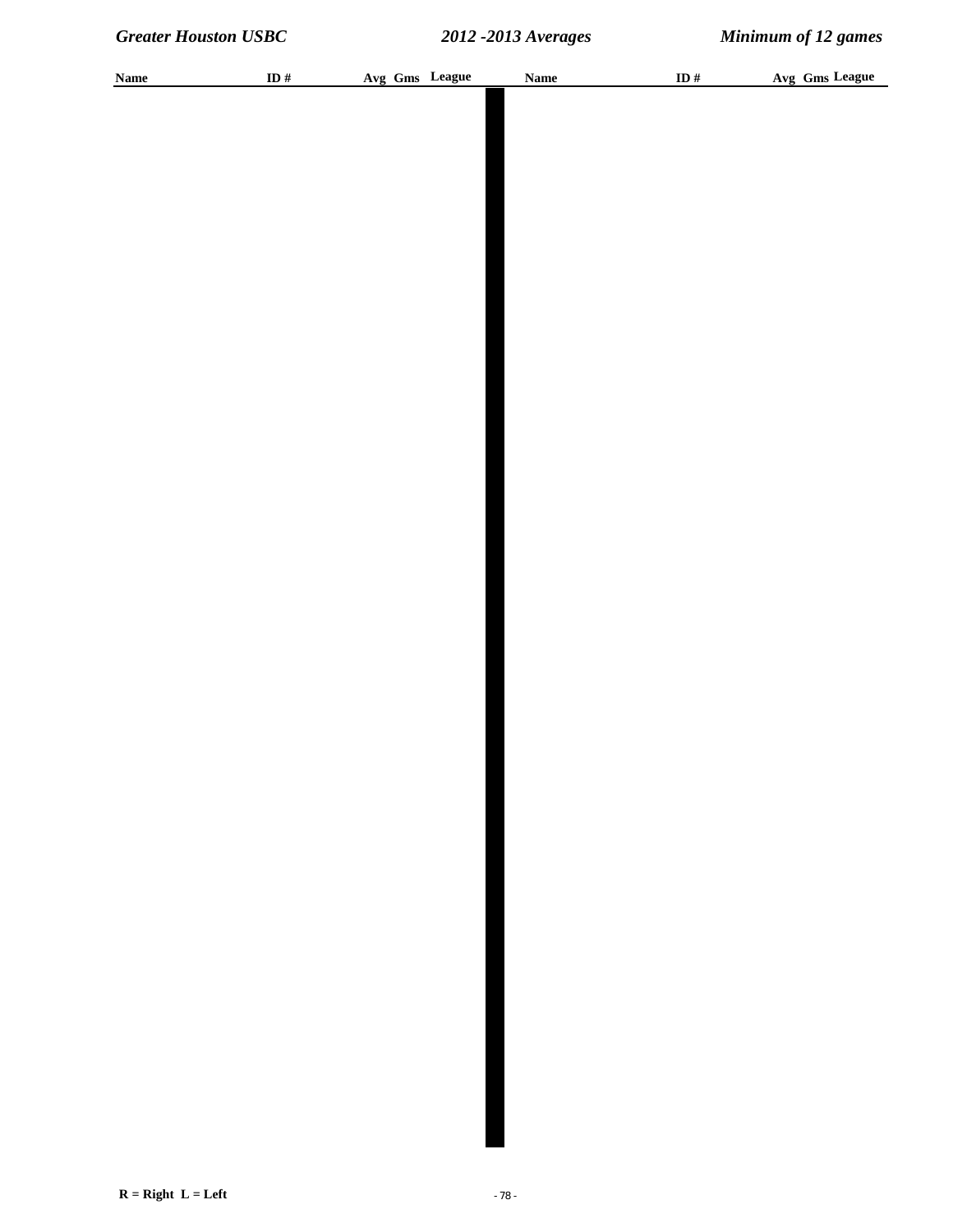| <b>Name</b> | ID $\#$ |  | Avg Gms League | <b>Name</b> | ID $\#$ | Avg Gms League |
|-------------|---------|--|----------------|-------------|---------|----------------|
|             |         |  |                |             |         |                |
|             |         |  |                |             |         |                |
|             |         |  |                |             |         |                |
|             |         |  |                |             |         |                |
|             |         |  |                |             |         |                |
|             |         |  |                |             |         |                |
|             |         |  |                |             |         |                |
|             |         |  |                |             |         |                |
|             |         |  |                |             |         |                |
|             |         |  |                |             |         |                |
|             |         |  |                |             |         |                |
|             |         |  |                |             |         |                |
|             |         |  |                |             |         |                |
|             |         |  |                |             |         |                |
|             |         |  |                |             |         |                |
|             |         |  |                |             |         |                |
|             |         |  |                |             |         |                |
|             |         |  |                |             |         |                |
|             |         |  |                |             |         |                |
|             |         |  |                |             |         |                |
|             |         |  |                |             |         |                |
|             |         |  |                |             |         |                |
|             |         |  |                |             |         |                |
|             |         |  |                |             |         |                |
|             |         |  |                |             |         |                |
|             |         |  |                |             |         |                |
|             |         |  |                |             |         |                |
|             |         |  |                |             |         |                |
|             |         |  |                |             |         |                |
|             |         |  |                |             |         |                |
|             |         |  |                |             |         |                |
|             |         |  |                |             |         |                |
|             |         |  |                |             |         |                |
|             |         |  |                |             |         |                |
|             |         |  |                |             |         |                |
|             |         |  |                |             |         |                |
|             |         |  |                |             |         |                |
|             |         |  |                |             |         |                |
|             |         |  |                |             |         |                |
|             |         |  |                |             |         |                |
|             |         |  |                |             |         |                |
|             |         |  |                |             |         |                |
|             |         |  |                |             |         |                |
|             |         |  |                |             |         |                |
|             |         |  |                |             |         |                |
|             |         |  |                |             |         |                |
|             |         |  |                |             |         |                |
|             |         |  |                |             |         |                |
|             |         |  |                |             |         |                |
|             |         |  |                |             |         |                |
|             |         |  |                |             |         |                |
|             |         |  |                |             |         |                |
|             |         |  |                |             |         |                |
|             |         |  |                |             |         |                |
|             |         |  |                |             |         |                |
|             |         |  |                |             |         |                |
|             |         |  |                |             |         |                |
|             |         |  |                |             |         |                |
|             |         |  |                |             |         |                |
|             |         |  |                |             |         |                |
|             |         |  |                |             |         |                |
|             |         |  |                |             |         |                |
|             |         |  |                |             |         |                |
|             |         |  |                |             |         |                |
|             |         |  |                |             |         |                |
|             |         |  |                |             |         |                |
|             |         |  |                |             |         |                |
|             |         |  |                |             |         |                |
|             |         |  |                |             |         |                |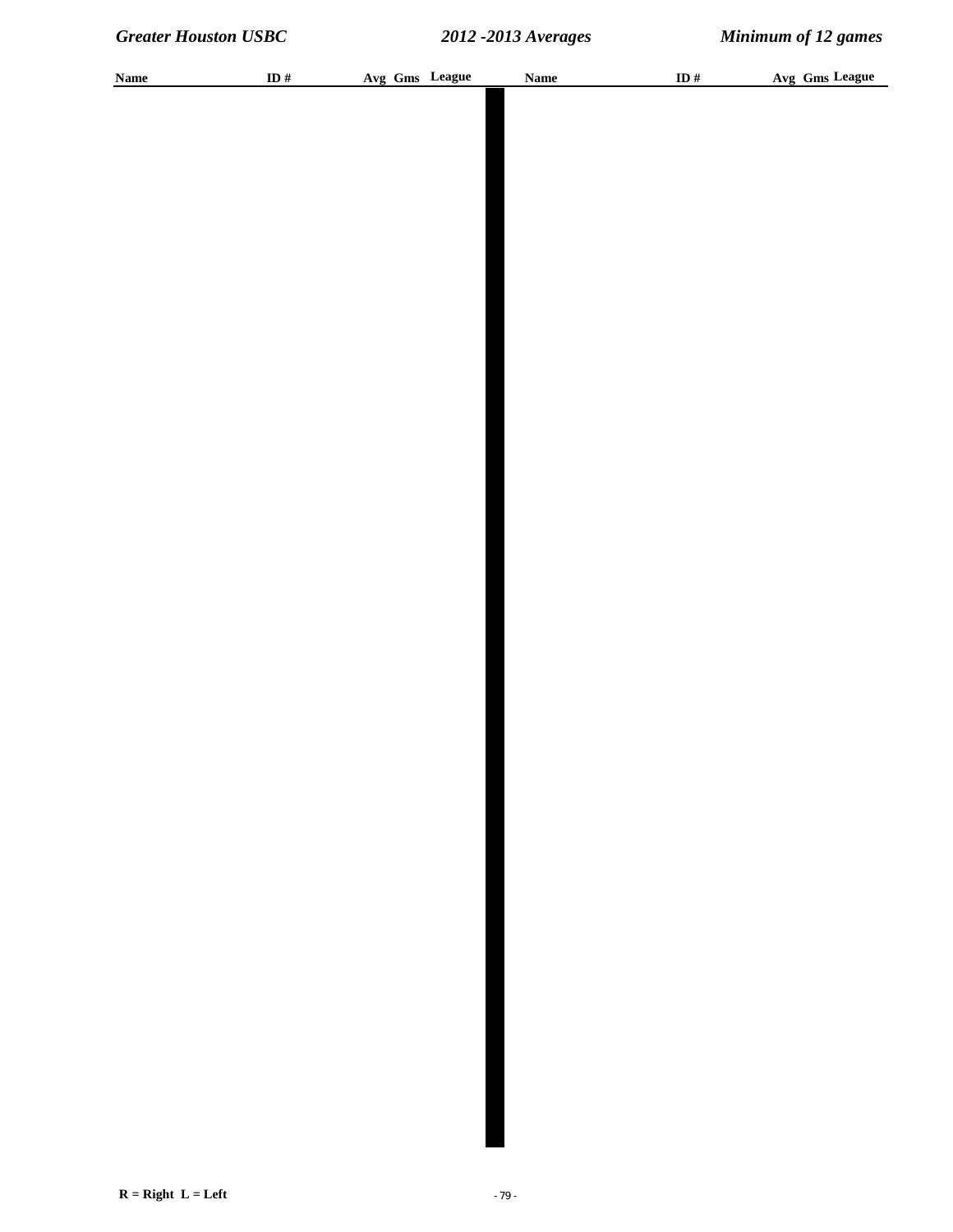| <b>Name</b> | ID $\#$ | Avg Gms League | <b>Name</b> | ID $\#$ | Avg Gms League |
|-------------|---------|----------------|-------------|---------|----------------|
|             |         |                |             |         |                |
|             |         |                |             |         |                |
|             |         |                |             |         |                |
|             |         |                |             |         |                |
|             |         |                |             |         |                |
|             |         |                |             |         |                |
|             |         |                |             |         |                |
|             |         |                |             |         |                |
|             |         |                |             |         |                |
|             |         |                |             |         |                |
|             |         |                |             |         |                |
|             |         |                |             |         |                |
|             |         |                |             |         |                |
|             |         |                |             |         |                |
|             |         |                |             |         |                |
|             |         |                |             |         |                |
|             |         |                |             |         |                |
|             |         |                |             |         |                |
|             |         |                |             |         |                |
|             |         |                |             |         |                |
|             |         |                |             |         |                |
|             |         |                |             |         |                |
|             |         |                |             |         |                |
|             |         |                |             |         |                |
|             |         |                |             |         |                |
|             |         |                |             |         |                |
|             |         |                |             |         |                |
|             |         |                |             |         |                |
|             |         |                |             |         |                |
|             |         |                |             |         |                |
|             |         |                |             |         |                |
|             |         |                |             |         |                |
|             |         |                |             |         |                |
|             |         |                |             |         |                |
|             |         |                |             |         |                |
|             |         |                |             |         |                |
|             |         |                |             |         |                |
|             |         |                |             |         |                |
|             |         |                |             |         |                |
|             |         |                |             |         |                |
|             |         |                |             |         |                |
|             |         |                |             |         |                |
|             |         |                |             |         |                |
|             |         |                |             |         |                |
|             |         |                |             |         |                |
|             |         |                |             |         |                |
|             |         |                |             |         |                |
|             |         |                |             |         |                |
|             |         |                |             |         |                |
|             |         |                |             |         |                |
|             |         |                |             |         |                |
|             |         |                |             |         |                |
|             |         |                |             |         |                |
|             |         |                |             |         |                |
|             |         |                |             |         |                |
|             |         |                |             |         |                |
|             |         |                |             |         |                |
|             |         |                |             |         |                |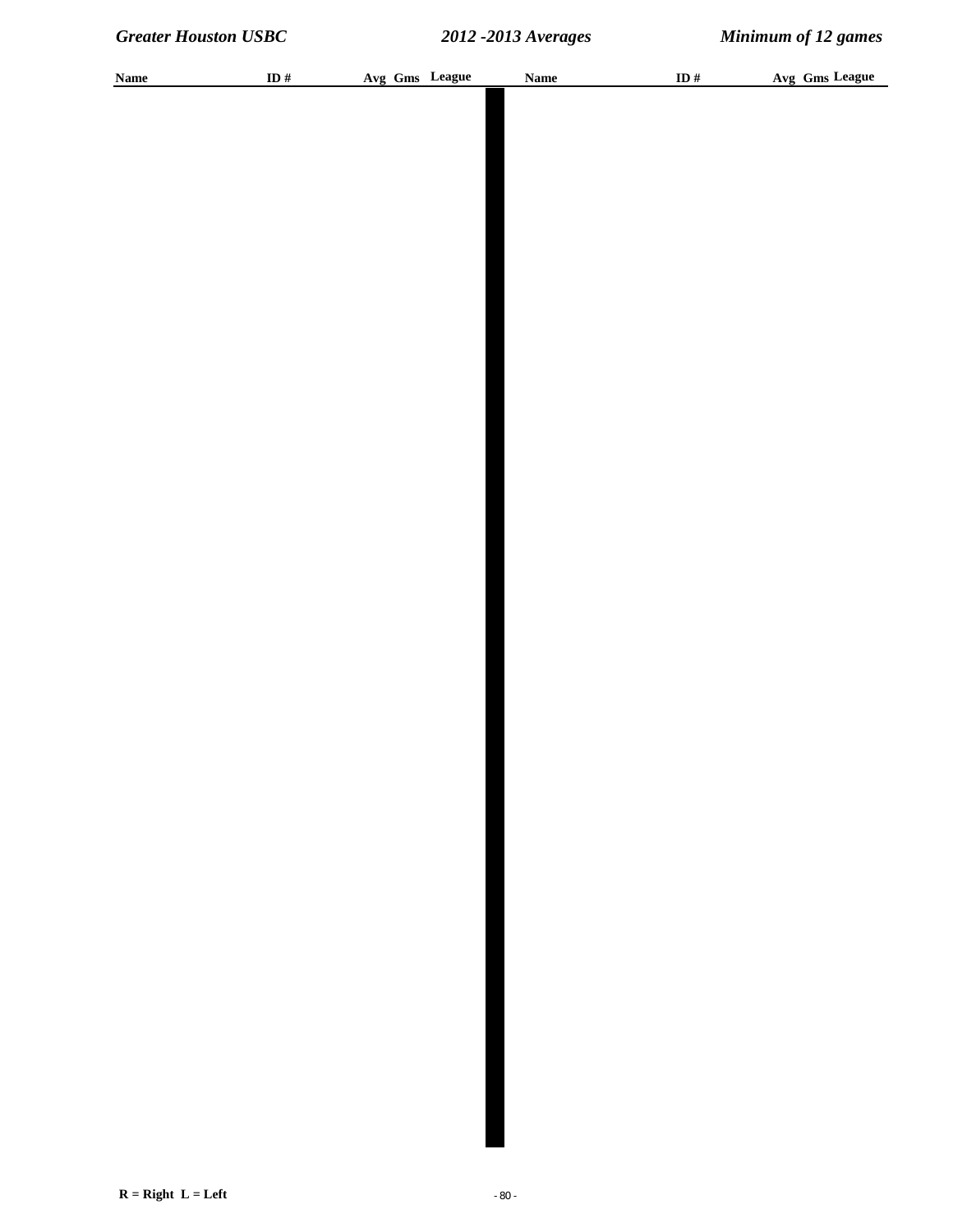| <b>Name</b> | ID# | Avg Gms League | <b>Name</b> | ID # | Avg Gms League |
|-------------|-----|----------------|-------------|------|----------------|
|             |     |                |             |      |                |
|             |     |                |             |      |                |
|             |     |                |             |      |                |
|             |     |                |             |      |                |
|             |     |                |             |      |                |
|             |     |                |             |      |                |
|             |     |                |             |      |                |
|             |     |                |             |      |                |
|             |     |                |             |      |                |
|             |     |                |             |      |                |
|             |     |                |             |      |                |
|             |     |                |             |      |                |
|             |     |                |             |      |                |
|             |     |                |             |      |                |
|             |     |                |             |      |                |
|             |     |                |             |      |                |
|             |     |                |             |      |                |
|             |     |                |             |      |                |
|             |     |                |             |      |                |
|             |     |                |             |      |                |
|             |     |                |             |      |                |
|             |     |                |             |      |                |
|             |     |                |             |      |                |
|             |     |                |             |      |                |
|             |     |                |             |      |                |
|             |     |                |             |      |                |
|             |     |                |             |      |                |
|             |     |                |             |      |                |
|             |     |                |             |      |                |
|             |     |                |             |      |                |
|             |     |                |             |      |                |
|             |     |                |             |      |                |
|             |     |                |             |      |                |
|             |     |                |             |      |                |
|             |     |                |             |      |                |
|             |     |                |             |      |                |
|             |     |                |             |      |                |
|             |     |                |             |      |                |
|             |     |                |             |      |                |
|             |     |                |             |      |                |
|             |     |                |             |      |                |
|             |     |                |             |      |                |
|             |     |                |             |      |                |
|             |     |                |             |      |                |
|             |     |                |             |      |                |
|             |     |                |             |      |                |
|             |     |                |             |      |                |
|             |     |                |             |      |                |
|             |     |                |             |      |                |
|             |     |                |             |      |                |
|             |     |                |             |      |                |
|             |     |                |             |      |                |
|             |     |                |             |      |                |
|             |     |                |             |      |                |
|             |     |                |             |      |                |
|             |     |                |             |      |                |
|             |     |                |             |      |                |
|             |     |                |             |      |                |
|             |     |                |             |      |                |
|             |     |                |             |      |                |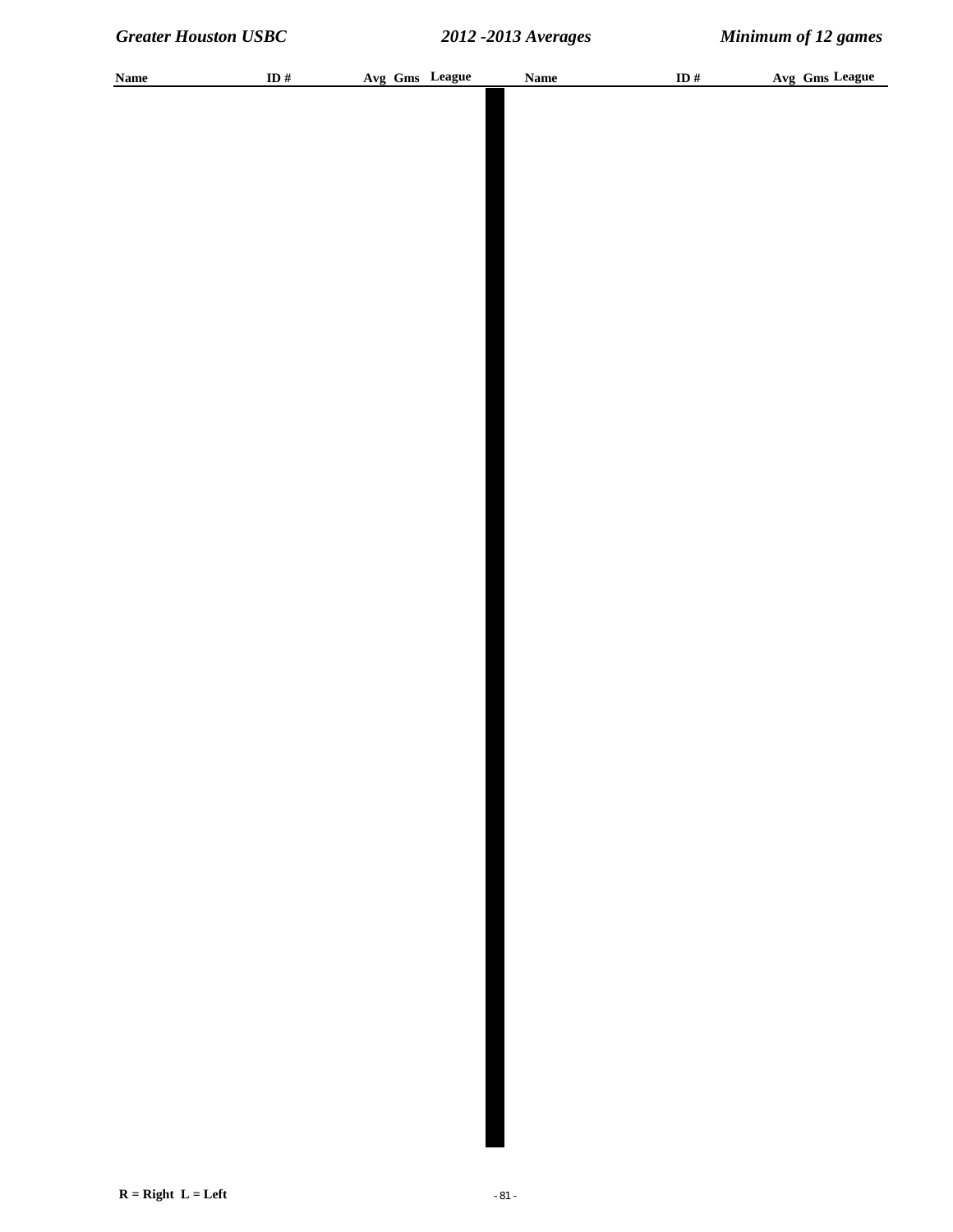| <b>Name</b> | ID $\#$ |  | Avg Gms League | <b>Name</b> | ID $\#$ | Avg Gms League |
|-------------|---------|--|----------------|-------------|---------|----------------|
|             |         |  |                |             |         |                |
|             |         |  |                |             |         |                |
|             |         |  |                |             |         |                |
|             |         |  |                |             |         |                |
|             |         |  |                |             |         |                |
|             |         |  |                |             |         |                |
|             |         |  |                |             |         |                |
|             |         |  |                |             |         |                |
|             |         |  |                |             |         |                |
|             |         |  |                |             |         |                |
|             |         |  |                |             |         |                |
|             |         |  |                |             |         |                |
|             |         |  |                |             |         |                |
|             |         |  |                |             |         |                |
|             |         |  |                |             |         |                |
|             |         |  |                |             |         |                |
|             |         |  |                |             |         |                |
|             |         |  |                |             |         |                |
|             |         |  |                |             |         |                |
|             |         |  |                |             |         |                |
|             |         |  |                |             |         |                |
|             |         |  |                |             |         |                |
|             |         |  |                |             |         |                |
|             |         |  |                |             |         |                |
|             |         |  |                |             |         |                |
|             |         |  |                |             |         |                |
|             |         |  |                |             |         |                |
|             |         |  |                |             |         |                |
|             |         |  |                |             |         |                |
|             |         |  |                |             |         |                |
|             |         |  |                |             |         |                |
|             |         |  |                |             |         |                |
|             |         |  |                |             |         |                |
|             |         |  |                |             |         |                |
|             |         |  |                |             |         |                |
|             |         |  |                |             |         |                |
|             |         |  |                |             |         |                |
|             |         |  |                |             |         |                |
|             |         |  |                |             |         |                |
|             |         |  |                |             |         |                |
|             |         |  |                |             |         |                |
|             |         |  |                |             |         |                |
|             |         |  |                |             |         |                |
|             |         |  |                |             |         |                |
|             |         |  |                |             |         |                |
|             |         |  |                |             |         |                |
|             |         |  |                |             |         |                |
|             |         |  |                |             |         |                |
|             |         |  |                |             |         |                |
|             |         |  |                |             |         |                |
|             |         |  |                |             |         |                |
|             |         |  |                |             |         |                |
|             |         |  |                |             |         |                |
|             |         |  |                |             |         |                |
|             |         |  |                |             |         |                |
|             |         |  |                |             |         |                |
|             |         |  |                |             |         |                |
|             |         |  |                |             |         |                |
|             |         |  |                |             |         |                |
|             |         |  |                |             |         |                |
|             |         |  |                |             |         |                |
|             |         |  |                |             |         |                |
|             |         |  |                |             |         |                |
|             |         |  |                |             |         |                |
|             |         |  |                |             |         |                |
|             |         |  |                |             |         |                |
|             |         |  |                |             |         |                |
|             |         |  |                |             |         |                |
|             |         |  |                |             |         |                |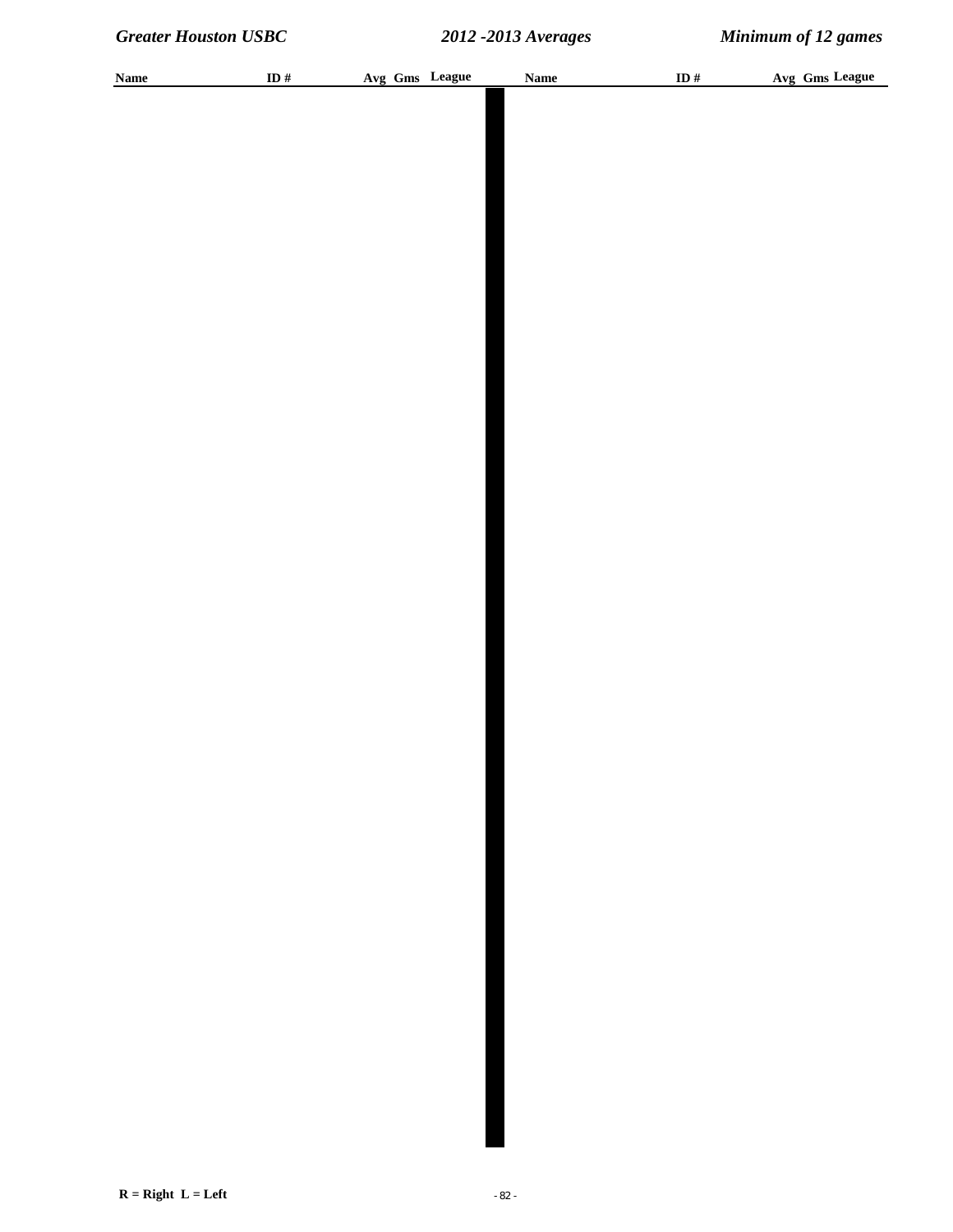| <b>Name</b> | ID $#$ | Avg Gms League | <b>Name</b> | ID# | Avg Gms League |
|-------------|--------|----------------|-------------|-----|----------------|
|             |        |                |             |     |                |
|             |        |                |             |     |                |
|             |        |                |             |     |                |
|             |        |                |             |     |                |
|             |        |                |             |     |                |
|             |        |                |             |     |                |
|             |        |                |             |     |                |
|             |        |                |             |     |                |
|             |        |                |             |     |                |
|             |        |                |             |     |                |
|             |        |                |             |     |                |
|             |        |                |             |     |                |
|             |        |                |             |     |                |
|             |        |                |             |     |                |
|             |        |                |             |     |                |
|             |        |                |             |     |                |
|             |        |                |             |     |                |
|             |        |                |             |     |                |
|             |        |                |             |     |                |
|             |        |                |             |     |                |
|             |        |                |             |     |                |
|             |        |                |             |     |                |
|             |        |                |             |     |                |
|             |        |                |             |     |                |
|             |        |                |             |     |                |
|             |        |                |             |     |                |
|             |        |                |             |     |                |
|             |        |                |             |     |                |
|             |        |                |             |     |                |
|             |        |                |             |     |                |
|             |        |                |             |     |                |
|             |        |                |             |     |                |
|             |        |                |             |     |                |
|             |        |                |             |     |                |
|             |        |                |             |     |                |
|             |        |                |             |     |                |
|             |        |                |             |     |                |
|             |        |                |             |     |                |
|             |        |                |             |     |                |
|             |        |                |             |     |                |
|             |        |                |             |     |                |
|             |        |                |             |     |                |
|             |        |                |             |     |                |
|             |        |                |             |     |                |
|             |        |                |             |     |                |
|             |        |                |             |     |                |
|             |        |                |             |     |                |
|             |        |                |             |     |                |
|             |        |                |             |     |                |
|             |        |                |             |     |                |
|             |        |                |             |     |                |
|             |        |                |             |     |                |
|             |        |                |             |     |                |
|             |        |                |             |     |                |
|             |        |                |             |     |                |
|             |        |                |             |     |                |
|             |        |                |             |     |                |
|             |        |                |             |     |                |
|             |        |                |             |     |                |
|             |        |                |             |     |                |
|             |        |                |             |     |                |
|             |        |                |             |     |                |
|             |        |                |             |     |                |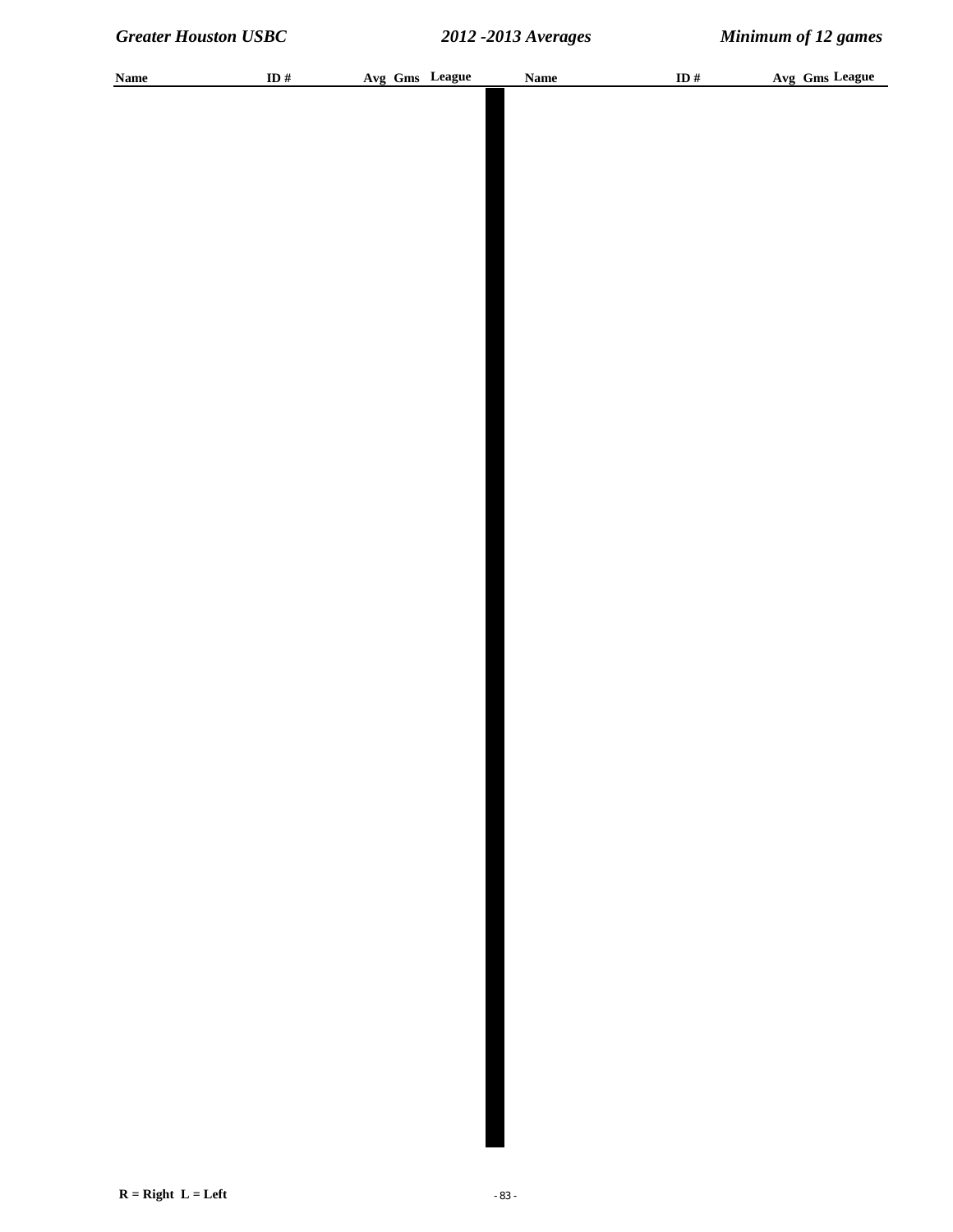| <b>Name</b> | ID $\#$ | Avg Gms League | <b>Name</b> | ID $\#$ | Avg Gms League |
|-------------|---------|----------------|-------------|---------|----------------|
|             |         |                |             |         |                |
|             |         |                |             |         |                |
|             |         |                |             |         |                |
|             |         |                |             |         |                |
|             |         |                |             |         |                |
|             |         |                |             |         |                |
|             |         |                |             |         |                |
|             |         |                |             |         |                |
|             |         |                |             |         |                |
|             |         |                |             |         |                |
|             |         |                |             |         |                |
|             |         |                |             |         |                |
|             |         |                |             |         |                |
|             |         |                |             |         |                |
|             |         |                |             |         |                |
|             |         |                |             |         |                |
|             |         |                |             |         |                |
|             |         |                |             |         |                |
|             |         |                |             |         |                |
|             |         |                |             |         |                |
|             |         |                |             |         |                |
|             |         |                |             |         |                |
|             |         |                |             |         |                |
|             |         |                |             |         |                |
|             |         |                |             |         |                |
|             |         |                |             |         |                |
|             |         |                |             |         |                |
|             |         |                |             |         |                |
|             |         |                |             |         |                |
|             |         |                |             |         |                |
|             |         |                |             |         |                |
|             |         |                |             |         |                |
|             |         |                |             |         |                |
|             |         |                |             |         |                |
|             |         |                |             |         |                |
|             |         |                |             |         |                |
|             |         |                |             |         |                |
|             |         |                |             |         |                |
|             |         |                |             |         |                |
|             |         |                |             |         |                |
|             |         |                |             |         |                |
|             |         |                |             |         |                |
|             |         |                |             |         |                |
|             |         |                |             |         |                |
|             |         |                |             |         |                |
|             |         |                |             |         |                |
|             |         |                |             |         |                |
|             |         |                |             |         |                |
|             |         |                |             |         |                |
|             |         |                |             |         |                |
|             |         |                |             |         |                |
|             |         |                |             |         |                |
|             |         |                |             |         |                |
|             |         |                |             |         |                |
|             |         |                |             |         |                |
|             |         |                |             |         |                |
|             |         |                |             |         |                |
|             |         |                |             |         |                |
|             |         |                |             |         |                |
|             |         |                |             |         |                |
|             |         |                |             |         |                |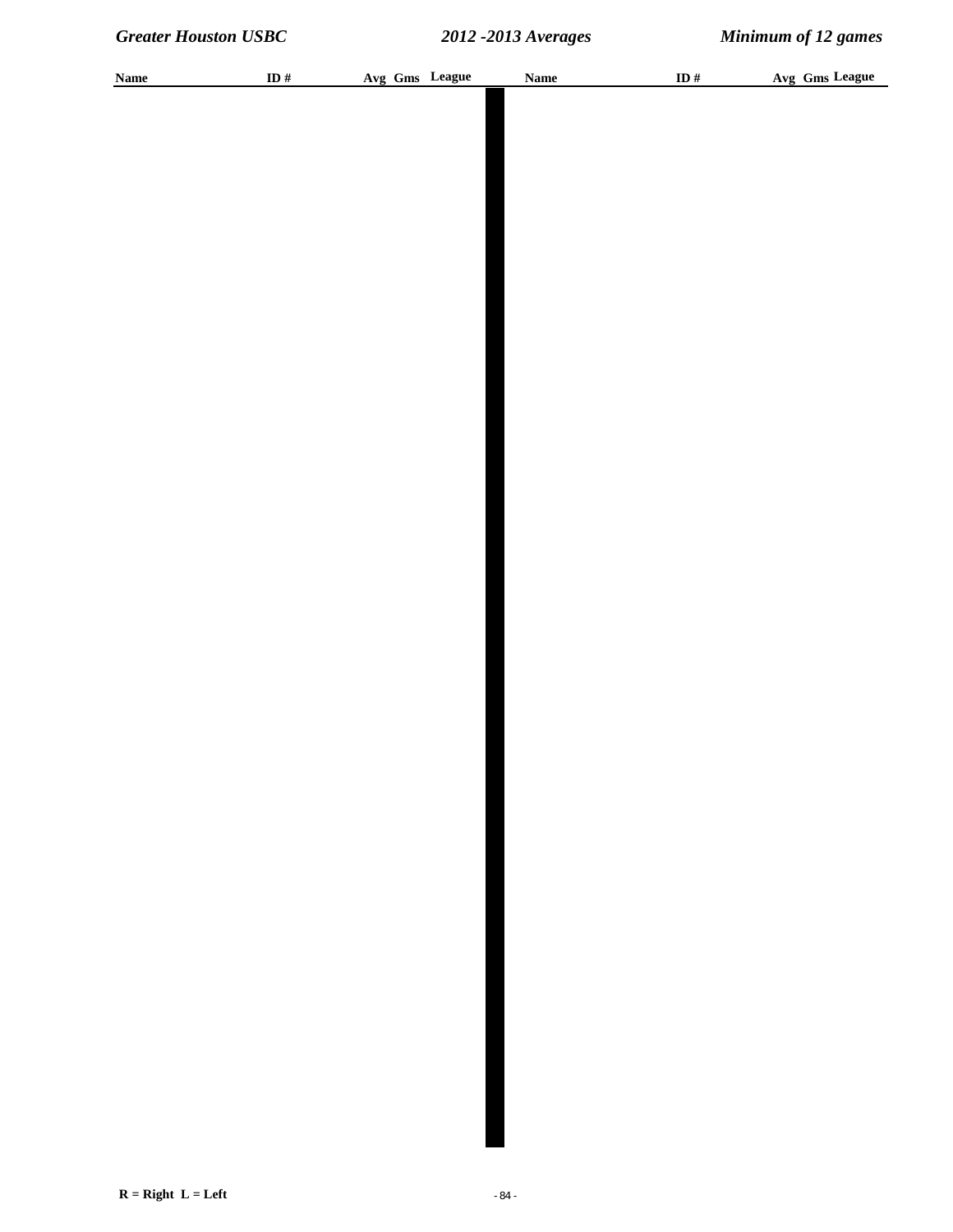| <b>Name</b> | ID $\#$ |  | Avg Gms League | <b>Name</b> | ID $\#$ | Avg Gms League |
|-------------|---------|--|----------------|-------------|---------|----------------|
|             |         |  |                |             |         |                |
|             |         |  |                |             |         |                |
|             |         |  |                |             |         |                |
|             |         |  |                |             |         |                |
|             |         |  |                |             |         |                |
|             |         |  |                |             |         |                |
|             |         |  |                |             |         |                |
|             |         |  |                |             |         |                |
|             |         |  |                |             |         |                |
|             |         |  |                |             |         |                |
|             |         |  |                |             |         |                |
|             |         |  |                |             |         |                |
|             |         |  |                |             |         |                |
|             |         |  |                |             |         |                |
|             |         |  |                |             |         |                |
|             |         |  |                |             |         |                |
|             |         |  |                |             |         |                |
|             |         |  |                |             |         |                |
|             |         |  |                |             |         |                |
|             |         |  |                |             |         |                |
|             |         |  |                |             |         |                |
|             |         |  |                |             |         |                |
|             |         |  |                |             |         |                |
|             |         |  |                |             |         |                |
|             |         |  |                |             |         |                |
|             |         |  |                |             |         |                |
|             |         |  |                |             |         |                |
|             |         |  |                |             |         |                |
|             |         |  |                |             |         |                |
|             |         |  |                |             |         |                |
|             |         |  |                |             |         |                |
|             |         |  |                |             |         |                |
|             |         |  |                |             |         |                |
|             |         |  |                |             |         |                |
|             |         |  |                |             |         |                |
|             |         |  |                |             |         |                |
|             |         |  |                |             |         |                |
|             |         |  |                |             |         |                |
|             |         |  |                |             |         |                |
|             |         |  |                |             |         |                |
|             |         |  |                |             |         |                |
|             |         |  |                |             |         |                |
|             |         |  |                |             |         |                |
|             |         |  |                |             |         |                |
|             |         |  |                |             |         |                |
|             |         |  |                |             |         |                |
|             |         |  |                |             |         |                |
|             |         |  |                |             |         |                |
|             |         |  |                |             |         |                |
|             |         |  |                |             |         |                |
|             |         |  |                |             |         |                |
|             |         |  |                |             |         |                |
|             |         |  |                |             |         |                |
|             |         |  |                |             |         |                |
|             |         |  |                |             |         |                |
|             |         |  |                |             |         |                |
|             |         |  |                |             |         |                |
|             |         |  |                |             |         |                |
|             |         |  |                |             |         |                |
|             |         |  |                |             |         |                |
|             |         |  |                |             |         |                |
|             |         |  |                |             |         |                |
|             |         |  |                |             |         |                |
|             |         |  |                |             |         |                |
|             |         |  |                |             |         |                |
|             |         |  |                |             |         |                |
|             |         |  |                |             |         |                |
|             |         |  |                |             |         |                |
|             |         |  |                |             |         |                |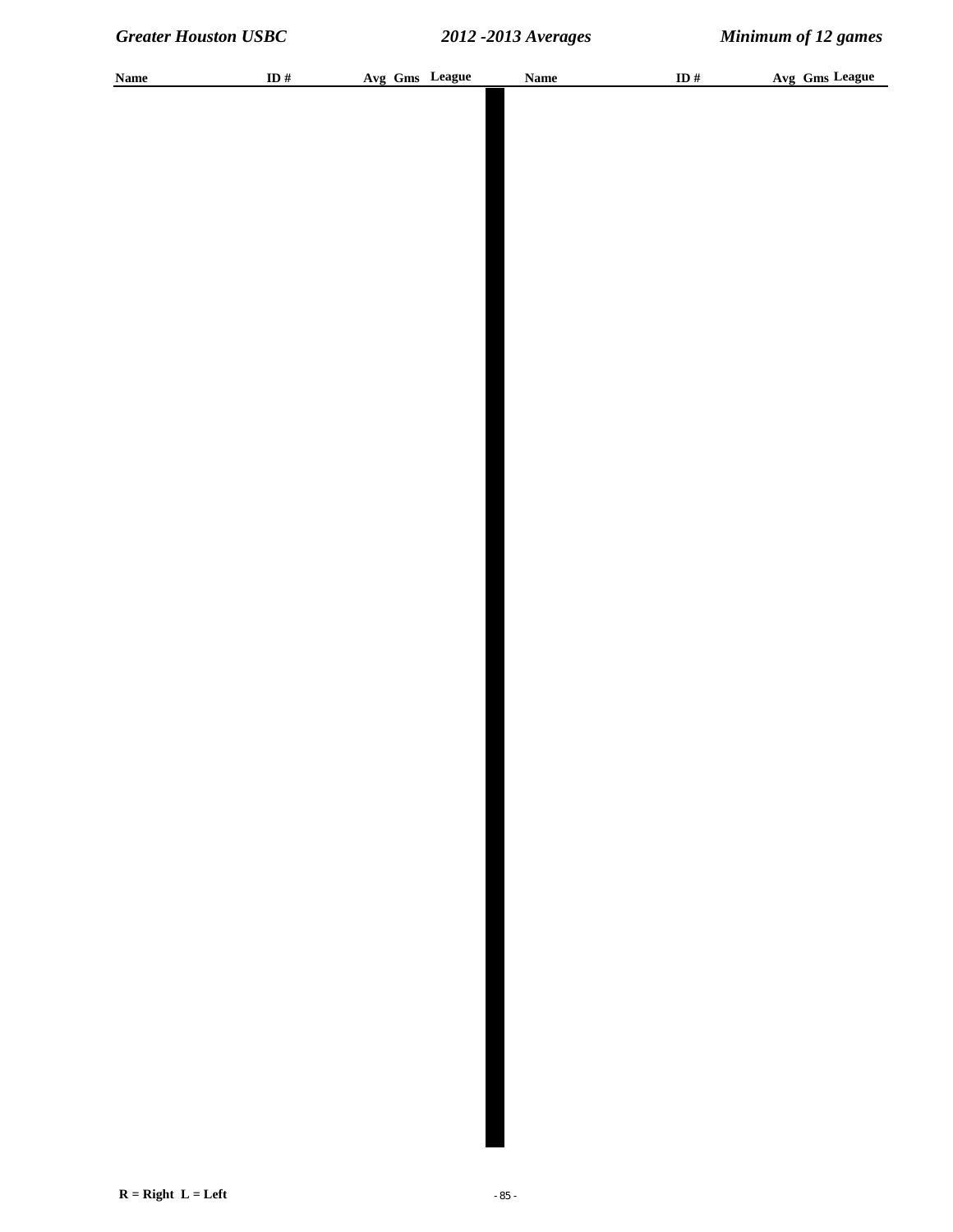| <b>Name</b> | ID $\#$ | Avg Gms League | Name | ID $\#$ | Avg Gms League |
|-------------|---------|----------------|------|---------|----------------|
|             |         |                |      |         |                |
|             |         |                |      |         |                |
|             |         |                |      |         |                |
|             |         |                |      |         |                |
|             |         |                |      |         |                |
|             |         |                |      |         |                |
|             |         |                |      |         |                |
|             |         |                |      |         |                |
|             |         |                |      |         |                |
|             |         |                |      |         |                |
|             |         |                |      |         |                |
|             |         |                |      |         |                |
|             |         |                |      |         |                |
|             |         |                |      |         |                |
|             |         |                |      |         |                |
|             |         |                |      |         |                |
|             |         |                |      |         |                |
|             |         |                |      |         |                |
|             |         |                |      |         |                |
|             |         |                |      |         |                |
|             |         |                |      |         |                |
|             |         |                |      |         |                |
|             |         |                |      |         |                |
|             |         |                |      |         |                |
|             |         |                |      |         |                |
|             |         |                |      |         |                |
|             |         |                |      |         |                |
|             |         |                |      |         |                |
|             |         |                |      |         |                |
|             |         |                |      |         |                |
|             |         |                |      |         |                |
|             |         |                |      |         |                |
|             |         |                |      |         |                |
|             |         |                |      |         |                |
|             |         |                |      |         |                |
|             |         |                |      |         |                |
|             |         |                |      |         |                |
|             |         |                |      |         |                |
|             |         |                |      |         |                |
|             |         |                |      |         |                |
|             |         |                |      |         |                |
|             |         |                |      |         |                |
|             |         |                |      |         |                |
|             |         |                |      |         |                |
|             |         |                |      |         |                |
|             |         |                |      |         |                |
|             |         |                |      |         |                |
|             |         |                |      |         |                |
|             |         |                |      |         |                |
|             |         |                |      |         |                |
|             |         |                |      |         |                |
|             |         |                |      |         |                |
|             |         |                |      |         |                |
|             |         |                |      |         |                |
|             |         |                |      |         |                |
|             |         |                |      |         |                |
|             |         |                |      |         |                |
|             |         |                |      |         |                |
|             |         |                |      |         |                |
|             |         |                |      |         |                |
|             |         |                |      |         |                |
|             |         |                |      |         |                |
|             |         |                |      |         |                |
|             |         |                |      |         |                |
|             |         |                |      |         |                |
|             |         |                |      |         |                |
|             |         |                |      |         |                |
|             |         |                |      |         |                |
|             |         |                |      |         |                |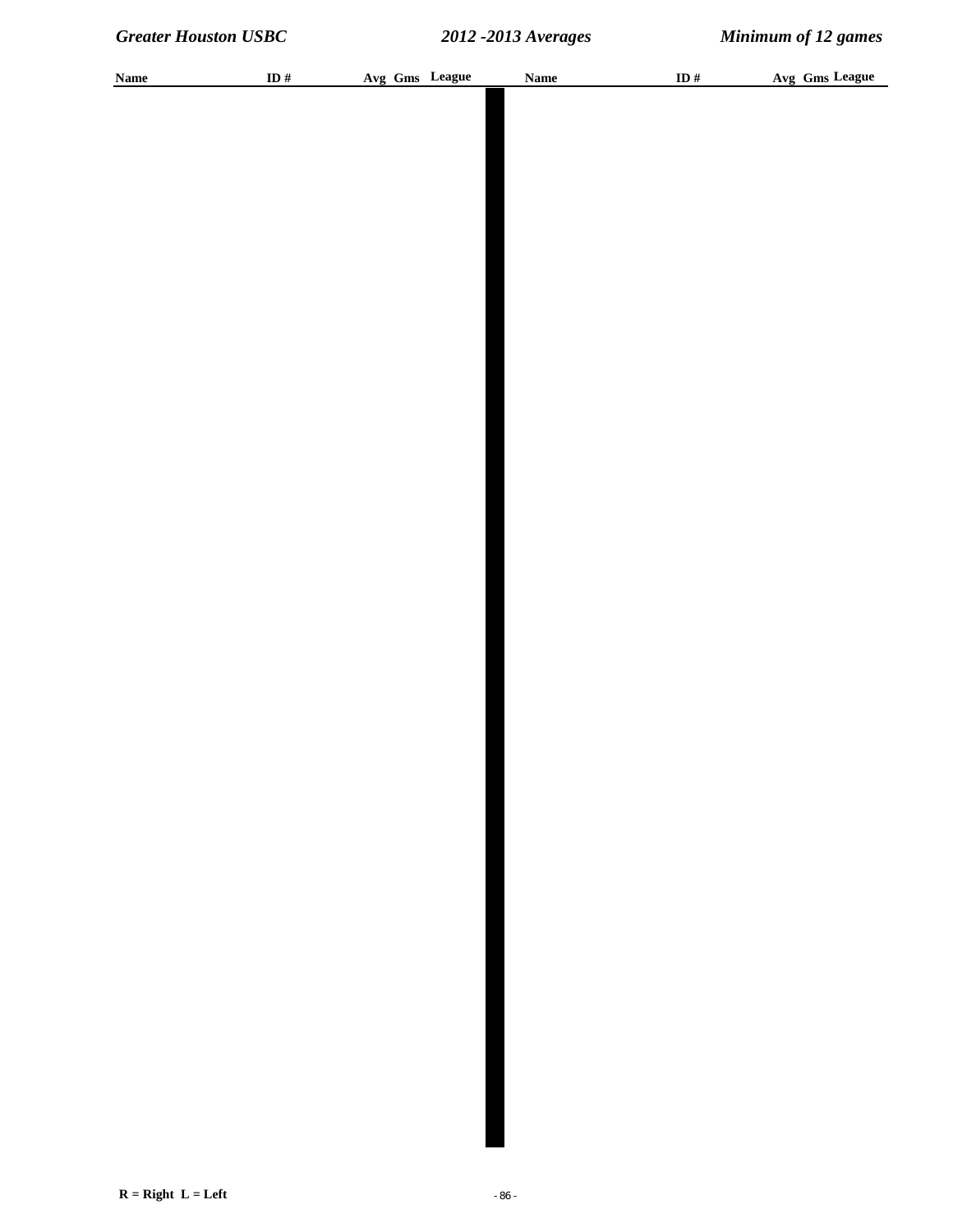| <b>Name</b> | ID $\#$ |  | Avg Gms League | <b>Name</b> | ID $\#$ | Avg Gms League |
|-------------|---------|--|----------------|-------------|---------|----------------|
|             |         |  |                |             |         |                |
|             |         |  |                |             |         |                |
|             |         |  |                |             |         |                |
|             |         |  |                |             |         |                |
|             |         |  |                |             |         |                |
|             |         |  |                |             |         |                |
|             |         |  |                |             |         |                |
|             |         |  |                |             |         |                |
|             |         |  |                |             |         |                |
|             |         |  |                |             |         |                |
|             |         |  |                |             |         |                |
|             |         |  |                |             |         |                |
|             |         |  |                |             |         |                |
|             |         |  |                |             |         |                |
|             |         |  |                |             |         |                |
|             |         |  |                |             |         |                |
|             |         |  |                |             |         |                |
|             |         |  |                |             |         |                |
|             |         |  |                |             |         |                |
|             |         |  |                |             |         |                |
|             |         |  |                |             |         |                |
|             |         |  |                |             |         |                |
|             |         |  |                |             |         |                |
|             |         |  |                |             |         |                |
|             |         |  |                |             |         |                |
|             |         |  |                |             |         |                |
|             |         |  |                |             |         |                |
|             |         |  |                |             |         |                |
|             |         |  |                |             |         |                |
|             |         |  |                |             |         |                |
|             |         |  |                |             |         |                |
|             |         |  |                |             |         |                |
|             |         |  |                |             |         |                |
|             |         |  |                |             |         |                |
|             |         |  |                |             |         |                |
|             |         |  |                |             |         |                |
|             |         |  |                |             |         |                |
|             |         |  |                |             |         |                |
|             |         |  |                |             |         |                |
|             |         |  |                |             |         |                |
|             |         |  |                |             |         |                |
|             |         |  |                |             |         |                |
|             |         |  |                |             |         |                |
|             |         |  |                |             |         |                |
|             |         |  |                |             |         |                |
|             |         |  |                |             |         |                |
|             |         |  |                |             |         |                |
|             |         |  |                |             |         |                |
|             |         |  |                |             |         |                |
|             |         |  |                |             |         |                |
|             |         |  |                |             |         |                |
|             |         |  |                |             |         |                |
|             |         |  |                |             |         |                |
|             |         |  |                |             |         |                |
|             |         |  |                |             |         |                |
|             |         |  |                |             |         |                |
|             |         |  |                |             |         |                |
|             |         |  |                |             |         |                |
|             |         |  |                |             |         |                |
|             |         |  |                |             |         |                |
|             |         |  |                |             |         |                |
|             |         |  |                |             |         |                |
|             |         |  |                |             |         |                |
|             |         |  |                |             |         |                |
|             |         |  |                |             |         |                |
|             |         |  |                |             |         |                |
|             |         |  |                |             |         |                |
|             |         |  |                |             |         |                |
|             |         |  |                |             |         |                |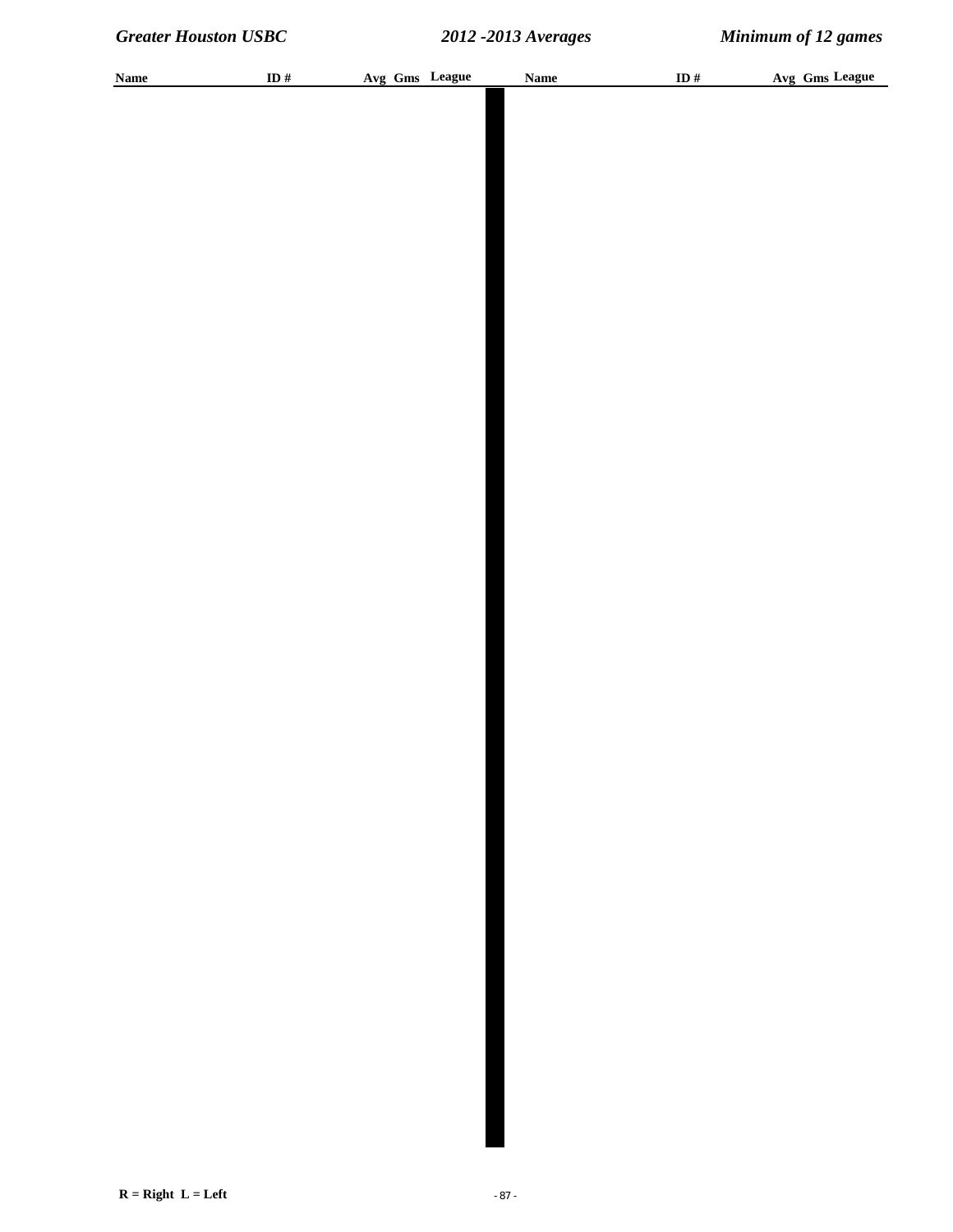| <b>Name</b> | ID $#$ | Avg Gms League | <b>Name</b> | ID# | Avg Gms League |
|-------------|--------|----------------|-------------|-----|----------------|
|             |        |                |             |     |                |
|             |        |                |             |     |                |
|             |        |                |             |     |                |
|             |        |                |             |     |                |
|             |        |                |             |     |                |
|             |        |                |             |     |                |
|             |        |                |             |     |                |
|             |        |                |             |     |                |
|             |        |                |             |     |                |
|             |        |                |             |     |                |
|             |        |                |             |     |                |
|             |        |                |             |     |                |
|             |        |                |             |     |                |
|             |        |                |             |     |                |
|             |        |                |             |     |                |
|             |        |                |             |     |                |
|             |        |                |             |     |                |
|             |        |                |             |     |                |
|             |        |                |             |     |                |
|             |        |                |             |     |                |
|             |        |                |             |     |                |
|             |        |                |             |     |                |
|             |        |                |             |     |                |
|             |        |                |             |     |                |
|             |        |                |             |     |                |
|             |        |                |             |     |                |
|             |        |                |             |     |                |
|             |        |                |             |     |                |
|             |        |                |             |     |                |
|             |        |                |             |     |                |
|             |        |                |             |     |                |
|             |        |                |             |     |                |
|             |        |                |             |     |                |
|             |        |                |             |     |                |
|             |        |                |             |     |                |
|             |        |                |             |     |                |
|             |        |                |             |     |                |
|             |        |                |             |     |                |
|             |        |                |             |     |                |
|             |        |                |             |     |                |
|             |        |                |             |     |                |
|             |        |                |             |     |                |
|             |        |                |             |     |                |
|             |        |                |             |     |                |
|             |        |                |             |     |                |
|             |        |                |             |     |                |
|             |        |                |             |     |                |
|             |        |                |             |     |                |
|             |        |                |             |     |                |
|             |        |                |             |     |                |
|             |        |                |             |     |                |
|             |        |                |             |     |                |
|             |        |                |             |     |                |
|             |        |                |             |     |                |
|             |        |                |             |     |                |
|             |        |                |             |     |                |
|             |        |                |             |     |                |
|             |        |                |             |     |                |
|             |        |                |             |     |                |
|             |        |                |             |     |                |
|             |        |                |             |     |                |
|             |        |                |             |     |                |
|             |        |                |             |     |                |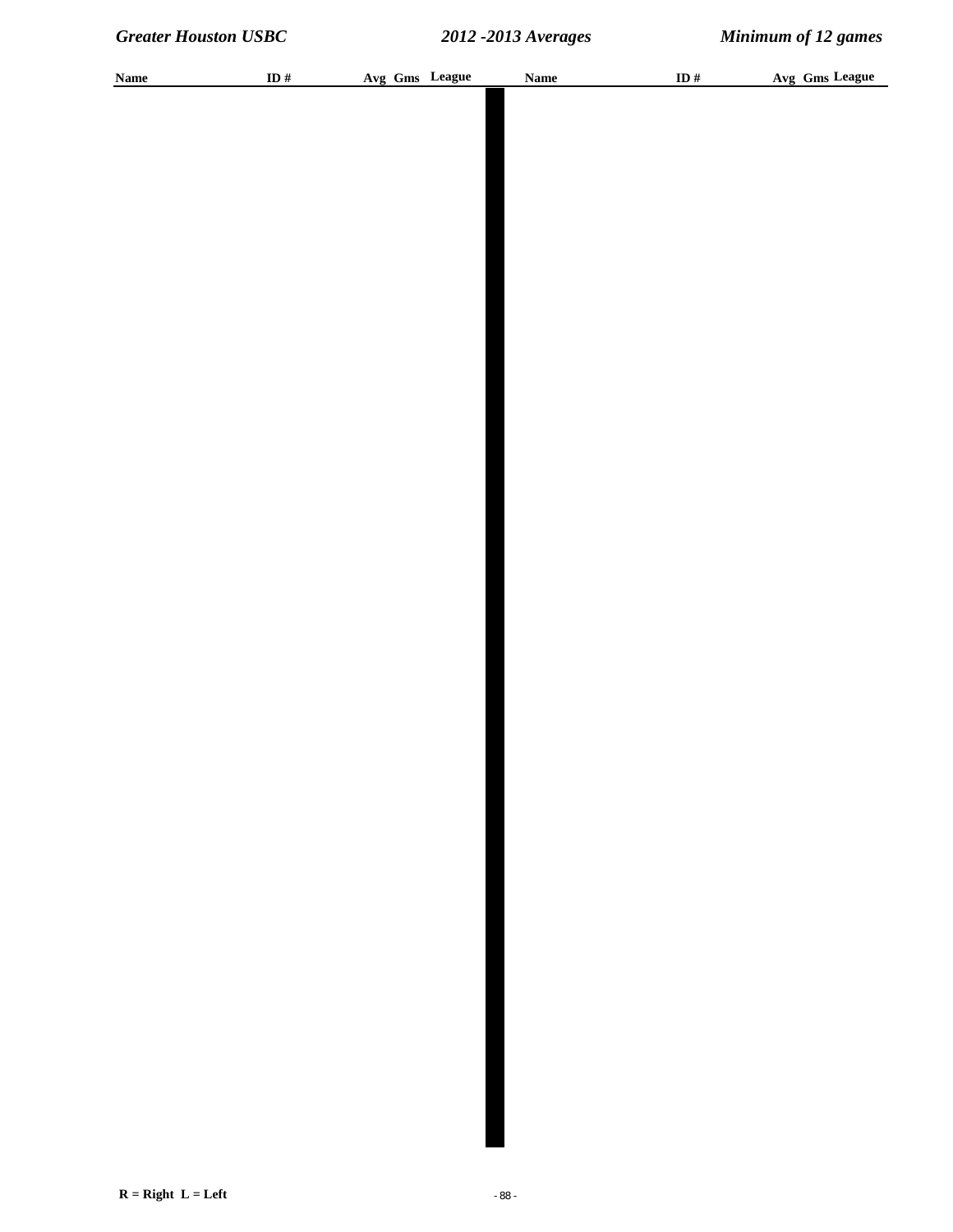| <b>Name</b> | ID $#$ | Avg Gms League | <b>Name</b> | ID# | Avg Gms League |
|-------------|--------|----------------|-------------|-----|----------------|
|             |        |                |             |     |                |
|             |        |                |             |     |                |
|             |        |                |             |     |                |
|             |        |                |             |     |                |
|             |        |                |             |     |                |
|             |        |                |             |     |                |
|             |        |                |             |     |                |
|             |        |                |             |     |                |
|             |        |                |             |     |                |
|             |        |                |             |     |                |
|             |        |                |             |     |                |
|             |        |                |             |     |                |
|             |        |                |             |     |                |
|             |        |                |             |     |                |
|             |        |                |             |     |                |
|             |        |                |             |     |                |
|             |        |                |             |     |                |
|             |        |                |             |     |                |
|             |        |                |             |     |                |
|             |        |                |             |     |                |
|             |        |                |             |     |                |
|             |        |                |             |     |                |
|             |        |                |             |     |                |
|             |        |                |             |     |                |
|             |        |                |             |     |                |
|             |        |                |             |     |                |
|             |        |                |             |     |                |
|             |        |                |             |     |                |
|             |        |                |             |     |                |
|             |        |                |             |     |                |
|             |        |                |             |     |                |
|             |        |                |             |     |                |
|             |        |                |             |     |                |
|             |        |                |             |     |                |
|             |        |                |             |     |                |
|             |        |                |             |     |                |
|             |        |                |             |     |                |
|             |        |                |             |     |                |
|             |        |                |             |     |                |
|             |        |                |             |     |                |
|             |        |                |             |     |                |
|             |        |                |             |     |                |
|             |        |                |             |     |                |
|             |        |                |             |     |                |
|             |        |                |             |     |                |
|             |        |                |             |     |                |
|             |        |                |             |     |                |
|             |        |                |             |     |                |
|             |        |                |             |     |                |
|             |        |                |             |     |                |
|             |        |                |             |     |                |
|             |        |                |             |     |                |
|             |        |                |             |     |                |
|             |        |                |             |     |                |
|             |        |                |             |     |                |
|             |        |                |             |     |                |
|             |        |                |             |     |                |
|             |        |                |             |     |                |
|             |        |                |             |     |                |
|             |        |                |             |     |                |
|             |        |                |             |     |                |
|             |        |                |             |     |                |
|             |        |                |             |     |                |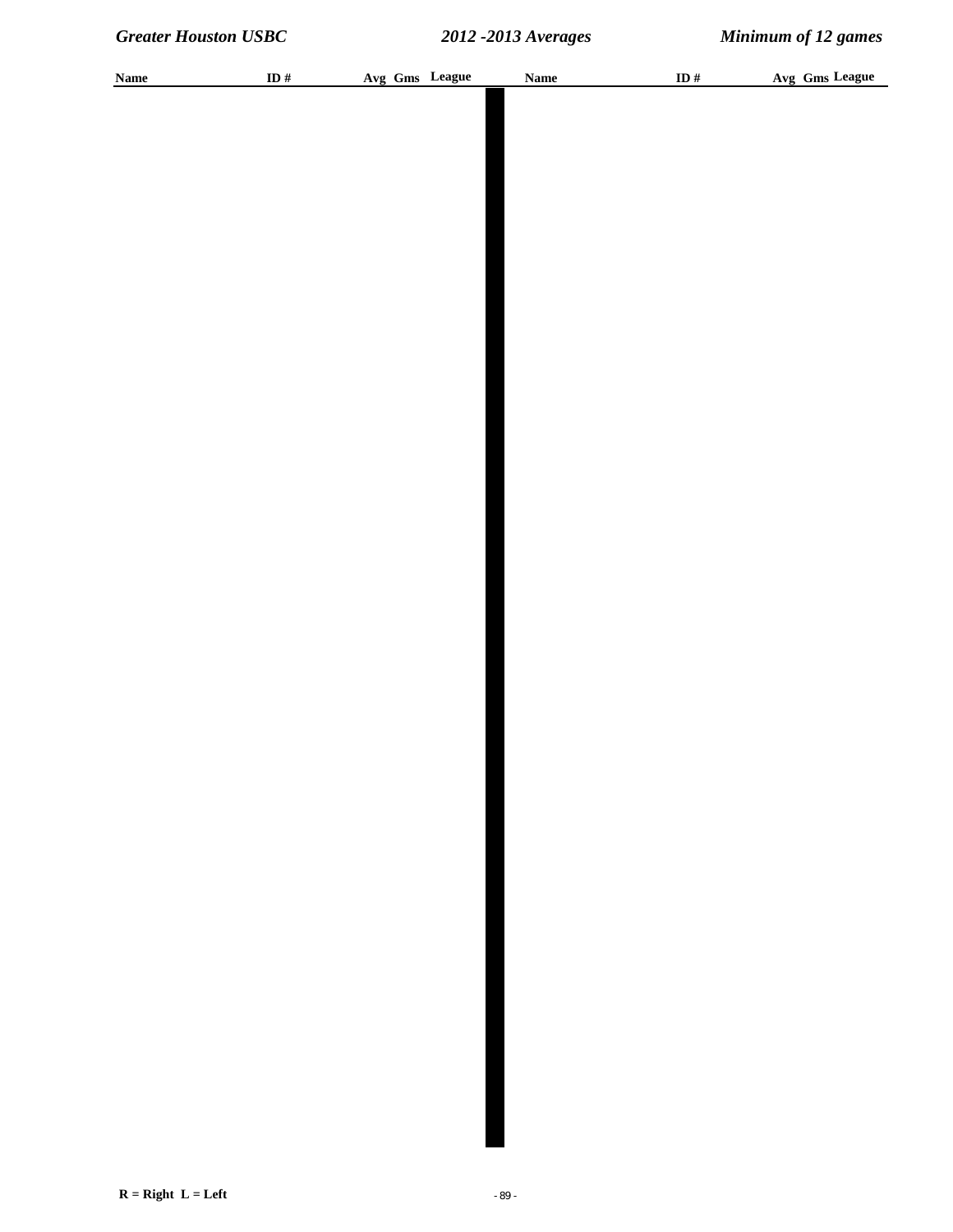| <b>Name</b> | ID $\#$ |  | Avg Gms League | <b>Name</b> | ID $\#$ | Avg Gms League |
|-------------|---------|--|----------------|-------------|---------|----------------|
|             |         |  |                |             |         |                |
|             |         |  |                |             |         |                |
|             |         |  |                |             |         |                |
|             |         |  |                |             |         |                |
|             |         |  |                |             |         |                |
|             |         |  |                |             |         |                |
|             |         |  |                |             |         |                |
|             |         |  |                |             |         |                |
|             |         |  |                |             |         |                |
|             |         |  |                |             |         |                |
|             |         |  |                |             |         |                |
|             |         |  |                |             |         |                |
|             |         |  |                |             |         |                |
|             |         |  |                |             |         |                |
|             |         |  |                |             |         |                |
|             |         |  |                |             |         |                |
|             |         |  |                |             |         |                |
|             |         |  |                |             |         |                |
|             |         |  |                |             |         |                |
|             |         |  |                |             |         |                |
|             |         |  |                |             |         |                |
|             |         |  |                |             |         |                |
|             |         |  |                |             |         |                |
|             |         |  |                |             |         |                |
|             |         |  |                |             |         |                |
|             |         |  |                |             |         |                |
|             |         |  |                |             |         |                |
|             |         |  |                |             |         |                |
|             |         |  |                |             |         |                |
|             |         |  |                |             |         |                |
|             |         |  |                |             |         |                |
|             |         |  |                |             |         |                |
|             |         |  |                |             |         |                |
|             |         |  |                |             |         |                |
|             |         |  |                |             |         |                |
|             |         |  |                |             |         |                |
|             |         |  |                |             |         |                |
|             |         |  |                |             |         |                |
|             |         |  |                |             |         |                |
|             |         |  |                |             |         |                |
|             |         |  |                |             |         |                |
|             |         |  |                |             |         |                |
|             |         |  |                |             |         |                |
|             |         |  |                |             |         |                |
|             |         |  |                |             |         |                |
|             |         |  |                |             |         |                |
|             |         |  |                |             |         |                |
|             |         |  |                |             |         |                |
|             |         |  |                |             |         |                |
|             |         |  |                |             |         |                |
|             |         |  |                |             |         |                |
|             |         |  |                |             |         |                |
|             |         |  |                |             |         |                |
|             |         |  |                |             |         |                |
|             |         |  |                |             |         |                |
|             |         |  |                |             |         |                |
|             |         |  |                |             |         |                |
|             |         |  |                |             |         |                |
|             |         |  |                |             |         |                |
|             |         |  |                |             |         |                |
|             |         |  |                |             |         |                |
|             |         |  |                |             |         |                |
|             |         |  |                |             |         |                |
|             |         |  |                |             |         |                |
|             |         |  |                |             |         |                |
|             |         |  |                |             |         |                |
|             |         |  |                |             |         |                |
|             |         |  |                |             |         |                |
|             |         |  |                |             |         |                |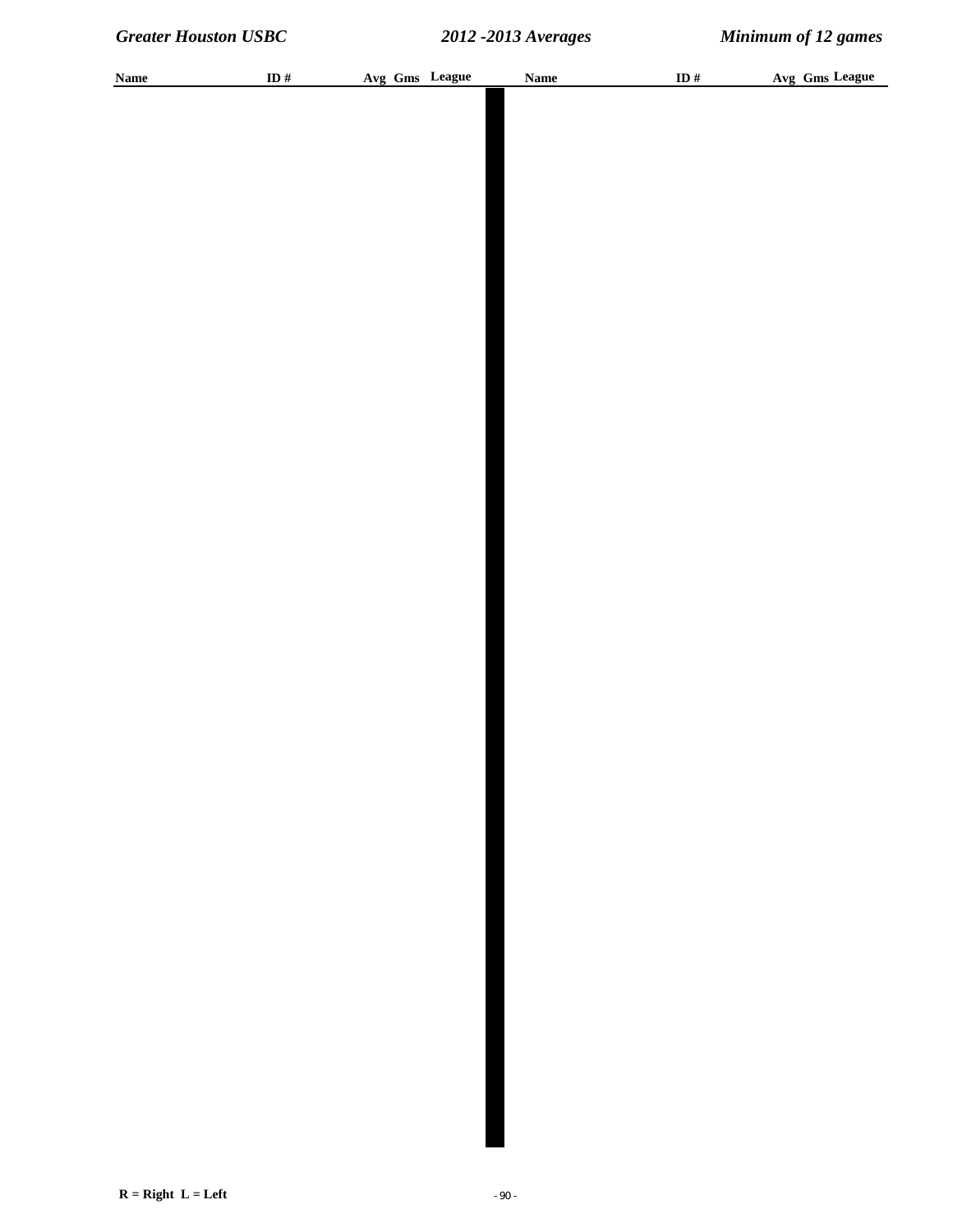| <b>Name</b> | ID $\#$ | Avg Gms League | Name | ID $\#$ | Avg Gms League |
|-------------|---------|----------------|------|---------|----------------|
|             |         |                |      |         |                |
|             |         |                |      |         |                |
|             |         |                |      |         |                |
|             |         |                |      |         |                |
|             |         |                |      |         |                |
|             |         |                |      |         |                |
|             |         |                |      |         |                |
|             |         |                |      |         |                |
|             |         |                |      |         |                |
|             |         |                |      |         |                |
|             |         |                |      |         |                |
|             |         |                |      |         |                |
|             |         |                |      |         |                |
|             |         |                |      |         |                |
|             |         |                |      |         |                |
|             |         |                |      |         |                |
|             |         |                |      |         |                |
|             |         |                |      |         |                |
|             |         |                |      |         |                |
|             |         |                |      |         |                |
|             |         |                |      |         |                |
|             |         |                |      |         |                |
|             |         |                |      |         |                |
|             |         |                |      |         |                |
|             |         |                |      |         |                |
|             |         |                |      |         |                |
|             |         |                |      |         |                |
|             |         |                |      |         |                |
|             |         |                |      |         |                |
|             |         |                |      |         |                |
|             |         |                |      |         |                |
|             |         |                |      |         |                |
|             |         |                |      |         |                |
|             |         |                |      |         |                |
|             |         |                |      |         |                |
|             |         |                |      |         |                |
|             |         |                |      |         |                |
|             |         |                |      |         |                |
|             |         |                |      |         |                |
|             |         |                |      |         |                |
|             |         |                |      |         |                |
|             |         |                |      |         |                |
|             |         |                |      |         |                |
|             |         |                |      |         |                |
|             |         |                |      |         |                |
|             |         |                |      |         |                |
|             |         |                |      |         |                |
|             |         |                |      |         |                |
|             |         |                |      |         |                |
|             |         |                |      |         |                |
|             |         |                |      |         |                |
|             |         |                |      |         |                |
|             |         |                |      |         |                |
|             |         |                |      |         |                |
|             |         |                |      |         |                |
|             |         |                |      |         |                |
|             |         |                |      |         |                |
|             |         |                |      |         |                |
|             |         |                |      |         |                |
|             |         |                |      |         |                |
|             |         |                |      |         |                |
|             |         |                |      |         |                |
|             |         |                |      |         |                |
|             |         |                |      |         |                |
|             |         |                |      |         |                |
|             |         |                |      |         |                |
|             |         |                |      |         |                |
|             |         |                |      |         |                |
|             |         |                |      |         |                |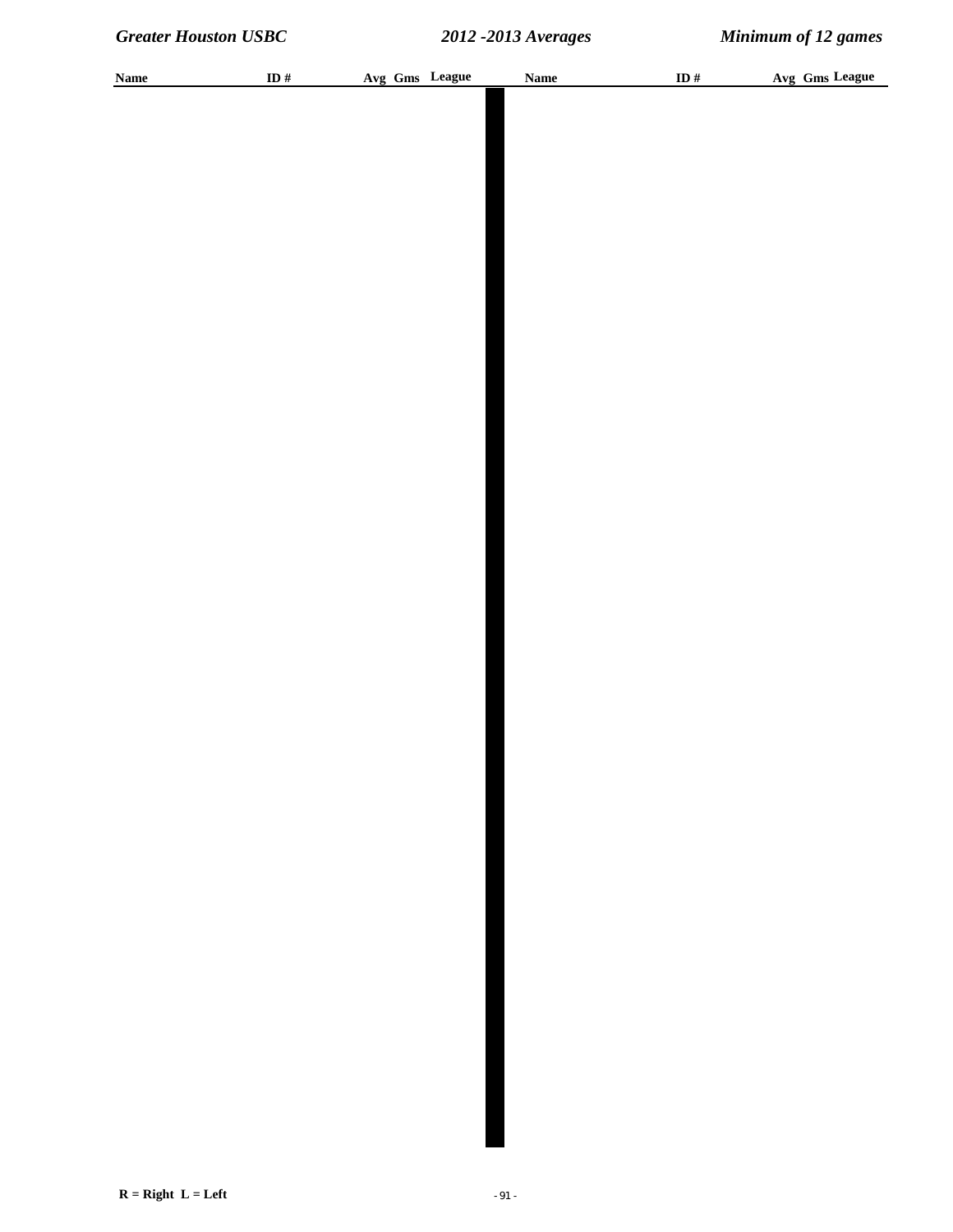| <b>Name</b> | ID # | Avg Gms League | <b>Name</b> | ID $#$ | Avg Gms League |
|-------------|------|----------------|-------------|--------|----------------|
|             |      |                |             |        |                |
|             |      |                |             |        |                |
|             |      |                |             |        |                |
|             |      |                |             |        |                |
|             |      |                |             |        |                |
|             |      |                |             |        |                |
|             |      |                |             |        |                |
|             |      |                |             |        |                |
|             |      |                |             |        |                |
|             |      |                |             |        |                |
|             |      |                |             |        |                |
|             |      |                |             |        |                |
|             |      |                |             |        |                |
|             |      |                |             |        |                |
|             |      |                |             |        |                |
|             |      |                |             |        |                |
|             |      |                |             |        |                |
|             |      |                |             |        |                |
|             |      |                |             |        |                |
|             |      |                |             |        |                |
|             |      |                |             |        |                |
|             |      |                |             |        |                |
|             |      |                |             |        |                |
|             |      |                |             |        |                |
|             |      |                |             |        |                |
|             |      |                |             |        |                |
|             |      |                |             |        |                |
|             |      |                |             |        |                |
|             |      |                |             |        |                |
|             |      |                |             |        |                |
|             |      |                |             |        |                |
|             |      |                |             |        |                |
|             |      |                |             |        |                |
|             |      |                |             |        |                |
|             |      |                |             |        |                |
|             |      |                |             |        |                |
|             |      |                |             |        |                |
|             |      |                |             |        |                |
|             |      |                |             |        |                |
|             |      |                |             |        |                |
|             |      |                |             |        |                |
|             |      |                |             |        |                |
|             |      |                |             |        |                |
|             |      |                |             |        |                |
|             |      |                |             |        |                |
|             |      |                |             |        |                |
|             |      |                |             |        |                |
|             |      |                |             |        |                |
|             |      |                |             |        |                |
|             |      |                |             |        |                |
|             |      |                |             |        |                |
|             |      |                |             |        |                |
|             |      |                |             |        |                |
|             |      |                |             |        |                |
|             |      |                |             |        |                |
|             |      |                |             |        |                |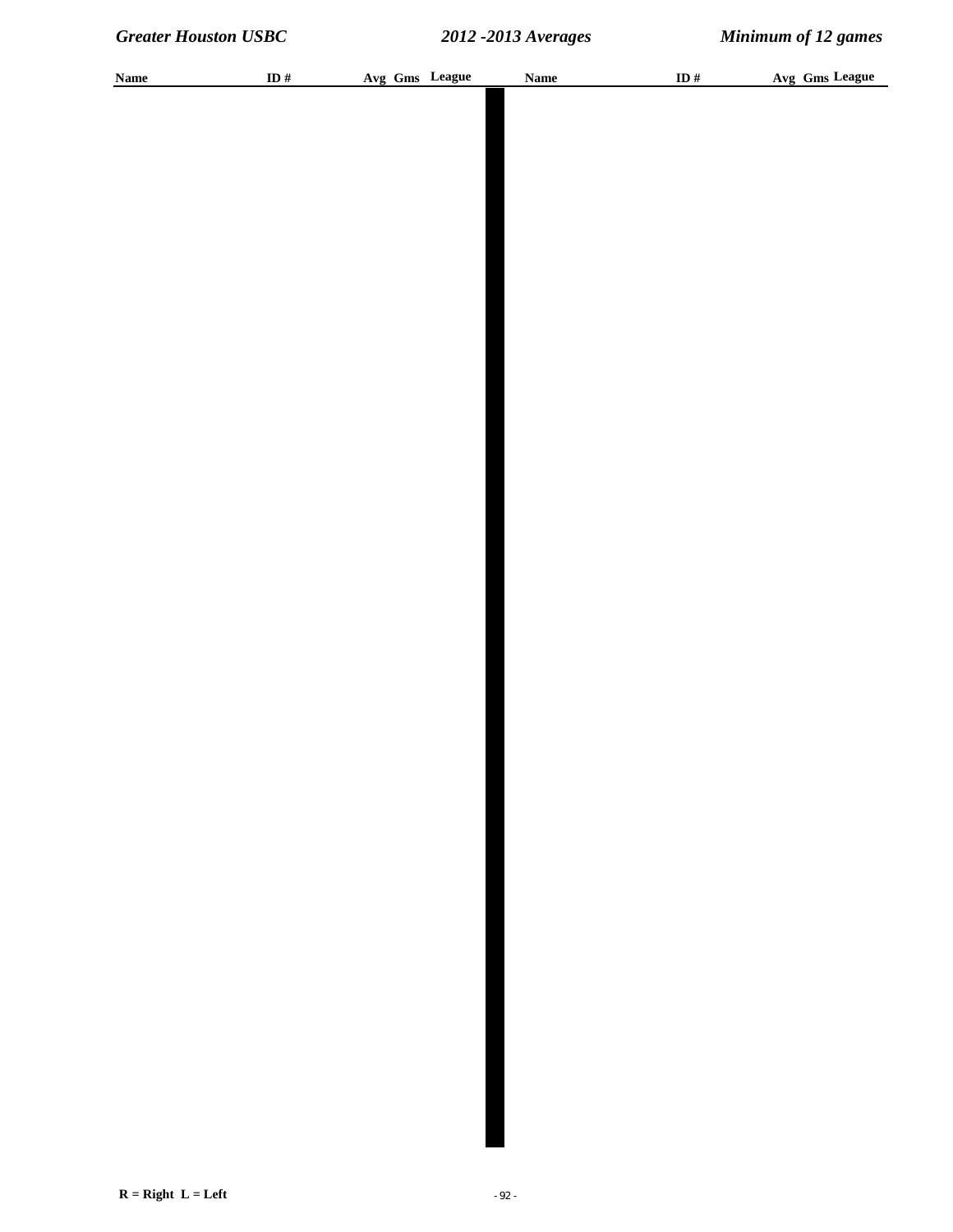| <b>Name</b> | ID $\#$ |  | Avg Gms League | <b>Name</b> | ID $\#$ | Avg Gms League |
|-------------|---------|--|----------------|-------------|---------|----------------|
|             |         |  |                |             |         |                |
|             |         |  |                |             |         |                |
|             |         |  |                |             |         |                |
|             |         |  |                |             |         |                |
|             |         |  |                |             |         |                |
|             |         |  |                |             |         |                |
|             |         |  |                |             |         |                |
|             |         |  |                |             |         |                |
|             |         |  |                |             |         |                |
|             |         |  |                |             |         |                |
|             |         |  |                |             |         |                |
|             |         |  |                |             |         |                |
|             |         |  |                |             |         |                |
|             |         |  |                |             |         |                |
|             |         |  |                |             |         |                |
|             |         |  |                |             |         |                |
|             |         |  |                |             |         |                |
|             |         |  |                |             |         |                |
|             |         |  |                |             |         |                |
|             |         |  |                |             |         |                |
|             |         |  |                |             |         |                |
|             |         |  |                |             |         |                |
|             |         |  |                |             |         |                |
|             |         |  |                |             |         |                |
|             |         |  |                |             |         |                |
|             |         |  |                |             |         |                |
|             |         |  |                |             |         |                |
|             |         |  |                |             |         |                |
|             |         |  |                |             |         |                |
|             |         |  |                |             |         |                |
|             |         |  |                |             |         |                |
|             |         |  |                |             |         |                |
|             |         |  |                |             |         |                |
|             |         |  |                |             |         |                |
|             |         |  |                |             |         |                |
|             |         |  |                |             |         |                |
|             |         |  |                |             |         |                |
|             |         |  |                |             |         |                |
|             |         |  |                |             |         |                |
|             |         |  |                |             |         |                |
|             |         |  |                |             |         |                |
|             |         |  |                |             |         |                |
|             |         |  |                |             |         |                |
|             |         |  |                |             |         |                |
|             |         |  |                |             |         |                |
|             |         |  |                |             |         |                |
|             |         |  |                |             |         |                |
|             |         |  |                |             |         |                |
|             |         |  |                |             |         |                |
|             |         |  |                |             |         |                |
|             |         |  |                |             |         |                |
|             |         |  |                |             |         |                |
|             |         |  |                |             |         |                |
|             |         |  |                |             |         |                |
|             |         |  |                |             |         |                |
|             |         |  |                |             |         |                |
|             |         |  |                |             |         |                |
|             |         |  |                |             |         |                |
|             |         |  |                |             |         |                |
|             |         |  |                |             |         |                |
|             |         |  |                |             |         |                |
|             |         |  |                |             |         |                |
|             |         |  |                |             |         |                |
|             |         |  |                |             |         |                |
|             |         |  |                |             |         |                |
|             |         |  |                |             |         |                |
|             |         |  |                |             |         |                |
|             |         |  |                |             |         |                |
|             |         |  |                |             |         |                |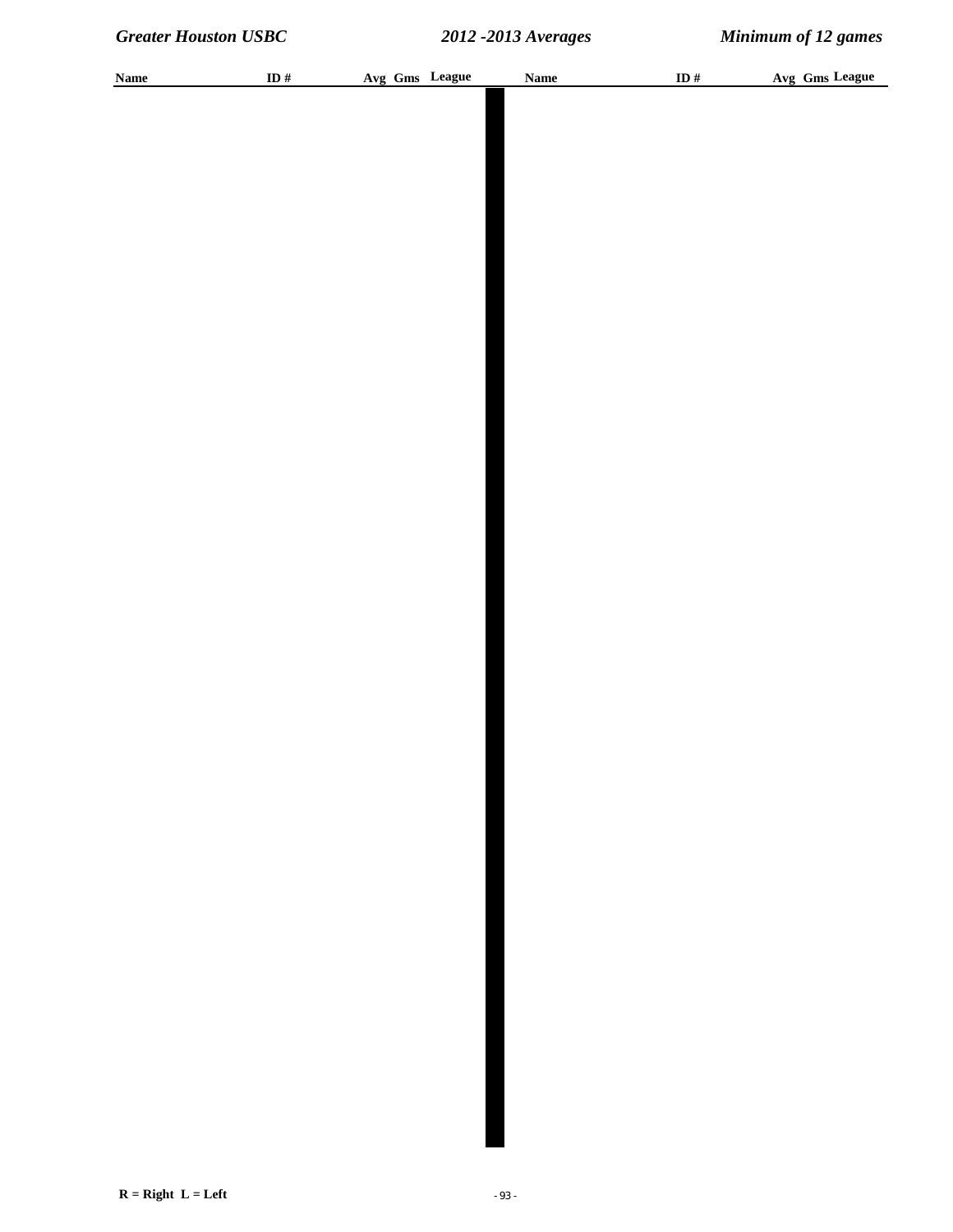| <b>Name</b> | ID $\#$ |  | Avg Gms League | <b>Name</b> | ID $\#$ | Avg Gms League |
|-------------|---------|--|----------------|-------------|---------|----------------|
|             |         |  |                |             |         |                |
|             |         |  |                |             |         |                |
|             |         |  |                |             |         |                |
|             |         |  |                |             |         |                |
|             |         |  |                |             |         |                |
|             |         |  |                |             |         |                |
|             |         |  |                |             |         |                |
|             |         |  |                |             |         |                |
|             |         |  |                |             |         |                |
|             |         |  |                |             |         |                |
|             |         |  |                |             |         |                |
|             |         |  |                |             |         |                |
|             |         |  |                |             |         |                |
|             |         |  |                |             |         |                |
|             |         |  |                |             |         |                |
|             |         |  |                |             |         |                |
|             |         |  |                |             |         |                |
|             |         |  |                |             |         |                |
|             |         |  |                |             |         |                |
|             |         |  |                |             |         |                |
|             |         |  |                |             |         |                |
|             |         |  |                |             |         |                |
|             |         |  |                |             |         |                |
|             |         |  |                |             |         |                |
|             |         |  |                |             |         |                |
|             |         |  |                |             |         |                |
|             |         |  |                |             |         |                |
|             |         |  |                |             |         |                |
|             |         |  |                |             |         |                |
|             |         |  |                |             |         |                |
|             |         |  |                |             |         |                |
|             |         |  |                |             |         |                |
|             |         |  |                |             |         |                |
|             |         |  |                |             |         |                |
|             |         |  |                |             |         |                |
|             |         |  |                |             |         |                |
|             |         |  |                |             |         |                |
|             |         |  |                |             |         |                |
|             |         |  |                |             |         |                |
|             |         |  |                |             |         |                |
|             |         |  |                |             |         |                |
|             |         |  |                |             |         |                |
|             |         |  |                |             |         |                |
|             |         |  |                |             |         |                |
|             |         |  |                |             |         |                |
|             |         |  |                |             |         |                |
|             |         |  |                |             |         |                |
|             |         |  |                |             |         |                |
|             |         |  |                |             |         |                |
|             |         |  |                |             |         |                |
|             |         |  |                |             |         |                |
|             |         |  |                |             |         |                |
|             |         |  |                |             |         |                |
|             |         |  |                |             |         |                |
|             |         |  |                |             |         |                |
|             |         |  |                |             |         |                |
|             |         |  |                |             |         |                |
|             |         |  |                |             |         |                |
|             |         |  |                |             |         |                |
|             |         |  |                |             |         |                |
|             |         |  |                |             |         |                |
|             |         |  |                |             |         |                |
|             |         |  |                |             |         |                |
|             |         |  |                |             |         |                |
|             |         |  |                |             |         |                |
|             |         |  |                |             |         |                |
|             |         |  |                |             |         |                |
|             |         |  |                |             |         |                |
|             |         |  |                |             |         |                |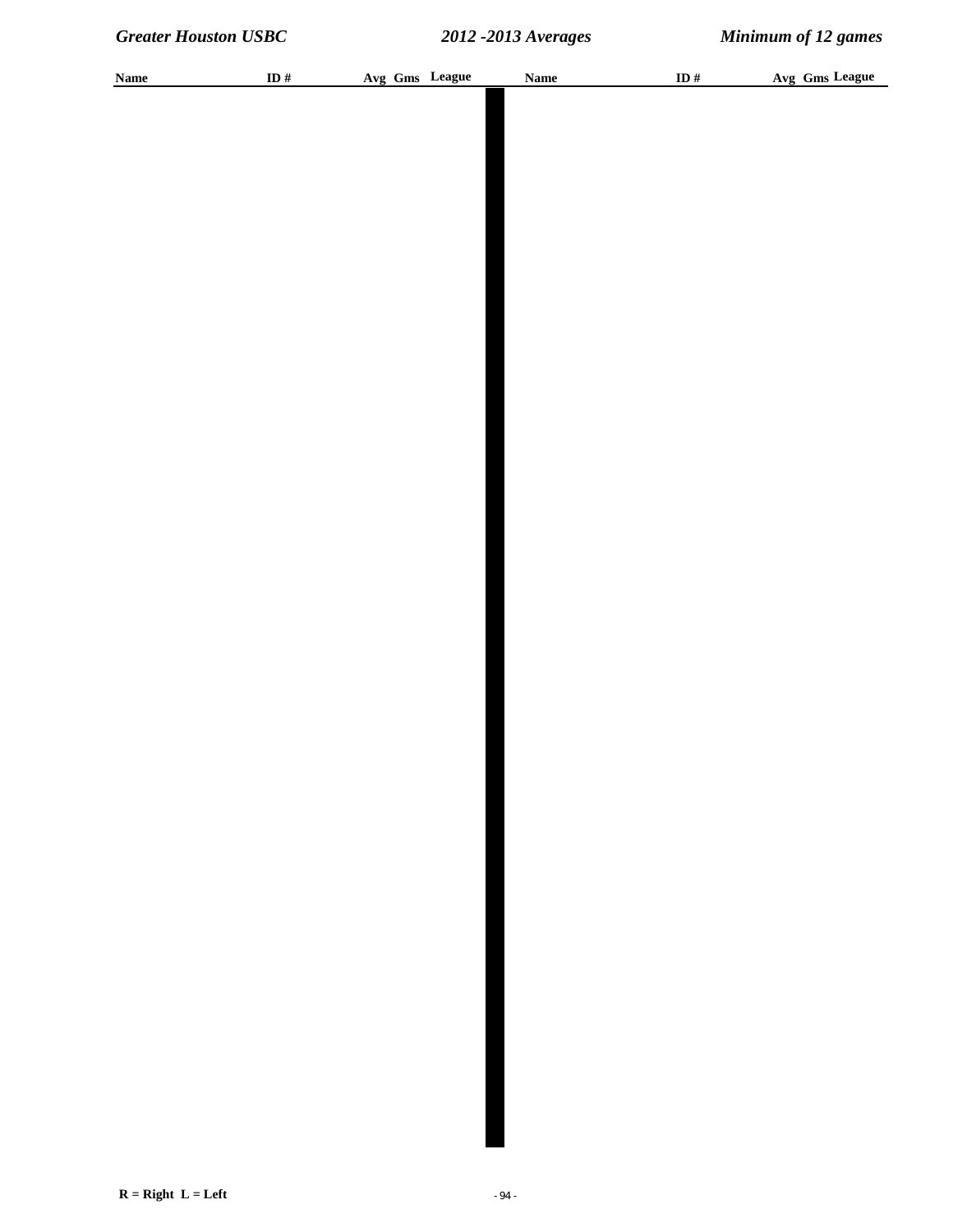| <b>Name</b> | ID # | Avg Gms League | <b>Name</b> | ID $#$ | Avg Gms League |
|-------------|------|----------------|-------------|--------|----------------|
|             |      |                |             |        |                |
|             |      |                |             |        |                |
|             |      |                |             |        |                |
|             |      |                |             |        |                |
|             |      |                |             |        |                |
|             |      |                |             |        |                |
|             |      |                |             |        |                |
|             |      |                |             |        |                |
|             |      |                |             |        |                |
|             |      |                |             |        |                |
|             |      |                |             |        |                |
|             |      |                |             |        |                |
|             |      |                |             |        |                |
|             |      |                |             |        |                |
|             |      |                |             |        |                |
|             |      |                |             |        |                |
|             |      |                |             |        |                |
|             |      |                |             |        |                |
|             |      |                |             |        |                |
|             |      |                |             |        |                |
|             |      |                |             |        |                |
|             |      |                |             |        |                |
|             |      |                |             |        |                |
|             |      |                |             |        |                |
|             |      |                |             |        |                |
|             |      |                |             |        |                |
|             |      |                |             |        |                |
|             |      |                |             |        |                |
|             |      |                |             |        |                |
|             |      |                |             |        |                |
|             |      |                |             |        |                |
|             |      |                |             |        |                |
|             |      |                |             |        |                |
|             |      |                |             |        |                |
|             |      |                |             |        |                |
|             |      |                |             |        |                |
|             |      |                |             |        |                |
|             |      |                |             |        |                |
|             |      |                |             |        |                |
|             |      |                |             |        |                |
|             |      |                |             |        |                |
|             |      |                |             |        |                |
|             |      |                |             |        |                |
|             |      |                |             |        |                |
|             |      |                |             |        |                |
|             |      |                |             |        |                |
|             |      |                |             |        |                |
|             |      |                |             |        |                |
|             |      |                |             |        |                |
|             |      |                |             |        |                |
|             |      |                |             |        |                |
|             |      |                |             |        |                |
|             |      |                |             |        |                |
|             |      |                |             |        |                |
|             |      |                |             |        |                |
|             |      |                |             |        |                |
|             |      |                |             |        |                |
|             |      |                |             |        |                |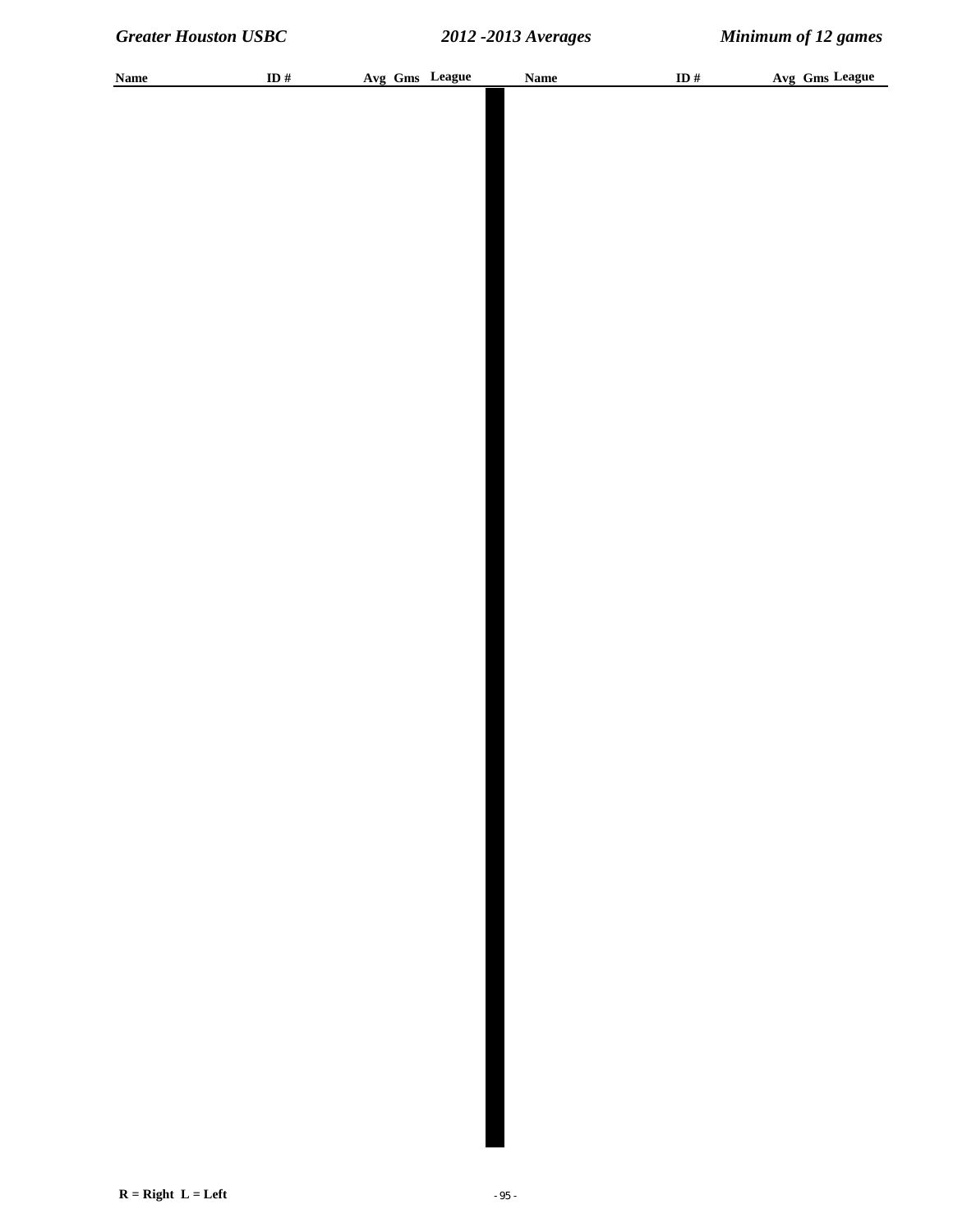| <b>Name</b> | ID $\#$ |  | Avg Gms League | <b>Name</b> | ID $\#$ | Avg Gms League |
|-------------|---------|--|----------------|-------------|---------|----------------|
|             |         |  |                |             |         |                |
|             |         |  |                |             |         |                |
|             |         |  |                |             |         |                |
|             |         |  |                |             |         |                |
|             |         |  |                |             |         |                |
|             |         |  |                |             |         |                |
|             |         |  |                |             |         |                |
|             |         |  |                |             |         |                |
|             |         |  |                |             |         |                |
|             |         |  |                |             |         |                |
|             |         |  |                |             |         |                |
|             |         |  |                |             |         |                |
|             |         |  |                |             |         |                |
|             |         |  |                |             |         |                |
|             |         |  |                |             |         |                |
|             |         |  |                |             |         |                |
|             |         |  |                |             |         |                |
|             |         |  |                |             |         |                |
|             |         |  |                |             |         |                |
|             |         |  |                |             |         |                |
|             |         |  |                |             |         |                |
|             |         |  |                |             |         |                |
|             |         |  |                |             |         |                |
|             |         |  |                |             |         |                |
|             |         |  |                |             |         |                |
|             |         |  |                |             |         |                |
|             |         |  |                |             |         |                |
|             |         |  |                |             |         |                |
|             |         |  |                |             |         |                |
|             |         |  |                |             |         |                |
|             |         |  |                |             |         |                |
|             |         |  |                |             |         |                |
|             |         |  |                |             |         |                |
|             |         |  |                |             |         |                |
|             |         |  |                |             |         |                |
|             |         |  |                |             |         |                |
|             |         |  |                |             |         |                |
|             |         |  |                |             |         |                |
|             |         |  |                |             |         |                |
|             |         |  |                |             |         |                |
|             |         |  |                |             |         |                |
|             |         |  |                |             |         |                |
|             |         |  |                |             |         |                |
|             |         |  |                |             |         |                |
|             |         |  |                |             |         |                |
|             |         |  |                |             |         |                |
|             |         |  |                |             |         |                |
|             |         |  |                |             |         |                |
|             |         |  |                |             |         |                |
|             |         |  |                |             |         |                |
|             |         |  |                |             |         |                |
|             |         |  |                |             |         |                |
|             |         |  |                |             |         |                |
|             |         |  |                |             |         |                |
|             |         |  |                |             |         |                |
|             |         |  |                |             |         |                |
|             |         |  |                |             |         |                |
|             |         |  |                |             |         |                |
|             |         |  |                |             |         |                |
|             |         |  |                |             |         |                |
|             |         |  |                |             |         |                |
|             |         |  |                |             |         |                |
|             |         |  |                |             |         |                |
|             |         |  |                |             |         |                |
|             |         |  |                |             |         |                |
|             |         |  |                |             |         |                |
|             |         |  |                |             |         |                |
|             |         |  |                |             |         |                |
|             |         |  |                |             |         |                |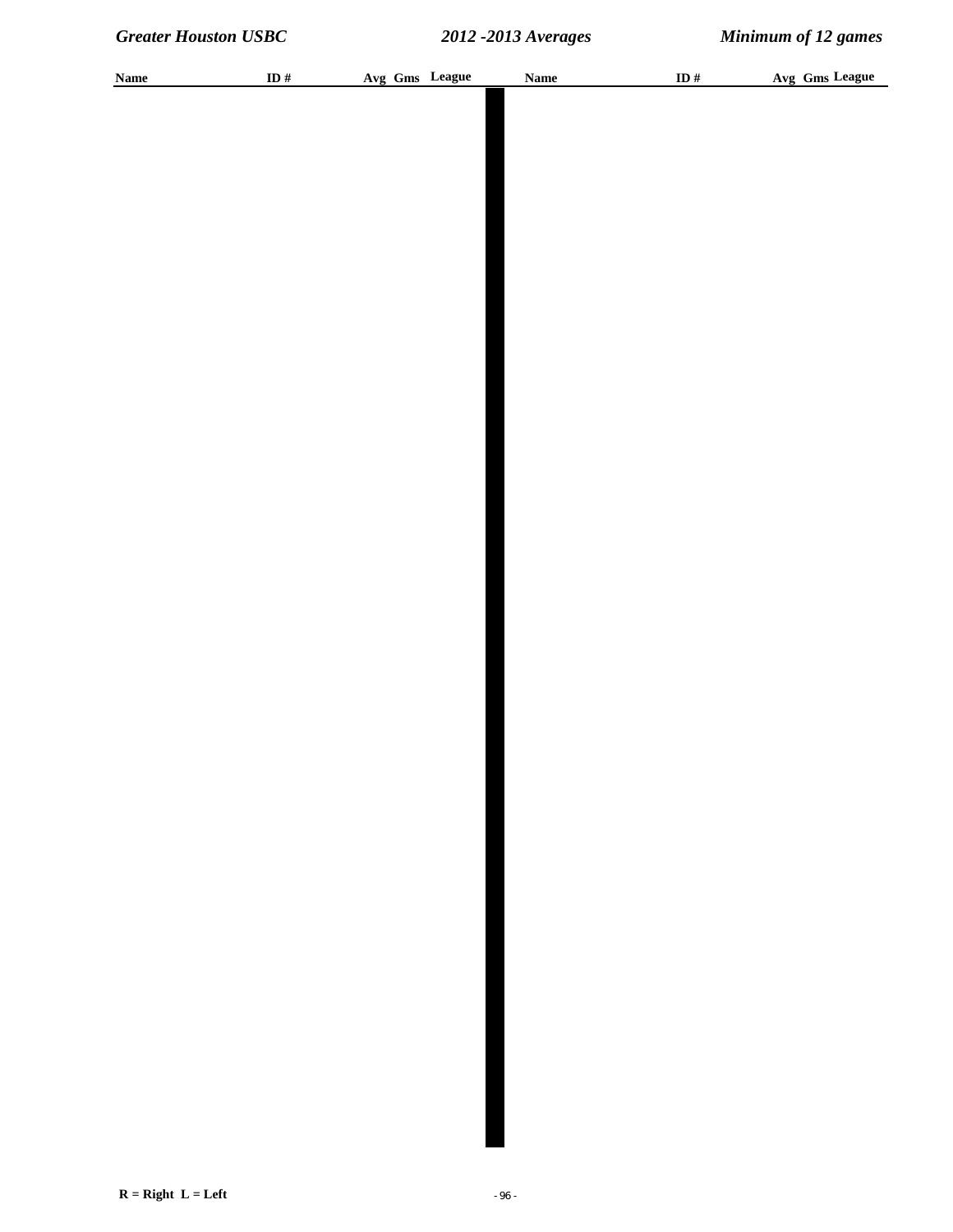| <b>Name</b> | ID $\#$ |  | Avg Gms League | <b>Name</b> | ID $\#$ | Avg Gms League |
|-------------|---------|--|----------------|-------------|---------|----------------|
|             |         |  |                |             |         |                |
|             |         |  |                |             |         |                |
|             |         |  |                |             |         |                |
|             |         |  |                |             |         |                |
|             |         |  |                |             |         |                |
|             |         |  |                |             |         |                |
|             |         |  |                |             |         |                |
|             |         |  |                |             |         |                |
|             |         |  |                |             |         |                |
|             |         |  |                |             |         |                |
|             |         |  |                |             |         |                |
|             |         |  |                |             |         |                |
|             |         |  |                |             |         |                |
|             |         |  |                |             |         |                |
|             |         |  |                |             |         |                |
|             |         |  |                |             |         |                |
|             |         |  |                |             |         |                |
|             |         |  |                |             |         |                |
|             |         |  |                |             |         |                |
|             |         |  |                |             |         |                |
|             |         |  |                |             |         |                |
|             |         |  |                |             |         |                |
|             |         |  |                |             |         |                |
|             |         |  |                |             |         |                |
|             |         |  |                |             |         |                |
|             |         |  |                |             |         |                |
|             |         |  |                |             |         |                |
|             |         |  |                |             |         |                |
|             |         |  |                |             |         |                |
|             |         |  |                |             |         |                |
|             |         |  |                |             |         |                |
|             |         |  |                |             |         |                |
|             |         |  |                |             |         |                |
|             |         |  |                |             |         |                |
|             |         |  |                |             |         |                |
|             |         |  |                |             |         |                |
|             |         |  |                |             |         |                |
|             |         |  |                |             |         |                |
|             |         |  |                |             |         |                |
|             |         |  |                |             |         |                |
|             |         |  |                |             |         |                |
|             |         |  |                |             |         |                |
|             |         |  |                |             |         |                |
|             |         |  |                |             |         |                |
|             |         |  |                |             |         |                |
|             |         |  |                |             |         |                |
|             |         |  |                |             |         |                |
|             |         |  |                |             |         |                |
|             |         |  |                |             |         |                |
|             |         |  |                |             |         |                |
|             |         |  |                |             |         |                |
|             |         |  |                |             |         |                |
|             |         |  |                |             |         |                |
|             |         |  |                |             |         |                |
|             |         |  |                |             |         |                |
|             |         |  |                |             |         |                |
|             |         |  |                |             |         |                |
|             |         |  |                |             |         |                |
|             |         |  |                |             |         |                |
|             |         |  |                |             |         |                |
|             |         |  |                |             |         |                |
|             |         |  |                |             |         |                |
|             |         |  |                |             |         |                |
|             |         |  |                |             |         |                |
|             |         |  |                |             |         |                |
|             |         |  |                |             |         |                |
|             |         |  |                |             |         |                |
|             |         |  |                |             |         |                |
|             |         |  |                |             |         |                |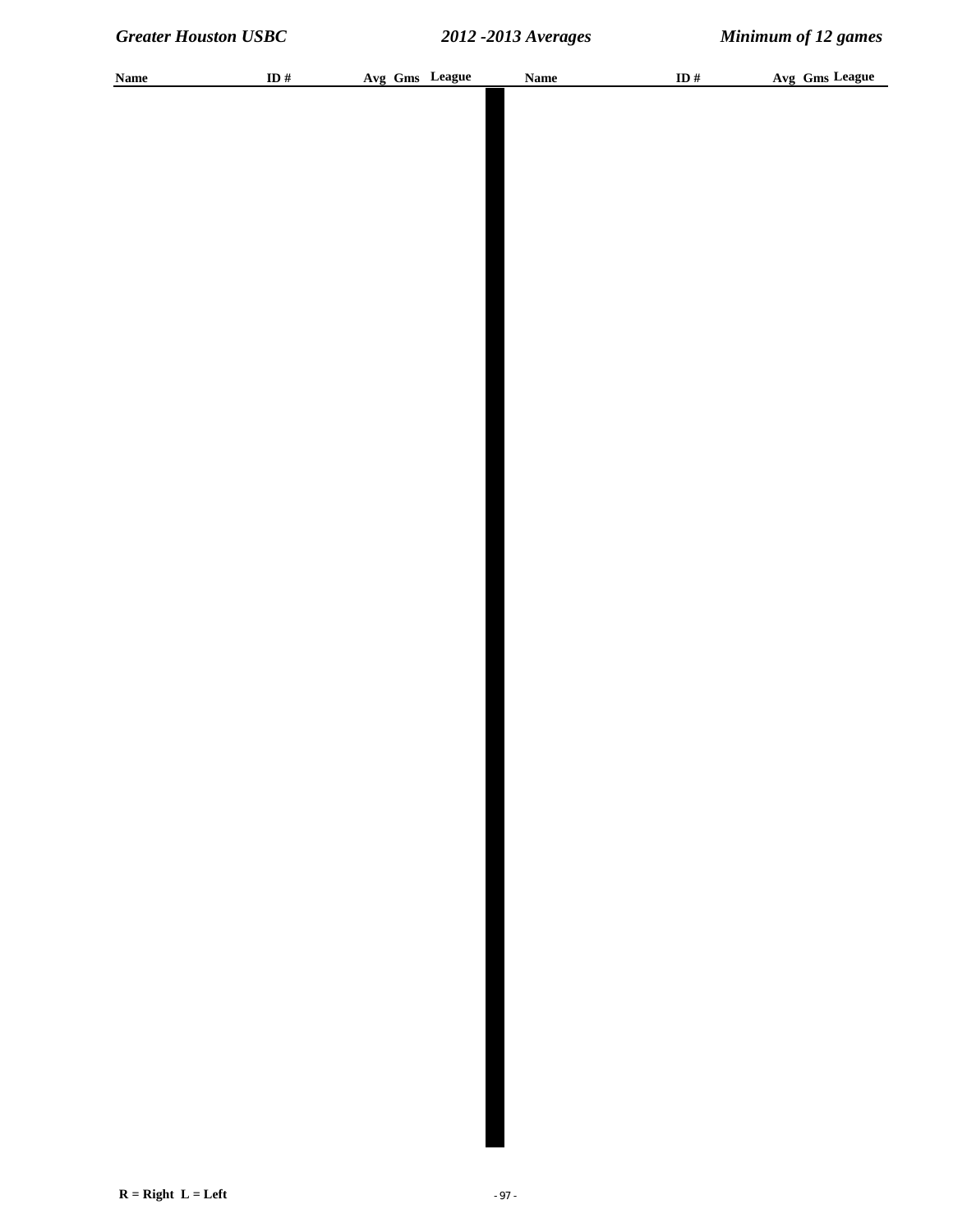| <b>Name</b> | ID $\#$ |  | Avg Gms League | <b>Name</b> | ID $\#$ | Avg Gms League |
|-------------|---------|--|----------------|-------------|---------|----------------|
|             |         |  |                |             |         |                |
|             |         |  |                |             |         |                |
|             |         |  |                |             |         |                |
|             |         |  |                |             |         |                |
|             |         |  |                |             |         |                |
|             |         |  |                |             |         |                |
|             |         |  |                |             |         |                |
|             |         |  |                |             |         |                |
|             |         |  |                |             |         |                |
|             |         |  |                |             |         |                |
|             |         |  |                |             |         |                |
|             |         |  |                |             |         |                |
|             |         |  |                |             |         |                |
|             |         |  |                |             |         |                |
|             |         |  |                |             |         |                |
|             |         |  |                |             |         |                |
|             |         |  |                |             |         |                |
|             |         |  |                |             |         |                |
|             |         |  |                |             |         |                |
|             |         |  |                |             |         |                |
|             |         |  |                |             |         |                |
|             |         |  |                |             |         |                |
|             |         |  |                |             |         |                |
|             |         |  |                |             |         |                |
|             |         |  |                |             |         |                |
|             |         |  |                |             |         |                |
|             |         |  |                |             |         |                |
|             |         |  |                |             |         |                |
|             |         |  |                |             |         |                |
|             |         |  |                |             |         |                |
|             |         |  |                |             |         |                |
|             |         |  |                |             |         |                |
|             |         |  |                |             |         |                |
|             |         |  |                |             |         |                |
|             |         |  |                |             |         |                |
|             |         |  |                |             |         |                |
|             |         |  |                |             |         |                |
|             |         |  |                |             |         |                |
|             |         |  |                |             |         |                |
|             |         |  |                |             |         |                |
|             |         |  |                |             |         |                |
|             |         |  |                |             |         |                |
|             |         |  |                |             |         |                |
|             |         |  |                |             |         |                |
|             |         |  |                |             |         |                |
|             |         |  |                |             |         |                |
|             |         |  |                |             |         |                |
|             |         |  |                |             |         |                |
|             |         |  |                |             |         |                |
|             |         |  |                |             |         |                |
|             |         |  |                |             |         |                |
|             |         |  |                |             |         |                |
|             |         |  |                |             |         |                |
|             |         |  |                |             |         |                |
|             |         |  |                |             |         |                |
|             |         |  |                |             |         |                |
|             |         |  |                |             |         |                |
|             |         |  |                |             |         |                |
|             |         |  |                |             |         |                |
|             |         |  |                |             |         |                |
|             |         |  |                |             |         |                |
|             |         |  |                |             |         |                |
|             |         |  |                |             |         |                |
|             |         |  |                |             |         |                |
|             |         |  |                |             |         |                |
|             |         |  |                |             |         |                |
|             |         |  |                |             |         |                |
|             |         |  |                |             |         |                |
|             |         |  |                |             |         |                |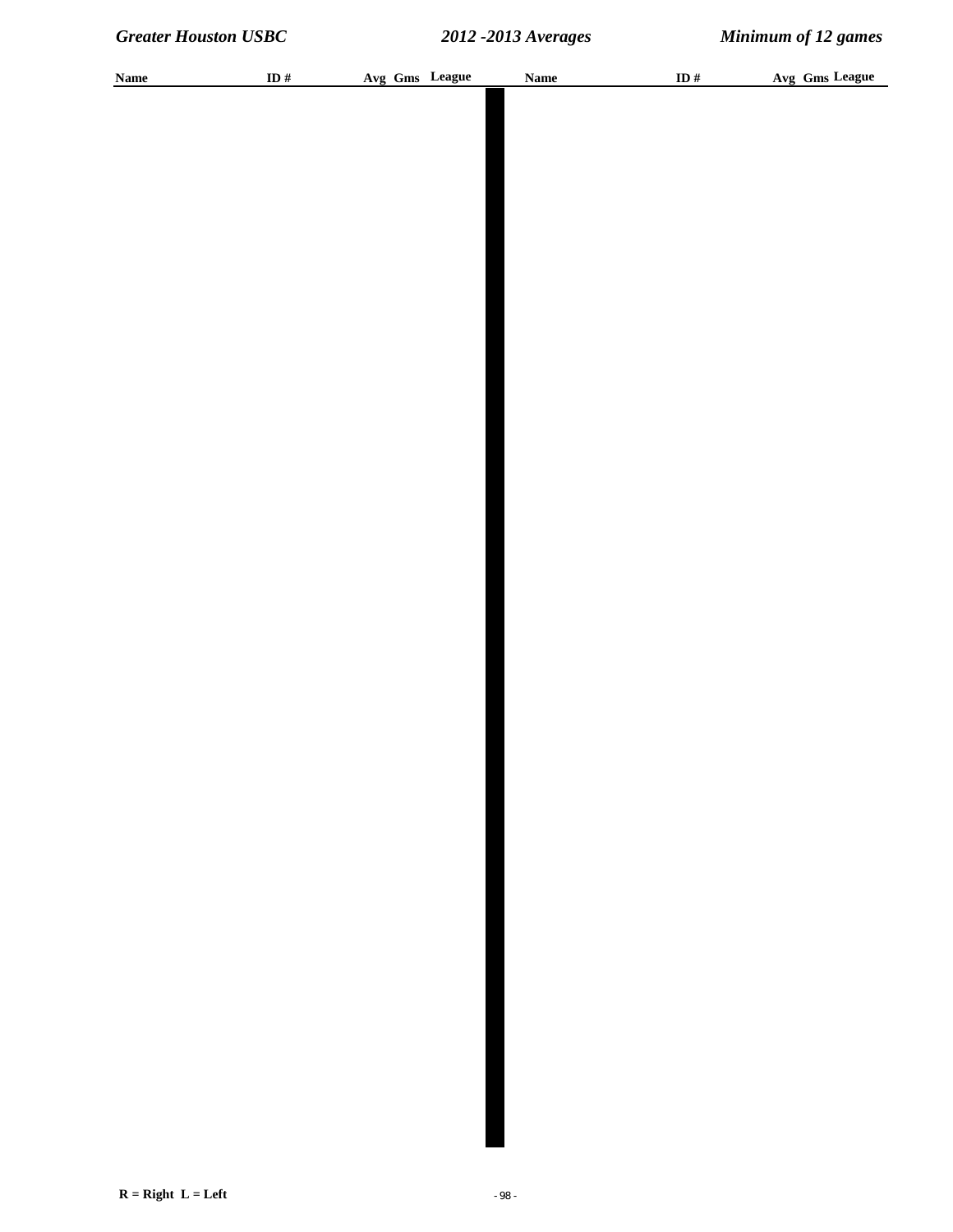| <b>Name</b> | ID $\#$ |  | Avg Gms League | <b>Name</b> | ID $\#$ | Avg Gms League |
|-------------|---------|--|----------------|-------------|---------|----------------|
|             |         |  |                |             |         |                |
|             |         |  |                |             |         |                |
|             |         |  |                |             |         |                |
|             |         |  |                |             |         |                |
|             |         |  |                |             |         |                |
|             |         |  |                |             |         |                |
|             |         |  |                |             |         |                |
|             |         |  |                |             |         |                |
|             |         |  |                |             |         |                |
|             |         |  |                |             |         |                |
|             |         |  |                |             |         |                |
|             |         |  |                |             |         |                |
|             |         |  |                |             |         |                |
|             |         |  |                |             |         |                |
|             |         |  |                |             |         |                |
|             |         |  |                |             |         |                |
|             |         |  |                |             |         |                |
|             |         |  |                |             |         |                |
|             |         |  |                |             |         |                |
|             |         |  |                |             |         |                |
|             |         |  |                |             |         |                |
|             |         |  |                |             |         |                |
|             |         |  |                |             |         |                |
|             |         |  |                |             |         |                |
|             |         |  |                |             |         |                |
|             |         |  |                |             |         |                |
|             |         |  |                |             |         |                |
|             |         |  |                |             |         |                |
|             |         |  |                |             |         |                |
|             |         |  |                |             |         |                |
|             |         |  |                |             |         |                |
|             |         |  |                |             |         |                |
|             |         |  |                |             |         |                |
|             |         |  |                |             |         |                |
|             |         |  |                |             |         |                |
|             |         |  |                |             |         |                |
|             |         |  |                |             |         |                |
|             |         |  |                |             |         |                |
|             |         |  |                |             |         |                |
|             |         |  |                |             |         |                |
|             |         |  |                |             |         |                |
|             |         |  |                |             |         |                |
|             |         |  |                |             |         |                |
|             |         |  |                |             |         |                |
|             |         |  |                |             |         |                |
|             |         |  |                |             |         |                |
|             |         |  |                |             |         |                |
|             |         |  |                |             |         |                |
|             |         |  |                |             |         |                |
|             |         |  |                |             |         |                |
|             |         |  |                |             |         |                |
|             |         |  |                |             |         |                |
|             |         |  |                |             |         |                |
|             |         |  |                |             |         |                |
|             |         |  |                |             |         |                |
|             |         |  |                |             |         |                |
|             |         |  |                |             |         |                |
|             |         |  |                |             |         |                |
|             |         |  |                |             |         |                |
|             |         |  |                |             |         |                |
|             |         |  |                |             |         |                |
|             |         |  |                |             |         |                |
|             |         |  |                |             |         |                |
|             |         |  |                |             |         |                |
|             |         |  |                |             |         |                |
|             |         |  |                |             |         |                |
|             |         |  |                |             |         |                |
|             |         |  |                |             |         |                |
|             |         |  |                |             |         |                |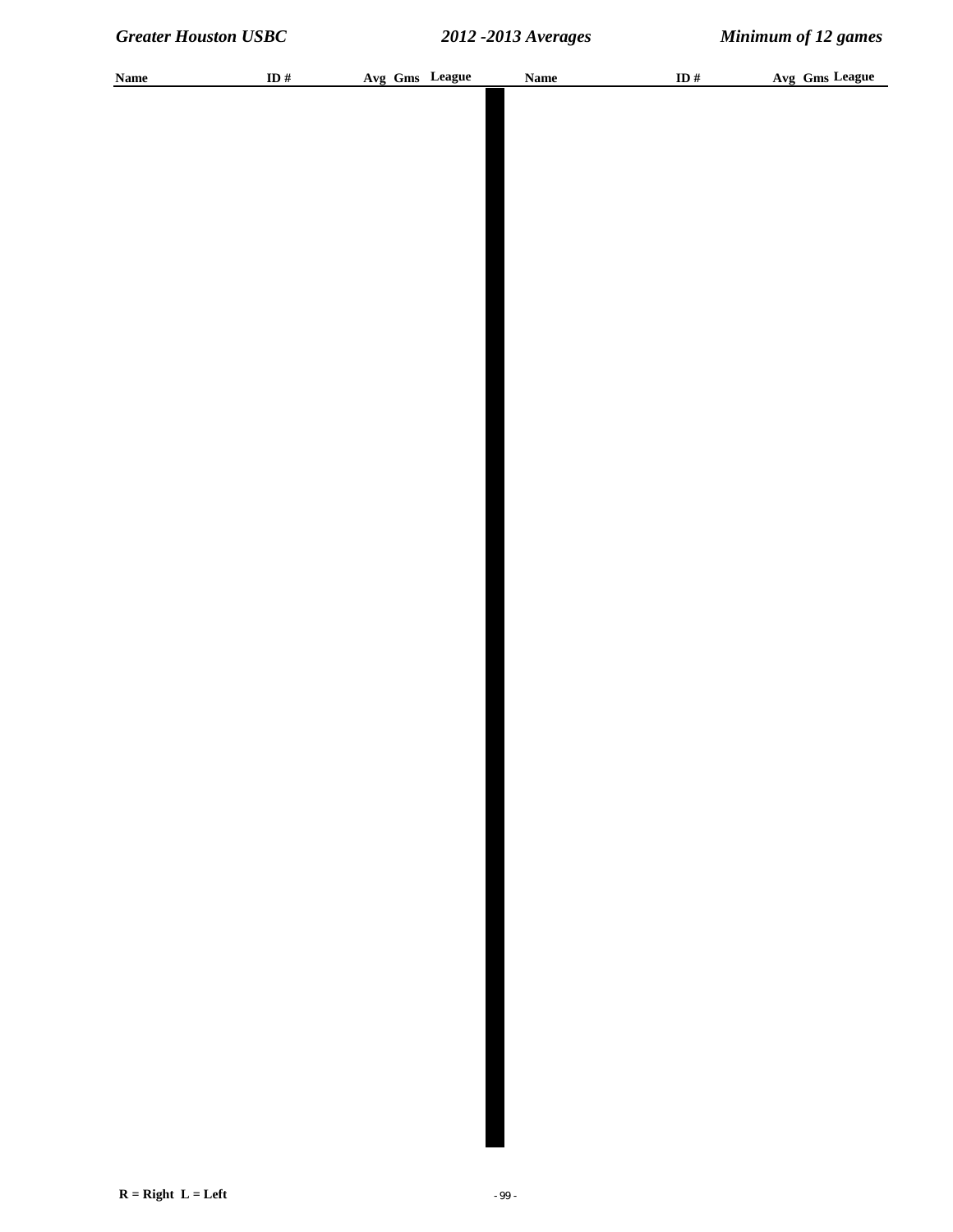| <b>Name</b> | ID $#$ | Avg Gms League | <b>Name</b> | ID $#$ | Avg Gms League |
|-------------|--------|----------------|-------------|--------|----------------|
|             |        |                |             |        |                |
|             |        |                |             |        |                |
|             |        |                |             |        |                |
|             |        |                |             |        |                |
|             |        |                |             |        |                |
|             |        |                |             |        |                |
|             |        |                |             |        |                |
|             |        |                |             |        |                |
|             |        |                |             |        |                |
|             |        |                |             |        |                |
|             |        |                |             |        |                |
|             |        |                |             |        |                |
|             |        |                |             |        |                |
|             |        |                |             |        |                |
|             |        |                |             |        |                |
|             |        |                |             |        |                |
|             |        |                |             |        |                |
|             |        |                |             |        |                |
|             |        |                |             |        |                |
|             |        |                |             |        |                |
|             |        |                |             |        |                |
|             |        |                |             |        |                |
|             |        |                |             |        |                |
|             |        |                |             |        |                |
|             |        |                |             |        |                |
|             |        |                |             |        |                |
|             |        |                |             |        |                |
|             |        |                |             |        |                |
|             |        |                |             |        |                |
|             |        |                |             |        |                |
|             |        |                |             |        |                |
|             |        |                |             |        |                |
|             |        |                |             |        |                |
|             |        |                |             |        |                |
|             |        |                |             |        |                |
|             |        |                |             |        |                |
|             |        |                |             |        |                |
|             |        |                |             |        |                |
|             |        |                |             |        |                |
|             |        |                |             |        |                |
|             |        |                |             |        |                |
|             |        |                |             |        |                |
|             |        |                |             |        |                |
|             |        |                |             |        |                |
|             |        |                |             |        |                |
|             |        |                |             |        |                |
|             |        |                |             |        |                |
|             |        |                |             |        |                |
|             |        |                |             |        |                |
|             |        |                |             |        |                |
|             |        |                |             |        |                |
|             |        |                |             |        |                |
|             |        |                |             |        |                |
|             |        |                |             |        |                |
|             |        |                |             |        |                |
|             |        |                |             |        |                |
|             |        |                |             |        |                |
|             |        |                |             |        |                |
|             |        |                |             |        |                |
|             |        |                |             |        |                |
|             |        |                |             |        |                |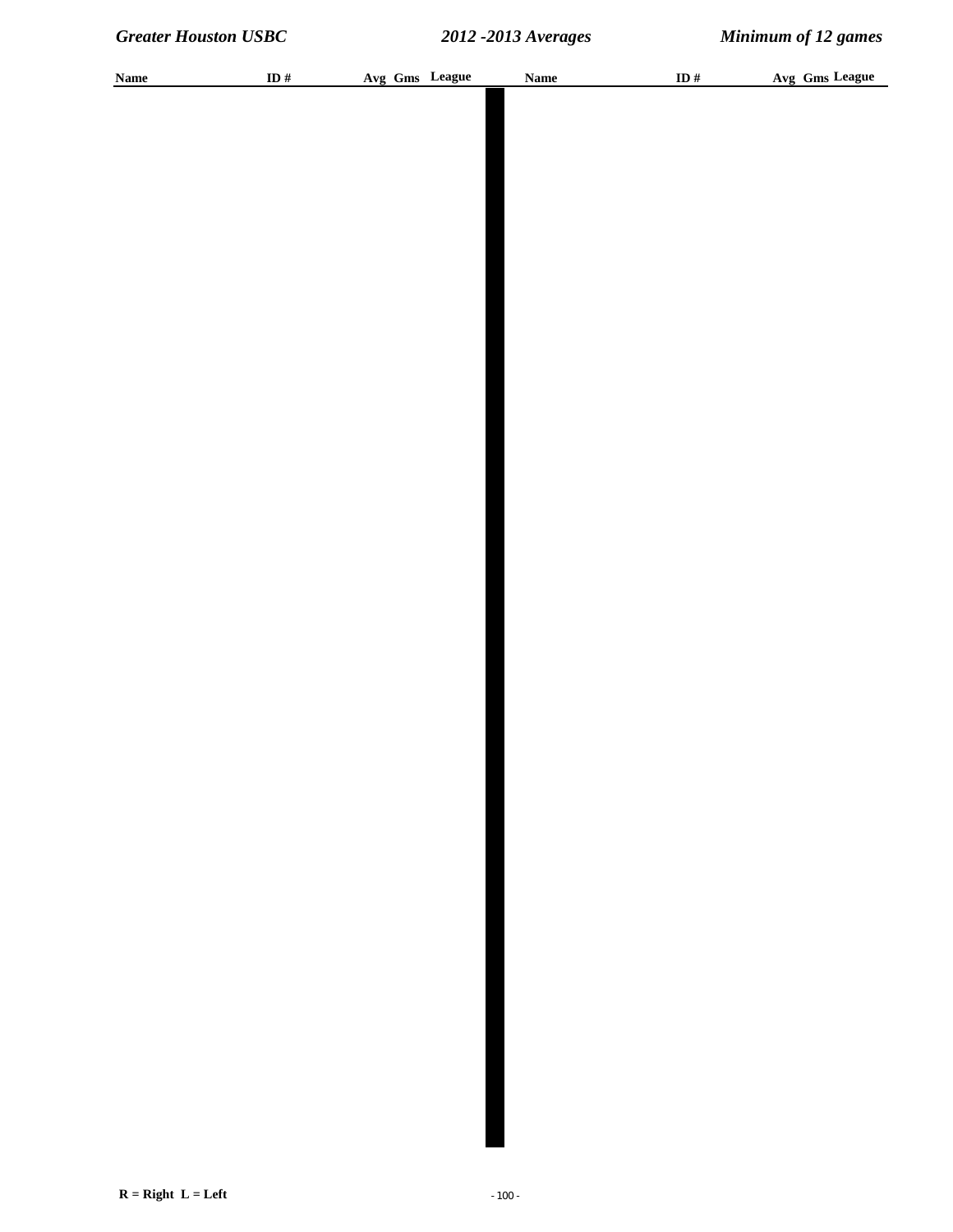| <b>Name</b> | ID # | Avg Gms League | <b>Name</b> | ID $\#$ | Avg Gms League |
|-------------|------|----------------|-------------|---------|----------------|
|             |      |                |             |         |                |
|             |      |                |             |         |                |
|             |      |                |             |         |                |
|             |      |                |             |         |                |
|             |      |                |             |         |                |
|             |      |                |             |         |                |
|             |      |                |             |         |                |
|             |      |                |             |         |                |
|             |      |                |             |         |                |
|             |      |                |             |         |                |
|             |      |                |             |         |                |
|             |      |                |             |         |                |
|             |      |                |             |         |                |
|             |      |                |             |         |                |
|             |      |                |             |         |                |
|             |      |                |             |         |                |
|             |      |                |             |         |                |
|             |      |                |             |         |                |
|             |      |                |             |         |                |
|             |      |                |             |         |                |
|             |      |                |             |         |                |
|             |      |                |             |         |                |
|             |      |                |             |         |                |
|             |      |                |             |         |                |
|             |      |                |             |         |                |
|             |      |                |             |         |                |
|             |      |                |             |         |                |
|             |      |                |             |         |                |
|             |      |                |             |         |                |
|             |      |                |             |         |                |
|             |      |                |             |         |                |
|             |      |                |             |         |                |
|             |      |                |             |         |                |
|             |      |                |             |         |                |
|             |      |                |             |         |                |
|             |      |                |             |         |                |
|             |      |                |             |         |                |
|             |      |                |             |         |                |
|             |      |                |             |         |                |
|             |      |                |             |         |                |
|             |      |                |             |         |                |
|             |      |                |             |         |                |
|             |      |                |             |         |                |
|             |      |                |             |         |                |
|             |      |                |             |         |                |
|             |      |                |             |         |                |
|             |      |                |             |         |                |
|             |      |                |             |         |                |
|             |      |                |             |         |                |
|             |      |                |             |         |                |
|             |      |                |             |         |                |
|             |      |                |             |         |                |
|             |      |                |             |         |                |
|             |      |                |             |         |                |
|             |      |                |             |         |                |
|             |      |                |             |         |                |
|             |      |                |             |         |                |
|             |      |                |             |         |                |
|             |      |                |             |         |                |
|             |      |                |             |         |                |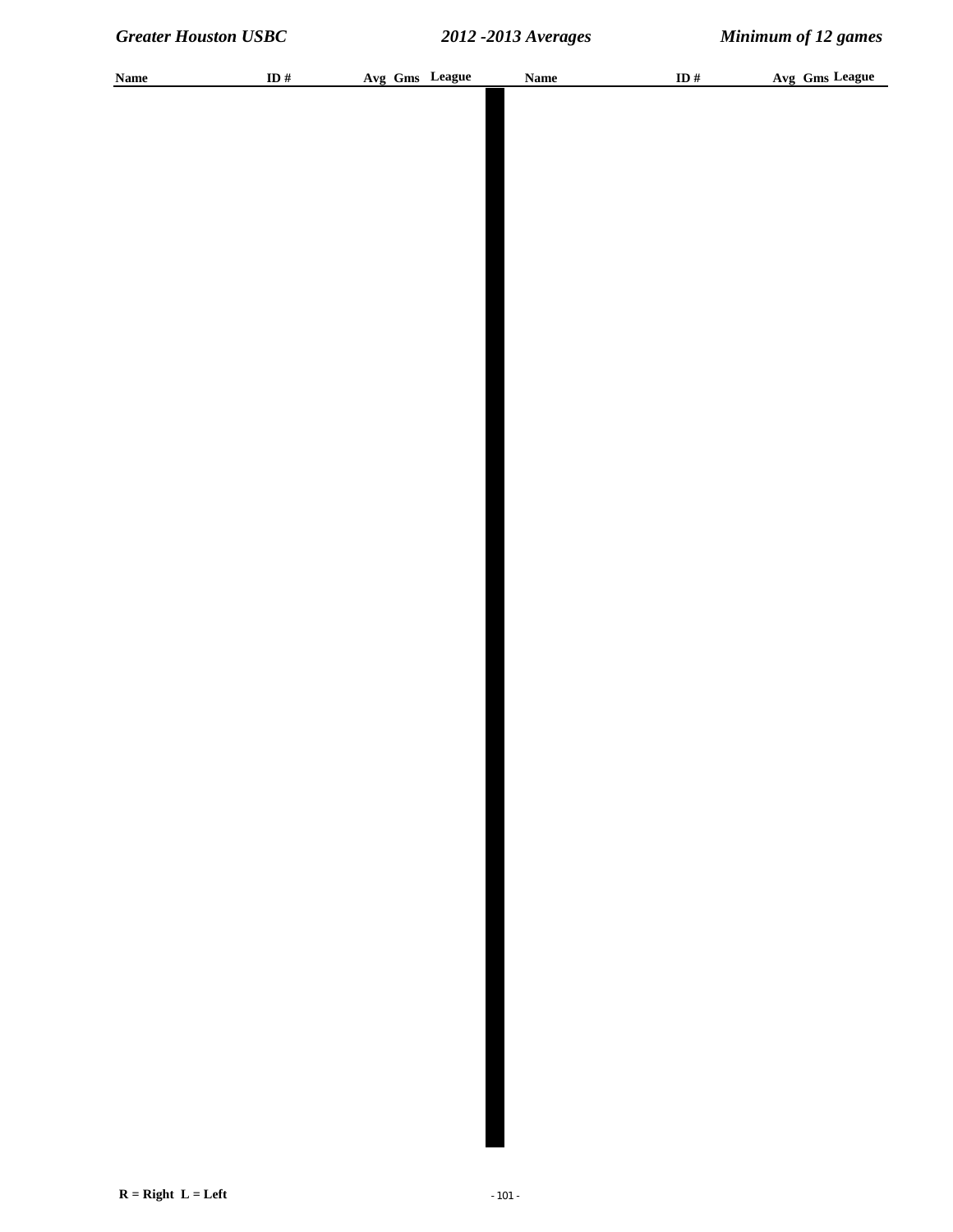| <b>Name</b> | ID $\#$ | Avg Gms League | <b>Name</b> | ID # | Avg Gms League |
|-------------|---------|----------------|-------------|------|----------------|
|             |         |                |             |      |                |
|             |         |                |             |      |                |
|             |         |                |             |      |                |
|             |         |                |             |      |                |
|             |         |                |             |      |                |
|             |         |                |             |      |                |
|             |         |                |             |      |                |
|             |         |                |             |      |                |
|             |         |                |             |      |                |
|             |         |                |             |      |                |
|             |         |                |             |      |                |
|             |         |                |             |      |                |
|             |         |                |             |      |                |
|             |         |                |             |      |                |
|             |         |                |             |      |                |
|             |         |                |             |      |                |
|             |         |                |             |      |                |
|             |         |                |             |      |                |
|             |         |                |             |      |                |
|             |         |                |             |      |                |
|             |         |                |             |      |                |
|             |         |                |             |      |                |
|             |         |                |             |      |                |
|             |         |                |             |      |                |
|             |         |                |             |      |                |
|             |         |                |             |      |                |
|             |         |                |             |      |                |
|             |         |                |             |      |                |
|             |         |                |             |      |                |
|             |         |                |             |      |                |
|             |         |                |             |      |                |
|             |         |                |             |      |                |
|             |         |                |             |      |                |
|             |         |                |             |      |                |
|             |         |                |             |      |                |
|             |         |                |             |      |                |
|             |         |                |             |      |                |
|             |         |                |             |      |                |
|             |         |                |             |      |                |
|             |         |                |             |      |                |
|             |         |                |             |      |                |
|             |         |                |             |      |                |
|             |         |                |             |      |                |
|             |         |                |             |      |                |
|             |         |                |             |      |                |
|             |         |                |             |      |                |
|             |         |                |             |      |                |
|             |         |                |             |      |                |
|             |         |                |             |      |                |
|             |         |                |             |      |                |
|             |         |                |             |      |                |
|             |         |                |             |      |                |
|             |         |                |             |      |                |
|             |         |                |             |      |                |
|             |         |                |             |      |                |
|             |         |                |             |      |                |
|             |         |                |             |      |                |
|             |         |                |             |      |                |
|             |         |                |             |      |                |
|             |         |                |             |      |                |
|             |         |                |             |      |                |
|             |         |                |             |      |                |
|             |         |                |             |      |                |
|             |         |                |             |      |                |
|             |         |                |             |      |                |
|             |         |                |             |      |                |
|             |         |                |             |      |                |
|             |         |                |             |      |                |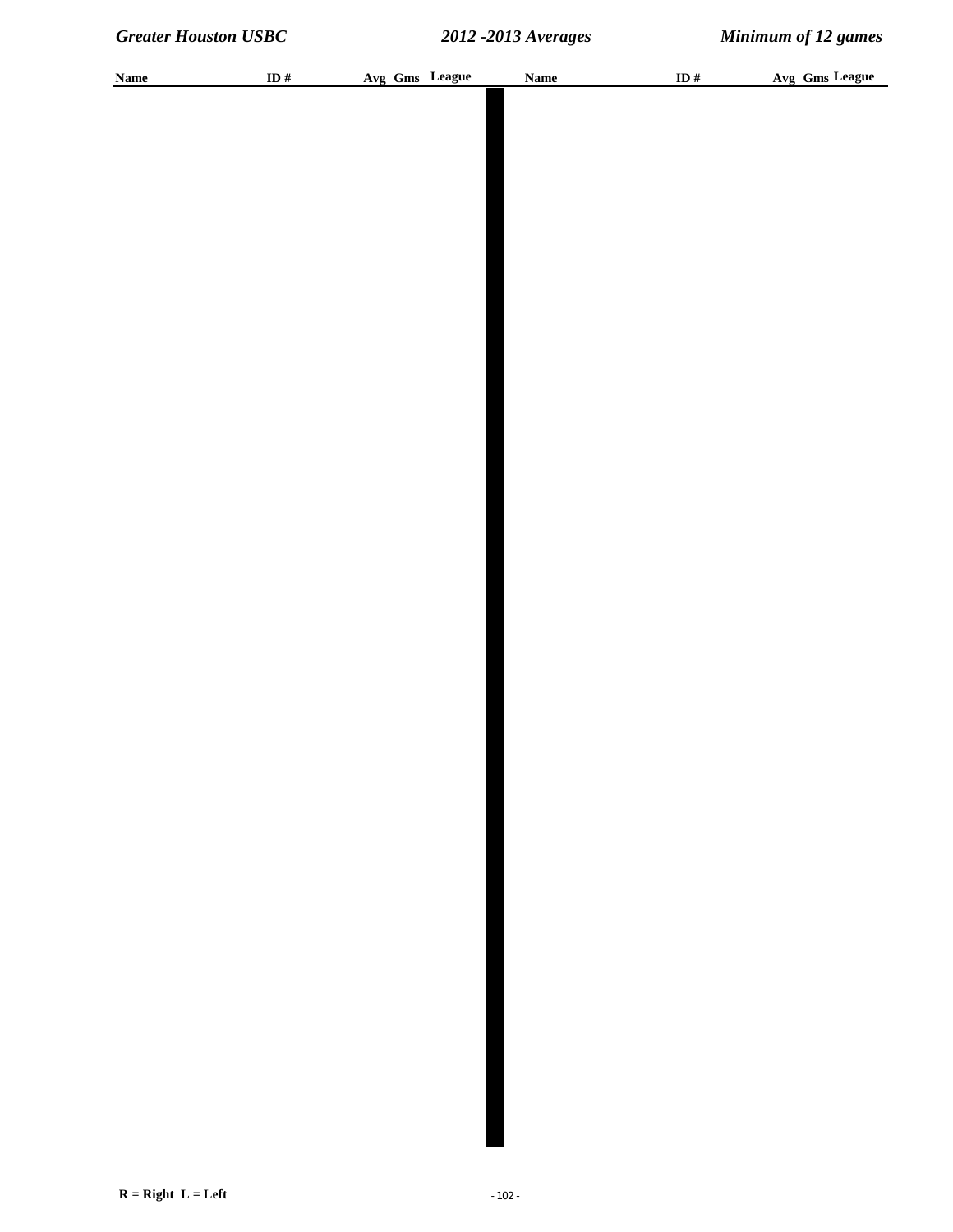| <b>Name</b> | ID $\#$ |  | Avg Gms League | <b>Name</b> | ID $#$ |  | Avg Gms League |
|-------------|---------|--|----------------|-------------|--------|--|----------------|
|             |         |  |                |             |        |  |                |
|             |         |  |                |             |        |  |                |
|             |         |  |                |             |        |  |                |
|             |         |  |                |             |        |  |                |
|             |         |  |                |             |        |  |                |
|             |         |  |                |             |        |  |                |
|             |         |  |                |             |        |  |                |
|             |         |  |                |             |        |  |                |
|             |         |  |                |             |        |  |                |
|             |         |  |                |             |        |  |                |
|             |         |  |                |             |        |  |                |
|             |         |  |                |             |        |  |                |
|             |         |  |                |             |        |  |                |
|             |         |  |                |             |        |  |                |
|             |         |  |                |             |        |  |                |
|             |         |  |                |             |        |  |                |
|             |         |  |                |             |        |  |                |
|             |         |  |                |             |        |  |                |
|             |         |  |                |             |        |  |                |
|             |         |  |                |             |        |  |                |
|             |         |  |                |             |        |  |                |
|             |         |  |                |             |        |  |                |
|             |         |  |                |             |        |  |                |
|             |         |  |                |             |        |  |                |
|             |         |  |                |             |        |  |                |
|             |         |  |                |             |        |  |                |
|             |         |  |                |             |        |  |                |
|             |         |  |                |             |        |  |                |
|             |         |  |                |             |        |  |                |
|             |         |  |                |             |        |  |                |
|             |         |  |                |             |        |  |                |
|             |         |  |                |             |        |  |                |
|             |         |  |                |             |        |  |                |
|             |         |  |                |             |        |  |                |
|             |         |  |                |             |        |  |                |
|             |         |  |                |             |        |  |                |
|             |         |  |                |             |        |  |                |
|             |         |  |                |             |        |  |                |
|             |         |  |                |             |        |  |                |
|             |         |  |                |             |        |  |                |
|             |         |  |                |             |        |  |                |
|             |         |  |                |             |        |  |                |
|             |         |  |                |             |        |  |                |
|             |         |  |                |             |        |  |                |
|             |         |  |                |             |        |  |                |
|             |         |  |                |             |        |  |                |
|             |         |  |                |             |        |  |                |
|             |         |  |                |             |        |  |                |
|             |         |  |                |             |        |  |                |
|             |         |  |                |             |        |  |                |
|             |         |  |                |             |        |  |                |
|             |         |  |                |             |        |  |                |
|             |         |  |                |             |        |  |                |
|             |         |  |                |             |        |  |                |
|             |         |  |                |             |        |  |                |
|             |         |  |                |             |        |  |                |
|             |         |  |                |             |        |  |                |
|             |         |  |                |             |        |  |                |
|             |         |  |                |             |        |  |                |
|             |         |  |                |             |        |  |                |
|             |         |  |                |             |        |  |                |
|             |         |  |                |             |        |  |                |
|             |         |  |                |             |        |  |                |
|             |         |  |                |             |        |  |                |
|             |         |  |                |             |        |  |                |
|             |         |  |                |             |        |  |                |
|             |         |  |                |             |        |  |                |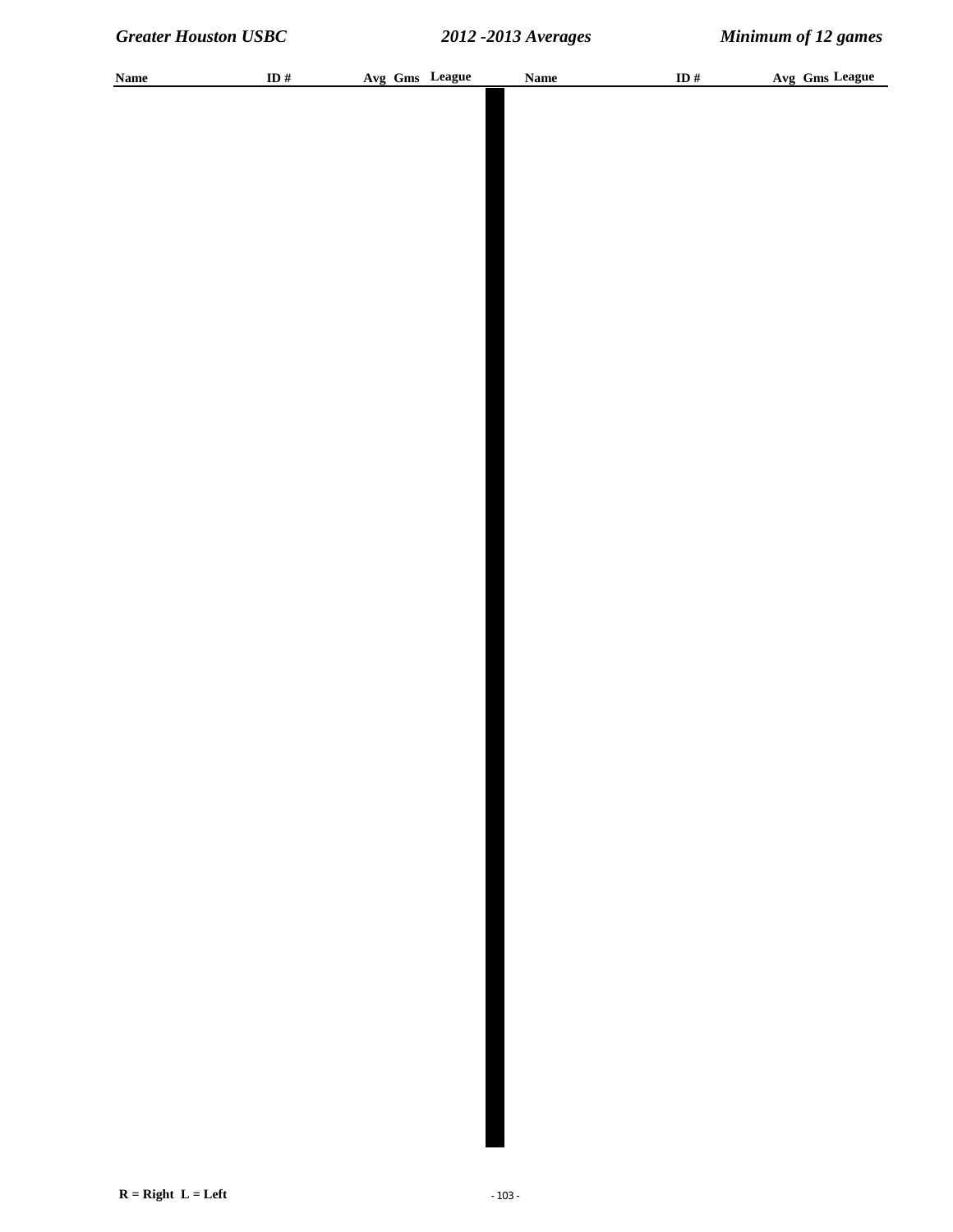| <b>Name</b> | ID # | Avg Gms League | <b>Name</b> | ID $#$ | Avg Gms League |
|-------------|------|----------------|-------------|--------|----------------|
|             |      |                |             |        |                |
|             |      |                |             |        |                |
|             |      |                |             |        |                |
|             |      |                |             |        |                |
|             |      |                |             |        |                |
|             |      |                |             |        |                |
|             |      |                |             |        |                |
|             |      |                |             |        |                |
|             |      |                |             |        |                |
|             |      |                |             |        |                |
|             |      |                |             |        |                |
|             |      |                |             |        |                |
|             |      |                |             |        |                |
|             |      |                |             |        |                |
|             |      |                |             |        |                |
|             |      |                |             |        |                |
|             |      |                |             |        |                |
|             |      |                |             |        |                |
|             |      |                |             |        |                |
|             |      |                |             |        |                |
|             |      |                |             |        |                |
|             |      |                |             |        |                |
|             |      |                |             |        |                |
|             |      |                |             |        |                |
|             |      |                |             |        |                |
|             |      |                |             |        |                |
|             |      |                |             |        |                |
|             |      |                |             |        |                |
|             |      |                |             |        |                |
|             |      |                |             |        |                |
|             |      |                |             |        |                |
|             |      |                |             |        |                |
|             |      |                |             |        |                |
|             |      |                |             |        |                |
|             |      |                |             |        |                |
|             |      |                |             |        |                |
|             |      |                |             |        |                |
|             |      |                |             |        |                |
|             |      |                |             |        |                |
|             |      |                |             |        |                |
|             |      |                |             |        |                |
|             |      |                |             |        |                |
|             |      |                |             |        |                |
|             |      |                |             |        |                |
|             |      |                |             |        |                |
|             |      |                |             |        |                |
|             |      |                |             |        |                |
|             |      |                |             |        |                |
|             |      |                |             |        |                |
|             |      |                |             |        |                |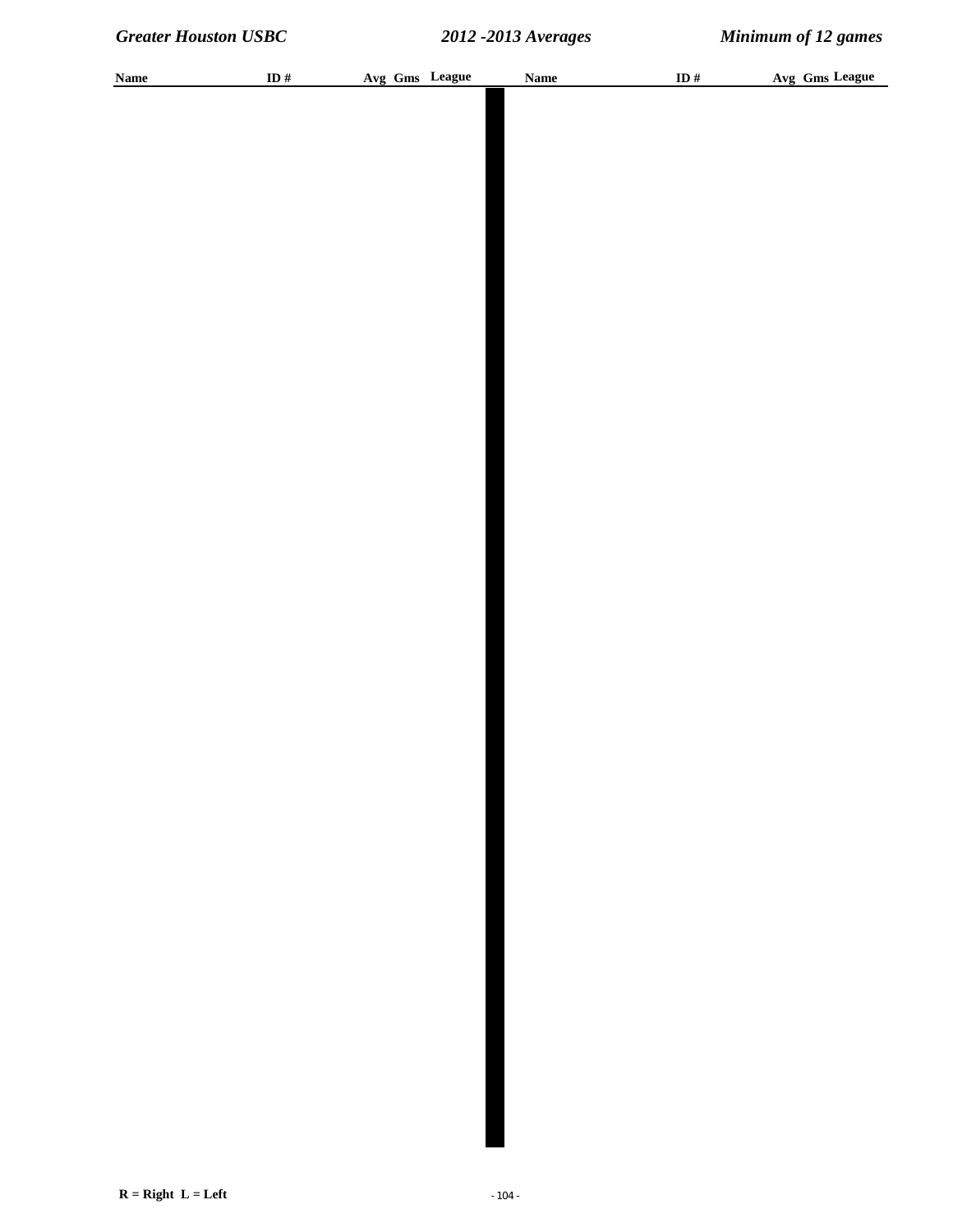| <b>Name</b> | ID $#$ | Avg Gms League | <b>Name</b> | ID# | Avg Gms League |
|-------------|--------|----------------|-------------|-----|----------------|
|             |        |                |             |     |                |
|             |        |                |             |     |                |
|             |        |                |             |     |                |
|             |        |                |             |     |                |
|             |        |                |             |     |                |
|             |        |                |             |     |                |
|             |        |                |             |     |                |
|             |        |                |             |     |                |
|             |        |                |             |     |                |
|             |        |                |             |     |                |
|             |        |                |             |     |                |
|             |        |                |             |     |                |
|             |        |                |             |     |                |
|             |        |                |             |     |                |
|             |        |                |             |     |                |
|             |        |                |             |     |                |
|             |        |                |             |     |                |
|             |        |                |             |     |                |
|             |        |                |             |     |                |
|             |        |                |             |     |                |
|             |        |                |             |     |                |
|             |        |                |             |     |                |
|             |        |                |             |     |                |
|             |        |                |             |     |                |
|             |        |                |             |     |                |
|             |        |                |             |     |                |
|             |        |                |             |     |                |
|             |        |                |             |     |                |
|             |        |                |             |     |                |
|             |        |                |             |     |                |
|             |        |                |             |     |                |
|             |        |                |             |     |                |
|             |        |                |             |     |                |
|             |        |                |             |     |                |
|             |        |                |             |     |                |
|             |        |                |             |     |                |
|             |        |                |             |     |                |
|             |        |                |             |     |                |
|             |        |                |             |     |                |
|             |        |                |             |     |                |
|             |        |                |             |     |                |
|             |        |                |             |     |                |
|             |        |                |             |     |                |
|             |        |                |             |     |                |
|             |        |                |             |     |                |
|             |        |                |             |     |                |
|             |        |                |             |     |                |
|             |        |                |             |     |                |
|             |        |                |             |     |                |
|             |        |                |             |     |                |
|             |        |                |             |     |                |
|             |        |                |             |     |                |
|             |        |                |             |     |                |
|             |        |                |             |     |                |
|             |        |                |             |     |                |
|             |        |                |             |     |                |
|             |        |                |             |     |                |
|             |        |                |             |     |                |
|             |        |                |             |     |                |
|             |        |                |             |     |                |
|             |        |                |             |     |                |
|             |        |                |             |     |                |
|             |        |                |             |     |                |
|             |        |                |             |     |                |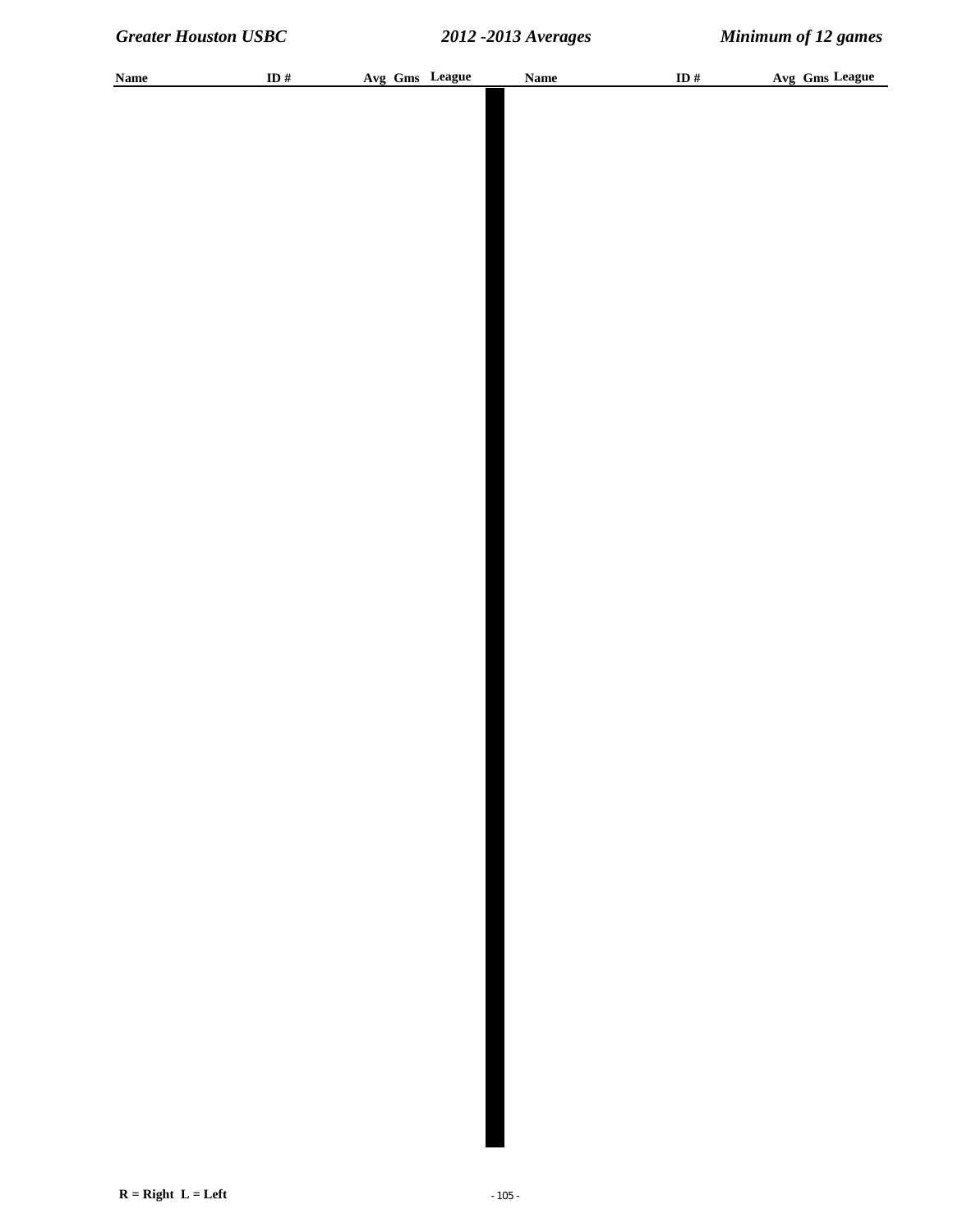| <b>Name</b> | ID # | Avg Gms League | <b>Name</b> | ID $#$ | Avg Gms League |
|-------------|------|----------------|-------------|--------|----------------|
|             |      |                |             |        |                |
|             |      |                |             |        |                |
|             |      |                |             |        |                |
|             |      |                |             |        |                |
|             |      |                |             |        |                |
|             |      |                |             |        |                |
|             |      |                |             |        |                |
|             |      |                |             |        |                |
|             |      |                |             |        |                |
|             |      |                |             |        |                |
|             |      |                |             |        |                |
|             |      |                |             |        |                |
|             |      |                |             |        |                |
|             |      |                |             |        |                |
|             |      |                |             |        |                |
|             |      |                |             |        |                |
|             |      |                |             |        |                |
|             |      |                |             |        |                |
|             |      |                |             |        |                |
|             |      |                |             |        |                |
|             |      |                |             |        |                |
|             |      |                |             |        |                |
|             |      |                |             |        |                |
|             |      |                |             |        |                |
|             |      |                |             |        |                |
|             |      |                |             |        |                |
|             |      |                |             |        |                |
|             |      |                |             |        |                |
|             |      |                |             |        |                |
|             |      |                |             |        |                |
|             |      |                |             |        |                |
|             |      |                |             |        |                |
|             |      |                |             |        |                |
|             |      |                |             |        |                |
|             |      |                |             |        |                |
|             |      |                |             |        |                |
|             |      |                |             |        |                |
|             |      |                |             |        |                |
|             |      |                |             |        |                |
|             |      |                |             |        |                |
|             |      |                |             |        |                |
|             |      |                |             |        |                |
|             |      |                |             |        |                |
|             |      |                |             |        |                |
|             |      |                |             |        |                |
|             |      |                |             |        |                |
|             |      |                |             |        |                |
|             |      |                |             |        |                |
|             |      |                |             |        |                |
|             |      |                |             |        |                |
|             |      |                |             |        |                |
|             |      |                |             |        |                |
|             |      |                |             |        |                |
|             |      |                |             |        |                |
|             |      |                |             |        |                |
|             |      |                |             |        |                |
|             |      |                |             |        |                |
|             |      |                |             |        |                |
|             |      |                |             |        |                |
|             |      |                |             |        |                |
|             |      |                |             |        |                |
|             |      |                |             |        |                |
|             |      |                |             |        |                |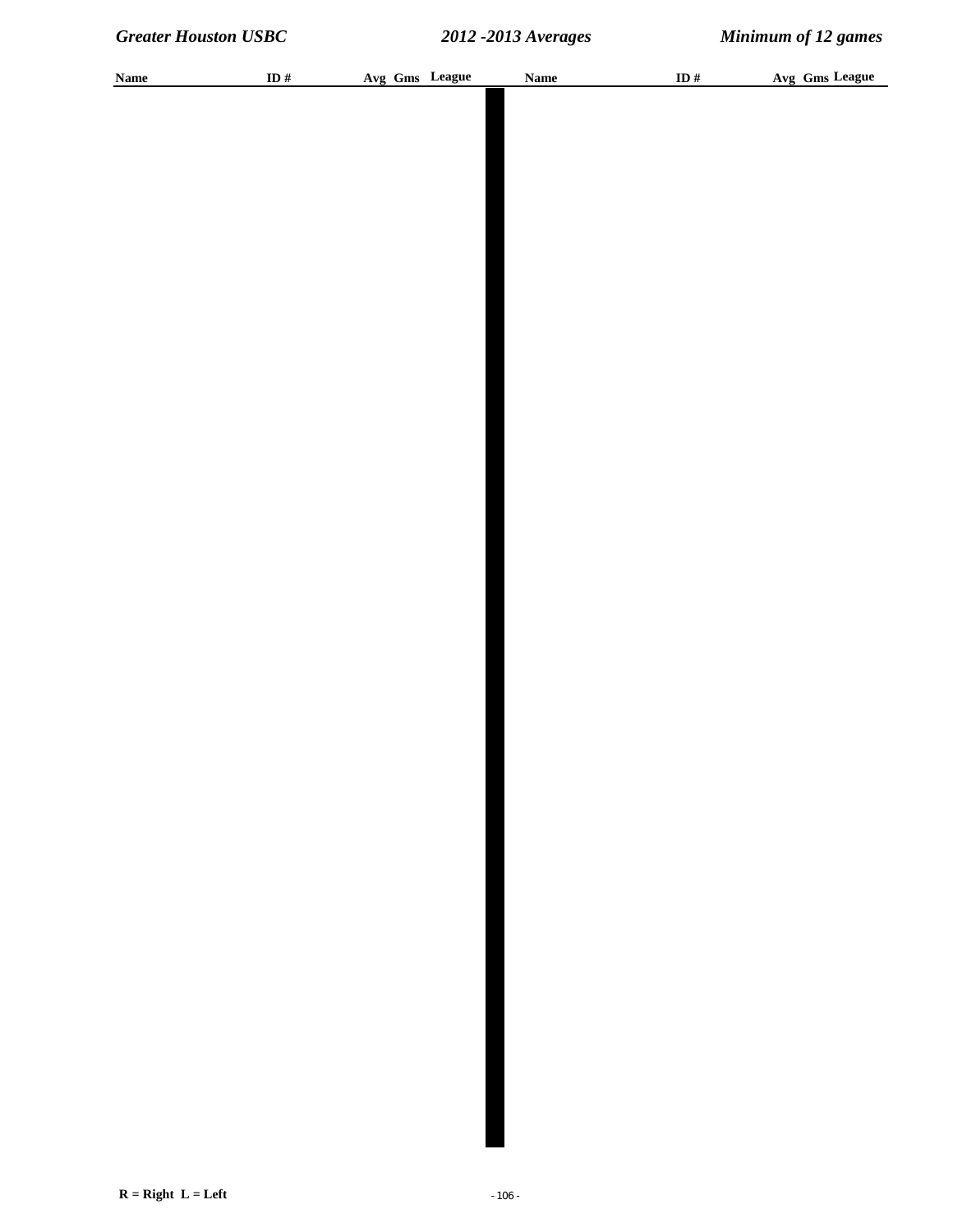| <b>Name</b> | ID $#$ | Avg Gms League | <b>Name</b> | ID# | Avg Gms League |
|-------------|--------|----------------|-------------|-----|----------------|
|             |        |                |             |     |                |
|             |        |                |             |     |                |
|             |        |                |             |     |                |
|             |        |                |             |     |                |
|             |        |                |             |     |                |
|             |        |                |             |     |                |
|             |        |                |             |     |                |
|             |        |                |             |     |                |
|             |        |                |             |     |                |
|             |        |                |             |     |                |
|             |        |                |             |     |                |
|             |        |                |             |     |                |
|             |        |                |             |     |                |
|             |        |                |             |     |                |
|             |        |                |             |     |                |
|             |        |                |             |     |                |
|             |        |                |             |     |                |
|             |        |                |             |     |                |
|             |        |                |             |     |                |
|             |        |                |             |     |                |
|             |        |                |             |     |                |
|             |        |                |             |     |                |
|             |        |                |             |     |                |
|             |        |                |             |     |                |
|             |        |                |             |     |                |
|             |        |                |             |     |                |
|             |        |                |             |     |                |
|             |        |                |             |     |                |
|             |        |                |             |     |                |
|             |        |                |             |     |                |
|             |        |                |             |     |                |
|             |        |                |             |     |                |
|             |        |                |             |     |                |
|             |        |                |             |     |                |
|             |        |                |             |     |                |
|             |        |                |             |     |                |
|             |        |                |             |     |                |
|             |        |                |             |     |                |
|             |        |                |             |     |                |
|             |        |                |             |     |                |
|             |        |                |             |     |                |
|             |        |                |             |     |                |
|             |        |                |             |     |                |
|             |        |                |             |     |                |
|             |        |                |             |     |                |
|             |        |                |             |     |                |
|             |        |                |             |     |                |
|             |        |                |             |     |                |
|             |        |                |             |     |                |
|             |        |                |             |     |                |
|             |        |                |             |     |                |
|             |        |                |             |     |                |
|             |        |                |             |     |                |
|             |        |                |             |     |                |
|             |        |                |             |     |                |
|             |        |                |             |     |                |
|             |        |                |             |     |                |
|             |        |                |             |     |                |
|             |        |                |             |     |                |
|             |        |                |             |     |                |
|             |        |                |             |     |                |
|             |        |                |             |     |                |
|             |        |                |             |     |                |
|             |        |                |             |     |                |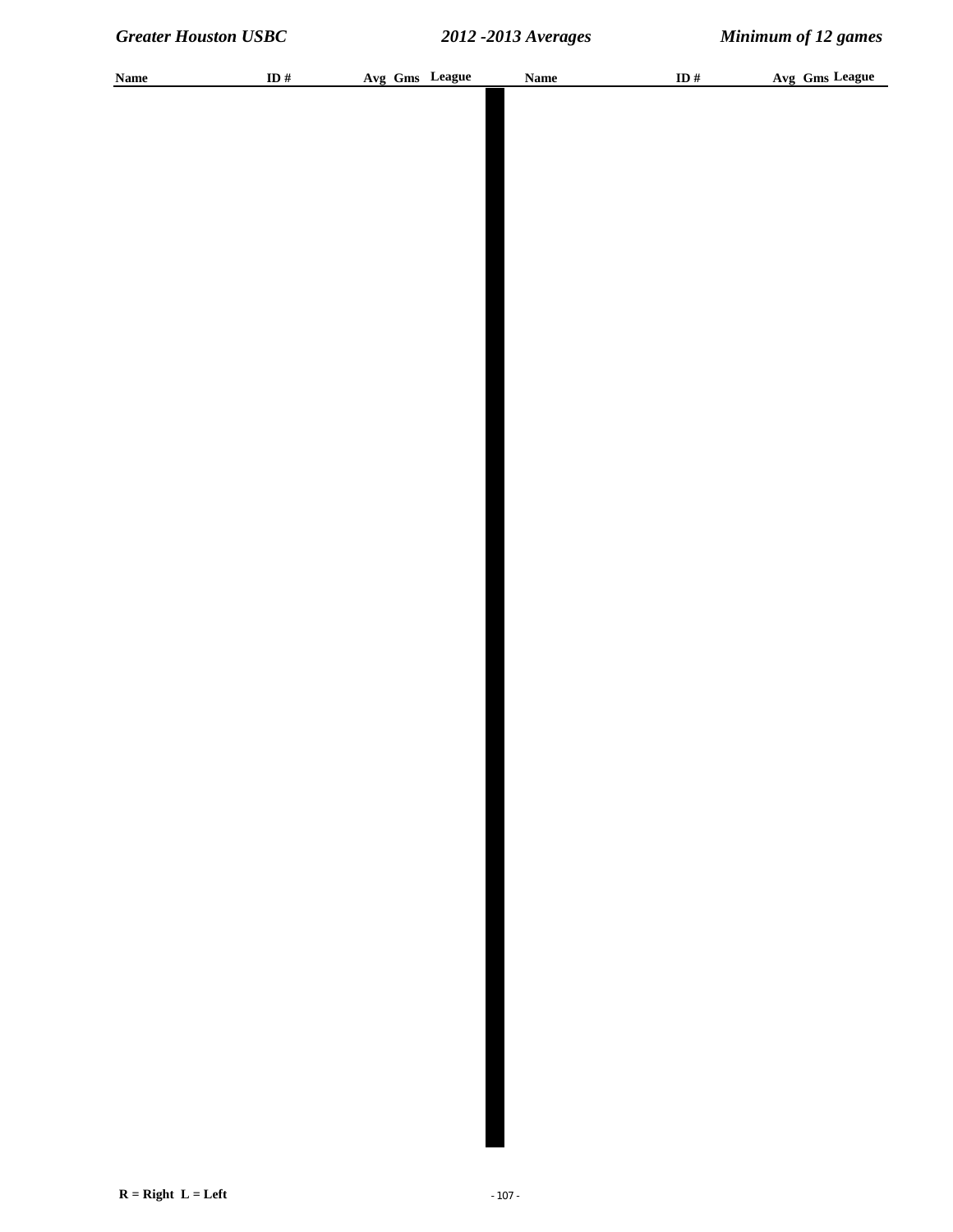| <b>Name</b> | ID $#$ | Avg Gms League | <b>Name</b> | ID# | Avg Gms League |
|-------------|--------|----------------|-------------|-----|----------------|
|             |        |                |             |     |                |
|             |        |                |             |     |                |
|             |        |                |             |     |                |
|             |        |                |             |     |                |
|             |        |                |             |     |                |
|             |        |                |             |     |                |
|             |        |                |             |     |                |
|             |        |                |             |     |                |
|             |        |                |             |     |                |
|             |        |                |             |     |                |
|             |        |                |             |     |                |
|             |        |                |             |     |                |
|             |        |                |             |     |                |
|             |        |                |             |     |                |
|             |        |                |             |     |                |
|             |        |                |             |     |                |
|             |        |                |             |     |                |
|             |        |                |             |     |                |
|             |        |                |             |     |                |
|             |        |                |             |     |                |
|             |        |                |             |     |                |
|             |        |                |             |     |                |
|             |        |                |             |     |                |
|             |        |                |             |     |                |
|             |        |                |             |     |                |
|             |        |                |             |     |                |
|             |        |                |             |     |                |
|             |        |                |             |     |                |
|             |        |                |             |     |                |
|             |        |                |             |     |                |
|             |        |                |             |     |                |
|             |        |                |             |     |                |
|             |        |                |             |     |                |
|             |        |                |             |     |                |
|             |        |                |             |     |                |
|             |        |                |             |     |                |
|             |        |                |             |     |                |
|             |        |                |             |     |                |
|             |        |                |             |     |                |
|             |        |                |             |     |                |
|             |        |                |             |     |                |
|             |        |                |             |     |                |
|             |        |                |             |     |                |
|             |        |                |             |     |                |
|             |        |                |             |     |                |
|             |        |                |             |     |                |
|             |        |                |             |     |                |
|             |        |                |             |     |                |
|             |        |                |             |     |                |
|             |        |                |             |     |                |
|             |        |                |             |     |                |
|             |        |                |             |     |                |
|             |        |                |             |     |                |
|             |        |                |             |     |                |
|             |        |                |             |     |                |
|             |        |                |             |     |                |
|             |        |                |             |     |                |
|             |        |                |             |     |                |
|             |        |                |             |     |                |
|             |        |                |             |     |                |
|             |        |                |             |     |                |
|             |        |                |             |     |                |
|             |        |                |             |     |                |
|             |        |                |             |     |                |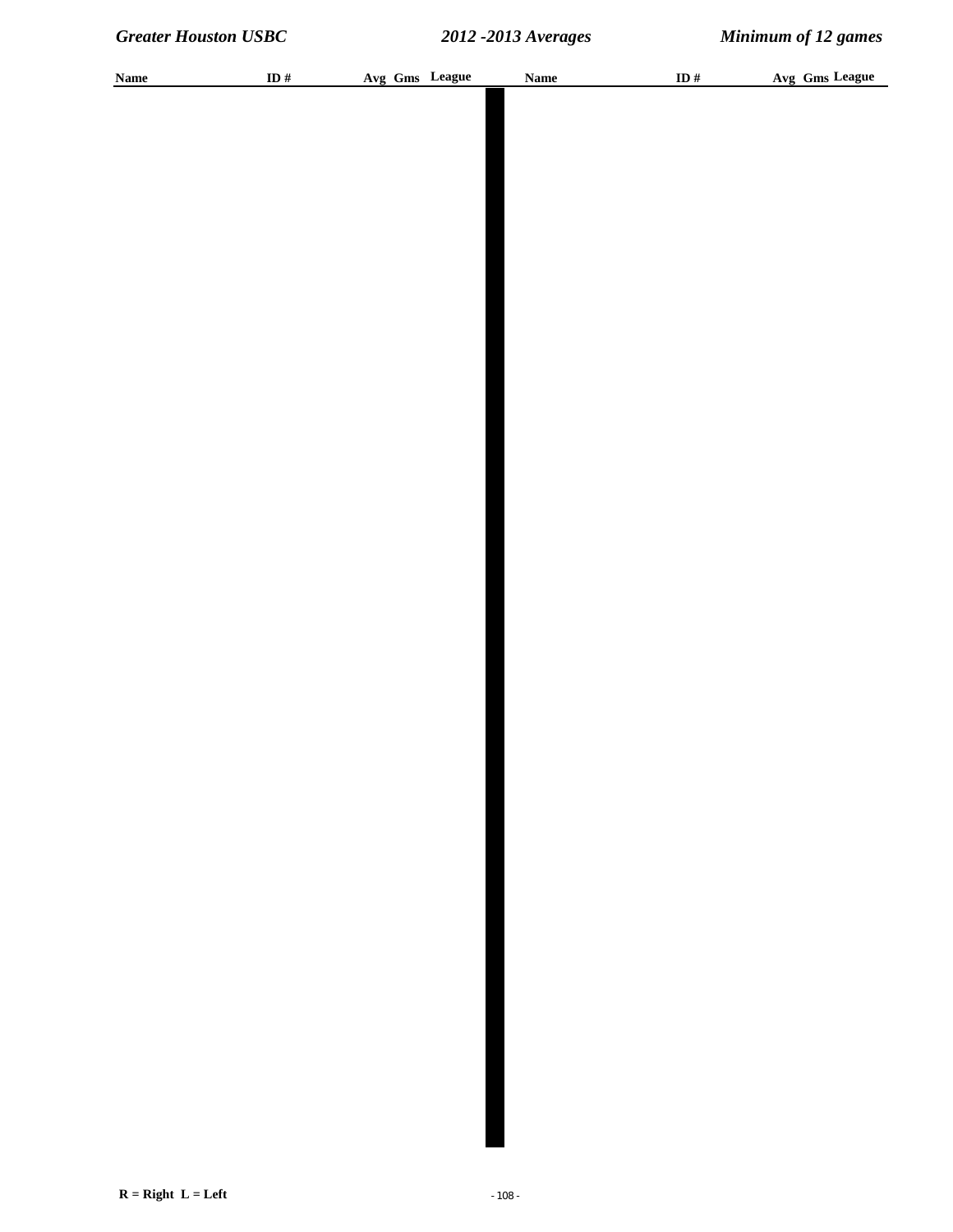| <b>Name</b> | ID $\#$ | Avg Gms League | <b>Name</b> | ID # | Avg Gms League |
|-------------|---------|----------------|-------------|------|----------------|
|             |         |                |             |      |                |
|             |         |                |             |      |                |
|             |         |                |             |      |                |
|             |         |                |             |      |                |
|             |         |                |             |      |                |
|             |         |                |             |      |                |
|             |         |                |             |      |                |
|             |         |                |             |      |                |
|             |         |                |             |      |                |
|             |         |                |             |      |                |
|             |         |                |             |      |                |
|             |         |                |             |      |                |
|             |         |                |             |      |                |
|             |         |                |             |      |                |
|             |         |                |             |      |                |
|             |         |                |             |      |                |
|             |         |                |             |      |                |
|             |         |                |             |      |                |
|             |         |                |             |      |                |
|             |         |                |             |      |                |
|             |         |                |             |      |                |
|             |         |                |             |      |                |
|             |         |                |             |      |                |
|             |         |                |             |      |                |
|             |         |                |             |      |                |
|             |         |                |             |      |                |
|             |         |                |             |      |                |
|             |         |                |             |      |                |
|             |         |                |             |      |                |
|             |         |                |             |      |                |
|             |         |                |             |      |                |
|             |         |                |             |      |                |
|             |         |                |             |      |                |
|             |         |                |             |      |                |
|             |         |                |             |      |                |
|             |         |                |             |      |                |
|             |         |                |             |      |                |
|             |         |                |             |      |                |
|             |         |                |             |      |                |
|             |         |                |             |      |                |
|             |         |                |             |      |                |
|             |         |                |             |      |                |
|             |         |                |             |      |                |
|             |         |                |             |      |                |
|             |         |                |             |      |                |
|             |         |                |             |      |                |
|             |         |                |             |      |                |
|             |         |                |             |      |                |
|             |         |                |             |      |                |
|             |         |                |             |      |                |
|             |         |                |             |      |                |
|             |         |                |             |      |                |
|             |         |                |             |      |                |
|             |         |                |             |      |                |
|             |         |                |             |      |                |
|             |         |                |             |      |                |
|             |         |                |             |      |                |
|             |         |                |             |      |                |
|             |         |                |             |      |                |
|             |         |                |             |      |                |
|             |         |                |             |      |                |
|             |         |                |             |      |                |
|             |         |                |             |      |                |
|             |         |                |             |      |                |
|             |         |                |             |      |                |
|             |         |                |             |      |                |
|             |         |                |             |      |                |
|             |         |                |             |      |                |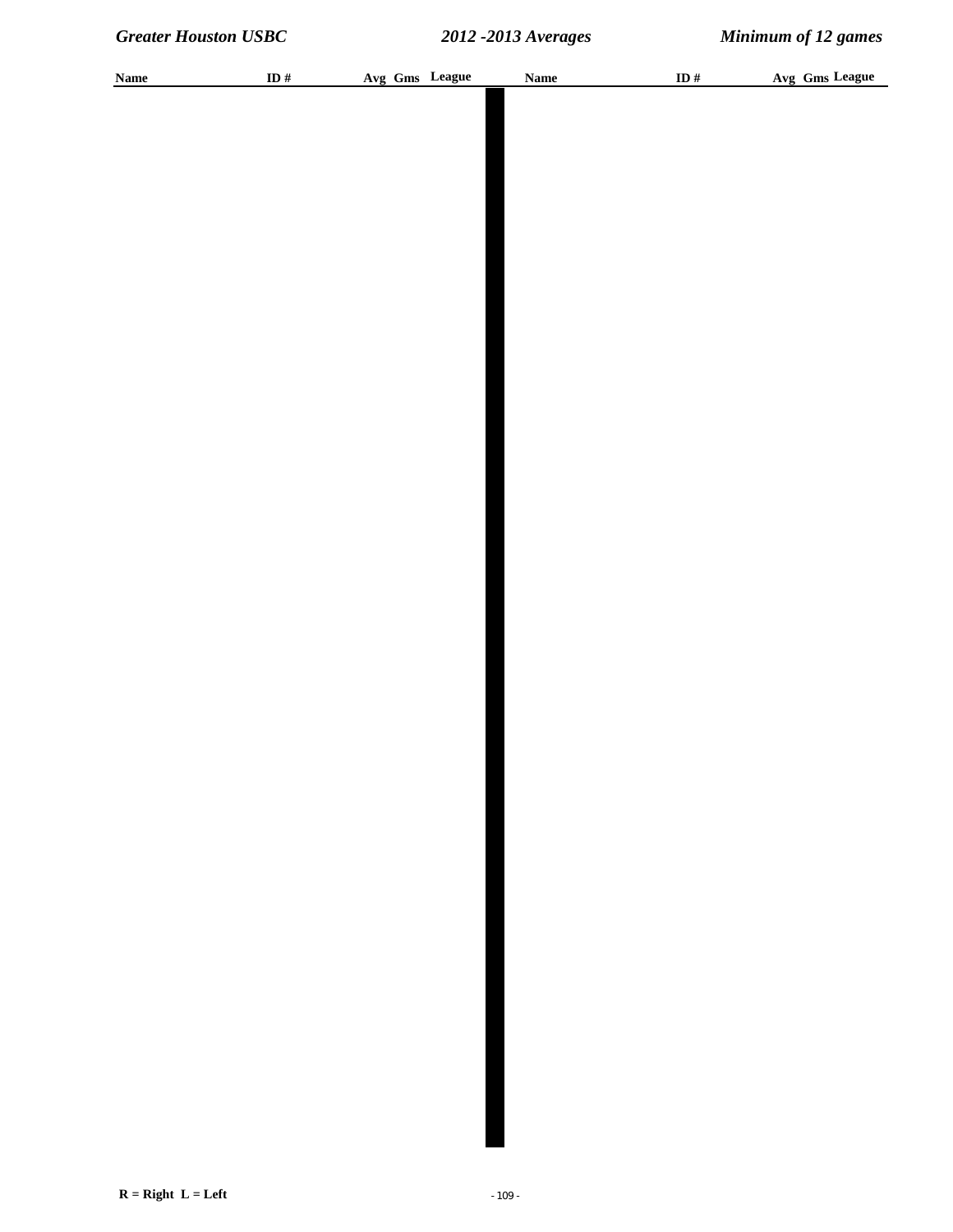| <b>Name</b> | ID $\#$ | Avg Gms League | <b>Name</b> | ID $\#$ | Avg Gms League |
|-------------|---------|----------------|-------------|---------|----------------|
|             |         |                |             |         |                |
|             |         |                |             |         |                |
|             |         |                |             |         |                |
|             |         |                |             |         |                |
|             |         |                |             |         |                |
|             |         |                |             |         |                |
|             |         |                |             |         |                |
|             |         |                |             |         |                |
|             |         |                |             |         |                |
|             |         |                |             |         |                |
|             |         |                |             |         |                |
|             |         |                |             |         |                |
|             |         |                |             |         |                |
|             |         |                |             |         |                |
|             |         |                |             |         |                |
|             |         |                |             |         |                |
|             |         |                |             |         |                |
|             |         |                |             |         |                |
|             |         |                |             |         |                |
|             |         |                |             |         |                |
|             |         |                |             |         |                |
|             |         |                |             |         |                |
|             |         |                |             |         |                |
|             |         |                |             |         |                |
|             |         |                |             |         |                |
|             |         |                |             |         |                |
|             |         |                |             |         |                |
|             |         |                |             |         |                |
|             |         |                |             |         |                |
|             |         |                |             |         |                |
|             |         |                |             |         |                |
|             |         |                |             |         |                |
|             |         |                |             |         |                |
|             |         |                |             |         |                |
|             |         |                |             |         |                |
|             |         |                |             |         |                |
|             |         |                |             |         |                |
|             |         |                |             |         |                |
|             |         |                |             |         |                |
|             |         |                |             |         |                |
|             |         |                |             |         |                |
|             |         |                |             |         |                |
|             |         |                |             |         |                |
|             |         |                |             |         |                |
|             |         |                |             |         |                |
|             |         |                |             |         |                |
|             |         |                |             |         |                |
|             |         |                |             |         |                |
|             |         |                |             |         |                |
|             |         |                |             |         |                |
|             |         |                |             |         |                |
|             |         |                |             |         |                |
|             |         |                |             |         |                |
|             |         |                |             |         |                |
|             |         |                |             |         |                |
|             |         |                |             |         |                |
|             |         |                |             |         |                |
|             |         |                |             |         |                |
|             |         |                |             |         |                |
|             |         |                |             |         |                |
|             |         |                |             |         |                |
|             |         |                |             |         |                |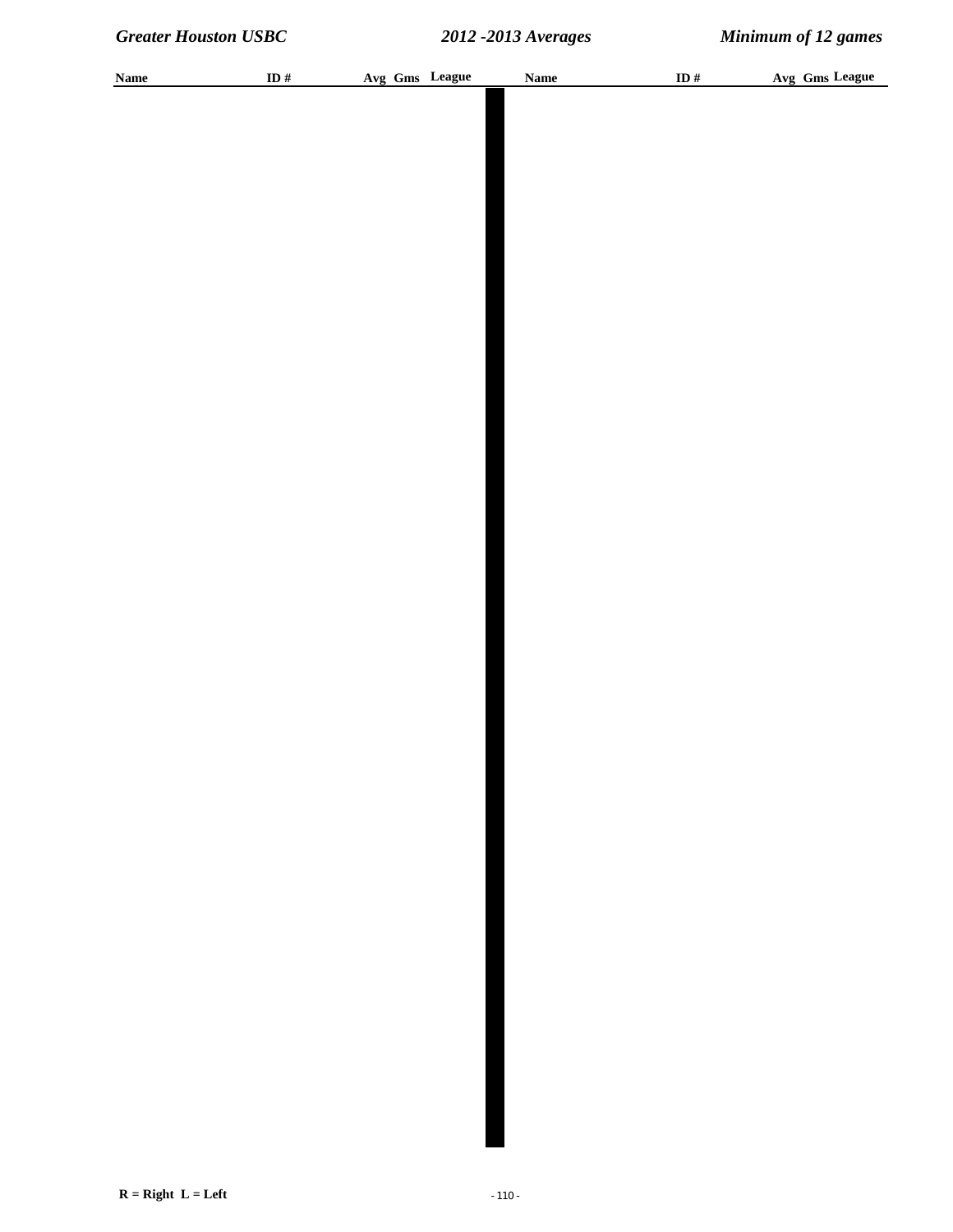| <b>Name</b> | ID# | Avg Gms League | <b>Name</b> | ID # | Avg Gms League |
|-------------|-----|----------------|-------------|------|----------------|
|             |     |                |             |      |                |
|             |     |                |             |      |                |
|             |     |                |             |      |                |
|             |     |                |             |      |                |
|             |     |                |             |      |                |
|             |     |                |             |      |                |
|             |     |                |             |      |                |
|             |     |                |             |      |                |
|             |     |                |             |      |                |
|             |     |                |             |      |                |
|             |     |                |             |      |                |
|             |     |                |             |      |                |
|             |     |                |             |      |                |
|             |     |                |             |      |                |
|             |     |                |             |      |                |
|             |     |                |             |      |                |
|             |     |                |             |      |                |
|             |     |                |             |      |                |
|             |     |                |             |      |                |
|             |     |                |             |      |                |
|             |     |                |             |      |                |
|             |     |                |             |      |                |
|             |     |                |             |      |                |
|             |     |                |             |      |                |
|             |     |                |             |      |                |
|             |     |                |             |      |                |
|             |     |                |             |      |                |
|             |     |                |             |      |                |
|             |     |                |             |      |                |
|             |     |                |             |      |                |
|             |     |                |             |      |                |
|             |     |                |             |      |                |
|             |     |                |             |      |                |
|             |     |                |             |      |                |
|             |     |                |             |      |                |
|             |     |                |             |      |                |
|             |     |                |             |      |                |
|             |     |                |             |      |                |
|             |     |                |             |      |                |
|             |     |                |             |      |                |
|             |     |                |             |      |                |
|             |     |                |             |      |                |
|             |     |                |             |      |                |
|             |     |                |             |      |                |
|             |     |                |             |      |                |
|             |     |                |             |      |                |
|             |     |                |             |      |                |
|             |     |                |             |      |                |
|             |     |                |             |      |                |
|             |     |                |             |      |                |
|             |     |                |             |      |                |
|             |     |                |             |      |                |
|             |     |                |             |      |                |
|             |     |                |             |      |                |
|             |     |                |             |      |                |
|             |     |                |             |      |                |
|             |     |                |             |      |                |
|             |     |                |             |      |                |
|             |     |                |             |      |                |
|             |     |                |             |      |                |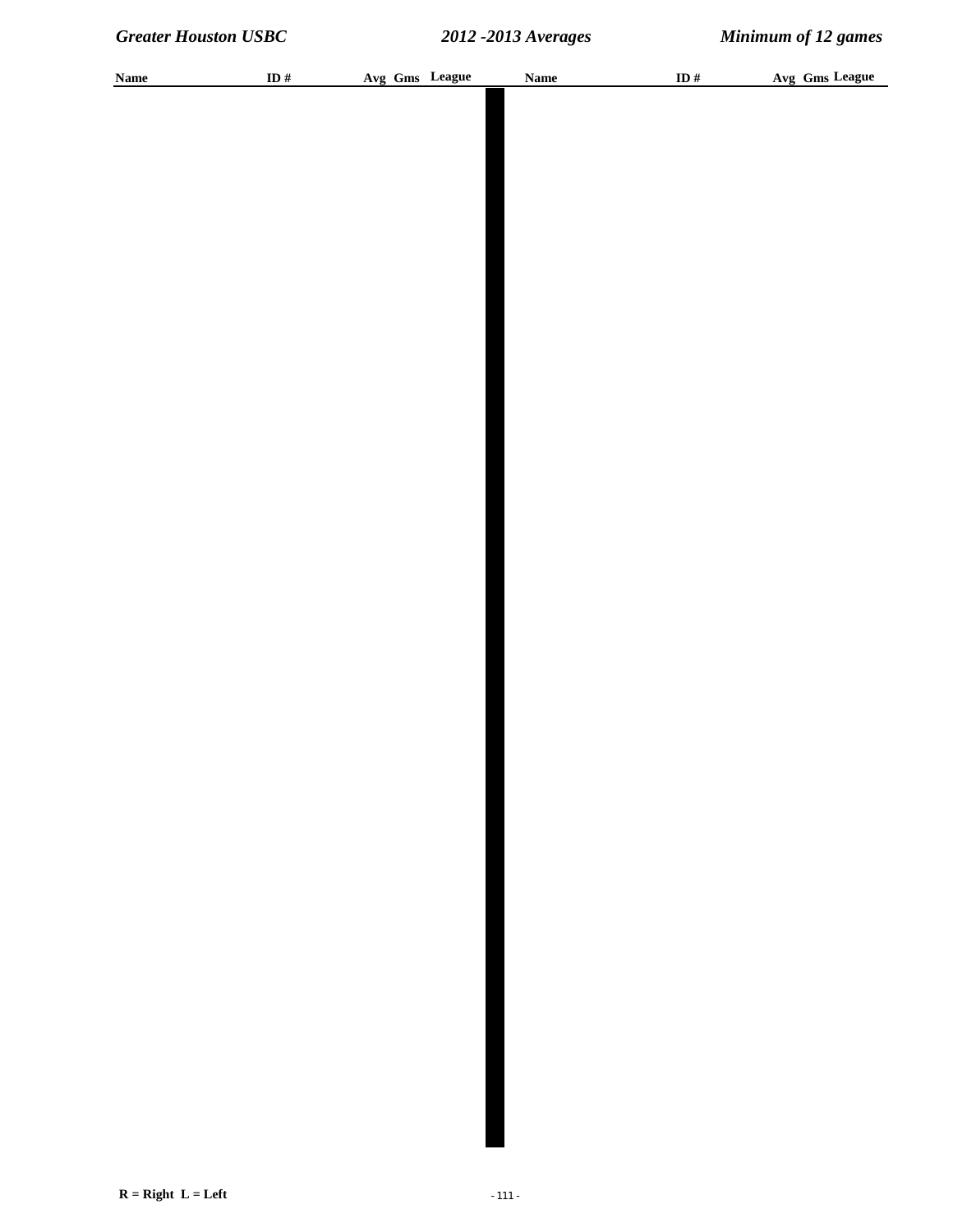| <b>Name</b> | ID $#$ | Avg Gms League | <b>Name</b> | ID $#$ | Avg Gms League |
|-------------|--------|----------------|-------------|--------|----------------|
|             |        |                |             |        |                |
|             |        |                |             |        |                |
|             |        |                |             |        |                |
|             |        |                |             |        |                |
|             |        |                |             |        |                |
|             |        |                |             |        |                |
|             |        |                |             |        |                |
|             |        |                |             |        |                |
|             |        |                |             |        |                |
|             |        |                |             |        |                |
|             |        |                |             |        |                |
|             |        |                |             |        |                |
|             |        |                |             |        |                |
|             |        |                |             |        |                |
|             |        |                |             |        |                |
|             |        |                |             |        |                |
|             |        |                |             |        |                |
|             |        |                |             |        |                |
|             |        |                |             |        |                |
|             |        |                |             |        |                |
|             |        |                |             |        |                |
|             |        |                |             |        |                |
|             |        |                |             |        |                |
|             |        |                |             |        |                |
|             |        |                |             |        |                |
|             |        |                |             |        |                |
|             |        |                |             |        |                |
|             |        |                |             |        |                |
|             |        |                |             |        |                |
|             |        |                |             |        |                |
|             |        |                |             |        |                |
|             |        |                |             |        |                |
|             |        |                |             |        |                |
|             |        |                |             |        |                |
|             |        |                |             |        |                |
|             |        |                |             |        |                |
|             |        |                |             |        |                |
|             |        |                |             |        |                |
|             |        |                |             |        |                |
|             |        |                |             |        |                |
|             |        |                |             |        |                |
|             |        |                |             |        |                |
|             |        |                |             |        |                |
|             |        |                |             |        |                |
|             |        |                |             |        |                |
|             |        |                |             |        |                |
|             |        |                |             |        |                |
|             |        |                |             |        |                |
|             |        |                |             |        |                |
|             |        |                |             |        |                |
|             |        |                |             |        |                |
|             |        |                |             |        |                |
|             |        |                |             |        |                |
|             |        |                |             |        |                |
|             |        |                |             |        |                |
|             |        |                |             |        |                |
|             |        |                |             |        |                |
|             |        |                |             |        |                |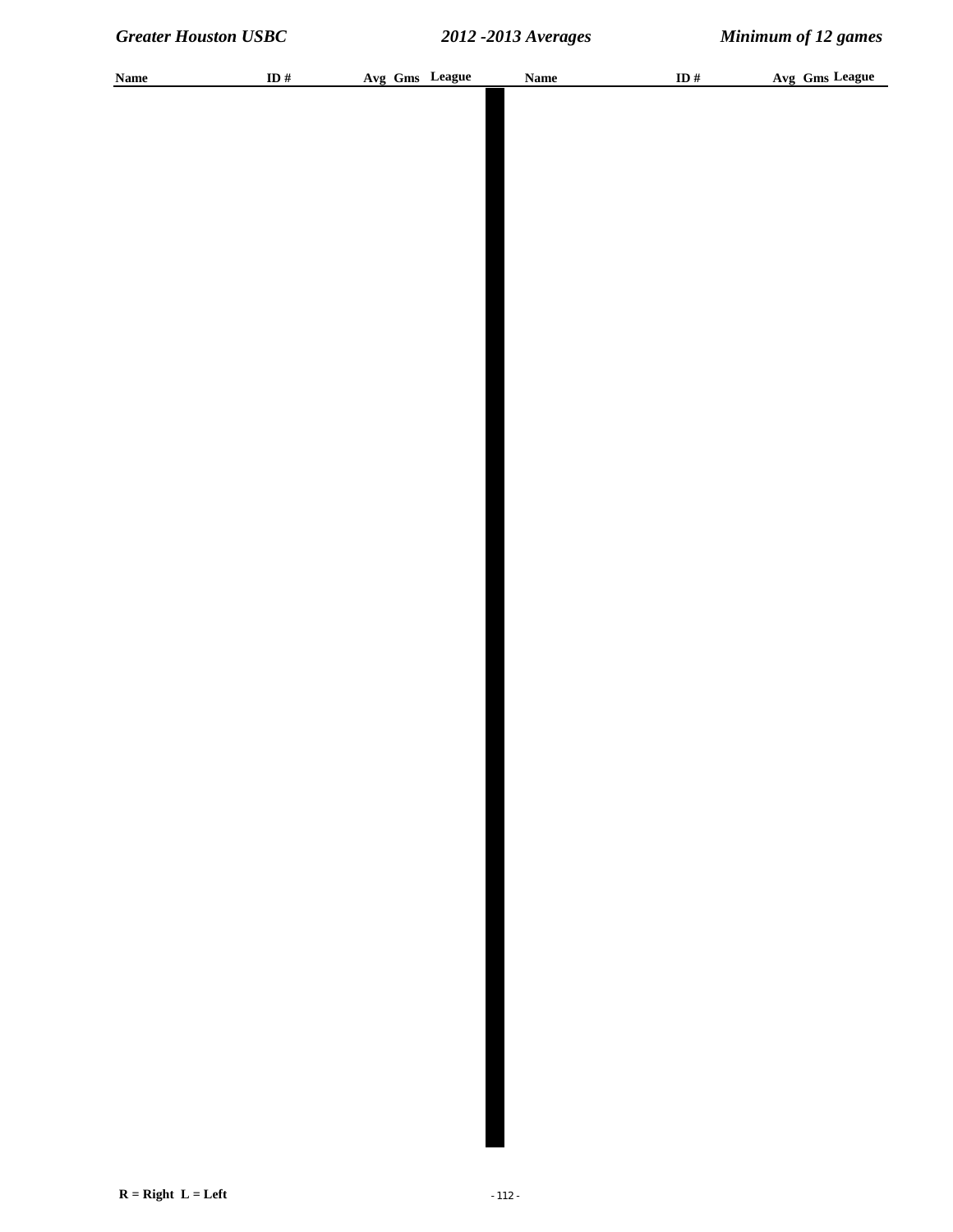| <b>Name</b> | ID# | Avg Gms League | <b>Name</b> | ID # | Avg Gms League |
|-------------|-----|----------------|-------------|------|----------------|
|             |     |                |             |      |                |
|             |     |                |             |      |                |
|             |     |                |             |      |                |
|             |     |                |             |      |                |
|             |     |                |             |      |                |
|             |     |                |             |      |                |
|             |     |                |             |      |                |
|             |     |                |             |      |                |
|             |     |                |             |      |                |
|             |     |                |             |      |                |
|             |     |                |             |      |                |
|             |     |                |             |      |                |
|             |     |                |             |      |                |
|             |     |                |             |      |                |
|             |     |                |             |      |                |
|             |     |                |             |      |                |
|             |     |                |             |      |                |
|             |     |                |             |      |                |
|             |     |                |             |      |                |
|             |     |                |             |      |                |
|             |     |                |             |      |                |
|             |     |                |             |      |                |
|             |     |                |             |      |                |
|             |     |                |             |      |                |
|             |     |                |             |      |                |
|             |     |                |             |      |                |
|             |     |                |             |      |                |
|             |     |                |             |      |                |
|             |     |                |             |      |                |
|             |     |                |             |      |                |
|             |     |                |             |      |                |
|             |     |                |             |      |                |
|             |     |                |             |      |                |
|             |     |                |             |      |                |
|             |     |                |             |      |                |
|             |     |                |             |      |                |
|             |     |                |             |      |                |
|             |     |                |             |      |                |
|             |     |                |             |      |                |
|             |     |                |             |      |                |
|             |     |                |             |      |                |
|             |     |                |             |      |                |
|             |     |                |             |      |                |
|             |     |                |             |      |                |
|             |     |                |             |      |                |
|             |     |                |             |      |                |
|             |     |                |             |      |                |
|             |     |                |             |      |                |
|             |     |                |             |      |                |
|             |     |                |             |      |                |
|             |     |                |             |      |                |
|             |     |                |             |      |                |
|             |     |                |             |      |                |
|             |     |                |             |      |                |
|             |     |                |             |      |                |
|             |     |                |             |      |                |
|             |     |                |             |      |                |
|             |     |                |             |      |                |
|             |     |                |             |      |                |
|             |     |                |             |      |                |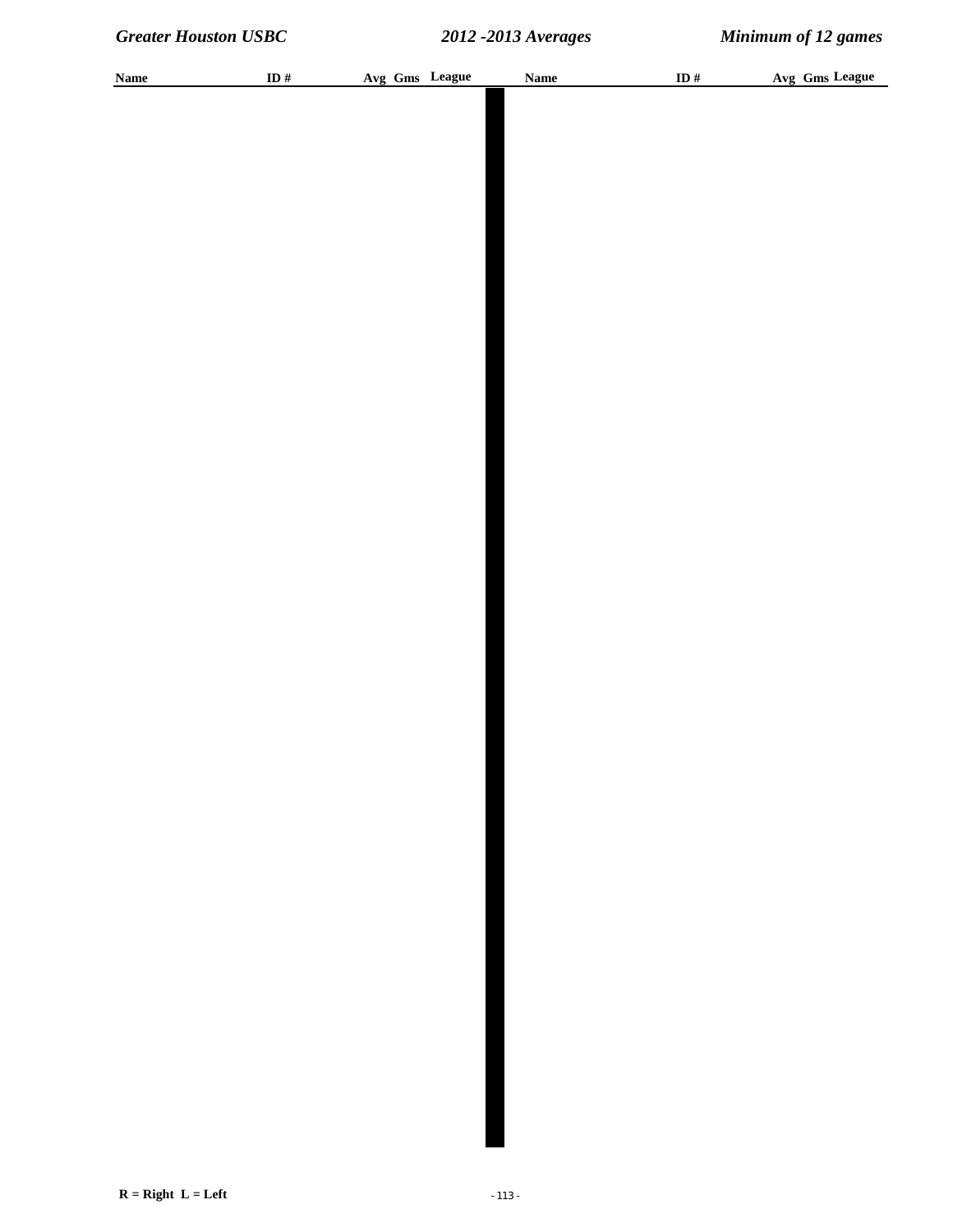| <b>Name</b> | ID # | Avg Gms League | <b>Name</b> | ID # | Avg Gms League |
|-------------|------|----------------|-------------|------|----------------|
|             |      |                |             |      |                |
|             |      |                |             |      |                |
|             |      |                |             |      |                |
|             |      |                |             |      |                |
|             |      |                |             |      |                |
|             |      |                |             |      |                |
|             |      |                |             |      |                |
|             |      |                |             |      |                |
|             |      |                |             |      |                |
|             |      |                |             |      |                |
|             |      |                |             |      |                |
|             |      |                |             |      |                |
|             |      |                |             |      |                |
|             |      |                |             |      |                |
|             |      |                |             |      |                |
|             |      |                |             |      |                |
|             |      |                |             |      |                |
|             |      |                |             |      |                |
|             |      |                |             |      |                |
|             |      |                |             |      |                |
|             |      |                |             |      |                |
|             |      |                |             |      |                |
|             |      |                |             |      |                |
|             |      |                |             |      |                |
|             |      |                |             |      |                |
|             |      |                |             |      |                |
|             |      |                |             |      |                |
|             |      |                |             |      |                |
|             |      |                |             |      |                |
|             |      |                |             |      |                |
|             |      |                |             |      |                |
|             |      |                |             |      |                |
|             |      |                |             |      |                |
|             |      |                |             |      |                |
|             |      |                |             |      |                |
|             |      |                |             |      |                |
|             |      |                |             |      |                |
|             |      |                |             |      |                |
|             |      |                |             |      |                |
|             |      |                |             |      |                |
|             |      |                |             |      |                |
|             |      |                |             |      |                |
|             |      |                |             |      |                |
|             |      |                |             |      |                |
|             |      |                |             |      |                |
|             |      |                |             |      |                |
|             |      |                |             |      |                |
|             |      |                |             |      |                |
|             |      |                |             |      |                |
|             |      |                |             |      |                |
|             |      |                |             |      |                |
|             |      |                |             |      |                |
|             |      |                |             |      |                |
|             |      |                |             |      |                |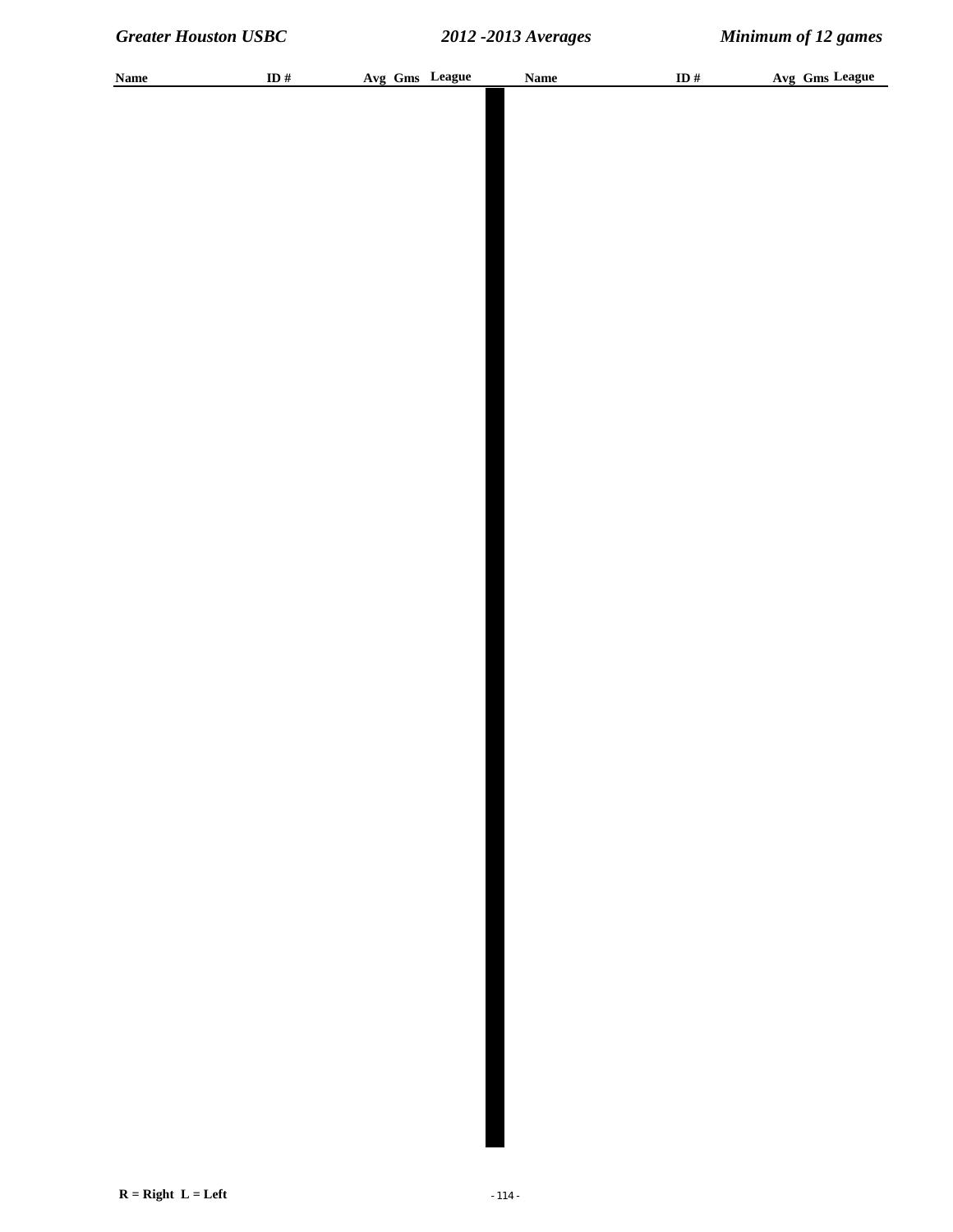| <b>Name</b> | ID# | Avg Gms League | <b>Name</b> | ID # | Avg Gms League |
|-------------|-----|----------------|-------------|------|----------------|
|             |     |                |             |      |                |
|             |     |                |             |      |                |
|             |     |                |             |      |                |
|             |     |                |             |      |                |
|             |     |                |             |      |                |
|             |     |                |             |      |                |
|             |     |                |             |      |                |
|             |     |                |             |      |                |
|             |     |                |             |      |                |
|             |     |                |             |      |                |
|             |     |                |             |      |                |
|             |     |                |             |      |                |
|             |     |                |             |      |                |
|             |     |                |             |      |                |
|             |     |                |             |      |                |
|             |     |                |             |      |                |
|             |     |                |             |      |                |
|             |     |                |             |      |                |
|             |     |                |             |      |                |
|             |     |                |             |      |                |
|             |     |                |             |      |                |
|             |     |                |             |      |                |
|             |     |                |             |      |                |
|             |     |                |             |      |                |
|             |     |                |             |      |                |
|             |     |                |             |      |                |
|             |     |                |             |      |                |
|             |     |                |             |      |                |
|             |     |                |             |      |                |
|             |     |                |             |      |                |
|             |     |                |             |      |                |
|             |     |                |             |      |                |
|             |     |                |             |      |                |
|             |     |                |             |      |                |
|             |     |                |             |      |                |
|             |     |                |             |      |                |
|             |     |                |             |      |                |
|             |     |                |             |      |                |
|             |     |                |             |      |                |
|             |     |                |             |      |                |
|             |     |                |             |      |                |
|             |     |                |             |      |                |
|             |     |                |             |      |                |
|             |     |                |             |      |                |
|             |     |                |             |      |                |
|             |     |                |             |      |                |
|             |     |                |             |      |                |
|             |     |                |             |      |                |
|             |     |                |             |      |                |
|             |     |                |             |      |                |
|             |     |                |             |      |                |
|             |     |                |             |      |                |
|             |     |                |             |      |                |
|             |     |                |             |      |                |
|             |     |                |             |      |                |
|             |     |                |             |      |                |
|             |     |                |             |      |                |
|             |     |                |             |      |                |
|             |     |                |             |      |                |
|             |     |                |             |      |                |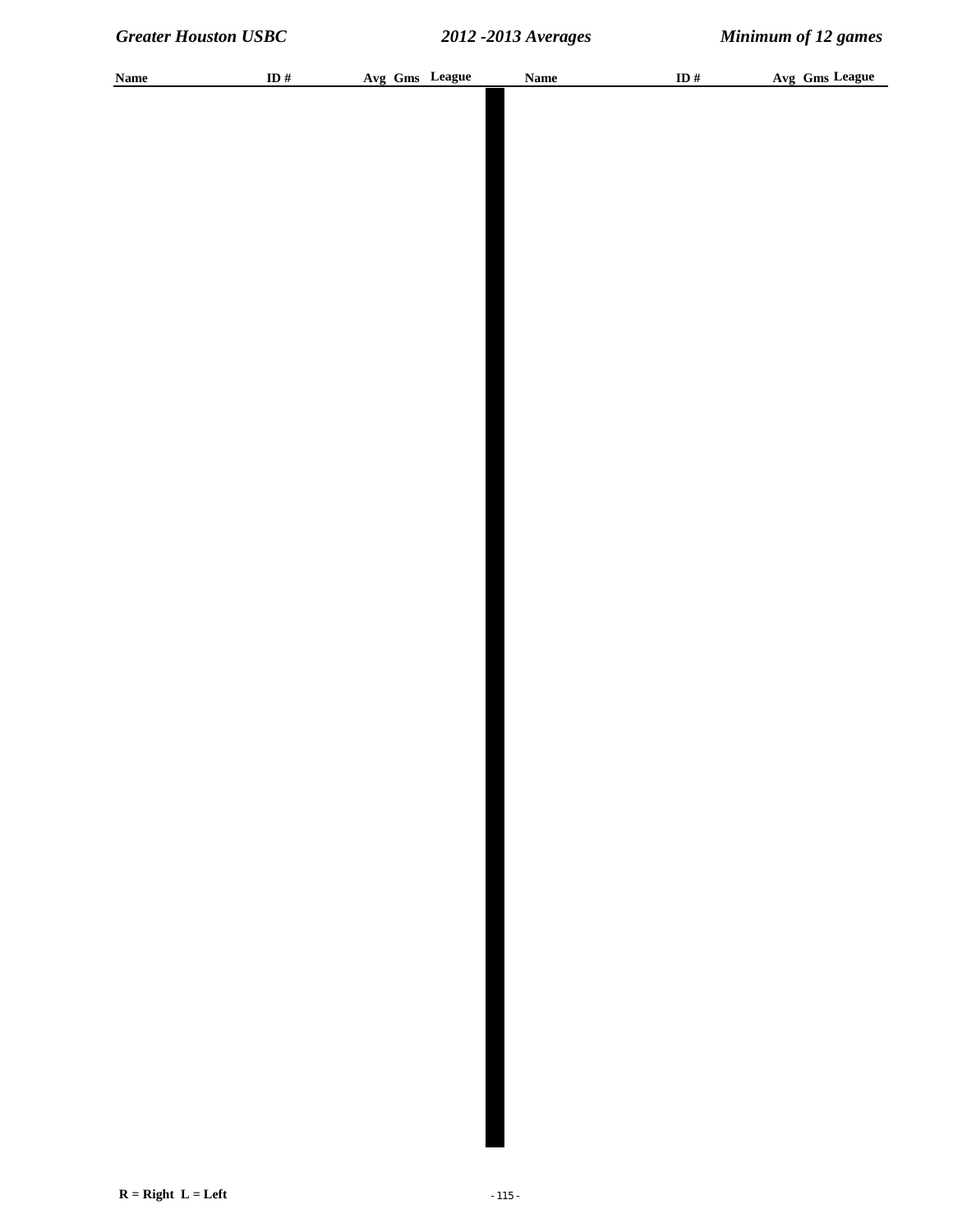| <b>Name</b> | ID # | Avg Gms League | Name | ID $\#$ | Avg Gms League |
|-------------|------|----------------|------|---------|----------------|
|             |      |                |      |         |                |
|             |      |                |      |         |                |
|             |      |                |      |         |                |
|             |      |                |      |         |                |
|             |      |                |      |         |                |
|             |      |                |      |         |                |
|             |      |                |      |         |                |
|             |      |                |      |         |                |
|             |      |                |      |         |                |
|             |      |                |      |         |                |
|             |      |                |      |         |                |
|             |      |                |      |         |                |
|             |      |                |      |         |                |
|             |      |                |      |         |                |
|             |      |                |      |         |                |
|             |      |                |      |         |                |
|             |      |                |      |         |                |
|             |      |                |      |         |                |
|             |      |                |      |         |                |
|             |      |                |      |         |                |
|             |      |                |      |         |                |
|             |      |                |      |         |                |
|             |      |                |      |         |                |
|             |      |                |      |         |                |
|             |      |                |      |         |                |
|             |      |                |      |         |                |
|             |      |                |      |         |                |
|             |      |                |      |         |                |
|             |      |                |      |         |                |
|             |      |                |      |         |                |
|             |      |                |      |         |                |
|             |      |                |      |         |                |
|             |      |                |      |         |                |
|             |      |                |      |         |                |
|             |      |                |      |         |                |
|             |      |                |      |         |                |
|             |      |                |      |         |                |
|             |      |                |      |         |                |
|             |      |                |      |         |                |
|             |      |                |      |         |                |
|             |      |                |      |         |                |
|             |      |                |      |         |                |
|             |      |                |      |         |                |
|             |      |                |      |         |                |
|             |      |                |      |         |                |
|             |      |                |      |         |                |
|             |      |                |      |         |                |
|             |      |                |      |         |                |
|             |      |                |      |         |                |
|             |      |                |      |         |                |
|             |      |                |      |         |                |
|             |      |                |      |         |                |
|             |      |                |      |         |                |
|             |      |                |      |         |                |
|             |      |                |      |         |                |
|             |      |                |      |         |                |
|             |      |                |      |         |                |
|             |      |                |      |         |                |
|             |      |                |      |         |                |
|             |      |                |      |         |                |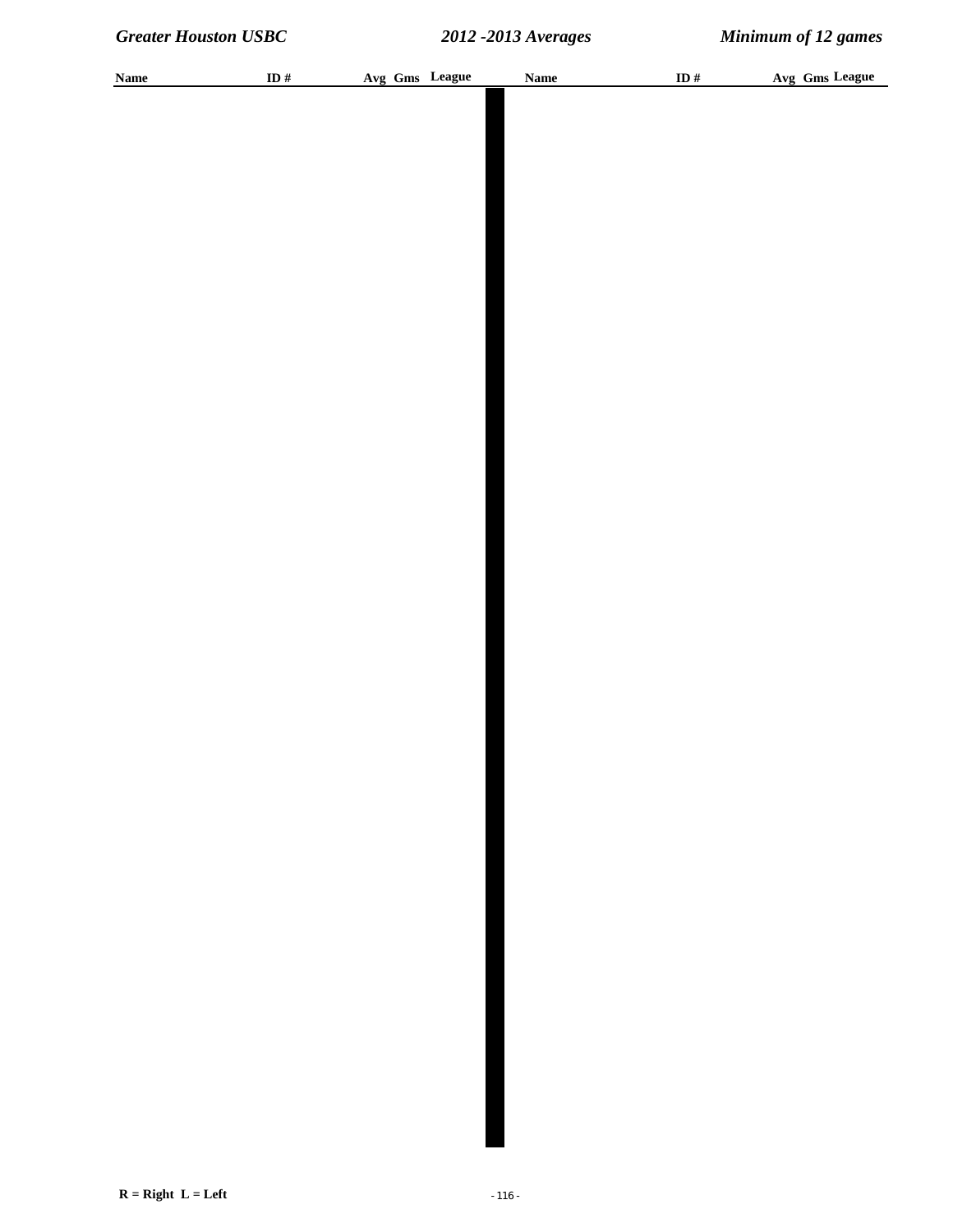| <b>Name</b> | ID # | Avg Gms League | Name | ID $\#$ | Avg Gms League |
|-------------|------|----------------|------|---------|----------------|
|             |      |                |      |         |                |
|             |      |                |      |         |                |
|             |      |                |      |         |                |
|             |      |                |      |         |                |
|             |      |                |      |         |                |
|             |      |                |      |         |                |
|             |      |                |      |         |                |
|             |      |                |      |         |                |
|             |      |                |      |         |                |
|             |      |                |      |         |                |
|             |      |                |      |         |                |
|             |      |                |      |         |                |
|             |      |                |      |         |                |
|             |      |                |      |         |                |
|             |      |                |      |         |                |
|             |      |                |      |         |                |
|             |      |                |      |         |                |
|             |      |                |      |         |                |
|             |      |                |      |         |                |
|             |      |                |      |         |                |
|             |      |                |      |         |                |
|             |      |                |      |         |                |
|             |      |                |      |         |                |
|             |      |                |      |         |                |
|             |      |                |      |         |                |
|             |      |                |      |         |                |
|             |      |                |      |         |                |
|             |      |                |      |         |                |
|             |      |                |      |         |                |
|             |      |                |      |         |                |
|             |      |                |      |         |                |
|             |      |                |      |         |                |
|             |      |                |      |         |                |
|             |      |                |      |         |                |
|             |      |                |      |         |                |
|             |      |                |      |         |                |
|             |      |                |      |         |                |
|             |      |                |      |         |                |
|             |      |                |      |         |                |
|             |      |                |      |         |                |
|             |      |                |      |         |                |
|             |      |                |      |         |                |
|             |      |                |      |         |                |
|             |      |                |      |         |                |
|             |      |                |      |         |                |
|             |      |                |      |         |                |
|             |      |                |      |         |                |
|             |      |                |      |         |                |
|             |      |                |      |         |                |
|             |      |                |      |         |                |
|             |      |                |      |         |                |
|             |      |                |      |         |                |
|             |      |                |      |         |                |
|             |      |                |      |         |                |
|             |      |                |      |         |                |
|             |      |                |      |         |                |
|             |      |                |      |         |                |
|             |      |                |      |         |                |
|             |      |                |      |         |                |
|             |      |                |      |         |                |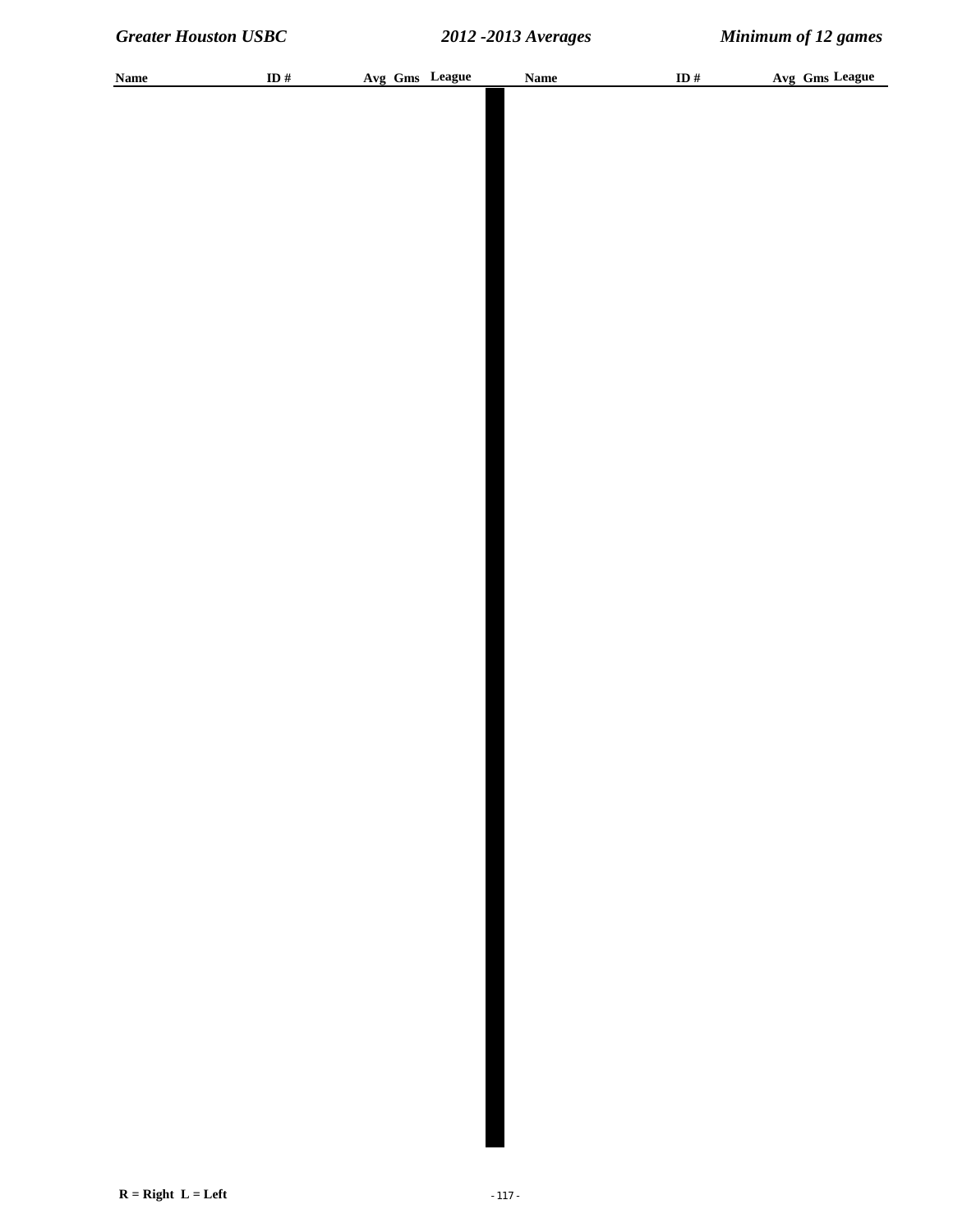| <b>Name</b> | ID # | Avg Gms League | <b>Name</b> | ID $#$ | Avg Gms League |
|-------------|------|----------------|-------------|--------|----------------|
|             |      |                |             |        |                |
|             |      |                |             |        |                |
|             |      |                |             |        |                |
|             |      |                |             |        |                |
|             |      |                |             |        |                |
|             |      |                |             |        |                |
|             |      |                |             |        |                |
|             |      |                |             |        |                |
|             |      |                |             |        |                |
|             |      |                |             |        |                |
|             |      |                |             |        |                |
|             |      |                |             |        |                |
|             |      |                |             |        |                |
|             |      |                |             |        |                |
|             |      |                |             |        |                |
|             |      |                |             |        |                |
|             |      |                |             |        |                |
|             |      |                |             |        |                |
|             |      |                |             |        |                |
|             |      |                |             |        |                |
|             |      |                |             |        |                |
|             |      |                |             |        |                |
|             |      |                |             |        |                |
|             |      |                |             |        |                |
|             |      |                |             |        |                |
|             |      |                |             |        |                |
|             |      |                |             |        |                |
|             |      |                |             |        |                |
|             |      |                |             |        |                |
|             |      |                |             |        |                |
|             |      |                |             |        |                |
|             |      |                |             |        |                |
|             |      |                |             |        |                |
|             |      |                |             |        |                |
|             |      |                |             |        |                |
|             |      |                |             |        |                |
|             |      |                |             |        |                |
|             |      |                |             |        |                |
|             |      |                |             |        |                |
|             |      |                |             |        |                |
|             |      |                |             |        |                |
|             |      |                |             |        |                |
|             |      |                |             |        |                |
|             |      |                |             |        |                |
|             |      |                |             |        |                |
|             |      |                |             |        |                |
|             |      |                |             |        |                |
|             |      |                |             |        |                |
|             |      |                |             |        |                |
|             |      |                |             |        |                |
|             |      |                |             |        |                |
|             |      |                |             |        |                |
|             |      |                |             |        |                |
|             |      |                |             |        |                |
|             |      |                |             |        |                |
|             |      |                |             |        |                |
|             |      |                |             |        |                |
|             |      |                |             |        |                |
|             |      |                |             |        |                |
|             |      |                |             |        |                |
|             |      |                |             |        |                |
|             |      |                |             |        |                |
|             |      |                |             |        |                |
|             |      |                |             |        |                |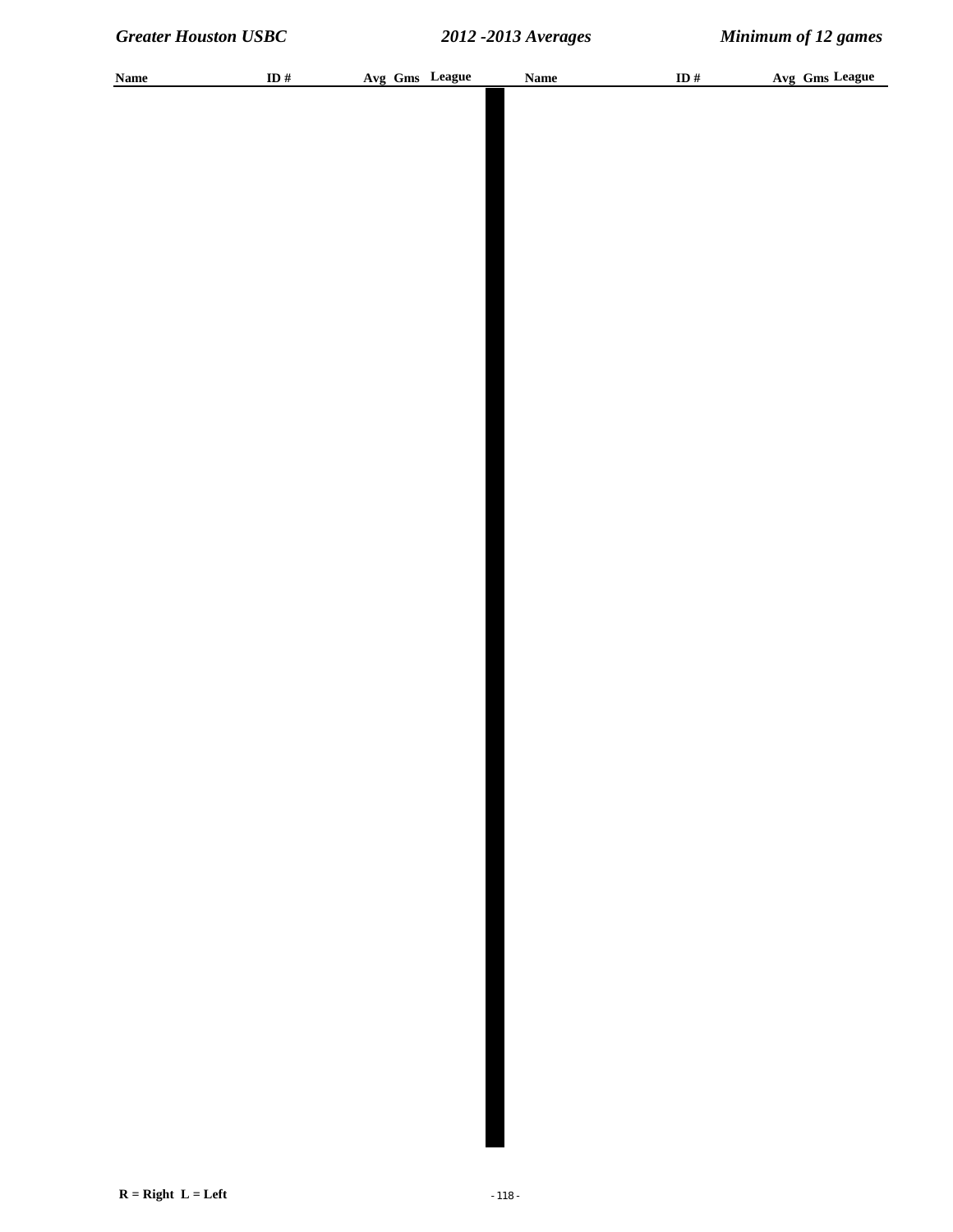| <b>Name</b> | ID# | Avg Gms League | <b>Name</b> | ID # | Avg Gms League |
|-------------|-----|----------------|-------------|------|----------------|
|             |     |                |             |      |                |
|             |     |                |             |      |                |
|             |     |                |             |      |                |
|             |     |                |             |      |                |
|             |     |                |             |      |                |
|             |     |                |             |      |                |
|             |     |                |             |      |                |
|             |     |                |             |      |                |
|             |     |                |             |      |                |
|             |     |                |             |      |                |
|             |     |                |             |      |                |
|             |     |                |             |      |                |
|             |     |                |             |      |                |
|             |     |                |             |      |                |
|             |     |                |             |      |                |
|             |     |                |             |      |                |
|             |     |                |             |      |                |
|             |     |                |             |      |                |
|             |     |                |             |      |                |
|             |     |                |             |      |                |
|             |     |                |             |      |                |
|             |     |                |             |      |                |
|             |     |                |             |      |                |
|             |     |                |             |      |                |
|             |     |                |             |      |                |
|             |     |                |             |      |                |
|             |     |                |             |      |                |
|             |     |                |             |      |                |
|             |     |                |             |      |                |
|             |     |                |             |      |                |
|             |     |                |             |      |                |
|             |     |                |             |      |                |
|             |     |                |             |      |                |
|             |     |                |             |      |                |
|             |     |                |             |      |                |
|             |     |                |             |      |                |
|             |     |                |             |      |                |
|             |     |                |             |      |                |
|             |     |                |             |      |                |
|             |     |                |             |      |                |
|             |     |                |             |      |                |
|             |     |                |             |      |                |
|             |     |                |             |      |                |
|             |     |                |             |      |                |
|             |     |                |             |      |                |
|             |     |                |             |      |                |
|             |     |                |             |      |                |
|             |     |                |             |      |                |
|             |     |                |             |      |                |
|             |     |                |             |      |                |
|             |     |                |             |      |                |
|             |     |                |             |      |                |
|             |     |                |             |      |                |
|             |     |                |             |      |                |
|             |     |                |             |      |                |
|             |     |                |             |      |                |
|             |     |                |             |      |                |
|             |     |                |             |      |                |
|             |     |                |             |      |                |
|             |     |                |             |      |                |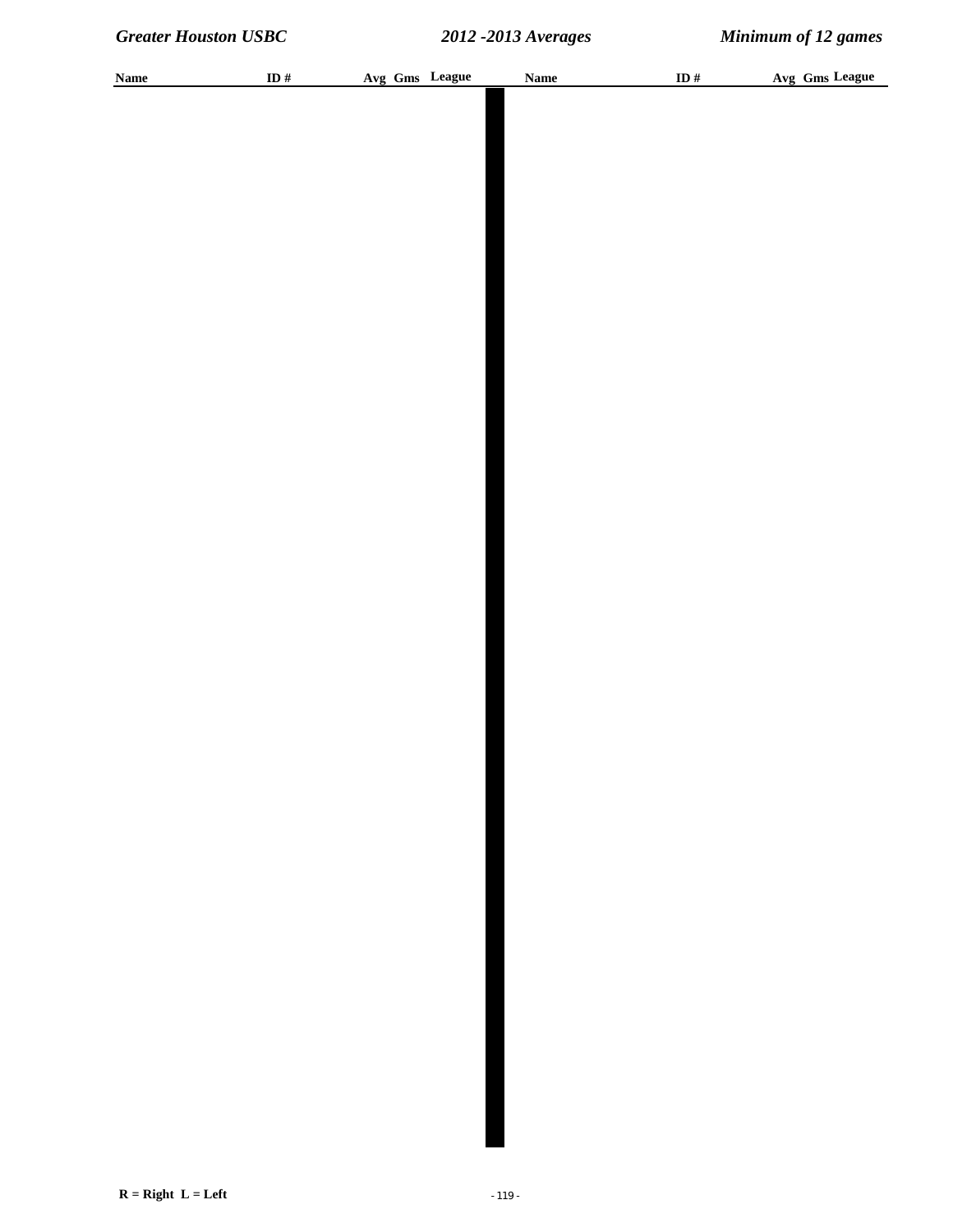| <b>Name</b> | ID $#$ | Avg Gms League | <b>Name</b> | ID# | Avg Gms League |
|-------------|--------|----------------|-------------|-----|----------------|
|             |        |                |             |     |                |
|             |        |                |             |     |                |
|             |        |                |             |     |                |
|             |        |                |             |     |                |
|             |        |                |             |     |                |
|             |        |                |             |     |                |
|             |        |                |             |     |                |
|             |        |                |             |     |                |
|             |        |                |             |     |                |
|             |        |                |             |     |                |
|             |        |                |             |     |                |
|             |        |                |             |     |                |
|             |        |                |             |     |                |
|             |        |                |             |     |                |
|             |        |                |             |     |                |
|             |        |                |             |     |                |
|             |        |                |             |     |                |
|             |        |                |             |     |                |
|             |        |                |             |     |                |
|             |        |                |             |     |                |
|             |        |                |             |     |                |
|             |        |                |             |     |                |
|             |        |                |             |     |                |
|             |        |                |             |     |                |
|             |        |                |             |     |                |
|             |        |                |             |     |                |
|             |        |                |             |     |                |
|             |        |                |             |     |                |
|             |        |                |             |     |                |
|             |        |                |             |     |                |
|             |        |                |             |     |                |
|             |        |                |             |     |                |
|             |        |                |             |     |                |
|             |        |                |             |     |                |
|             |        |                |             |     |                |
|             |        |                |             |     |                |
|             |        |                |             |     |                |
|             |        |                |             |     |                |
|             |        |                |             |     |                |
|             |        |                |             |     |                |
|             |        |                |             |     |                |
|             |        |                |             |     |                |
|             |        |                |             |     |                |
|             |        |                |             |     |                |
|             |        |                |             |     |                |
|             |        |                |             |     |                |
|             |        |                |             |     |                |
|             |        |                |             |     |                |
|             |        |                |             |     |                |
|             |        |                |             |     |                |
|             |        |                |             |     |                |
|             |        |                |             |     |                |
|             |        |                |             |     |                |
|             |        |                |             |     |                |
|             |        |                |             |     |                |
|             |        |                |             |     |                |
|             |        |                |             |     |                |
|             |        |                |             |     |                |
|             |        |                |             |     |                |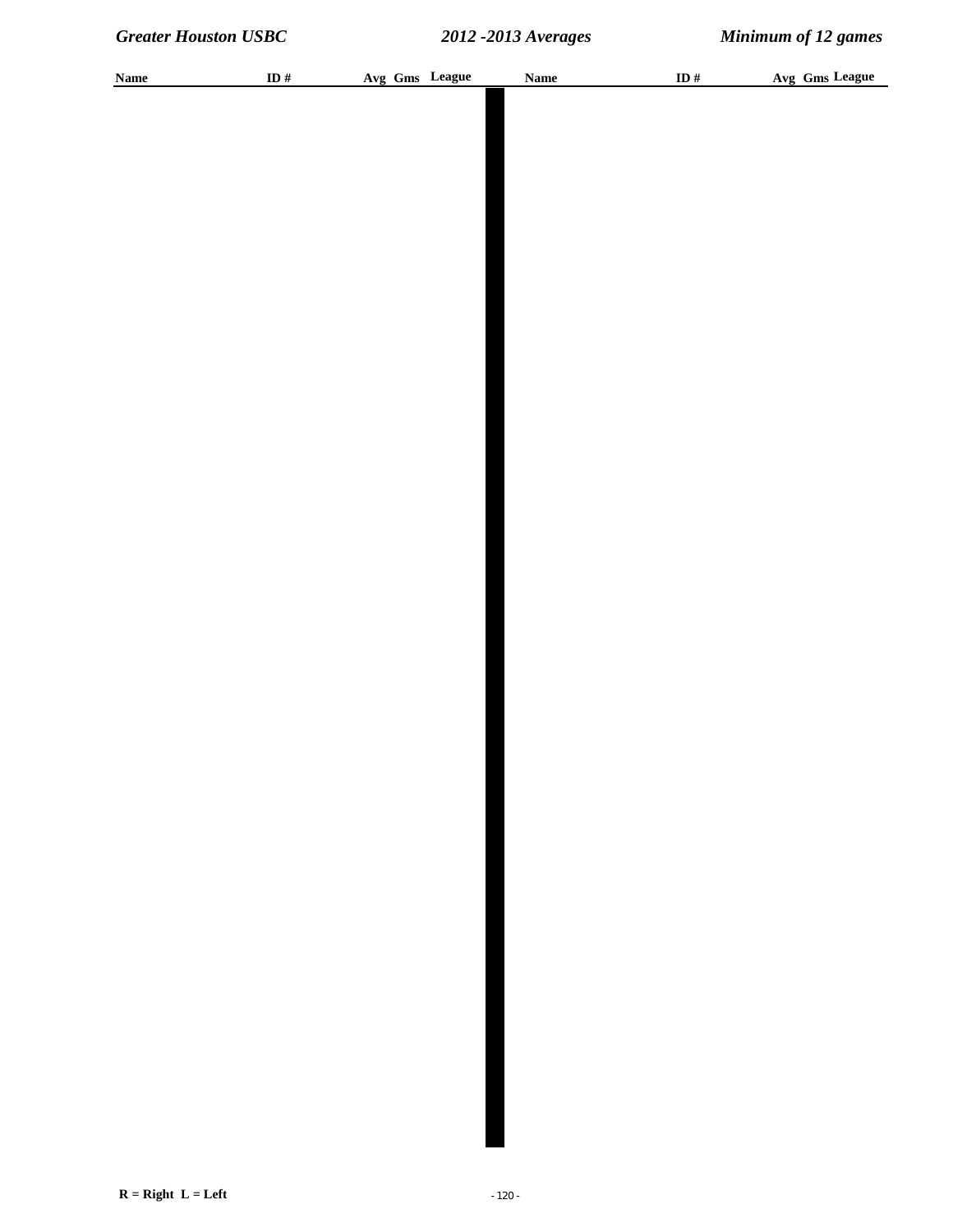| <b>Name</b> | ID # | Avg Gms League | <b>Name</b> | ID # | Avg Gms League |
|-------------|------|----------------|-------------|------|----------------|
|             |      |                |             |      |                |
|             |      |                |             |      |                |
|             |      |                |             |      |                |
|             |      |                |             |      |                |
|             |      |                |             |      |                |
|             |      |                |             |      |                |
|             |      |                |             |      |                |
|             |      |                |             |      |                |
|             |      |                |             |      |                |
|             |      |                |             |      |                |
|             |      |                |             |      |                |
|             |      |                |             |      |                |
|             |      |                |             |      |                |
|             |      |                |             |      |                |
|             |      |                |             |      |                |
|             |      |                |             |      |                |
|             |      |                |             |      |                |
|             |      |                |             |      |                |
|             |      |                |             |      |                |
|             |      |                |             |      |                |
|             |      |                |             |      |                |
|             |      |                |             |      |                |
|             |      |                |             |      |                |
|             |      |                |             |      |                |
|             |      |                |             |      |                |
|             |      |                |             |      |                |
|             |      |                |             |      |                |
|             |      |                |             |      |                |
|             |      |                |             |      |                |
|             |      |                |             |      |                |
|             |      |                |             |      |                |
|             |      |                |             |      |                |
|             |      |                |             |      |                |
|             |      |                |             |      |                |
|             |      |                |             |      |                |
|             |      |                |             |      |                |
|             |      |                |             |      |                |
|             |      |                |             |      |                |
|             |      |                |             |      |                |
|             |      |                |             |      |                |
|             |      |                |             |      |                |
|             |      |                |             |      |                |
|             |      |                |             |      |                |
|             |      |                |             |      |                |
|             |      |                |             |      |                |
|             |      |                |             |      |                |
|             |      |                |             |      |                |
|             |      |                |             |      |                |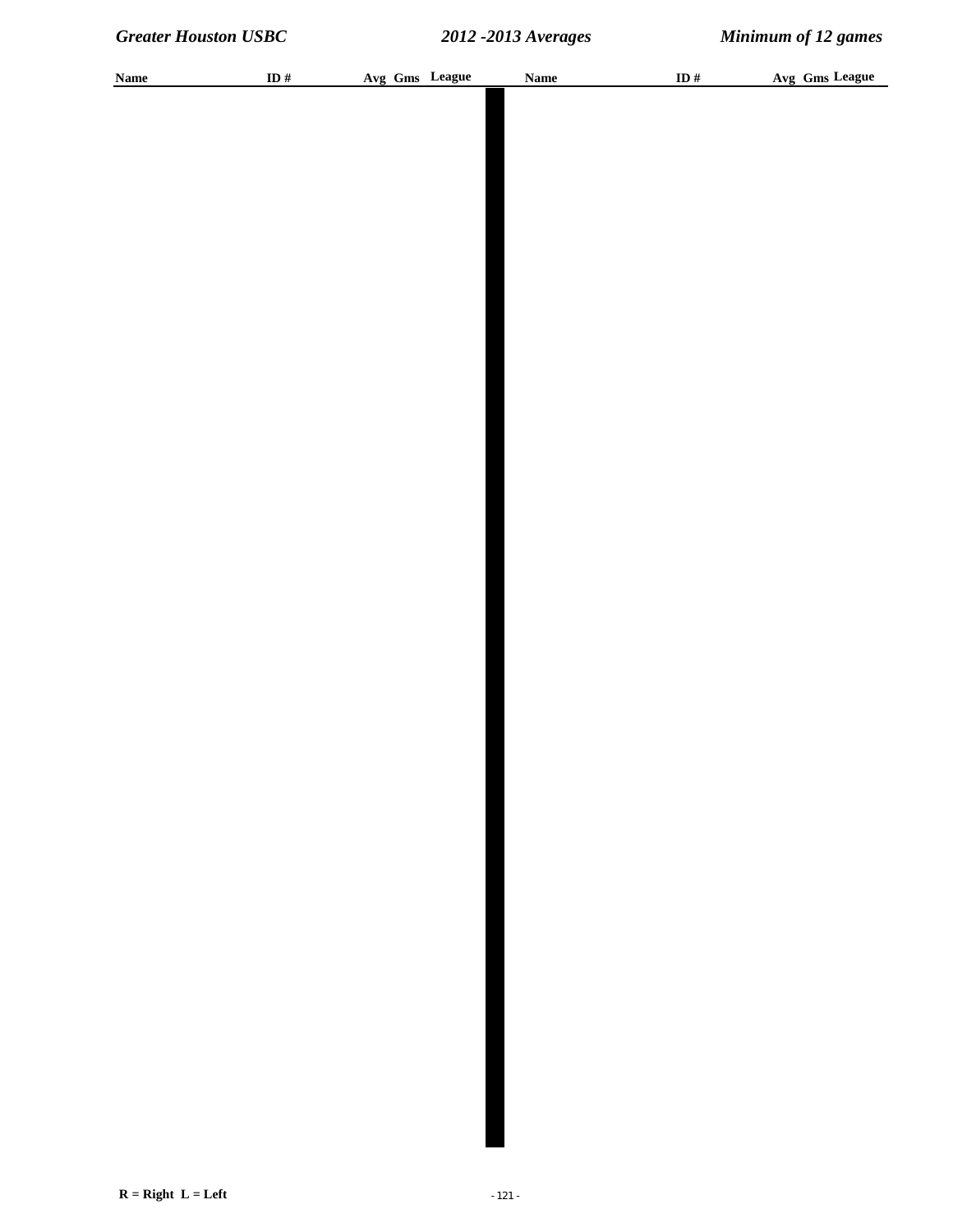| <b>Name</b> | ID # | Avg Gms League | <b>Name</b> | ID $#$ | Avg Gms League |
|-------------|------|----------------|-------------|--------|----------------|
|             |      |                |             |        |                |
|             |      |                |             |        |                |
|             |      |                |             |        |                |
|             |      |                |             |        |                |
|             |      |                |             |        |                |
|             |      |                |             |        |                |
|             |      |                |             |        |                |
|             |      |                |             |        |                |
|             |      |                |             |        |                |
|             |      |                |             |        |                |
|             |      |                |             |        |                |
|             |      |                |             |        |                |
|             |      |                |             |        |                |
|             |      |                |             |        |                |
|             |      |                |             |        |                |
|             |      |                |             |        |                |
|             |      |                |             |        |                |
|             |      |                |             |        |                |
|             |      |                |             |        |                |
|             |      |                |             |        |                |
|             |      |                |             |        |                |
|             |      |                |             |        |                |
|             |      |                |             |        |                |
|             |      |                |             |        |                |
|             |      |                |             |        |                |
|             |      |                |             |        |                |
|             |      |                |             |        |                |
|             |      |                |             |        |                |
|             |      |                |             |        |                |
|             |      |                |             |        |                |
|             |      |                |             |        |                |
|             |      |                |             |        |                |
|             |      |                |             |        |                |
|             |      |                |             |        |                |
|             |      |                |             |        |                |
|             |      |                |             |        |                |
|             |      |                |             |        |                |
|             |      |                |             |        |                |
|             |      |                |             |        |                |
|             |      |                |             |        |                |
|             |      |                |             |        |                |
|             |      |                |             |        |                |
|             |      |                |             |        |                |
|             |      |                |             |        |                |
|             |      |                |             |        |                |
|             |      |                |             |        |                |
|             |      |                |             |        |                |
|             |      |                |             |        |                |
|             |      |                |             |        |                |
|             |      |                |             |        |                |
|             |      |                |             |        |                |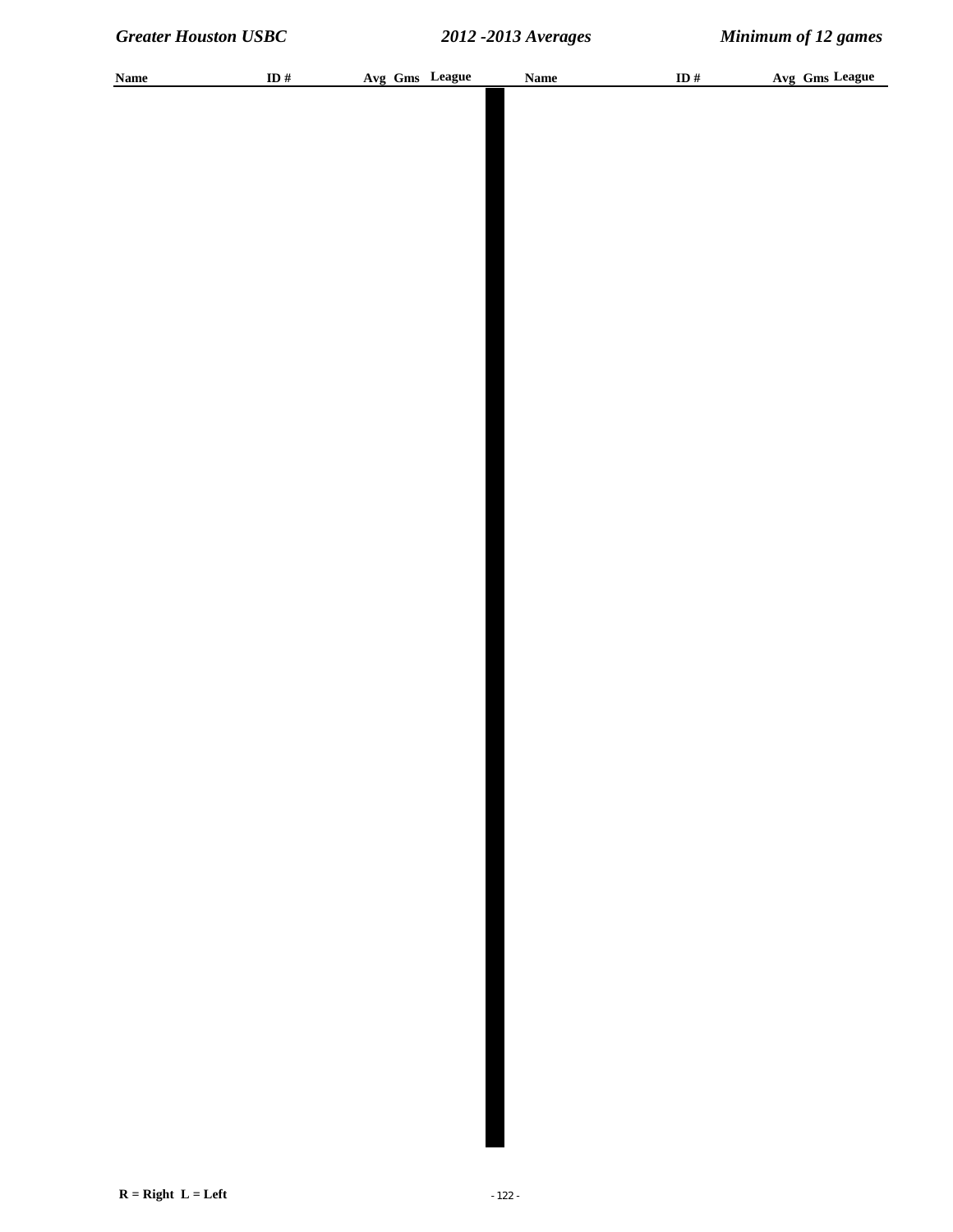| <b>Name</b> | ID $#$ | Avg Gms League | <b>Name</b> | ID# | Avg Gms League |
|-------------|--------|----------------|-------------|-----|----------------|
|             |        |                |             |     |                |
|             |        |                |             |     |                |
|             |        |                |             |     |                |
|             |        |                |             |     |                |
|             |        |                |             |     |                |
|             |        |                |             |     |                |
|             |        |                |             |     |                |
|             |        |                |             |     |                |
|             |        |                |             |     |                |
|             |        |                |             |     |                |
|             |        |                |             |     |                |
|             |        |                |             |     |                |
|             |        |                |             |     |                |
|             |        |                |             |     |                |
|             |        |                |             |     |                |
|             |        |                |             |     |                |
|             |        |                |             |     |                |
|             |        |                |             |     |                |
|             |        |                |             |     |                |
|             |        |                |             |     |                |
|             |        |                |             |     |                |
|             |        |                |             |     |                |
|             |        |                |             |     |                |
|             |        |                |             |     |                |
|             |        |                |             |     |                |
|             |        |                |             |     |                |
|             |        |                |             |     |                |
|             |        |                |             |     |                |
|             |        |                |             |     |                |
|             |        |                |             |     |                |
|             |        |                |             |     |                |
|             |        |                |             |     |                |
|             |        |                |             |     |                |
|             |        |                |             |     |                |
|             |        |                |             |     |                |
|             |        |                |             |     |                |
|             |        |                |             |     |                |
|             |        |                |             |     |                |
|             |        |                |             |     |                |
|             |        |                |             |     |                |
|             |        |                |             |     |                |
|             |        |                |             |     |                |
|             |        |                |             |     |                |
|             |        |                |             |     |                |
|             |        |                |             |     |                |
|             |        |                |             |     |                |
|             |        |                |             |     |                |
|             |        |                |             |     |                |
|             |        |                |             |     |                |
|             |        |                |             |     |                |
|             |        |                |             |     |                |
|             |        |                |             |     |                |
|             |        |                |             |     |                |
|             |        |                |             |     |                |
|             |        |                |             |     |                |
|             |        |                |             |     |                |
|             |        |                |             |     |                |
|             |        |                |             |     |                |
|             |        |                |             |     |                |
|             |        |                |             |     |                |
|             |        |                |             |     |                |
|             |        |                |             |     |                |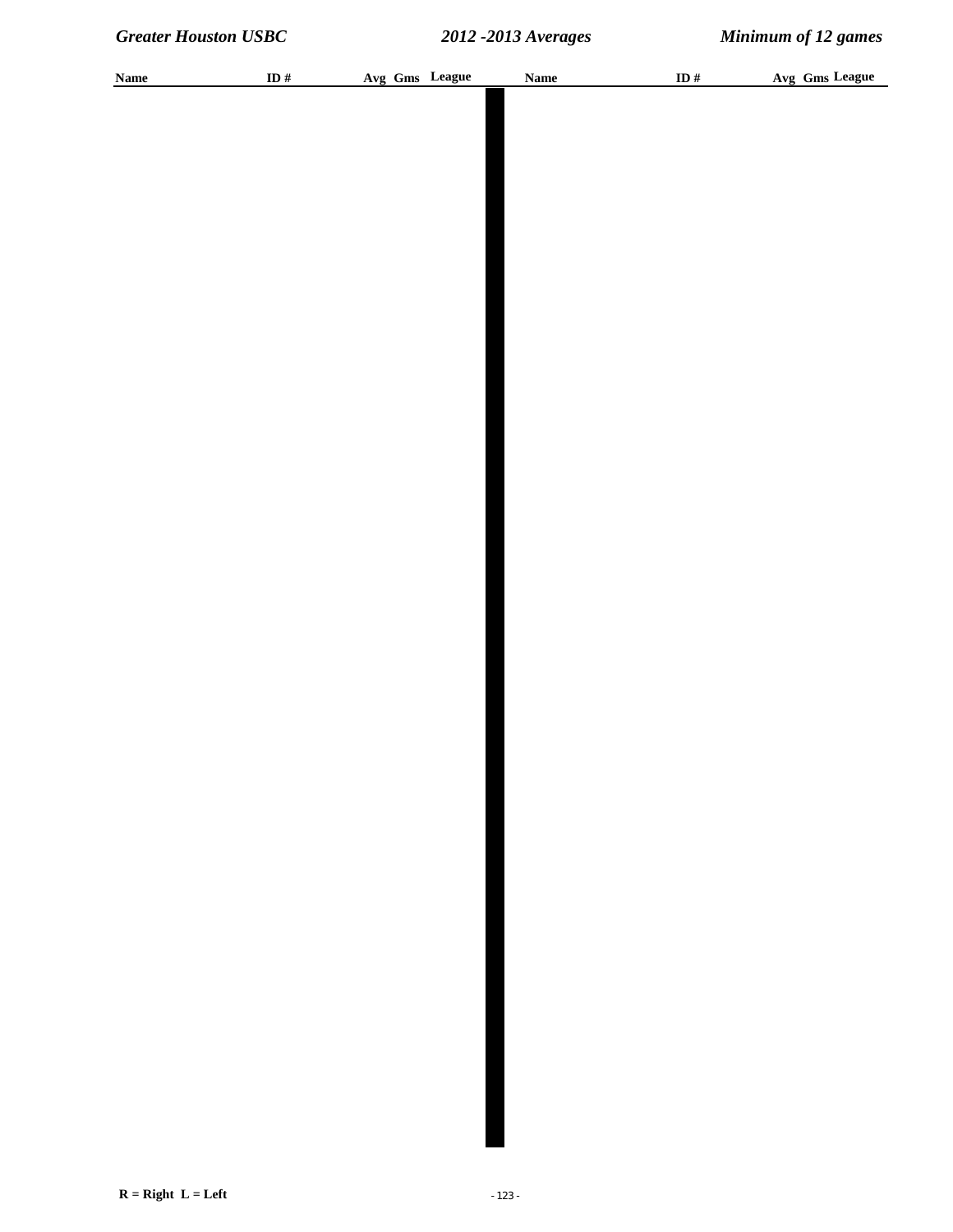| <b>Name</b> | ID $#$ | Avg Gms League | <b>Name</b> | ID# | Avg Gms League |
|-------------|--------|----------------|-------------|-----|----------------|
|             |        |                |             |     |                |
|             |        |                |             |     |                |
|             |        |                |             |     |                |
|             |        |                |             |     |                |
|             |        |                |             |     |                |
|             |        |                |             |     |                |
|             |        |                |             |     |                |
|             |        |                |             |     |                |
|             |        |                |             |     |                |
|             |        |                |             |     |                |
|             |        |                |             |     |                |
|             |        |                |             |     |                |
|             |        |                |             |     |                |
|             |        |                |             |     |                |
|             |        |                |             |     |                |
|             |        |                |             |     |                |
|             |        |                |             |     |                |
|             |        |                |             |     |                |
|             |        |                |             |     |                |
|             |        |                |             |     |                |
|             |        |                |             |     |                |
|             |        |                |             |     |                |
|             |        |                |             |     |                |
|             |        |                |             |     |                |
|             |        |                |             |     |                |
|             |        |                |             |     |                |
|             |        |                |             |     |                |
|             |        |                |             |     |                |
|             |        |                |             |     |                |
|             |        |                |             |     |                |
|             |        |                |             |     |                |
|             |        |                |             |     |                |
|             |        |                |             |     |                |
|             |        |                |             |     |                |
|             |        |                |             |     |                |
|             |        |                |             |     |                |
|             |        |                |             |     |                |
|             |        |                |             |     |                |
|             |        |                |             |     |                |
|             |        |                |             |     |                |
|             |        |                |             |     |                |
|             |        |                |             |     |                |
|             |        |                |             |     |                |
|             |        |                |             |     |                |
|             |        |                |             |     |                |
|             |        |                |             |     |                |
|             |        |                |             |     |                |
|             |        |                |             |     |                |
|             |        |                |             |     |                |
|             |        |                |             |     |                |
|             |        |                |             |     |                |
|             |        |                |             |     |                |
|             |        |                |             |     |                |
|             |        |                |             |     |                |
|             |        |                |             |     |                |
|             |        |                |             |     |                |
|             |        |                |             |     |                |
|             |        |                |             |     |                |
|             |        |                |             |     |                |
|             |        |                |             |     |                |
|             |        |                |             |     |                |
|             |        |                |             |     |                |
|             |        |                |             |     |                |
|             |        |                |             |     |                |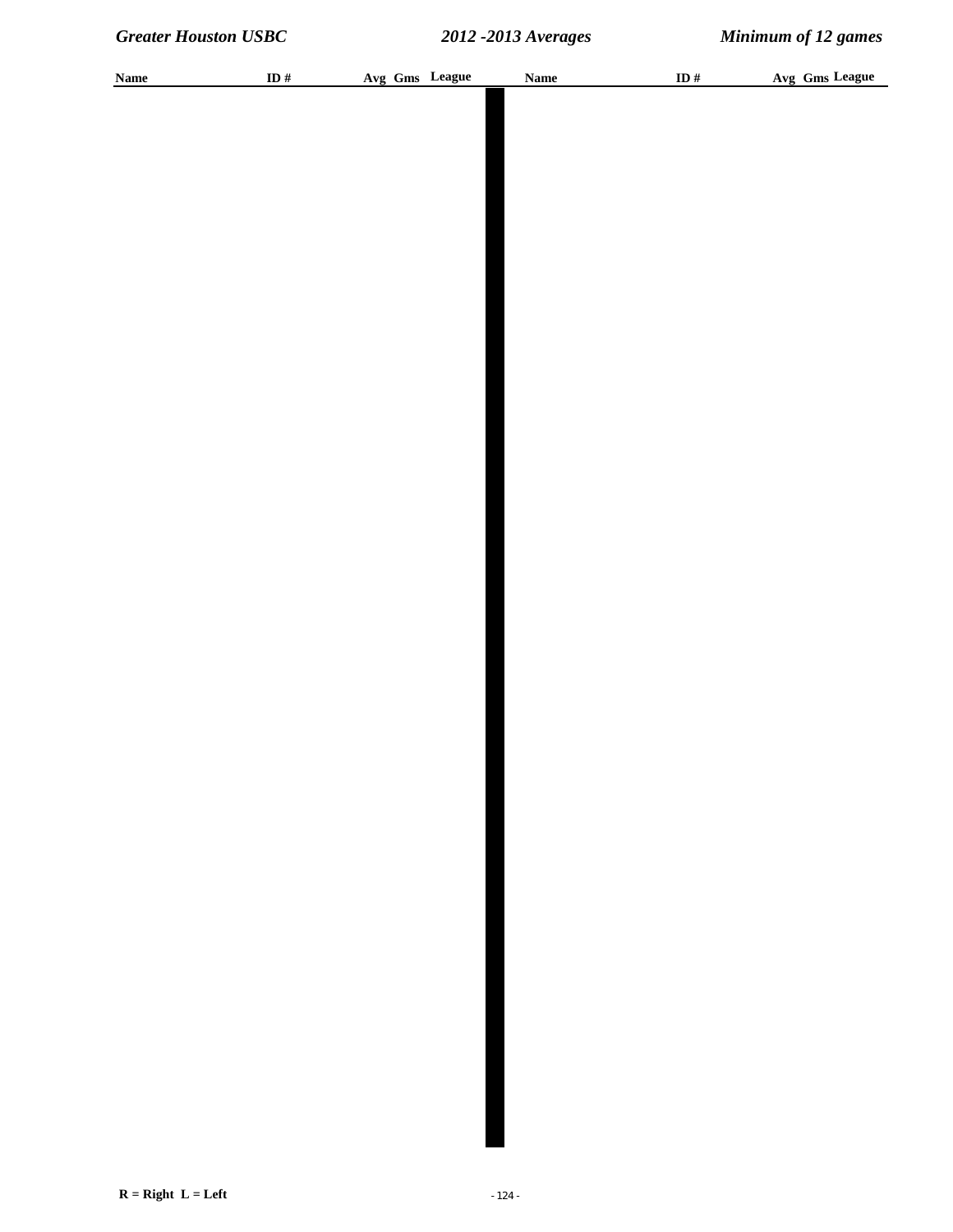| <b>Name</b> | ID $#$ | Avg Gms League | <b>Name</b> | ID# | Avg Gms League |
|-------------|--------|----------------|-------------|-----|----------------|
|             |        |                |             |     |                |
|             |        |                |             |     |                |
|             |        |                |             |     |                |
|             |        |                |             |     |                |
|             |        |                |             |     |                |
|             |        |                |             |     |                |
|             |        |                |             |     |                |
|             |        |                |             |     |                |
|             |        |                |             |     |                |
|             |        |                |             |     |                |
|             |        |                |             |     |                |
|             |        |                |             |     |                |
|             |        |                |             |     |                |
|             |        |                |             |     |                |
|             |        |                |             |     |                |
|             |        |                |             |     |                |
|             |        |                |             |     |                |
|             |        |                |             |     |                |
|             |        |                |             |     |                |
|             |        |                |             |     |                |
|             |        |                |             |     |                |
|             |        |                |             |     |                |
|             |        |                |             |     |                |
|             |        |                |             |     |                |
|             |        |                |             |     |                |
|             |        |                |             |     |                |
|             |        |                |             |     |                |
|             |        |                |             |     |                |
|             |        |                |             |     |                |
|             |        |                |             |     |                |
|             |        |                |             |     |                |
|             |        |                |             |     |                |
|             |        |                |             |     |                |
|             |        |                |             |     |                |
|             |        |                |             |     |                |
|             |        |                |             |     |                |
|             |        |                |             |     |                |
|             |        |                |             |     |                |
|             |        |                |             |     |                |
|             |        |                |             |     |                |
|             |        |                |             |     |                |
|             |        |                |             |     |                |
|             |        |                |             |     |                |
|             |        |                |             |     |                |
|             |        |                |             |     |                |
|             |        |                |             |     |                |
|             |        |                |             |     |                |
|             |        |                |             |     |                |
|             |        |                |             |     |                |
|             |        |                |             |     |                |
|             |        |                |             |     |                |
|             |        |                |             |     |                |
|             |        |                |             |     |                |
|             |        |                |             |     |                |
|             |        |                |             |     |                |
|             |        |                |             |     |                |
|             |        |                |             |     |                |
|             |        |                |             |     |                |
|             |        |                |             |     |                |
|             |        |                |             |     |                |
|             |        |                |             |     |                |
|             |        |                |             |     |                |
|             |        |                |             |     |                |
|             |        |                |             |     |                |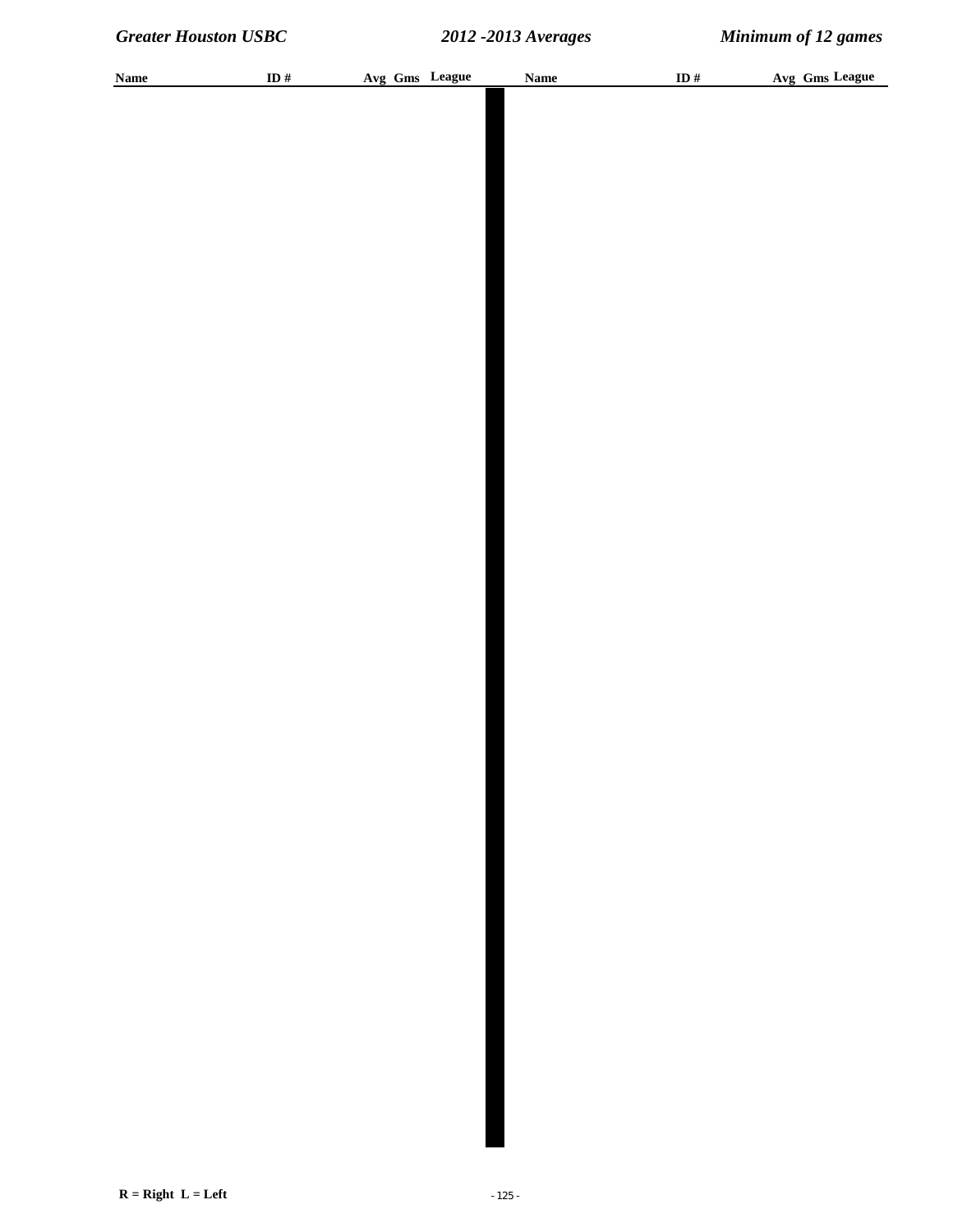| <b>Name</b> | ID $#$ | Avg Gms League | <b>Name</b> | ID# | Avg Gms League |
|-------------|--------|----------------|-------------|-----|----------------|
|             |        |                |             |     |                |
|             |        |                |             |     |                |
|             |        |                |             |     |                |
|             |        |                |             |     |                |
|             |        |                |             |     |                |
|             |        |                |             |     |                |
|             |        |                |             |     |                |
|             |        |                |             |     |                |
|             |        |                |             |     |                |
|             |        |                |             |     |                |
|             |        |                |             |     |                |
|             |        |                |             |     |                |
|             |        |                |             |     |                |
|             |        |                |             |     |                |
|             |        |                |             |     |                |
|             |        |                |             |     |                |
|             |        |                |             |     |                |
|             |        |                |             |     |                |
|             |        |                |             |     |                |
|             |        |                |             |     |                |
|             |        |                |             |     |                |
|             |        |                |             |     |                |
|             |        |                |             |     |                |
|             |        |                |             |     |                |
|             |        |                |             |     |                |
|             |        |                |             |     |                |
|             |        |                |             |     |                |
|             |        |                |             |     |                |
|             |        |                |             |     |                |
|             |        |                |             |     |                |
|             |        |                |             |     |                |
|             |        |                |             |     |                |
|             |        |                |             |     |                |
|             |        |                |             |     |                |
|             |        |                |             |     |                |
|             |        |                |             |     |                |
|             |        |                |             |     |                |
|             |        |                |             |     |                |
|             |        |                |             |     |                |
|             |        |                |             |     |                |
|             |        |                |             |     |                |
|             |        |                |             |     |                |
|             |        |                |             |     |                |
|             |        |                |             |     |                |
|             |        |                |             |     |                |
|             |        |                |             |     |                |
|             |        |                |             |     |                |
|             |        |                |             |     |                |
|             |        |                |             |     |                |
|             |        |                |             |     |                |
|             |        |                |             |     |                |
|             |        |                |             |     |                |
|             |        |                |             |     |                |
|             |        |                |             |     |                |
|             |        |                |             |     |                |
|             |        |                |             |     |                |
|             |        |                |             |     |                |
|             |        |                |             |     |                |
|             |        |                |             |     |                |
|             |        |                |             |     |                |
|             |        |                |             |     |                |
|             |        |                |             |     |                |
|             |        |                |             |     |                |
|             |        |                |             |     |                |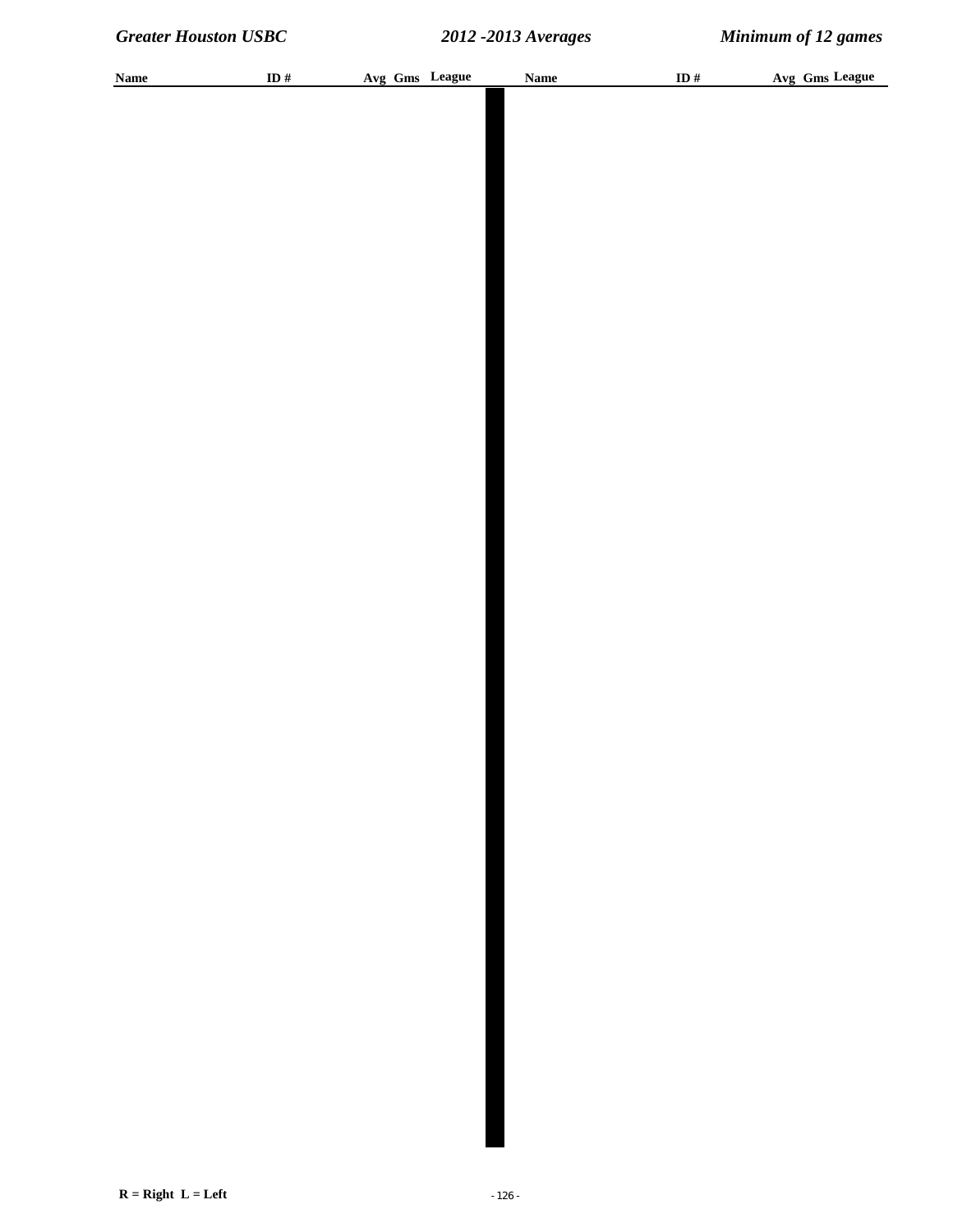| <b>Name</b> | ID $#$ | Avg Gms League | <b>Name</b> | ID# | Avg Gms League |
|-------------|--------|----------------|-------------|-----|----------------|
|             |        |                |             |     |                |
|             |        |                |             |     |                |
|             |        |                |             |     |                |
|             |        |                |             |     |                |
|             |        |                |             |     |                |
|             |        |                |             |     |                |
|             |        |                |             |     |                |
|             |        |                |             |     |                |
|             |        |                |             |     |                |
|             |        |                |             |     |                |
|             |        |                |             |     |                |
|             |        |                |             |     |                |
|             |        |                |             |     |                |
|             |        |                |             |     |                |
|             |        |                |             |     |                |
|             |        |                |             |     |                |
|             |        |                |             |     |                |
|             |        |                |             |     |                |
|             |        |                |             |     |                |
|             |        |                |             |     |                |
|             |        |                |             |     |                |
|             |        |                |             |     |                |
|             |        |                |             |     |                |
|             |        |                |             |     |                |
|             |        |                |             |     |                |
|             |        |                |             |     |                |
|             |        |                |             |     |                |
|             |        |                |             |     |                |
|             |        |                |             |     |                |
|             |        |                |             |     |                |
|             |        |                |             |     |                |
|             |        |                |             |     |                |
|             |        |                |             |     |                |
|             |        |                |             |     |                |
|             |        |                |             |     |                |
|             |        |                |             |     |                |
|             |        |                |             |     |                |
|             |        |                |             |     |                |
|             |        |                |             |     |                |
|             |        |                |             |     |                |
|             |        |                |             |     |                |
|             |        |                |             |     |                |
|             |        |                |             |     |                |
|             |        |                |             |     |                |
|             |        |                |             |     |                |
|             |        |                |             |     |                |
|             |        |                |             |     |                |
|             |        |                |             |     |                |
|             |        |                |             |     |                |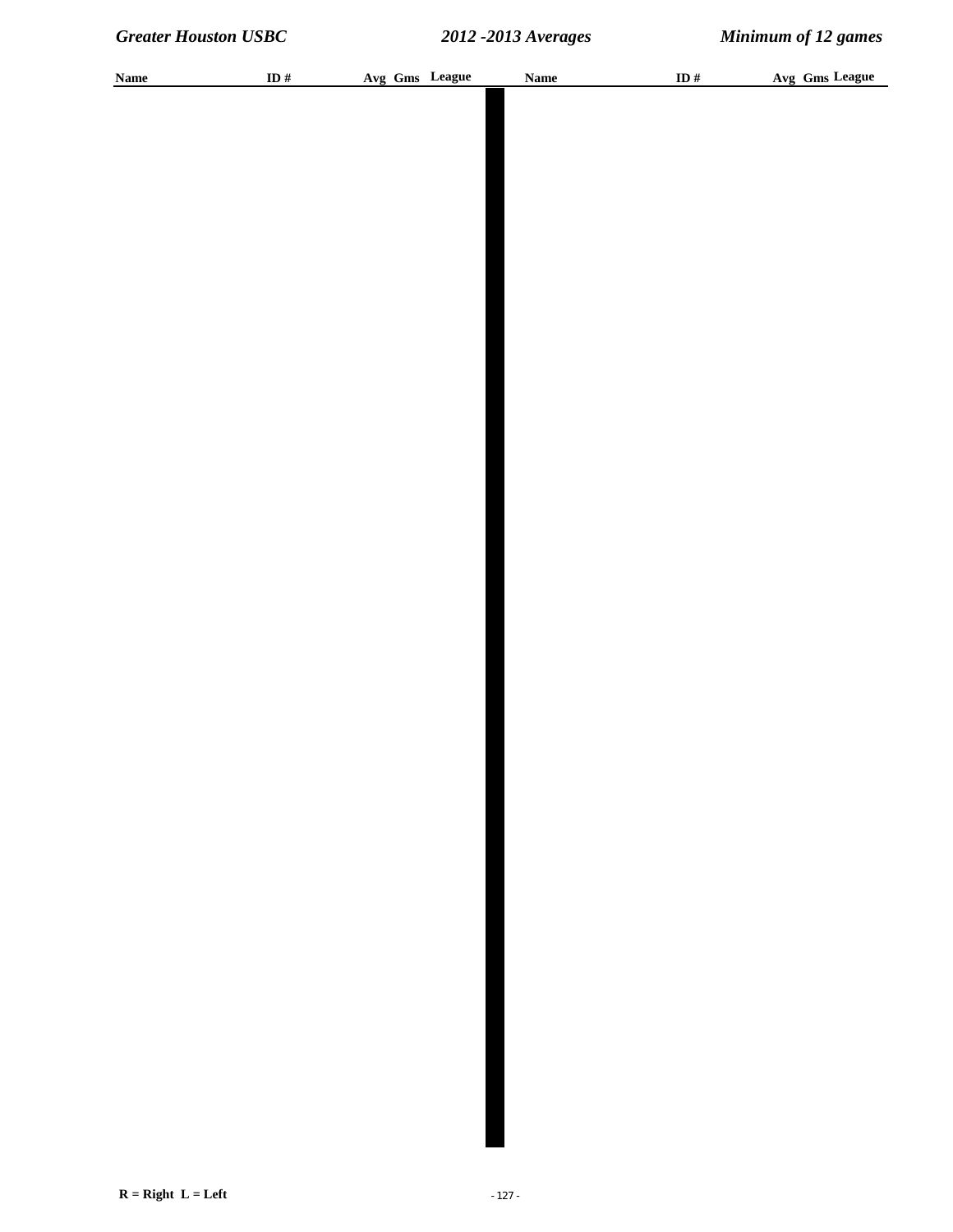| <b>Name</b> | ID $#$ | Avg Gms League | <b>Name</b> | ID $#$ | Avg Gms League |
|-------------|--------|----------------|-------------|--------|----------------|
|             |        |                |             |        |                |
|             |        |                |             |        |                |
|             |        |                |             |        |                |
|             |        |                |             |        |                |
|             |        |                |             |        |                |
|             |        |                |             |        |                |
|             |        |                |             |        |                |
|             |        |                |             |        |                |
|             |        |                |             |        |                |
|             |        |                |             |        |                |
|             |        |                |             |        |                |
|             |        |                |             |        |                |
|             |        |                |             |        |                |
|             |        |                |             |        |                |
|             |        |                |             |        |                |
|             |        |                |             |        |                |
|             |        |                |             |        |                |
|             |        |                |             |        |                |
|             |        |                |             |        |                |
|             |        |                |             |        |                |
|             |        |                |             |        |                |
|             |        |                |             |        |                |
|             |        |                |             |        |                |
|             |        |                |             |        |                |
|             |        |                |             |        |                |
|             |        |                |             |        |                |
|             |        |                |             |        |                |
|             |        |                |             |        |                |
|             |        |                |             |        |                |
|             |        |                |             |        |                |
|             |        |                |             |        |                |
|             |        |                |             |        |                |
|             |        |                |             |        |                |
|             |        |                |             |        |                |
|             |        |                |             |        |                |
|             |        |                |             |        |                |
|             |        |                |             |        |                |
|             |        |                |             |        |                |
|             |        |                |             |        |                |
|             |        |                |             |        |                |
|             |        |                |             |        |                |
|             |        |                |             |        |                |
|             |        |                |             |        |                |
|             |        |                |             |        |                |
|             |        |                |             |        |                |
|             |        |                |             |        |                |
|             |        |                |             |        |                |
|             |        |                |             |        |                |
|             |        |                |             |        |                |
|             |        |                |             |        |                |
|             |        |                |             |        |                |
|             |        |                |             |        |                |
|             |        |                |             |        |                |
|             |        |                |             |        |                |
|             |        |                |             |        |                |
|             |        |                |             |        |                |
|             |        |                |             |        |                |
|             |        |                |             |        |                |
|             |        |                |             |        |                |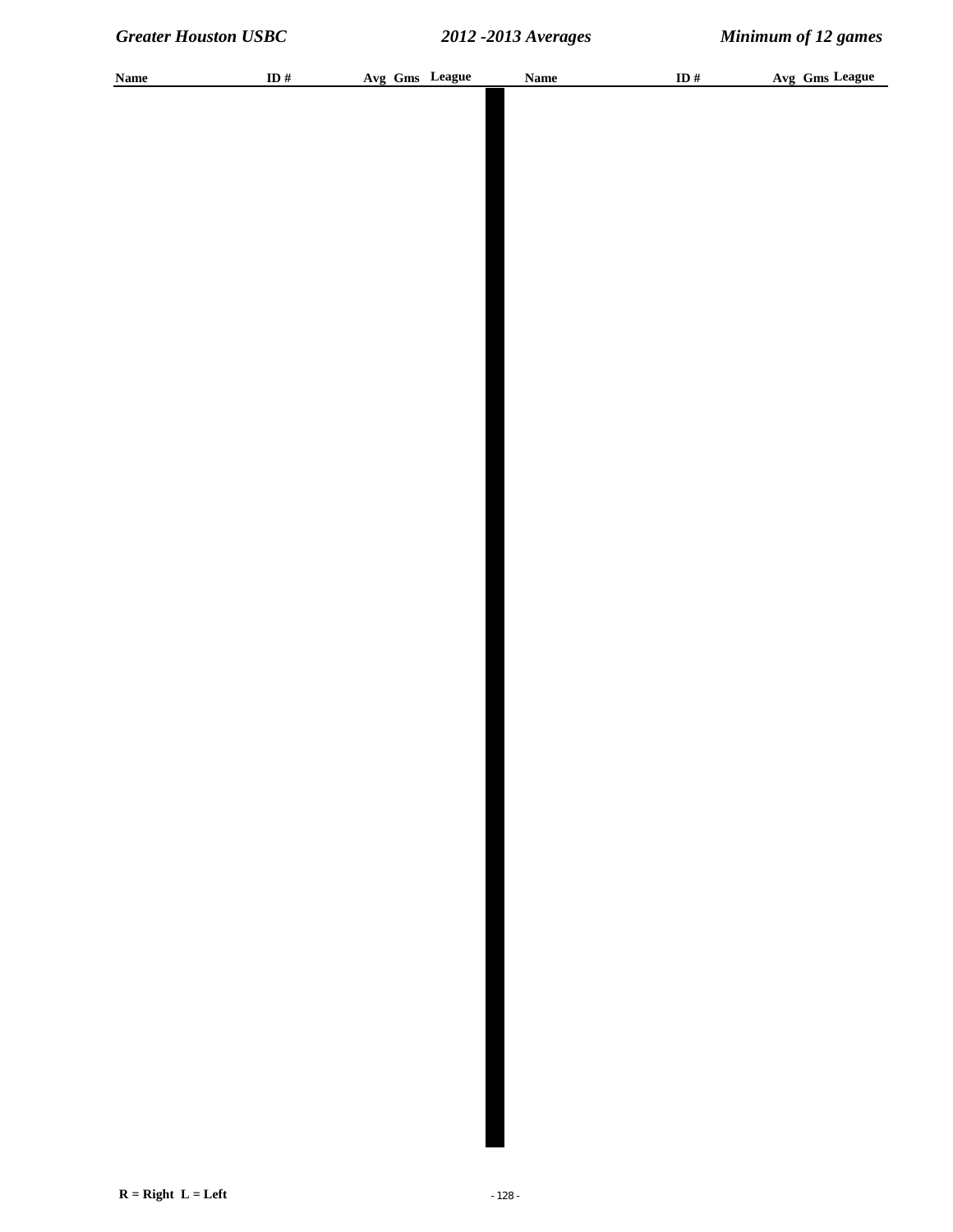| <b>Name</b> | ID # | Avg Gms League | <b>Name</b> | ID $#$ | Avg Gms League |
|-------------|------|----------------|-------------|--------|----------------|
|             |      |                |             |        |                |
|             |      |                |             |        |                |
|             |      |                |             |        |                |
|             |      |                |             |        |                |
|             |      |                |             |        |                |
|             |      |                |             |        |                |
|             |      |                |             |        |                |
|             |      |                |             |        |                |
|             |      |                |             |        |                |
|             |      |                |             |        |                |
|             |      |                |             |        |                |
|             |      |                |             |        |                |
|             |      |                |             |        |                |
|             |      |                |             |        |                |
|             |      |                |             |        |                |
|             |      |                |             |        |                |
|             |      |                |             |        |                |
|             |      |                |             |        |                |
|             |      |                |             |        |                |
|             |      |                |             |        |                |
|             |      |                |             |        |                |
|             |      |                |             |        |                |
|             |      |                |             |        |                |
|             |      |                |             |        |                |
|             |      |                |             |        |                |
|             |      |                |             |        |                |
|             |      |                |             |        |                |
|             |      |                |             |        |                |
|             |      |                |             |        |                |
|             |      |                |             |        |                |
|             |      |                |             |        |                |
|             |      |                |             |        |                |
|             |      |                |             |        |                |
|             |      |                |             |        |                |
|             |      |                |             |        |                |
|             |      |                |             |        |                |
|             |      |                |             |        |                |
|             |      |                |             |        |                |
|             |      |                |             |        |                |
|             |      |                |             |        |                |
|             |      |                |             |        |                |
|             |      |                |             |        |                |
|             |      |                |             |        |                |
|             |      |                |             |        |                |
|             |      |                |             |        |                |
|             |      |                |             |        |                |
|             |      |                |             |        |                |
|             |      |                |             |        |                |
|             |      |                |             |        |                |
|             |      |                |             |        |                |